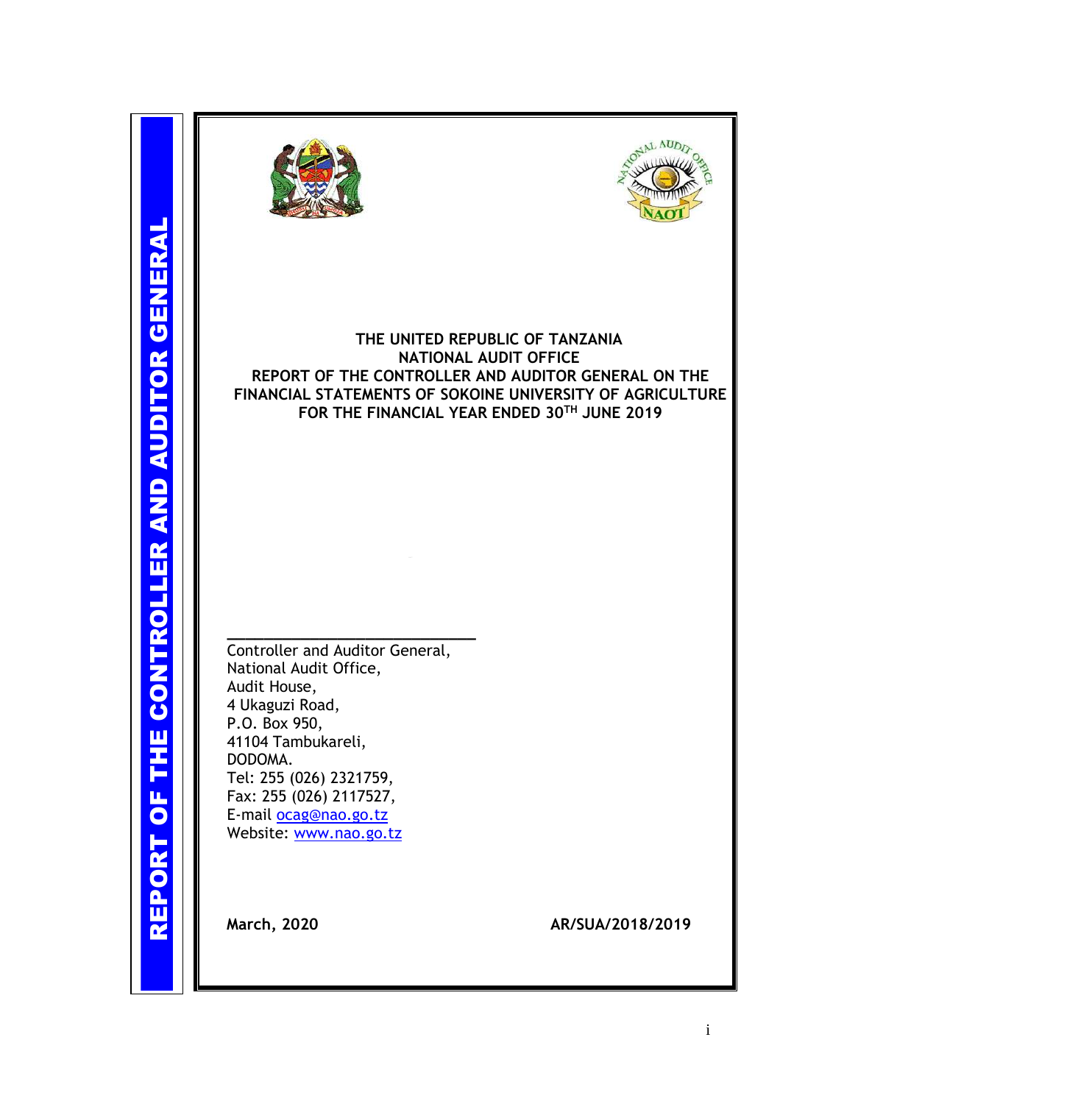# TABLE OF CONTENTS

| 1.0GENERAL                                                                                                                                         |  |  |                        | <b>INFORMATION</b> |
|----------------------------------------------------------------------------------------------------------------------------------------------------|--|--|------------------------|--------------------|
| 2.0 REPORT OF                                                                                                                                      |  |  | THE UNIVERSITY COUNCIL |                    |
| 3.0INDEPENDENT REPORT OF THE CONTROLLER AND AUDITOR GENERAL                                                                                        |  |  |                        |                    |
| STATEMENT OF FINANCIAL POSITION AS AT 30 JUNE 2019  63                                                                                             |  |  |                        |                    |
| STATEMENT OF FINANCIAL PERFORMANCE FOR THE YEAR ENDED 30 JUNE 2019  64                                                                             |  |  |                        |                    |
| STATEMENT OF CHANGES IN NET ASSETS FOR THE YEAR ENDED 30 JUNE 2019 65                                                                              |  |  |                        |                    |
|                                                                                                                                                    |  |  |                        |                    |
| STATEMENT OF COMPARISON OF BUDGET AND ACTUAL AMOUNTS FOR THE YEAR                                                                                  |  |  |                        |                    |
| STATEMENT OF RECONCILIATION OF ACTUAL AMOUNT ON A COMPARABLE BASIS AND<br>ACTUAL AMOUNT IN FINANCIAL STATEMENTS FOR THE YEAR ENDED 30TH JUNE, 2019 |  |  |                        |                    |
|                                                                                                                                                    |  |  |                        |                    |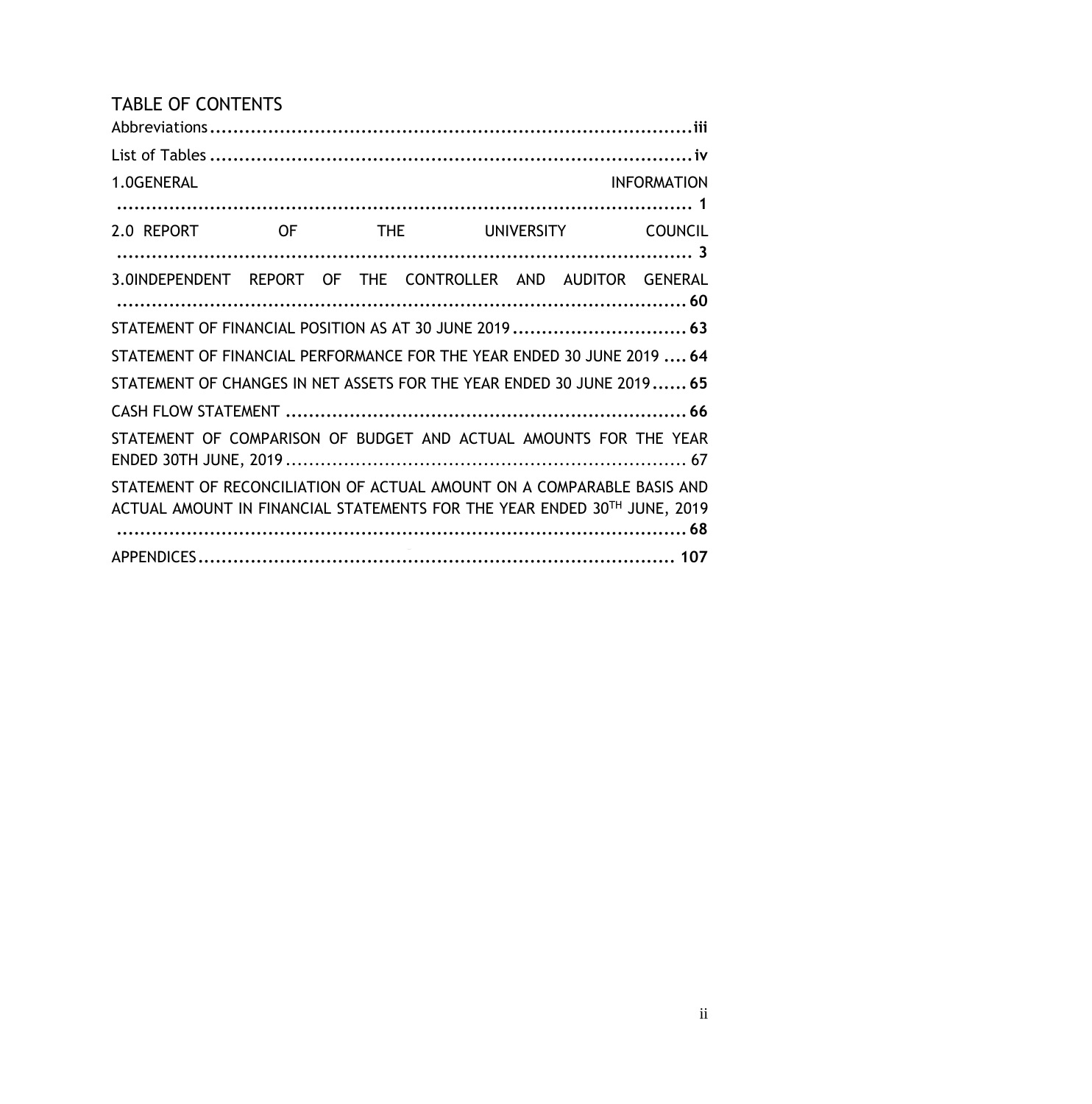### <span id="page-2-0"></span>**Abbreviations**

| <b>CAG</b>     | <b>Controller and Auditor General</b>                    |
|----------------|----------------------------------------------------------|
| <b>CSP</b>     | Corporate Strategic Plan                                 |
| <b>INTOSAI</b> | International Organization of Supreme Audit Institutions |
| <b>IPSAS</b>   | International Public Sector Accounting Standards         |
| <b>IPSAS</b>   | International Public Sector Accounting Standards         |
| <b>ISSAIs</b>  | International Standard of Supreme Audit Institutions     |
| <b>MDAs</b>    | Ministries, Departments and Agencies                     |
| <b>NAO</b>     | National Audit Office                                    |
| <b>PAA</b>     | Public Audit Act No.11 of 2008                           |
| <b>PAR</b>     | Public Audit Regulation, 2009                            |
| <b>PFA</b>     | Public Finance Regulations, 2009                         |
| <b>PPA</b>     | Public Procurement Act No.7 of 2011 (Amended 2016)       |
| <b>PPR</b>     | Public Procurement(Amendment) Regulations, 2016          |
| <b>SNAL</b>    | Sokoine National Agricultural Library                    |
| <b>SUA</b>     | Sokoine University of Agriculture                        |
| <b>ToT</b>     | <b>Training of Trainers</b>                              |
| <b>URT</b>     | United Republic of Tanzania                              |
| <b>VC</b>      | <b>Vice Chancellor</b>                                   |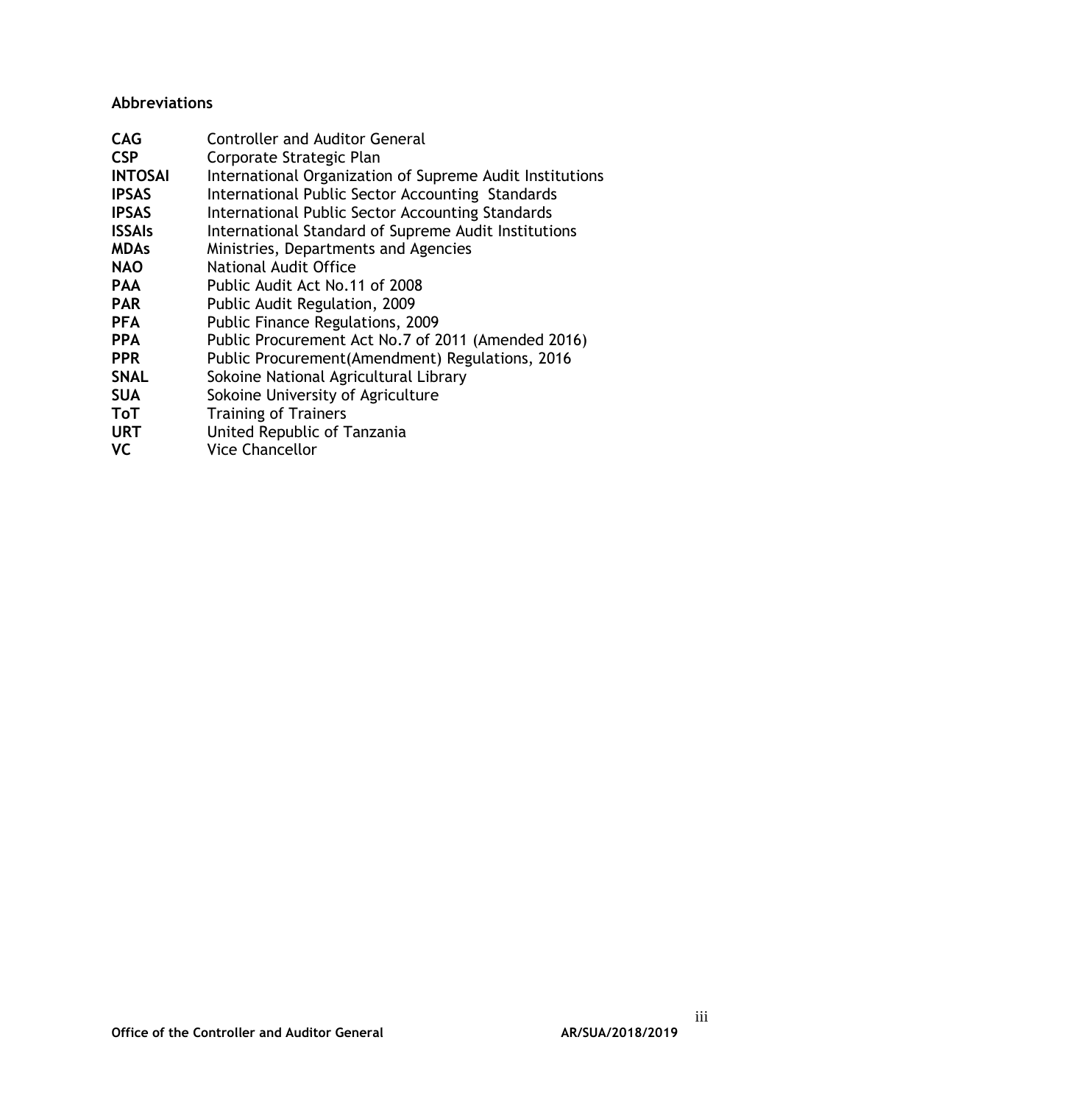## <span id="page-3-0"></span>**List of Tables**

| Table 1: SUA academic and administrative departments as at 30 <sup>th</sup> June, 2019.  4<br>Table 2: The areas of expertise and gender of members to the Council for the year |
|---------------------------------------------------------------------------------------------------------------------------------------------------------------------------------|
| Table 3: List of members of the University Council who served the University                                                                                                    |
|                                                                                                                                                                                 |
| Table 4: Register of attendance of Council Members in the University Council                                                                                                    |
|                                                                                                                                                                                 |
| Table 5: Members of FP & DC who served during the year 2018/201914                                                                                                              |
| Table 6: The Senate Committee Members who served during the year 2018/201916                                                                                                    |
| Table 7: Audit Committee Members serve the period 2018/2019 19                                                                                                                  |
| Table 8: Members of Human Resource Committees who served during the year for                                                                                                    |
|                                                                                                                                                                                 |
| Table 9: Members of Human Resources Committees who served during the year for                                                                                                   |
|                                                                                                                                                                                 |
| Table 10: Summary of revenue and expenditure for the year 2018/2019 (Figures in                                                                                                 |
|                                                                                                                                                                                 |
| Table 11: CSP Performance Matrix for the year ended 30th June, 2019 24                                                                                                          |
| Table 12: Summary of budget and actual amounts for the year ended 30 <sup>th</sup> June,                                                                                        |
|                                                                                                                                                                                 |
| Table 13: The number of staff on training for the year 2018/2019 47                                                                                                             |
| Table 14: The lands owned by the University for the year 2018/201949                                                                                                            |
|                                                                                                                                                                                 |
| Table 16: The proportion of SUA employees in consideration of gender 55                                                                                                         |
| Table 17: Related party transactions with the Government entities for the year                                                                                                  |
| 2018/2019<br>. 105                                                                                                                                                              |
| Table 18: Remuneration of the key management persons for the year 2018/2019 106                                                                                                 |

# **List of Appendices**

| Appendix 1: Revenue from non-exchange transactions- Government Grants107         |  |
|----------------------------------------------------------------------------------|--|
| Appendix 2: Revenue from non-exchange transactions-Donor Grants  107             |  |
| Appendix 3: Revenue from exchange transactions-Internal revenue 108              |  |
| Appendix 4: Non-exchange transactions expenditure-Government 108                 |  |
| Appendix 5: Non-exchange transactions expenditure-donor grants 109               |  |
| Appendix 6: Exchange transaction expenditure (Internal) 110                      |  |
| Appendix 7: A list of capital commitments as at 30 <sup>th</sup> June, 2019. 111 |  |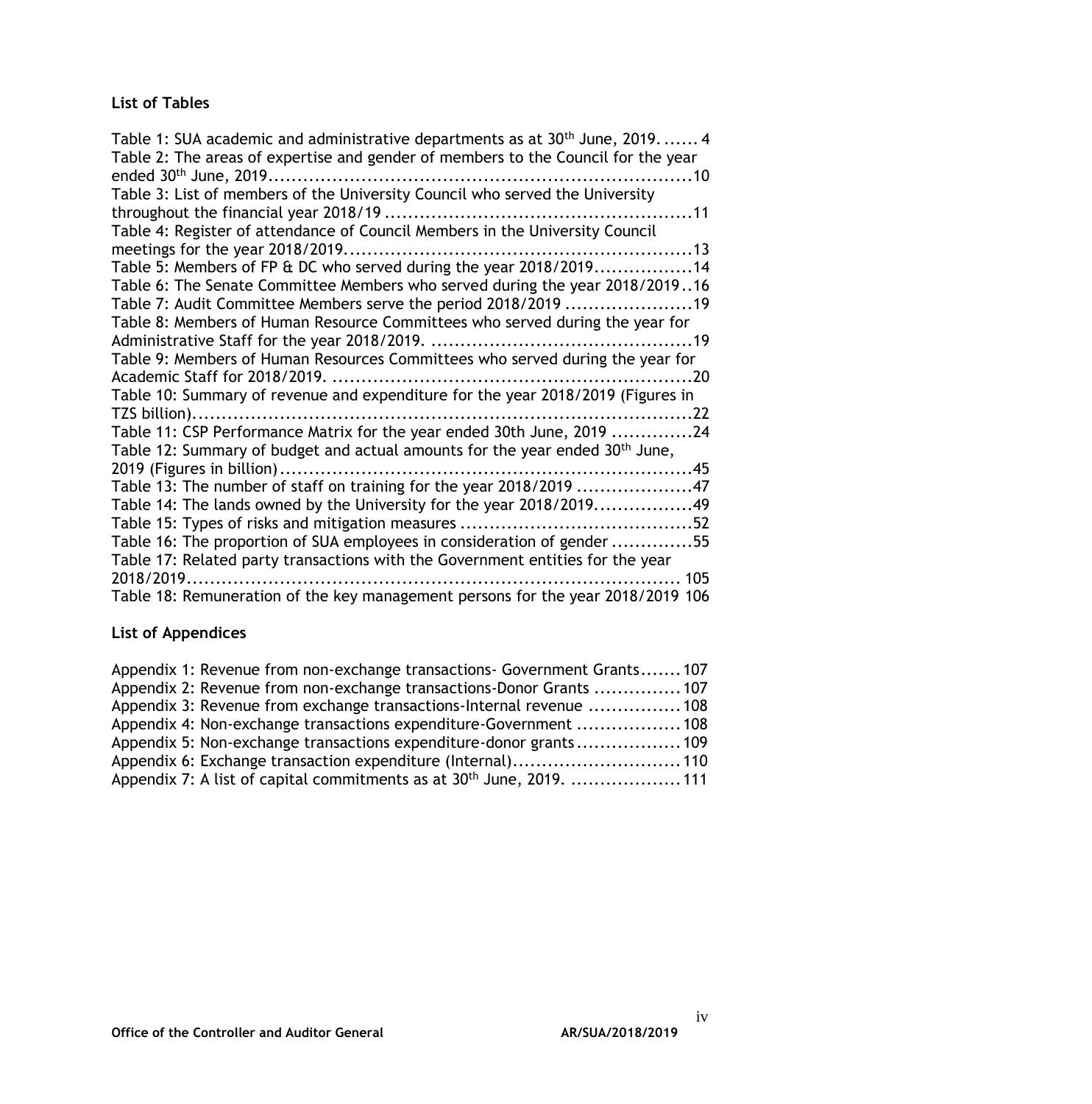#### <span id="page-4-0"></span>**1.0 GENERAL INFORMATION**

#### **Mandate**

The statutory duties and responsibilities of the Controller and Auditor General are given under Article 143 of the Constitution of the URT of 1977 (revised 2005) and in Sect.10 (1) of the Public Audit Act No.11 of 2008. The Controller and Auditor General is the statutory auditor of all Government revenues and expenditures including the revenues and expenditures of Sokoine University of Agriculture*.*

#### **Vision**

To be a highly regarded Institution that excels in Public Sector Auditing.

#### **Mission**

To provide high quality audit services that improves public sector performance, accountability and transparency in the management of public resources.

#### **Core Values**

#### **In providing quality services, NAO is guided by the following Core Values:**

- **Objectivity:** We are an impartial public institution, offering audit services to our clients in unbiased manner.
- **Excellence:** We are professionals providing high quality audit services based on standards and best practices.
- **Integrity:** We observe and maintain high standards of ethical behaviour, rule of law and a strong sense of purpose.
- **People focus:** We value, respect and recognize interest of our stakeholders.
- **Innovation:** We are a learning and creative public institution that promotes value added ideas within and outside the institution.
- **Results Oriented:** We are an organization that focuses on achievement based on performance targets.
- **Team work Spirit:** We work together as a team, interact professionally, and share knowledge, ideas and experiences.

#### **We do this by:-**

- Contributing to better stewardship of public funds by ensuring that our clients are accountable for the resources entrusted to them;
- Helping to improve the quality of public services by supporting innovation on the use of public resources;
- Providing technical advice to our clients on operational gaps in their operating systems;
- Systematically involve our clients in the audit process and audit cycles; and
- Providing audit staff with appropriate training, adequate working tools and facilities that promote their independence.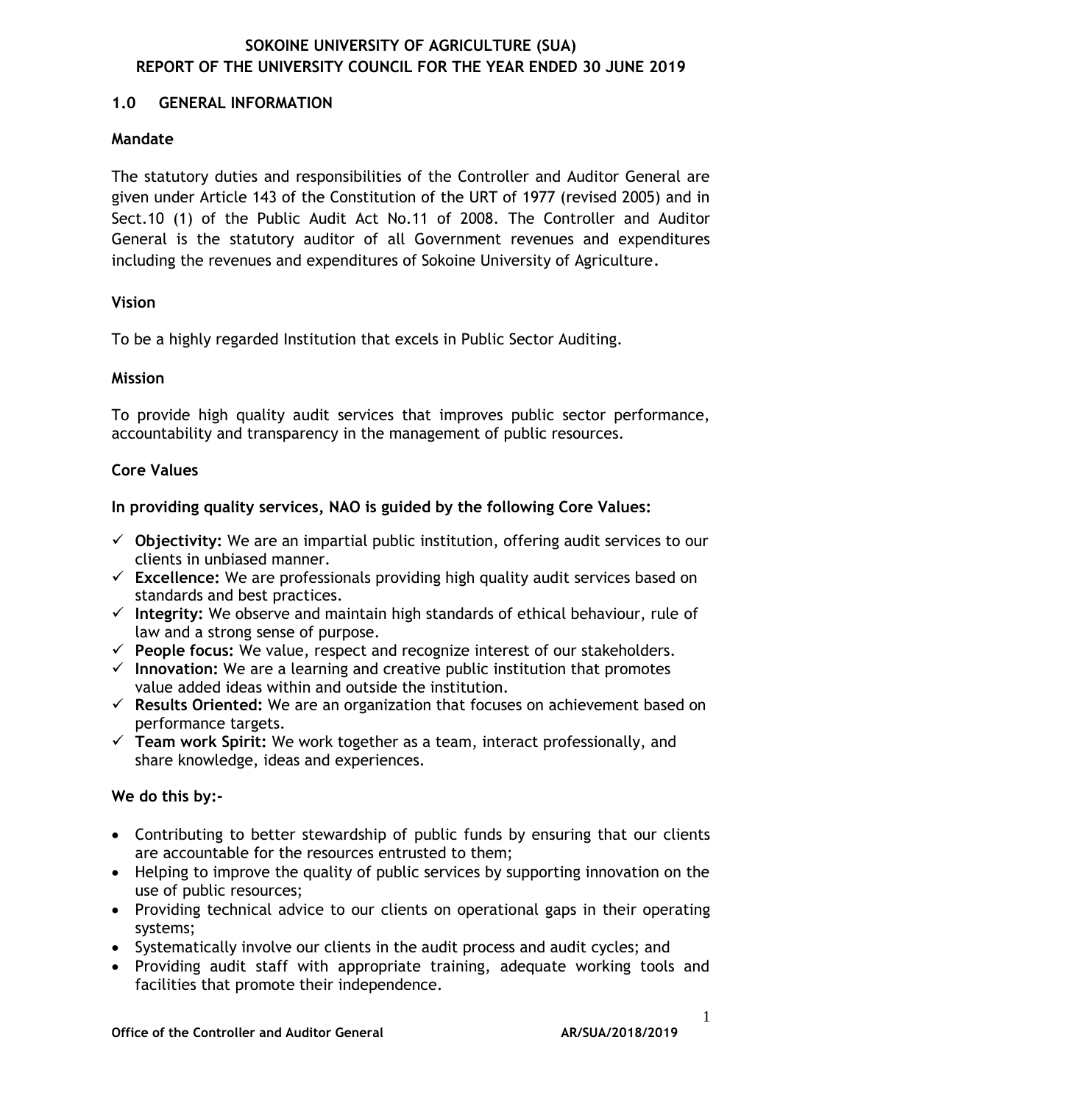*©* This audit report is intended to be used by Sokoine University of Agriculture. However, upon receipt of the report by the Speaker and once tabled in Parliament, it becomes a public record and its distribution may not be limited.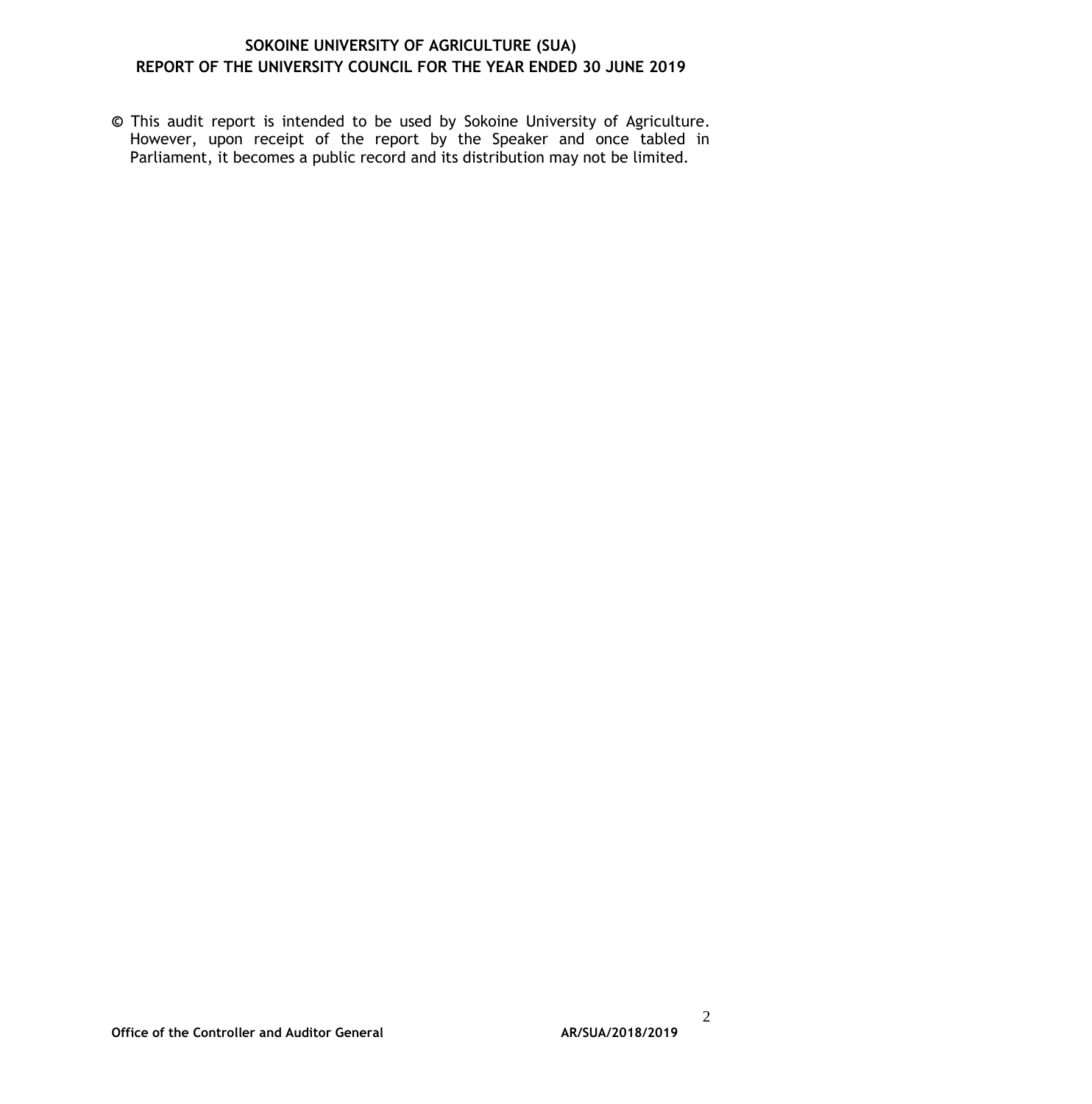#### <span id="page-6-0"></span>**2.0 REPORT OF THE UNIVERSITY COUNCIL FOR THE YEAR ENDED 30 JUNE, 2019**

#### **2.1 Introduction**

The Council of Sokoine University of Agriculture is pleased to present herewith its report together with the audited financial statements for the year ended 30 June, 2019, which disclose the state of affairs of the University. The Council report has been prepared in accordance with the requirements of the Tanzania Financial Reporting Standards No. 1 (TFRS 1) issued by the National Board of Accountants and Auditors (NBAA).

#### **2.2 Establishment**

Sokoine University of Agriculture (SUA) was established out of the former Faculty of Agriculture, Forestry and Veterinary Science of the University of Dar es Salaam on 1<sup>st</sup> July, 1984 by Act No. 6 of Parliament. This Act was later repealed by the Universities Act of 2005, which resulted into granting the SUA Charter of 2007.

#### **2.3 Principal Activities**

The principal activities of Sokoine University of Agriculture as stipulated by SUA Charter, among others are as follows:

- a) To prepare graduates to work with Tanzania Community in agriculture, wildlife, livestock, environment and allied sectors for the purpose of development and strengthening of the national economy.
- b) To provide facilities for the conduct of the University education in the fields of/ or related to agriculture, fisheries, forestry, veterinary, environmental science and allied fields.
- c) To conduct examinations for, and to grant degrees, diplomas, certificates and other awards of the University.
- d) To conduct applied and basic research with or without cooperation with other Institutions.
- e) Preservation, transmission, dissemination and enhancement of knowledge in the fields of agriculture, fisheries, forestry, veterinary, environment issues and allied sciences.

#### <span id="page-6-1"></span>**2.4 Resources and Strength**

Resources and strengths that facilitate the University's endeavour in achieving its strategic objectives include human, financial and technological resources. In terms of human capital, SUA has well-qualified academic and supporting staff. Likewise, management adheres to good governance and promotes good labour relations. On technological side, SUA has made significant efforts of adopting modern technology and become the think tank in agricultural and allied sciences. Further, SUA has managed to extend its services country wide through training, research and dissemination of research results.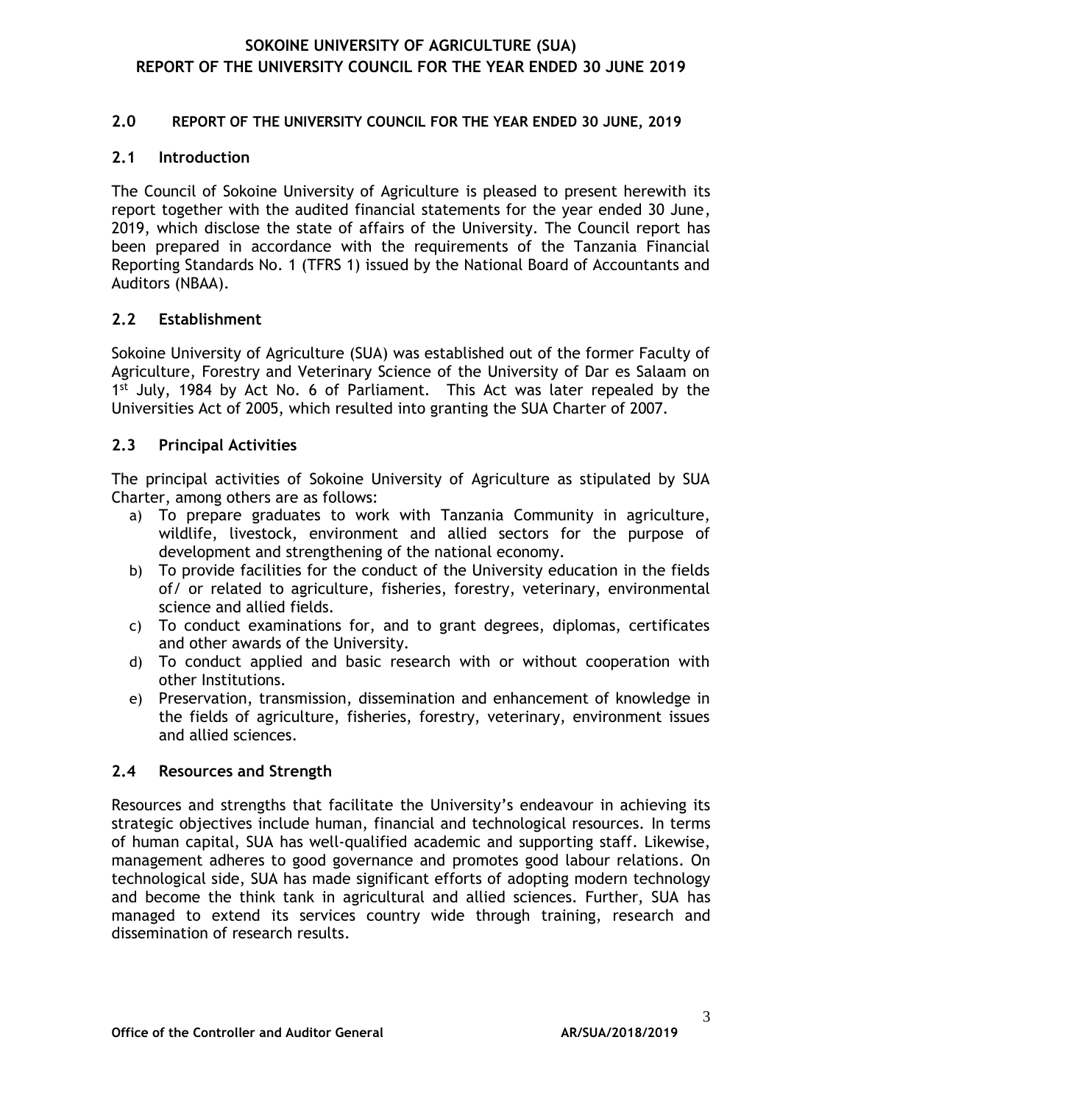The University has also undertaken various reforms that contribute to the attainment of its objectives. This include, the on-going restructuring and reorganisation of the previous faculties and departments into Schools, Colleges, Directorates, Centres, Departments and Units which is expected to improve the efficiency and effectiveness of the Corporate Strategic Plan (CSP).

The day to day operations of the University are managed through various University Schools, Colleges, Directorates and Units having different functions as shown in Table 1 below.

| S/N              | Unit                                                    | Functions in accomplishment of principal activities                                                                                                                                                                                                                                                                                                                                                                                                                                                                                                                                                                                                                                                                                                                                                                                                                                                                                                                                                                                                                                                            |  |  |  |  |  |  |
|------------------|---------------------------------------------------------|----------------------------------------------------------------------------------------------------------------------------------------------------------------------------------------------------------------------------------------------------------------------------------------------------------------------------------------------------------------------------------------------------------------------------------------------------------------------------------------------------------------------------------------------------------------------------------------------------------------------------------------------------------------------------------------------------------------------------------------------------------------------------------------------------------------------------------------------------------------------------------------------------------------------------------------------------------------------------------------------------------------------------------------------------------------------------------------------------------------|--|--|--|--|--|--|
| 1.               | The College of<br>Agriculture<br>(CoA)                  | College<br>offers<br>The<br>Undergraduate<br>and Postgraduate Training Programmes leading to B.Sc.,<br>M.Sc. and PhD qualifications. The College is also<br>acquainted with staff competent in performance of<br>research and outreach. The mission of the College of<br>Agriculture (CoA) is reached through<br>departments<br>namely:<br>1. Agricultural<br>Extension<br>Community<br>and<br>Development,<br>2. Engineering Sciences and Technology,<br>3. Food Technology, Nutrition and Consumer Studies,<br>4. Crop Science and Horticulture,<br>5. Animal, Aquaculture and Range Sciences; and<br>6. Soil and Geological Sciences.                                                                                                                                                                                                                                                                                                                                                                                                                                                                       |  |  |  |  |  |  |
| $\overline{2}$ . | of<br>College<br>Forestry<br>Wildlife<br>and<br>Tourism | Has a mission to provide quality education, research,<br>and outreach and consultancy services in natural<br>resources, tourism, recreation, hospitality and related<br>fields. This is accomplished through highly trained and<br>competent staff in fields of forestry, wildlife and<br>natural resources management in the country and within<br>the sub-Saharan region. The functions are carried<br>through six academic departments which offers three<br>undergraduate degree programs along with three<br>masters and Doctoral degree programs as well as<br>performing of research.<br>of Forest and<br>Environmental<br>1. Department<br>Economics.<br>2. Department of Forest Engineering and Wood<br>Sciences.<br>3. Department of Wildlife Management.<br>4. Department of Forest Resources Assessment and<br>Management.<br>5. Department of Ecosystems and Conservation.<br>6. Department of Tourism and Recreation<br>Also, the college has three training forests located in<br>Olmotonyi in Arusha, Mazumbai in Tanga and kitulangaro<br>in Morogoro Tanzania foster a one-of-kind, hands-on |  |  |  |  |  |  |

<span id="page-7-0"></span>**Table 1:** SUA academic and administrative departments as at 30th June, 2019.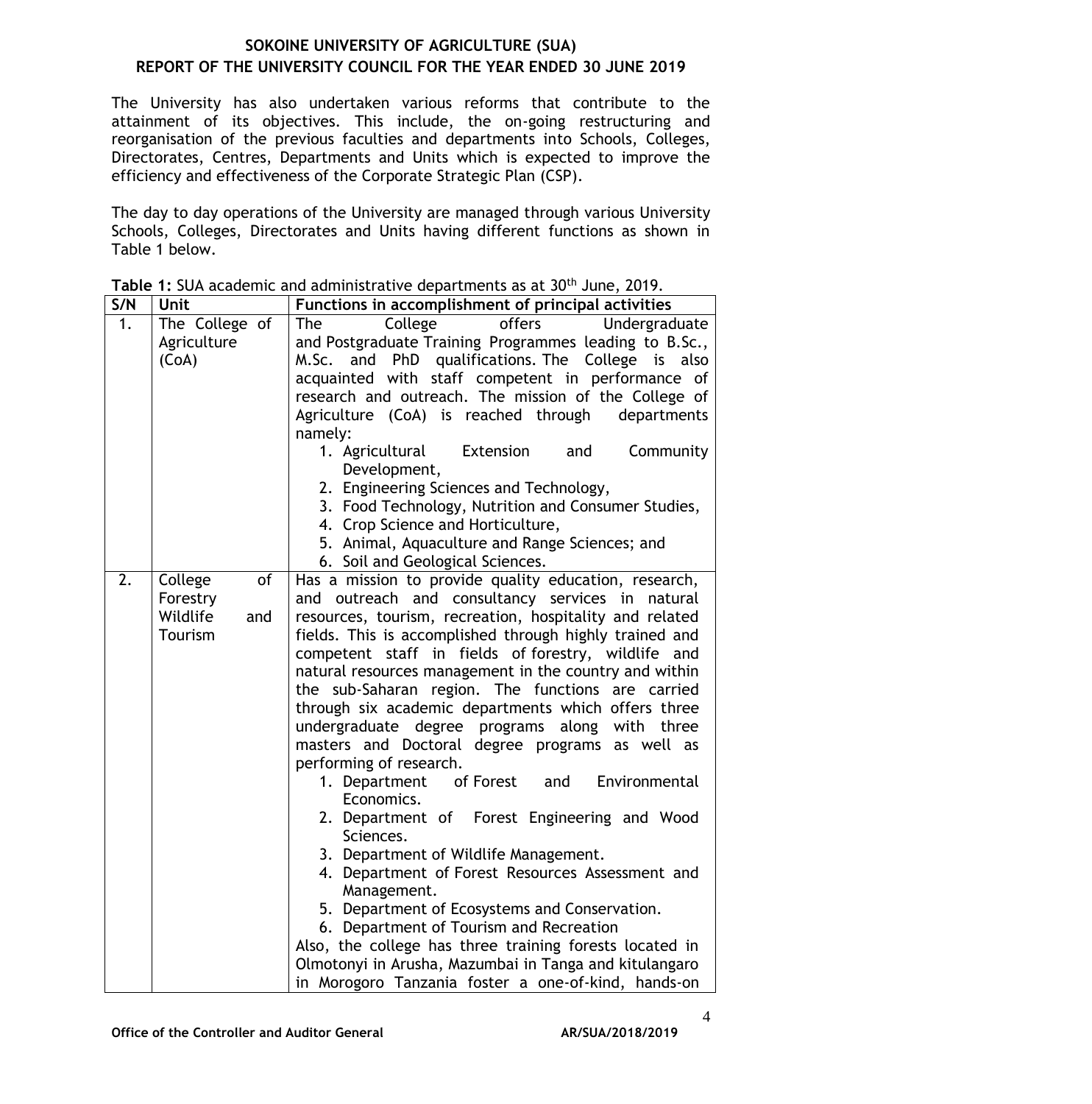| S/N | Unit                                                                            | Functions in accomplishment of principal activities                                                                                                                                                                                                                                                                                                                                                                                                                                                                                                                                                                                        |  |  |  |  |  |
|-----|---------------------------------------------------------------------------------|--------------------------------------------------------------------------------------------------------------------------------------------------------------------------------------------------------------------------------------------------------------------------------------------------------------------------------------------------------------------------------------------------------------------------------------------------------------------------------------------------------------------------------------------------------------------------------------------------------------------------------------------|--|--|--|--|--|
|     |                                                                                 | learning environment.                                                                                                                                                                                                                                                                                                                                                                                                                                                                                                                                                                                                                      |  |  |  |  |  |
| 3.  | College<br>of<br>Social Sciences<br>and Humanities                              | Has vision to become a leading College in Social<br>Sciences and Humanities with emphasis in rural socio-<br>economic transformation and sustainable development.<br>This is attained through provision of quality education,<br>research, consultancy and advisory services<br>on<br>responsible development practices; spearheaded by the<br>following departments and centres;-<br>1. Department of Policy Planning and Management.<br>2. Department of Development Studies.<br>3. Department of Language Studies.<br>4. Bureau of Development-Oriented Research.<br>5. Centre for Gender Studies.<br>6. Language Resource Centre (LRC) |  |  |  |  |  |
| 4.  | of<br>College<br>Veterinary<br>Medicine<br>and<br><b>Biomedical</b><br>Sciences | Has a-threefold Mission; training, research and provision<br>of consultancy, advisory services and patient care to a<br>broad range of clients in public and private sectors. This<br>is achieved through the following;<br>1. Department of Veterinary<br>Anatomy<br>and<br>Pathology.<br>2. Department of Microbiology, Parasitology and<br>Biotechnology.<br>3. Department of Veterinary Medicine and Public<br>Health.<br>4. Department of Veterinary<br>Surgery<br>and<br>Theriogenology.<br>5. Department of Physiology, Biochemistry<br>and<br>Pharmacology.                                                                        |  |  |  |  |  |
| 5.  | Solomon<br>Mahlangu<br>College<br>of<br>and<br>Science<br>Education             | Has one basic task in providing the quality of education<br>and scientific leadership that are necessary to achieve<br>the highest level of academic excellence with the core<br>function in producing science based instructors. The<br>mission of the college is attained through the following<br>units;<br>1. Department of Geography and Environmental<br>Studies.<br>2. Department of Biosciences.<br>3. Department of Chemistry and Physics.<br>4. Department of Mathematics, Informatics<br>£<br>Computational Sciences.<br>5. Department of Education.                                                                            |  |  |  |  |  |
| 6.  | School<br>of<br>Agricultural<br>Economics<br>and<br><b>Business</b><br>Studies. | Has a vision to be a research-led centre of excellence in<br>producing quality skilled and competent professionals<br>responsive to ever changing business environment. This<br>is achieved through provision of quality training,<br>conducting of research for development, and offer<br>advisory services to a wide range of public and private<br>sector stakeholders. The school<br>has the following                                                                                                                                                                                                                                 |  |  |  |  |  |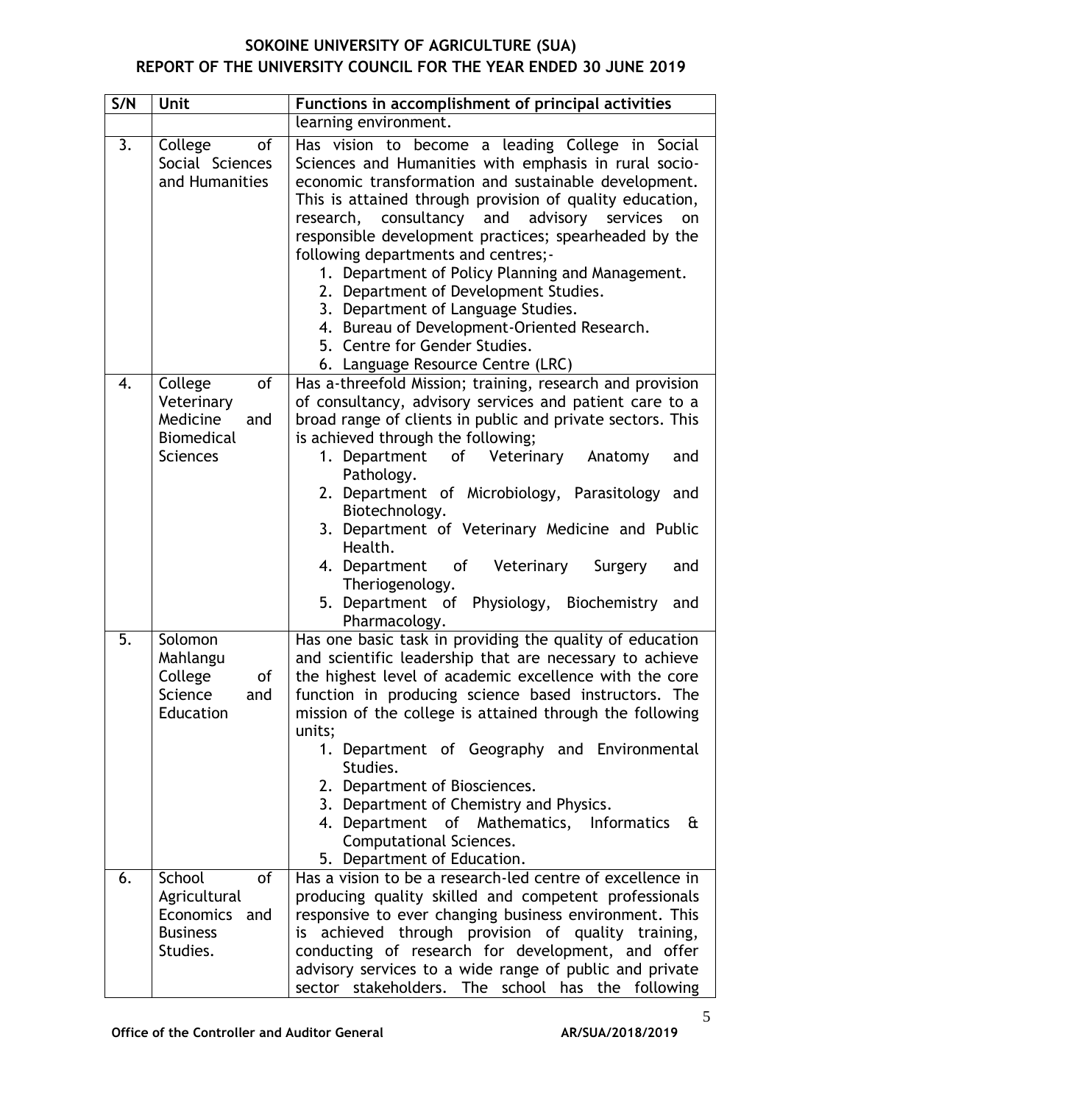| S/N | <b>Unit</b>                                                                                                            | Functions in accomplishment of principal activities                                                                                                                                                                                                                                                                                                                                                                                                                                                                                                                                                                                                                                                                                                                                                                                             |  |  |  |  |  |  |
|-----|------------------------------------------------------------------------------------------------------------------------|-------------------------------------------------------------------------------------------------------------------------------------------------------------------------------------------------------------------------------------------------------------------------------------------------------------------------------------------------------------------------------------------------------------------------------------------------------------------------------------------------------------------------------------------------------------------------------------------------------------------------------------------------------------------------------------------------------------------------------------------------------------------------------------------------------------------------------------------------|--|--|--|--|--|--|
|     |                                                                                                                        | departments;<br>1. School of Agricultural Economics and Business<br>Studies (SAEBS).                                                                                                                                                                                                                                                                                                                                                                                                                                                                                                                                                                                                                                                                                                                                                            |  |  |  |  |  |  |
|     |                                                                                                                        | 2. Department of Food and Resource Economics.<br>3. Department of Agricultural Economics<br>and<br>Agribusiness.<br>4. Department of Business Management                                                                                                                                                                                                                                                                                                                                                                                                                                                                                                                                                                                                                                                                                        |  |  |  |  |  |  |
| 7.  | of<br>Directorate<br>Postgraduate<br>Studies,<br>Research,<br>Technology<br>Transfer<br>and<br>Consultancy<br>(DPRTC). | DPRTC serves as university arm responsible for overall<br>coordination of postgraduate studies as well as research<br>activities conducted by members of academic staff and<br>postgraduate students at SUA. DPRTC is also responsible<br>for supporting and guiding protection, management and<br>transfer of technologies and innovations developed<br>by SUA researchers. An additional mandate of the DPRTC<br>is coordination and support of consultancy services<br>offered by SUA members in close collaboration with<br>college-based consultancy units which have long-term<br>reputation in offering high quality consultancy services<br>under the College of Agriculture (i.e. BACAS), College of<br>Forestry, Wildlife and Tourism (FORCONSULT) and<br>the College of Veterinary Medicine and Biomedical<br>Sciences (VETCONSULT). |  |  |  |  |  |  |
| 8.  | Directorate<br>of<br>Undergraduate<br>Studies (DUS).                                                                   | DUS is responsible for management of all academic<br>related to Undergraduate<br>Studies in<br>issues<br>the<br>University.                                                                                                                                                                                                                                                                                                                                                                                                                                                                                                                                                                                                                                                                                                                     |  |  |  |  |  |  |
| 9.  | Department of<br><b>Students</b><br>Welfare<br>and<br>Administration.                                                  | The Office is responsible for taking care of all forms of<br>students' welfare matters (personal, social and spiritual<br>etc) as part of university resolve to provide a conducive<br>learning environment<br>university<br>in<br>support<br>of<br>institutional vision, missions and objectives. Also is<br>responsible for disciplinary matters pertaining to guiding<br>students' lives in pursuit of their transformation into<br>lifelong learners.                                                                                                                                                                                                                                                                                                                                                                                       |  |  |  |  |  |  |
| 10. | Directorate<br>of<br>Planning<br>and<br>Development<br>(DPD).                                                          | DPD is charged to ensure that aspirations, goals and<br>values are reflected in the day to day operations of the<br>University. That include but not limited to;<br>1. Preparing and administering the University<br>budget.<br>2. Approving purchases for the University subject to<br>available funds.<br>3. Monitoring expenditures for budget compliance.<br>4. Developing general master plan programs for<br>overall planning operations including updates of<br>land use, zoning, subdivision, transportation and<br>buildings.<br>5. Interpreting the impact of government policies on<br>the institution, reviewing and recommending<br>development proposals for compliance<br>with                                                                                                                                                   |  |  |  |  |  |  |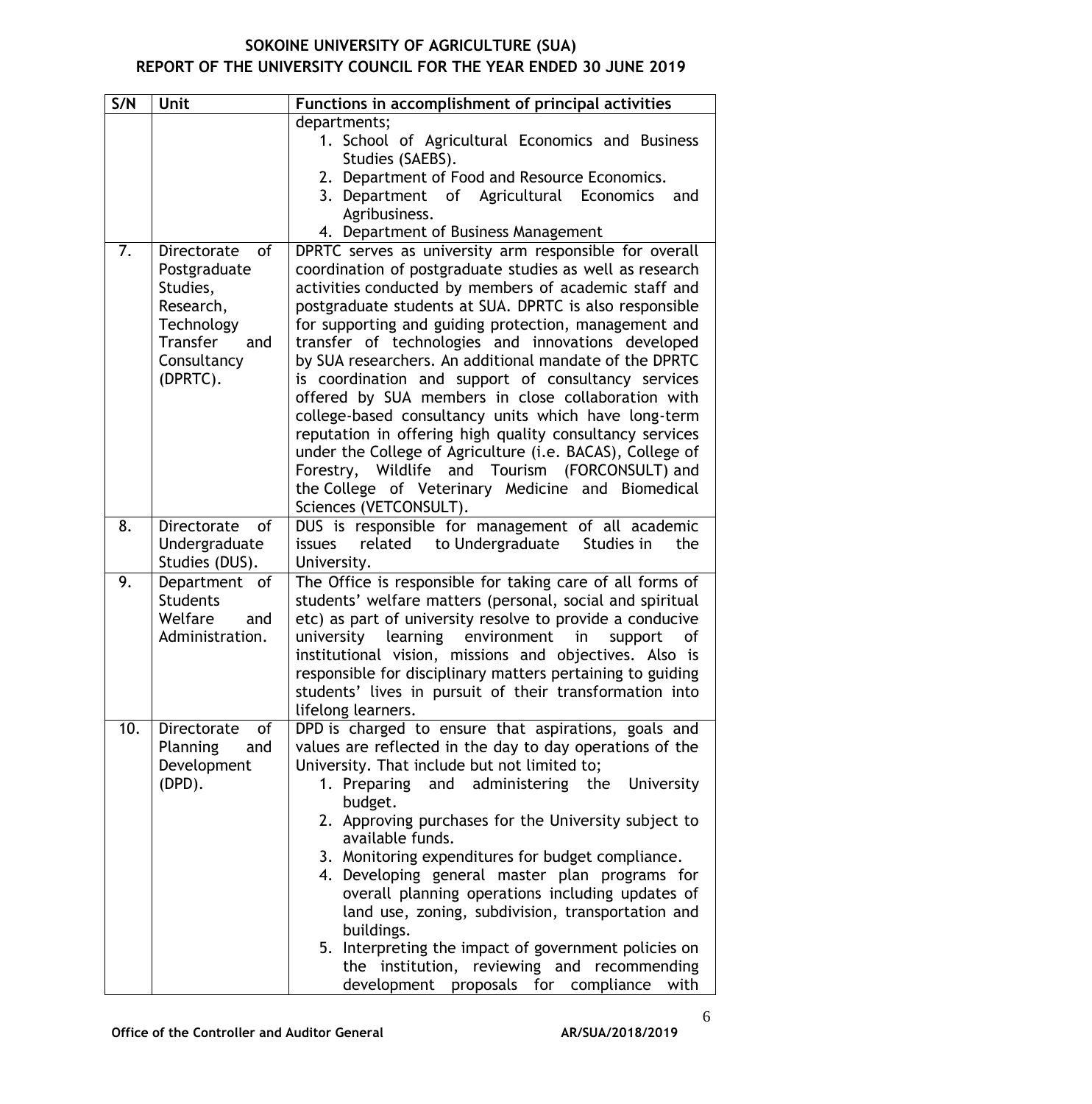| S/N | Unit                                      | Functions in accomplishment of principal activities                                                                    |
|-----|-------------------------------------------|------------------------------------------------------------------------------------------------------------------------|
|     |                                           | various developmental regulations; and                                                                                 |
|     |                                           | 6. Overseeing the collection,<br>organization<br>and<br>maintenance of social, economic, governmental,                 |
|     |                                           | and regulatory and census data for use in decision                                                                     |
|     |                                           | making.                                                                                                                |
| 11. | Centre<br>for                             | serves as the University's arm for Services,<br><b>CICT</b>                                                            |
|     | Information and<br>Communication          | Research, Teaching, and Consultancy in Information and<br>Communication Technologies (ICT) Matters.                    |
|     | Technology                                |                                                                                                                        |
|     | $(CICT)$ .                                |                                                                                                                        |
| 12. | <b>The</b><br>African                     | Aims at building capacity in rodent research and                                                                       |
|     | Centre<br><b>of</b>                       | biosensor technology development across the region.                                                                    |
|     | Excellency<br>for<br>Innovative           | Going forward, have started growing research capacity                                                                  |
|     | Rodent<br>Pest                            | towards other priority pests notably armyworms, quelea<br>quelea, termites, cockroaches, mosquitoes, fleas, tsetse     |
|     | Management                                | flies ticks and blackflies. The Centre houses researchers                                                              |
|     | Biosensor<br>and                          | with the relevant expertise.                                                                                           |
|     | Technology                                |                                                                                                                        |
| 13. | Development<br>Institute<br><sub>of</sub> | Established to facilitate the University outreach through                                                              |
|     | Continuing                                | coordination and carrying out of research activities                                                                   |
|     | Education (ICE)                           | across the country. It hosts, coordinates and carry out                                                                |
|     |                                           | activities that fall around three sections namely;                                                                     |
|     |                                           | 1. Outreach, Continuing and Community Education.                                                                       |
|     |                                           | 2. Education Communication Media (SUA Radio and<br>Television).                                                        |
|     |                                           | 3. Conference Services.                                                                                                |
| 14. | Sokoine<br><b>The</b>                     | SNAL is a Sokoine University of Agriculture library as                                                                 |
|     | <b>National</b>                           | well as a National library for agriculture and allied                                                                  |
|     | Agricultural                              | subjects in Tanzania. It is the largest<br>and<br>most                                                                 |
|     | Library (SNAL)                            | comprehensive agricultural library in the country, and is<br>open to all. Being a national library, we strive to serve |
|     |                                           | not only members of the university community but also                                                                  |
|     |                                           | any other person in need of information in the country                                                                 |
|     |                                           | and scholars from all over the world.                                                                                  |
| 15. | Department of<br>Human                    | The Department offers a range of services aimed at<br>supporting Management, Academic and Administrative               |
|     | Resources<br>and                          | staff with both operational and academic matters                                                                       |
|     | Administration.                           | towards attainment of University Strategic Plans.                                                                      |
| 16. | Department<br>of                          | Established to assist the University in management of all                                                              |
|     | Finance                                   | financial affairs through various sections such as                                                                     |
|     |                                           | revenue, pre-audit, payroll management, expenditure                                                                    |
|     |                                           | section,<br>final<br>and<br>research<br>accounts<br>grants<br>management.                                              |
| 17. | <b>Estates</b><br>and                     | Responsible<br>maintenance<br>of<br>for<br>all<br>University                                                           |
|     | <b>Works</b>                              | Infrastructures including building, roads, plumbing and                                                                |
|     | Department.                               | sewerage systems and landscaping.                                                                                      |
| 18. | Department<br>of                          | Established to offer health services to SUA and the                                                                    |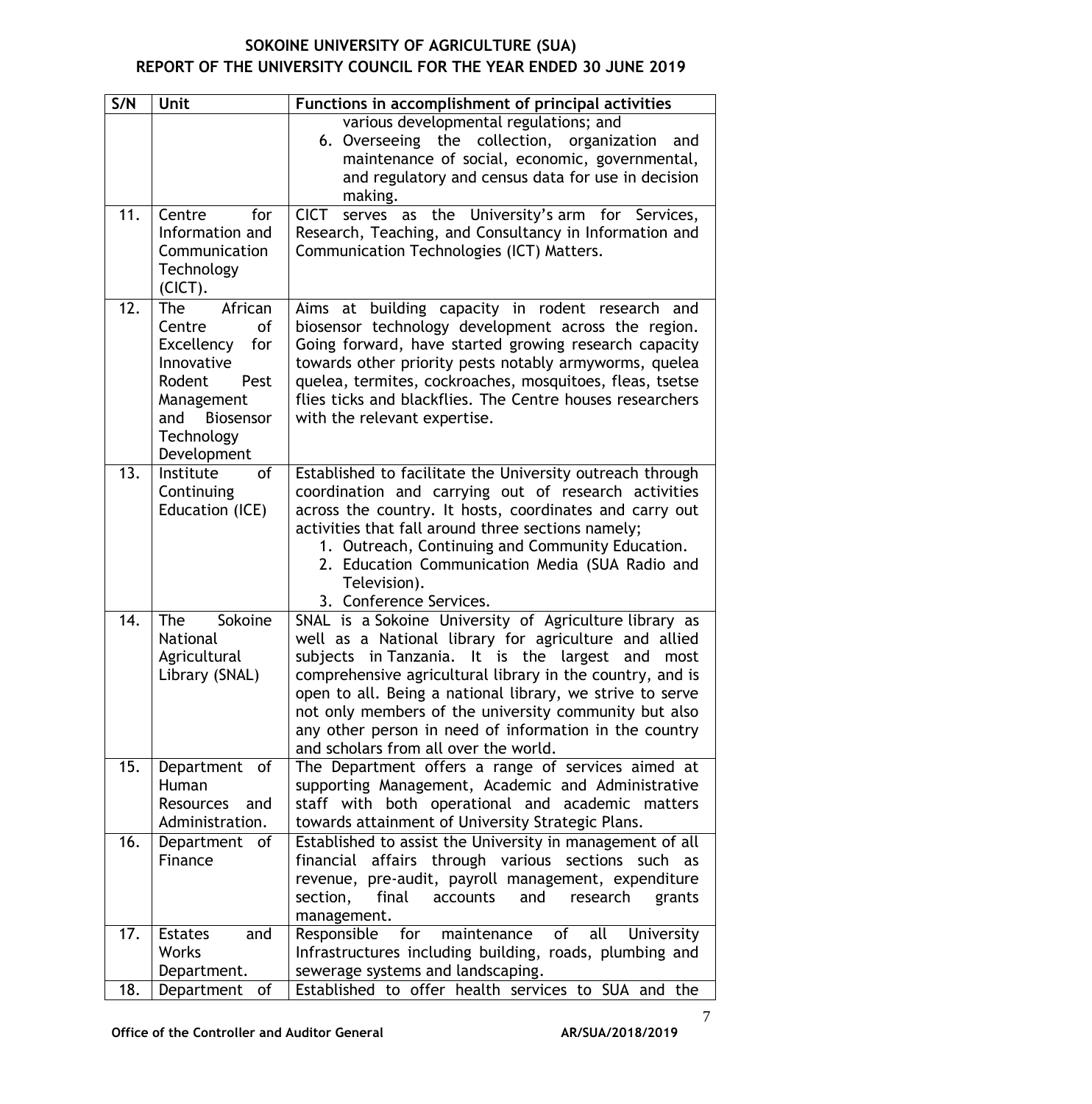| S/N | Unit                                                           | Functions in accomplishment of principal activities                                                                                                                                                                                                                                                                                                                                                                                                                                             |  |  |  |  |  |
|-----|----------------------------------------------------------------|-------------------------------------------------------------------------------------------------------------------------------------------------------------------------------------------------------------------------------------------------------------------------------------------------------------------------------------------------------------------------------------------------------------------------------------------------------------------------------------------------|--|--|--|--|--|
|     | health Services.                                               | surrounding community. SUA owns hospitals at the Main<br>Campus and the Mazimbu Hospital at Solomon Mahlangu<br>Campus.                                                                                                                                                                                                                                                                                                                                                                         |  |  |  |  |  |
| 19. | Procurement<br>Management<br>Unit.                             | Established to manage the University procurement<br>services.                                                                                                                                                                                                                                                                                                                                                                                                                                   |  |  |  |  |  |
| 20. | Services<br>Legal<br>Unit                                      | main functions of the Legal Services Unit as<br><b>The</b><br>provided under rule 70 of the 1st schedule to SUA<br>2007 which<br>Charter,<br>basically<br>provides<br>for<br>responsibilities of Corporate Counsel as the head of the<br>Legal unit. These functions include;<br>1. Handling legal affairs of the University.<br>2. Serving as Secretariat to Senate and Council.                                                                                                               |  |  |  |  |  |
| 21. | Audit<br>Internal<br>Unit                                      | Established to provide independent assurance<br>and<br>consulting activities designed to add value and improve<br>University's operations. It helps the Sokoine University<br>of Agriculture to accomplish its objective by bringing a<br>systematic, discipline approach to evaluate and improve<br>the effectiveness of risk management, controls, and<br>governance process. The Unit is under the Vice<br>Chancellor administratively while functionally reports to<br>the Audit Committee. |  |  |  |  |  |
| 22. | Quality<br>Assurance<br>and<br>Promotion<br><b>Bureau</b>      | The Bureau is a university-wide quality coordination unit<br>operating directly under the office of the Vice<br>Chancellor (VC) serving as secretariat to the VC on<br>quality assurance matters across the university.                                                                                                                                                                                                                                                                         |  |  |  |  |  |
| 23. | Housing<br><b>SUA</b><br>and<br>Accommodation<br><b>Bureau</b> | Established to oversee housing and accommodation for<br>students and staff.                                                                                                                                                                                                                                                                                                                                                                                                                     |  |  |  |  |  |
| 24. | Department of<br><b>Sports</b><br>and<br>Games.                | Established to coordinate sports and games activities for<br>students and staff.                                                                                                                                                                                                                                                                                                                                                                                                                |  |  |  |  |  |
| 25. | Department<br>of<br>Auxiliary<br>Police.                       | Established to ensure safety and security of staff and<br>properties.                                                                                                                                                                                                                                                                                                                                                                                                                           |  |  |  |  |  |
| 26. | The University<br>farm                                         | Established to enhance practical training and research<br>for researchers, students and the community.                                                                                                                                                                                                                                                                                                                                                                                          |  |  |  |  |  |

## **2.5. Vision**

To be a leading University in the provision of quality knowledge and skills in agriculture and allied sciences.

## **2.6 Mission**

To promote development in agriculture, natural resources and allied sectors through training, research and delivery of services.

#### Office of the Controller and Auditor General **AR/SUA/2018/2019**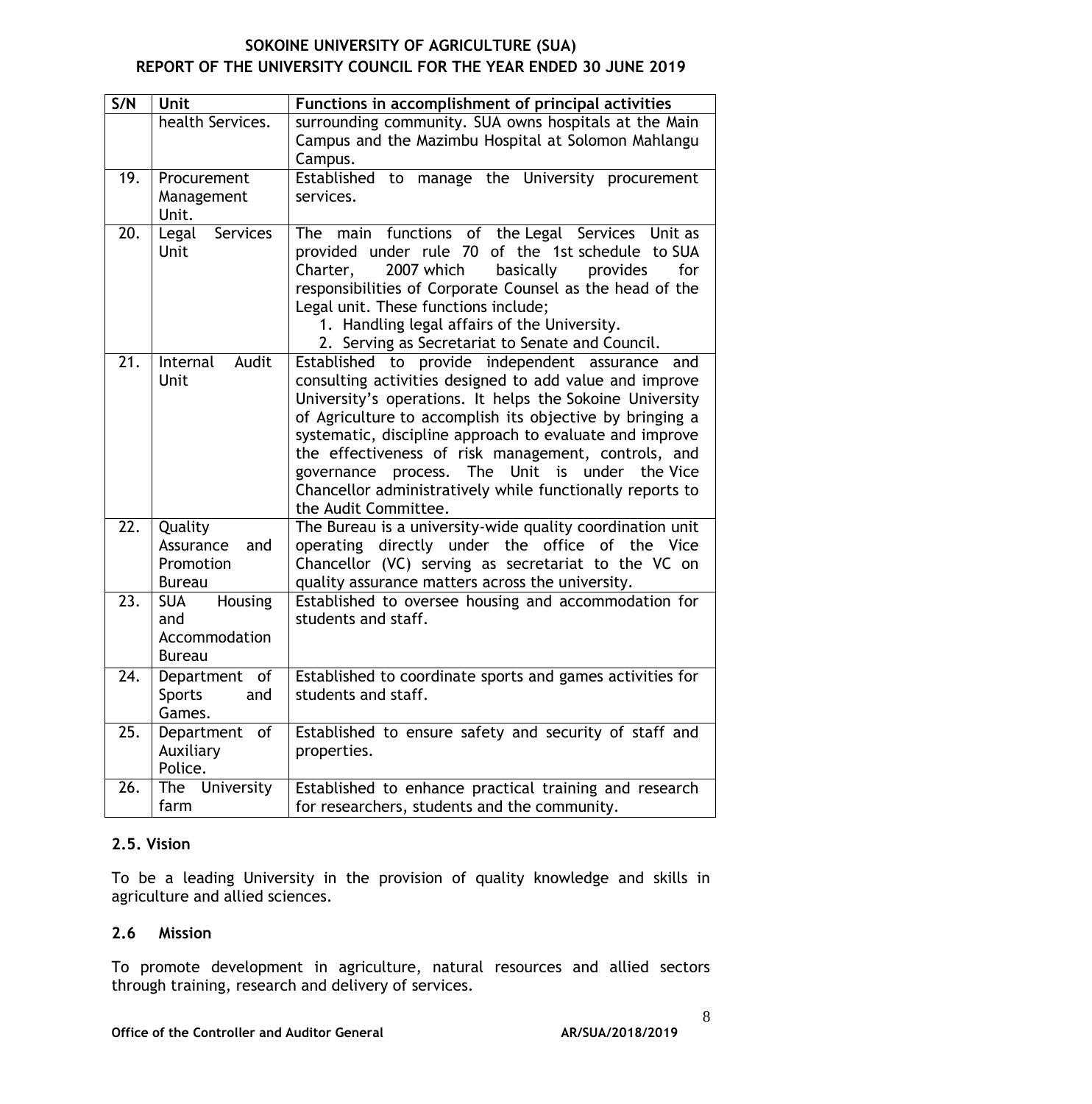In achieving its vision and fulfilling its mission, the University upholds the principles of academic excellence; integrity, and freedom; efficiency; participatory management, social responsibility; equity and justice; professional and ethical standard and, continuous learning.

### **2.7. Corporate Governance**

### **2.7.1. Code of Corporate Practice and Conduct**

Sokoine University of Agriculture is committed to the principles of effective Corporate Governance and the council is of the opinion that the University currently complies with principles of good Corporate Governance. This is attained through an emphasis of highest standards of corporate governance.

### **2.7.2. Flexibility towards Change**

The current organizational structure is flexible and accommodates changes from internal as well as external environment. Moreover, the University periodically reviews its rules and regulations with a view to ensuring the best performance of the academy. The University adheres to the global standards and practices of good corporate governance. The Councillors continue to strengthen good governance system by reviewing various performance reports and approving policies and guidelines with the aim of enhancing good governance.

#### **2.7.3. Business ethics and organizational integrity**

The University's Code of Conduct commits it to the highest standards of integrity, conduct and ethics in its dealings with all parties concerned, including its Principal, Directors, managers, employees, customers, suppliers, competitors, investors and the public in general. The management and staff are expected to fulfil their ethical obligations in such a way that the business is run strictly according to laid out policies and procedures.

#### **2.7.4. Performance evaluation and reward**

The University ensures that Tanzanian Government Scale related salaries are paid and related trends are followed in terms of changes in benefits, while at the same time taking into account the intrinsic value of individual contributions. Details of the remuneration paid to key management staff are disclosed in Note 24 to the financial statements.

#### **2.7.5. Anti-Corruption**

In conducting its activities, SUA maintains transparency and observes the principles of good governance. In this respect, the University has established an Ethics Committee and Code of Ethics dealing with mitigation of unethical issues including corruption.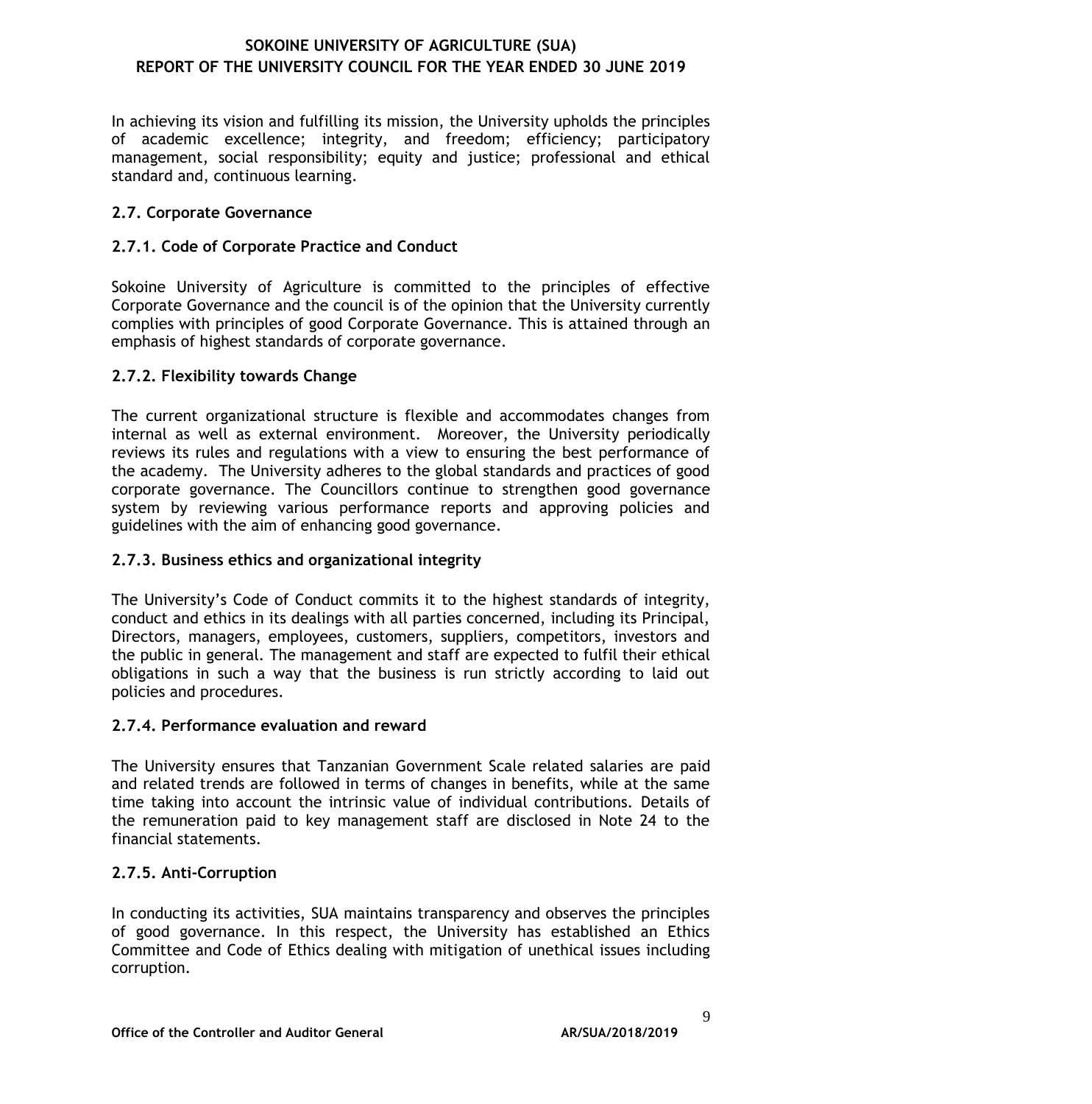#### **2.7.6. University Council**

The University Council is the highest organ of Sokoine University of Agriculture established as per Article 18 of the SUA Charter, 2007. The Council consists of chairperson and sixteen members. Apart from the Secretary to the Council who is the Corporate Counsel; ten members are none executive Directors and six members holds positions in the University.

The Council is chaired by a member who has no executive function. The Council includes members from diverse disciplines and skills such as finance, human resource, strategic management, science and education, 78 percent of which are male and 22 percent are female. The Council is confident that its members have the knowledge, talent and experience to lead the University. The non-executive members are independent of management and exercise their independent judgment. With their depth of experience, they add value to Council deliberations. The areas of expertise and proportion in expertise and gender of the members to the Council is as shown in the table 2 below.

|                 |                                     |      | Gender        | <b>Total</b>   | Percentage |
|-----------------|-------------------------------------|------|---------------|----------------|------------|
| S/N             | <b>Skill</b>                        | Male | Female        |                | (%)        |
| 1               | Finance                             |      |               | 1              | 5.56       |
| $\overline{2}$  | Human Resource                      |      |               |                | 5.56       |
| 3               | Security and Strategic decisions    |      |               |                | 5.56       |
| 4               | International Development           | 1    |               |                | 5.56       |
| 5               | Agriculture Education and Extension | 4    |               |                | 5.56       |
| 6               | Soil and Water Management           | 1    |               |                | 5.56       |
|                 | Environmental Technology            | 4    |               |                | 5.56       |
| 8               | Forestry                            | 1    |               |                | 5.56       |
| 9               | Law                                 |      |               | 2              | 11.11      |
| 10              | Education                           | 2    |               |                | 11.11      |
| 11              | Economics                           |      |               | 2              | 11.11      |
| $12 \ \mathrm{$ | Human Medicine & Nutrition          |      | $\mathcal{P}$ | $\overline{2}$ | 11.11      |
| 13              | Molecular Biology & Biotechnology   | 1    |               | 2              | 11.11      |
|                 | Total members <sup>1</sup>          | 14   | 4             | 18             | 100        |
|                 | Percentage in Gender (%)            | 78   | 22            |                |            |

<span id="page-13-0"></span>**Table 2:** The areas of expertise and gender of members to the Council for the year ended 30th June, 2019

The Council takes overall responsibility for the University, including managing key risk areas, considering and monitoring investment decisions; significant financial matters and reviewing the performance of management against budgets, business plans, human and other resources. The Council is also responsible for ensuring that a comprehensive system of internal controls, policies and procedures is operative for compliance with sound corporate governance principles.

<sup>1</sup> The Council had 16 members only, the additional 2 that makes 18 emanates from the members of the executive whose tenures were to end by June 2019 and they exchanged their positions to the newly appointed executives.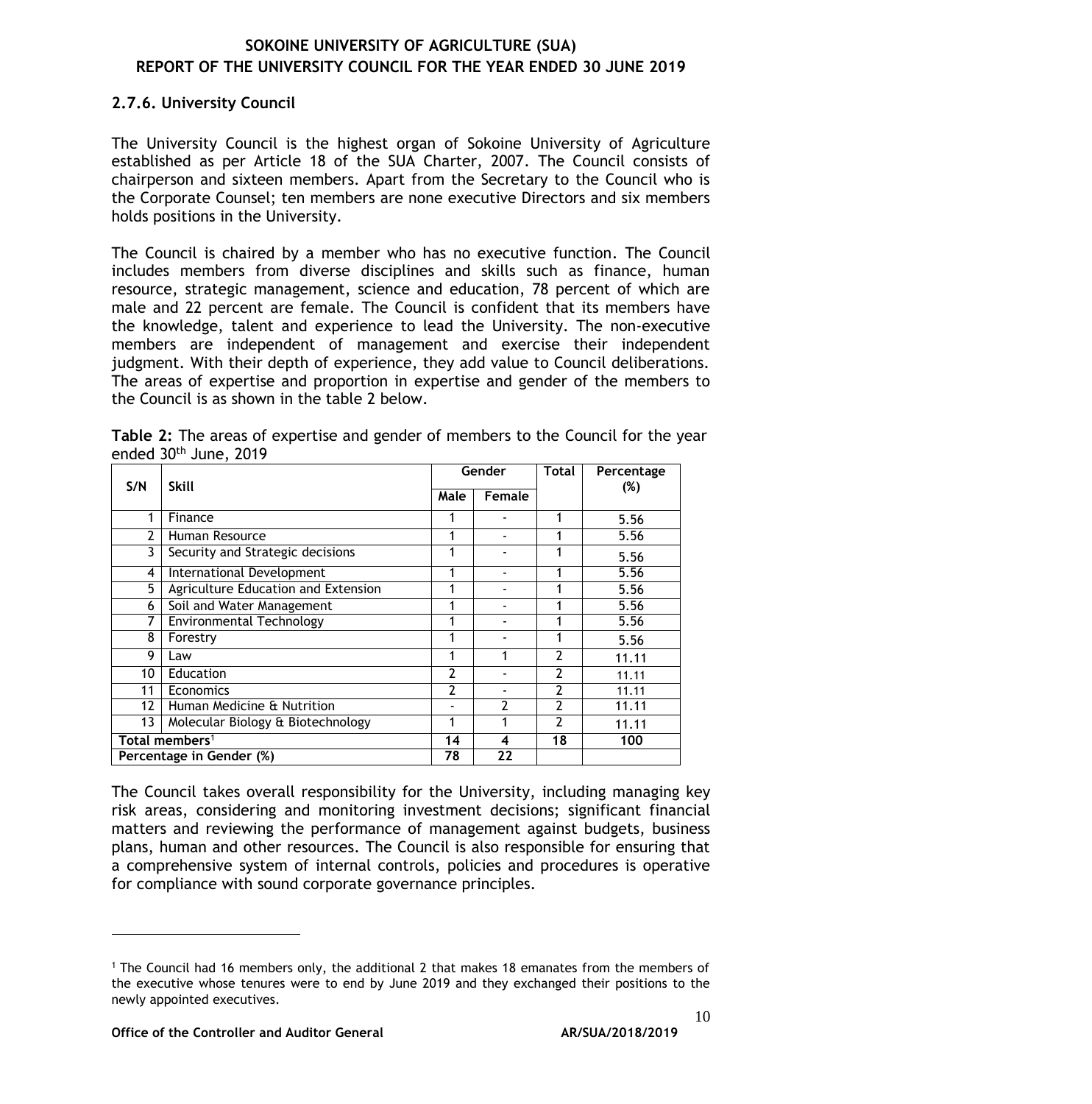Ordinary meetings of the University Council are held quarterly in a year in accordance with the University charter and oversee the management activities. In this year 2018/2019, four meetings were held whereby various decisions were made including but not limited to approving the budget for the financial year 2019/2020, Annual Procurement Plan 2019/2020, audited financial statements, examination results, and new courses of study, promotion and terminations.

All matters deliberated in the Council meetings are brought up by the University Management led by the Vice Chancellor. The Vice Chancellor of the University reports to the Council and enjoys all executive powers. He is assisted by two Deputy Vice Chancellors (One for Academic matters and the other for Administration and Finance); and senior management officers in the day to day operations of the University. The Vice Chancellor, his deputies and other Senior Management staff are invited to attend Council meetings and facilitate the effective control of all the University's operational activities, acting as a medium of communication and coordination between the various business units. The members of the University Council, their attendance is as shown in Tables 3  $\&$  4 below.

<span id="page-14-0"></span>

|  |  |                                       |  | Table 3: List of members of the University Council who served the University |  |  |  |
|--|--|---------------------------------------|--|------------------------------------------------------------------------------|--|--|--|
|  |  | throughout the financial year 2018/19 |  |                                                                              |  |  |  |

| S/N            | Name                         | Position             | <b>Nationality</b> | Age | Appointm<br>ent & Re-<br>appointm<br>ent date <sup>2</sup> | Date for<br>expiry of<br>tenure       | Period<br>Qualification<br>/Discipline<br>Serve<br>d in<br>years <sup>3</sup><br>$\overline{2}$<br>M.A |                                             | Appointee's<br>Authority                                                      |
|----------------|------------------------------|----------------------|--------------------|-----|------------------------------------------------------------|---------------------------------------|--------------------------------------------------------------------------------------------------------|---------------------------------------------|-------------------------------------------------------------------------------|
| $\mathbf{1}$   | Hon. Justice M.<br>C. Othman | Chairman             | Tanzanian          | 66  | $14th$ May,<br>2017                                        | $30th$ June,<br>2021                  |                                                                                                        | (International<br>Relations)                | Appointee of<br>the President<br>of the United<br>Republic of<br>Tanzania     |
| $\overline{2}$ | Prof. Esther D.<br>Mwaikambo | Vice-Chair<br>person | Tanzanian          | 77  | 1 <sup>st</sup><br>February,<br>2013                       | $30th$ June,<br>2019                  | 3                                                                                                      | PhD<br>(Paediatrics<br>and Child<br>Health) | Appointee of<br>the<br>Chancellor                                             |
| 3              | Prof. Raphael<br>T. Chibunda | Member               | Tanzanian          | 53  | 24 <sup>th</sup> April,<br>2017                            | 30 <sup>th</sup> June,<br>2019        | $\overline{3}$                                                                                         | PhD<br>(Environment<br>al<br>Technology)    | Vice-<br>Chancellor<br>(Ex-Official)                                          |
| 4              | Prof. Peter R.<br>Gillah     | Member               | Tanzanian          | 60  | 2 <sub>nd</sub><br>May, 2016                               | $30th$ June,<br>2019                  | 7                                                                                                      | PhD (Wood<br>Science and<br>Technology)     | Deputy Vice-<br>Chancellor-<br>Academic (Ex-<br>Official)                     |
| 5              | Prof. Yonika M.<br>Ngaga     | Member               | Tanzanian          | 60  | 22 <sub>nd</sub><br>December<br>, 2014                     | 31 <sup>st</sup><br>December,<br>2019 | 4                                                                                                      | PhD<br>(Resource)<br>Economics)             | Deputy Vice-<br>Chancellor -<br>Administratio<br>n & Finance<br>(Ex-Official) |
| 5              | Prof. Fredrick<br>C. Kahimba | Member               | Tanzanian          | 50  | 22 <sub>nd</sub><br>December<br>,2018                      | $30th$ June,<br>2019                  | $\overline{\text{Six}}$<br>month<br>s                                                                  | PhD (Soil and<br>water<br>Management)       | Deputy Vice-<br>Chancellor -<br>Administratio<br>n & Finance<br>(Ex-Official) |

**Office of the Controller and Auditor General AR/SUA/2018/2019** 

 $2$  The Chairman has a tenure of 4 years while other members of the Council have a tenure of 3 years. The 3 years tenure for members ended on 30<sup>th</sup> June, 2019.

<sup>&</sup>lt;sup>3</sup> The period represents the number of years of which the member served the Council since first appointment; and as earlier pointed out, the tenure ends after every 3 years.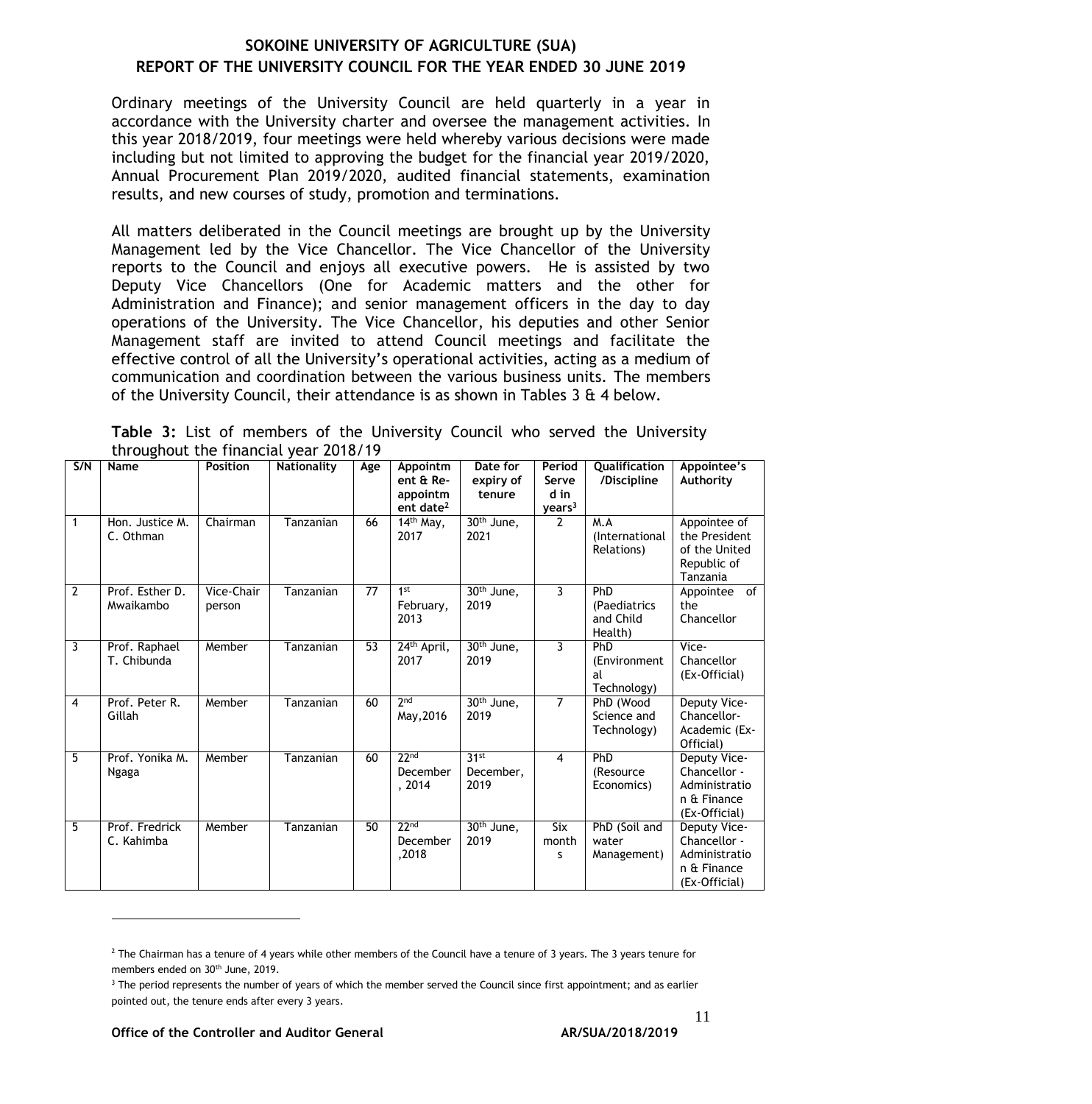| S/N             | Name                          | <b>Position</b>        | <b>Nationality</b> | Age             | Appointm<br>ent & Re-<br>appointm<br>ent date <sup>2</sup> | Date for<br>expiry of<br>tenure       | Period<br>Serve<br>d in<br>years <sup>3</sup> | Qualification<br>/Discipline                             | Appointee's<br>Authority                                                                              |
|-----------------|-------------------------------|------------------------|--------------------|-----------------|------------------------------------------------------------|---------------------------------------|-----------------------------------------------|----------------------------------------------------------|-------------------------------------------------------------------------------------------------------|
| 6               | Mrs. Maryam J.<br>Saadalla    | Member                 | Tanzanian          | 48              | 5 <sup>th</sup><br>October,<br>2016                        | 30 <sup>th</sup> June,<br>2019        | 3                                             | M. Phil in<br>Biotechnolog<br>у                          | Appointee of<br>the<br>Revolutionary<br>Government<br>of Zanzibar                                     |
| $\overline{7}$  | Mr. Beatus. A.<br>Malema      | Member                 | Tanzanian          | 56              | 3 <sub>rd</sub><br>November<br>, 2016                      | $30th$ June,<br>2019                  | $\overline{3}$                                | MSc.<br>Agricultural<br>Education<br>and<br>Extension    | Appointee of<br>the Minister<br>responsible<br>for<br>Agriculture,<br>Livestock and<br>Fisheries      |
| 8               | Mej. Jen. G. S.<br>Milanzi    | Member                 | Tanzanian          | 61              | 31 <sup>st</sup> May,<br>2016                              | 31 <sup>st</sup><br>December,<br>2018 | 2 and<br>half                                 | Master of<br>Security and<br>Strategic<br><b>Studies</b> | Appointees of<br>the Minister<br>responsible<br>for Natural<br>Resources and<br>Tourism               |
| 8               | Prof. Aldof F.<br>Mkenda      | Member                 | Tanzanian          | 56              | 20 <sup>th</sup><br>December<br>, 2018                     | 30 <sup>th</sup> June,<br>2019        | Six<br>month<br>s                             | PhD<br>(Environment<br>al<br>Economics)                  | Appointees of<br>the Minister<br>responsible<br>for Natural<br>Resources and<br>Tourism               |
| 9               | Dr. Charles A.<br>Mwamwaja    | Member                 | Tanzanian          | $\overline{52}$ | 8 <sup>th</sup> June,<br>2016                              | 30 <sup>th</sup> June,<br>2019        | $\overline{3}$                                | PhD<br>(Finance)                                         | Appointee of<br>the Minister<br>responsible<br>for Planning<br>and Finance                            |
| 10              | Mr. Winston M.<br>Makere      | Member                 | Tanzanian          | 57              | 24 <sup>th</sup> June,<br>2016                             | 30 <sup>th</sup> June,<br>2019        | 6                                             | Diploma in<br>Management<br>Human<br>Resources           | Elective of<br><b>Trade Union</b><br>Congress of<br>Tanzania<br>(TUCTA)                               |
| 11              | Prof. William<br>A. Anangisye | Member                 | Tanzanian          | $\overline{57}$ | 31 <sup>st</sup><br>December<br>, 2018                     | 30 <sup>th</sup> June,<br>2019        | 6<br>month<br>S                               | (PhD)<br>Education                                       | Elective of<br>the SUA<br>Senate                                                                      |
| $\overline{12}$ | Prof.Emmanuel<br>M. Nyankweli | Member                 | Tanzanian          | 46              | $\overline{5^{th}}$ June,<br>2017                          | 30 <sup>th</sup> June,<br>2018        | $\mathbf{1}$                                  | PhD<br>(International<br>Development<br>Studies)         | Elective of<br>the SUA<br>Senate                                                                      |
| $\overline{13}$ | Mr. Tito<br>A.Siwale          | Member                 | Tanzanian          | $\overline{25}$ | 8 <sup>th</sup> June,<br>2018                              | 30 <sup>th</sup> June,<br>2019        | $\mathbf{1}$                                  | B.Sc.(Educati<br>on ), Student                           | Elective of<br><b>SUA Students</b><br>Organization<br>(SUASO)                                         |
| 14              | Dr. Shabi A.<br>Hoza          | Member                 | Tanzanian          | 44              | 1 <sup>st</sup> July,<br>2018                              | 30 <sup>th</sup> June,<br>2019        | $\overline{3}$                                | PhD.<br>(Molecular<br>Biology)                           | Elective of<br><b>SUA</b><br>Academician<br>Staff<br>association<br>(SUASA)                           |
| 15              | Ms.Gaudencia<br>L. Donati     | Member                 | Tanzanian          | 57              | 3 <sup>rd</sup><br>August,<br>2016                         | 30 <sup>th</sup> June,<br>2019        | $\overline{3}$                                | MSc. Human<br>Nutrition                                  | Elective of<br>the<br>Researchers,<br>Academician<br>& Alliance<br>Workers<br>Union (RAAW<br>U) - SUA |
| 16              | Mrs.<br>Lunyamadzo M.         | Corporate<br>Counsel & | Tanzanian          | 49              | 1 <sup>st</sup> July,<br>2014                              | 30 <sup>th</sup> June,<br>2019        | $\overline{9}$                                | Master of<br>Laws (LLM)                                  | <b>University</b><br>Council                                                                          |

Office of the Controller and Auditor General **AR/SUA/2018/2019**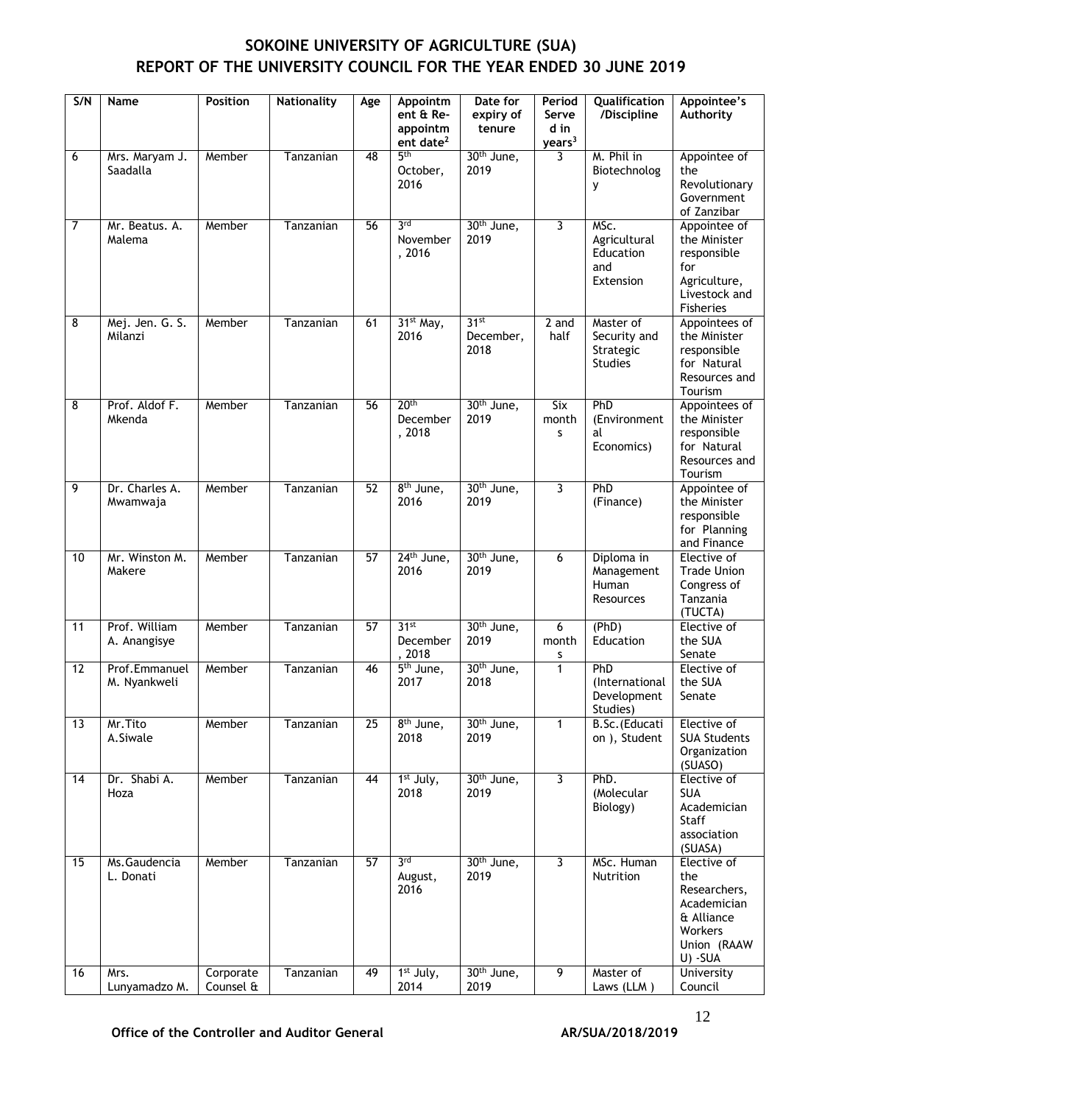| S/N | Name   | <b>Position</b>         | Nationality | Age | Appointm<br>ent & Re-<br>appointm<br>ent date <sup>2</sup> | Date for<br>expiry of<br>tenure | Period<br>Serve<br>d in<br>vears <sup>3</sup> | Qualification<br>/Discipline | Appointee's<br>Authority |
|-----|--------|-------------------------|-------------|-----|------------------------------------------------------------|---------------------------------|-----------------------------------------------|------------------------------|--------------------------|
|     | Gillah | Secretary<br>to Council |             |     |                                                            |                                 |                                               |                              |                          |

#### <span id="page-16-0"></span>**Table 4:** Register of attendance of Council Members in the University Council meetings for the year 2018/2019.

| S/N              | Member's Name                  |            | Attendance of Members in meetings |            |            | <b>Total</b>                 |
|------------------|--------------------------------|------------|-----------------------------------|------------|------------|------------------------------|
|                  |                                |            |                                   |            |            | Number of<br><b>Meetings</b> |
|                  |                                | 27/09/2018 | 13/12/2018                        | 28/03/2019 | 27/06/2019 | attended                     |
| 1                | Hon. Justice Mohamed C. Othman | P          | AP                                | P          | P          | 3                            |
| $\overline{2}$   | Prof. Esther D. Mwaikambo      | P          | P                                 | P          | P          | 4                            |
| 3                | Prof. Raphael T. Chibunda      | P          | P                                 | P          | P          | 4                            |
| 4                | Prof. Peter R. Gillah          | Þ          | P                                 | P          | <b>PR</b>  | 4                            |
| 5                | Prof. Yonika M. Ngaga          | P          | P                                 | N/A        | N/A        | $\overline{2}$               |
| 6                | Prof Fredrick C. Kahimba       | N/A        | N/A                               | AP-R       | P          | $\overline{2}$               |
| $\overline{7}$   | Mej.Jen. Gaudence S. Milanzi   | AP         | N/A                               | N/A        | N/A        |                              |
| 8                | Prof. Adolf F. Mkenda          | N/A        | N/A                               | $AP-R$     | AP-R       | $\overline{2}$               |
| 9                | Mr. Winston M. Makere          | P          | AP-R                              | P          | P          | 4                            |
| 10 <sup>10</sup> | Mr. Beatus A. Malema           | P          | P                                 | P          | P          | 4                            |
| 11               | Mrs.Maryam J. Saadalla         | P          | AP                                | AP         | P          | $\overline{2}$               |
| 12               | Dr. Abubakar S. Hoza           | P          | P                                 | P          | P          | $\overline{\mathbf{4}}$      |
| 13               | Mr Tito A. Siwale              | p          | P                                 | P          | P          | 4                            |
| 14               | Prof. Emmanuel M. Nyankweli    | Þ          | P                                 | N/A        | N/A        | $\overline{2}$               |
| 15               | Prof. William A. Anangisye     | $AP-R$     | P                                 | P          | P          | 4                            |
| 16               | Dr. Charles A. Mwamwaja        | P          | P                                 | P          | $AP-R$     | $\overline{4}$               |
| 17               | Ms. Gaudencia L. Donati        | P          | P                                 | P          | P          | 4                            |
| 18               | Lunyamadzo M. Gillah           | P          | P                                 | P          | P          | 4                            |

P = Present

AP = Apology

AP-R = Absence with apology-Represented  $N/A^*$  = The post/position was vacant

## **2.7.6.1. Committees of the University Council**

The University Council has four (4) committees which assist in discharging of its functions and responsibilities effectively. Operations of each committee are defined in the Terms of Reference approved by the Council. In order to adequately interrogate issued presented by the Management, the Council had constituted the following committees:-

- 1. Finance, Planning and Development Committee (FP&DC).
- 2. The University Senate.
- 3. Audit Committee.
- 4. Human Resource Committees (Administrative and Academic Staff).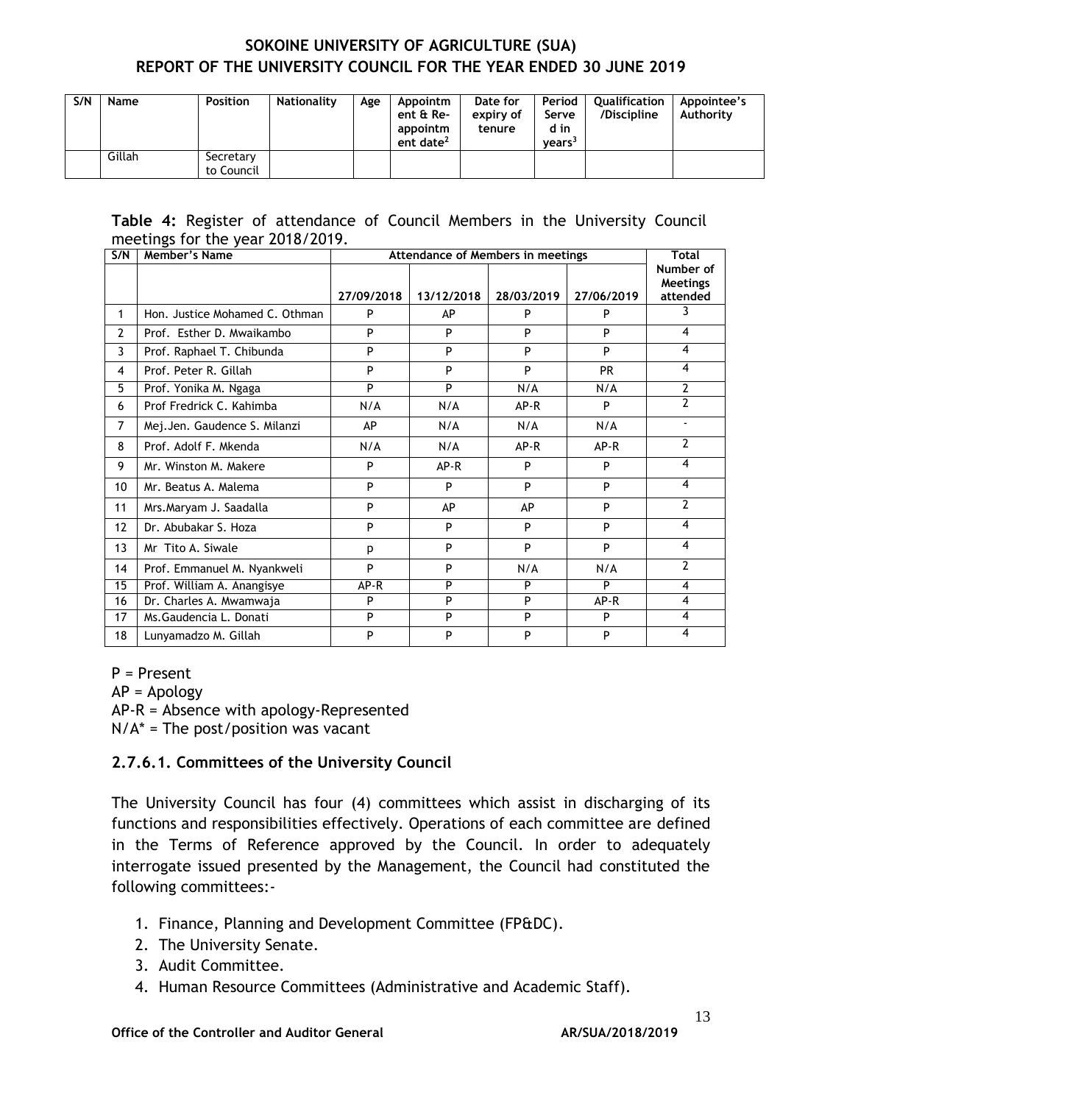#### **2.7.6.1.1. Finance, Planning and Development Committee (FP&DC)**

The Finance, Planning and Development Committee monitors the financial performance of the University and its associated legal entities if any. It considers financial policies and issues and makes recommendations to the Council on these matters having regard to the importance of financial sustainability. The FP & DC which has 22 members and chaired by The Deputy Chairperson of the Council, is required to meet at least four times a year; whereby during the financial reporting period the FP & DC planned to meet four times managed to hold four meetings. Among the matters discussed were evaluating quarterly financial progress reports, financial statements and budgets of the University and other related financial issues and making recommendations to the Council thereon.

| S/No           | <b>Name</b>                     | <b>Position</b> | <b>Nationality</b> | Age             | <b>3.</b> MCMDC13 OF FEAR DC WHO SCENCE GUILING THE YEAR ZO TO/ ZO TY<br>Qualification<br>/Discipline | Period<br>Served<br>in years | <b>Appointees</b><br>Authority                                                                               |
|----------------|---------------------------------|-----------------|--------------------|-----------------|-------------------------------------------------------------------------------------------------------|------------------------------|--------------------------------------------------------------------------------------------------------------|
| $\mathbf{1}$   | Prof. Esther<br>D.<br>Mwaikambo | Chairperson     | Tanzanian          | $\overline{77}$ | PhD (Medicine,<br>Paediatrics and Child<br>Health)                                                    | 4                            | Appointee of<br>Chancellor                                                                                   |
| $\overline{2}$ | Prof.<br>Raphael T.<br>Chibunda | Member          | Tanzanian          |                 | PhD (Environmental<br>Technology)                                                                     | $\overline{2}$               | <b>Vice Chancellor</b><br>(Ex-official)                                                                      |
| $\overline{3}$ | Prof. Peter<br>R. Gillah        | Member          | Tanzanian          | 60              | PhD (Wood Science &<br>Technology)                                                                    | $\overline{8}$               | <b>Deputy Vice</b><br>Chancellor<br>Academic (Ex-<br>official)                                               |
| $\overline{4}$ | Prof.<br>Yonika M.<br>Ngaga     | Member          | Tanzanian          | 60              | PhD (Resources<br>Economics)                                                                          | $\overline{5}$               | <b>Deputy Vice</b><br>Chancellor<br>(Administration &<br>Finance)                                            |
| $\overline{5}$ | Prof.<br>Fredrick C.<br>Kahimba | Member          | Tanzanian          | 50              | PhD (Soil and water<br>Management)                                                                    | Six<br>moths                 | <b>Deputy Vice</b><br>Chancellor<br>(Administration &<br>Finance)                                            |
| $\overline{6}$ | Dr. Charles<br>А.<br>Mwamwaja   | Member          | Tanzanian          | 52              | PhD (Finance)                                                                                         | $\overline{3}$               | <b>University Council</b>                                                                                    |
| $\overline{6}$ | Mr. Beatus<br>A Malema          | Member          | Tanzanian          | 56              | Msc. Agricultural<br>Education and<br>Extension)                                                      | $\overline{\mathbf{3}}$      | <b>University Council</b>                                                                                    |
| $\overline{7}$ | Ms.<br>Gaudencia.<br>L. Donati  | Member          | Tanzanian          | 57              | Msc. Human Nutrition                                                                                  | $\overline{4}$               | Elective of the<br>Researchers &<br><b>Alliance Workers</b><br>union (RAAWU)<br><b>SUA</b>                   |
| $\overline{8}$ | Prof.<br>Dismas L.<br>Mwaseba   | Member          | Tanzanian          | 61              | PhD (Development<br>studies)                                                                          | $\mathbf{1}$                 | Ex-official<br>Director-ICE                                                                                  |
| 9              | Prof. Esron<br>D.<br>Karimuribo | Member          | Tanzanian          | 53              | PhD (Agric. Animal<br>Science)                                                                        | $\overline{6}$               | Director,<br>Directorate of<br>Postgraduate<br>Studies, Research,<br>Technology<br>Transfer &<br>Consultancy |
| 10             | Prof.<br>Maulid W.<br>Mwatawala | Member          | Tanzanian          | 47              | (PhD)                                                                                                 | six<br>moths                 | Ex-official<br>Principal - Agric.                                                                            |
| 11             | Prof.                           | Member          | Tanzanian          | 61              | PhD (Information)                                                                                     | $\overline{\mathbf{4}}$      | Ex-Official                                                                                                  |

<span id="page-17-0"></span>**Table 5:** Members of FP & DC who served during the year 2018/2019

Office of the Controller and Auditor General **AR/SUA/2018/2019**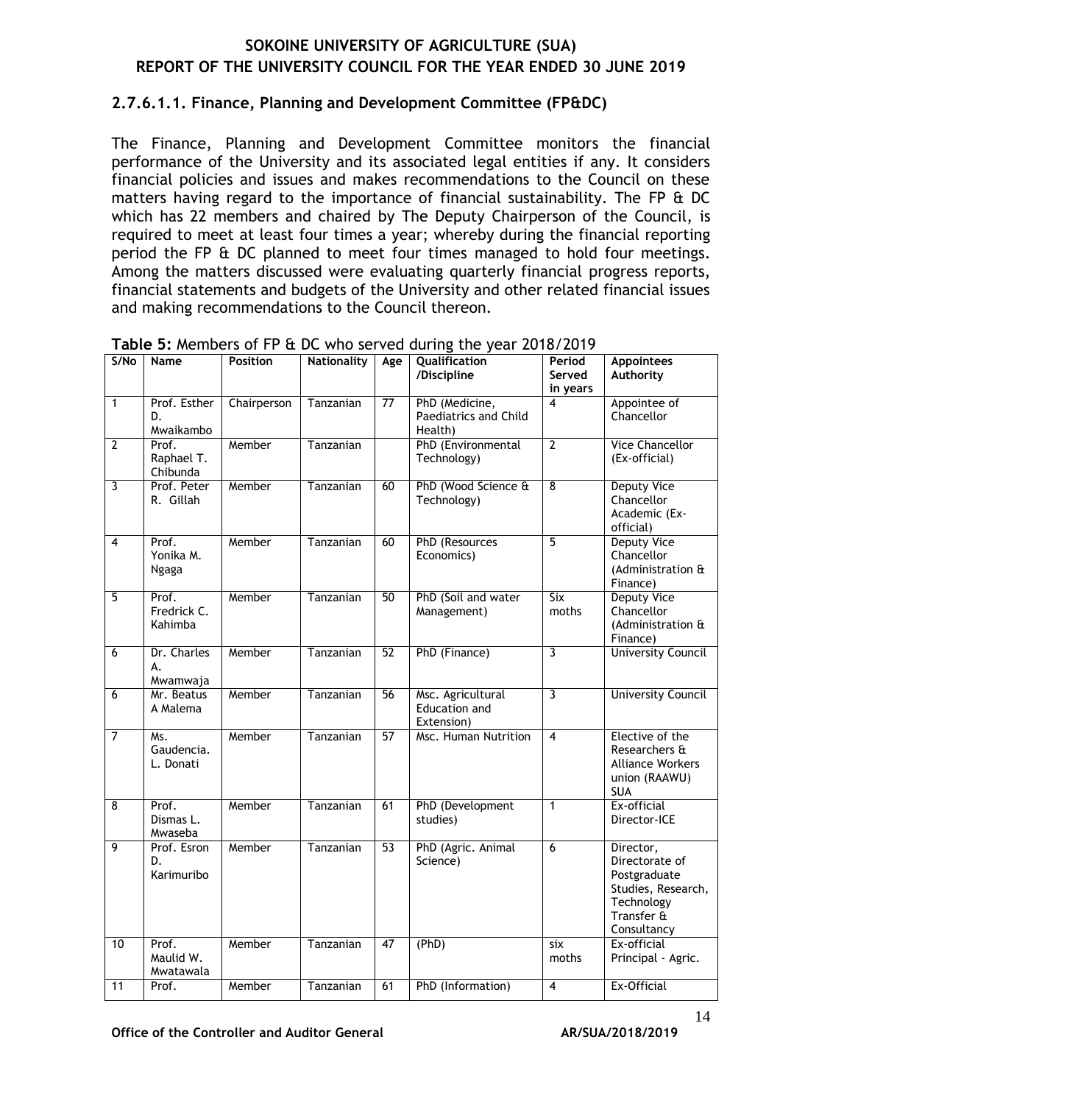| SOKOINE UNIVERSITY OF AGRICULTURE (SUA)                          |
|------------------------------------------------------------------|
| REPORT OF THE UNIVERSITY COUNCIL FOR THE YEAR ENDED 30 JUNE 2019 |

| S/No            | <b>Name</b>                     | <b>Position</b>              | <b>Nationality</b> | Age             | Qualification<br>/Discipline                   | Period<br>Served<br>in years | <b>Appointees</b><br>Authority                                                      |
|-----------------|---------------------------------|------------------------------|--------------------|-----------------|------------------------------------------------|------------------------------|-------------------------------------------------------------------------------------|
|                 | Mugyabuso<br>J.<br>Lwehabura    |                              |                    |                 |                                                |                              | <b>Director SNAL</b>                                                                |
| $\overline{12}$ | Dr. Ayubu<br>J. Churi           | Member                       | Tanzanian          | 46              | PhD(Computer<br>Science)                       | $\overline{4}$               | Ex-Official<br>Director CICT                                                        |
| $\overline{13}$ | Prof. John<br>F. Kessy          | Member                       | Tanzanian          | 55              | PhD(Forest)                                    | $\overline{4}$               | Ex-Official<br>Principal -<br>Forestry                                              |
| 14              | Prof.<br>Ladislaus L.<br>Mnyone | Member                       | Tanzanian          | $\overline{43}$ | PhD (Pest Biology &<br>Ecology)                | $\overline{4}$               | Ex-Official<br>Director - Pest<br>Management                                        |
| $\overline{15}$ | Prof. Allen<br>L. Malisa        | Member                       | Tanzanian          | 50              | <b>PhD</b> (Veterinary<br>Medicine)            | $\overline{4}$               | Principal SM-COSE                                                                   |
| 16              | Dr. Adam<br>M. Akyoo            | Member                       | Tanzanian          | 57              | PhD (Agribusines)                              | $\overline{3}$               | Dean of School of<br>Agribusiness &<br><b>Business Studies</b>                      |
| 17              | Dr.<br>Abubakar S.<br>Hoza      | Member                       | Tanzanian          | 44              | PhD (Molecular<br>Biology)                     | 3                            | <b>SUASA</b><br>representative                                                      |
| $\overline{18}$ | Mr Tito<br>A.Siwale             | Member                       | Tanzanian          | $\overline{25}$ | Student (BSc.<br>Education)                    | $\mathbf 1$                  | <b>SUASO</b><br>Representative                                                      |
| $\overline{19}$ | Prof.<br>Donald G.<br>Mpandunji | Member                       | Tanzanian          | 52              | PhD (Veterinary<br>Surgery                     | $\overline{2}$               | <b>Principal College</b><br>of Veterinary<br>Medicine and<br>Biomedical<br>Sciences |
| 20              | Prof.<br>Kenneth B.<br>Kitundu  | Member                       | Tanzanian          | 52              | PhD (Agriculture,<br>Education &<br>Extension) | $\overline{2}$               | <b>Principal College</b><br>of Social Sciences                                      |
| $\overline{21}$ | Mr. Peter<br>Raphael            | Secretary<br>to<br>Committee | Tanzanian          | 60              | CPA(T) MBA                                     | $\overline{21}$              | <b>Chief Financial</b><br>Officer                                                   |
| $\overline{21}$ | Mr. Peter.<br>L. Wilson         | Secretary<br>to<br>Committee | Tanzanian          | 50              | CPA(T) MBA                                     | $\overline{4}$<br>months     | Ag. Chief<br><b>Financial Officer</b>                                               |
| $\overline{22}$ | Mr. Richard<br>L. Massawe       | Member                       | Tanzanian          | 60              | <b>MA Economics</b>                            | $\overline{22}$              | Director of<br>Planning and<br>Development                                          |

## **2.7.6.1.2. The University Senate**

This is one among committees of the University and is responsible for all academic affairs of the University. The senate comprises of 41 members including the Vice Chancellor who is the Chairman; and is required to meet at least four (4) times in a year. During the year under review, the senate managed to Five (5) times in a year out of which Four (4) were ordinary; and one (1) was extra ordinary. Among the matters discussed during the meetings held includes deliberations of new curricula, approval of new degree programs, review of policies and regulations for improvement of academic matters; and review and approval of examination results.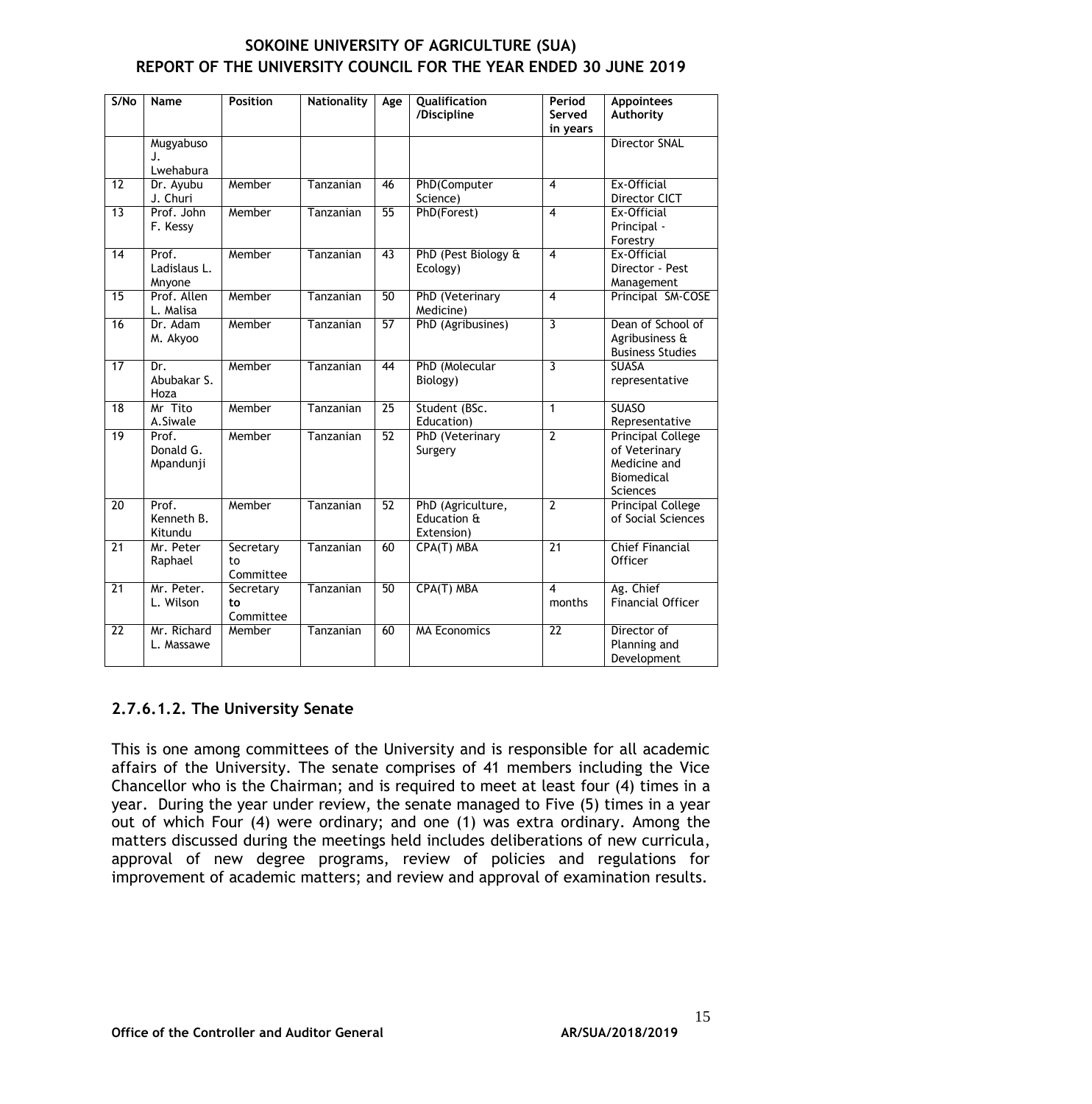|                 |                                    |                           |                    |                 | rable 0. The senate committee members who served during the year 2010/2017 |                                   |                                                                                                                 |
|-----------------|------------------------------------|---------------------------|--------------------|-----------------|----------------------------------------------------------------------------|-----------------------------------|-----------------------------------------------------------------------------------------------------------------|
| S/N             | Name                               | <b>Position</b>           | <b>Nationality</b> | Age             | Qualification/<br><b>Discipline</b>                                        | Period<br>Served<br>in years      | Appointee's<br>Authority                                                                                        |
| $\mathbf{1}$    | Prof. Raphael<br>T. Chibunda       | Chairperson               | Tanzanian          | 53              | PhD<br>(Environmental<br>Technology)                                       | 2                                 | Vice-Chancellor                                                                                                 |
| $\overline{2}$  | Prof. Peter R.<br>Gillah           | Secretary to<br>Committee | Tanzanian          | 60              | PhD (Wood<br>Science and<br>Technology)                                    | $\overline{7}$                    | <b>Deputy Vice</b><br>Chancellor-<br>Academic)                                                                  |
| 3               | Prof. Yonika<br>M. Ngaga           | Member                    | Tanzanian          | 60              | PhD (Resource<br>Economics)                                                | $\overline{\mathbf{4}}$           | Deputy Vice-<br>Chancellor -<br>Administration &<br>Finance                                                     |
| 3               | Prof. Fredrick<br>Kahimba C.       | Member                    | Tanzanian          | 49              | PhD (Soil and<br>water<br>Management)                                      | $\overline{\text{Six}}$<br>months | Deputy Vice-<br>Chancellor -<br>Administration &<br>Finance                                                     |
| 4               | Prof. Donald<br>G. Mpanduji        | Member                    | Tanzanian          | $\overline{52}$ | PhD (Veterinary<br>Surgery                                                 | $\overline{2}$                    | <b>Principal College</b><br>of Veterinary<br>Medicine and<br>Biomedical<br><b>Sciences</b>                      |
| 5               | Prof. Allen L.<br>Malisa           | Member                    | Tanzanian          | 51              | PhD (Vet<br>Medicine)                                                      | 6                                 | Principal Solomon<br>Mahlangu College<br>of Social Science<br>& Education                                       |
| 7               | Prof. Esron D.<br>Karimuribo       | Member                    | Tanzanian          | 53              | PhD (Agric.<br>Animal Science)                                             | $\overline{2}$                    | Director,<br>Directorate of<br>Postgraduate<br>Studies,<br>Research,<br>Technology<br>Transfer &<br>Consultancy |
| 8               | Dr. Kisa B.<br>Kulwa               | Member                    | Tanzanian          | 48              | M. Sc (food<br>Science)                                                    | $\overline{2}$                    | Head,<br>Department of<br>Food Technology,<br>Nutrition<br><b>&amp;Consumer</b><br>Sciences                     |
| 9               | Dr. Telemu J<br>Kassile            | Member                    | Tanzanian          | 49              | PhD (Economics)                                                            | $\overline{2}$                    | Coordinator,<br>Quality Assurance<br>& Promotion<br><b>Bureau</b>                                               |
| 10              | Dr. Innocent<br>M. Busindeli       | Member                    | Tanzanian          |                 | PhD (Agricultural<br>Education and<br>Extension)                           | $\overline{2}$                    | Head,<br>Department of<br>Agricultural<br>Extension and<br>Community<br>Development                             |
| 11              | Prof. Maulid<br>W. Mwatawala       | Member                    | Tanzanian          | 50              | PhD<br>(Crop Science &<br>Production)                                      | $\overline{2}$                    | Head,<br>Department of<br>Crop Science &<br>Production                                                          |
| $\overline{12}$ | Prof.<br>Mugyabuso J.<br>Lwehabura | Member                    | Tanzanian          | 61              | PhD<br>(Information<br>Sciences)                                           | $\mathbf{1}$                      | Ag. Director,<br>Sokoine National<br>Agriculture<br>Library                                                     |
| $\overline{16}$ | Dr.Nyambilila<br>A. Amuri          | Member                    | Tanzanian          | 45              | PhD (Soil<br>Science)                                                      | $\overline{3}$                    | Head,<br>Department of<br>Soil and<br>Geological<br>Sciences                                                    |
| 17              | Dr.Ladislaus L.                    | Member                    | Tanzanian          | $\overline{43}$ | PhD (Pest                                                                  | $\overline{2}$                    | Director, SUA Pest                                                                                              |

#### <span id="page-19-0"></span>**Table 6:** The Senate Committee Members who served during the year 2018/2019

Office of the Controller and Auditor General **AR/SUA/2018/2019**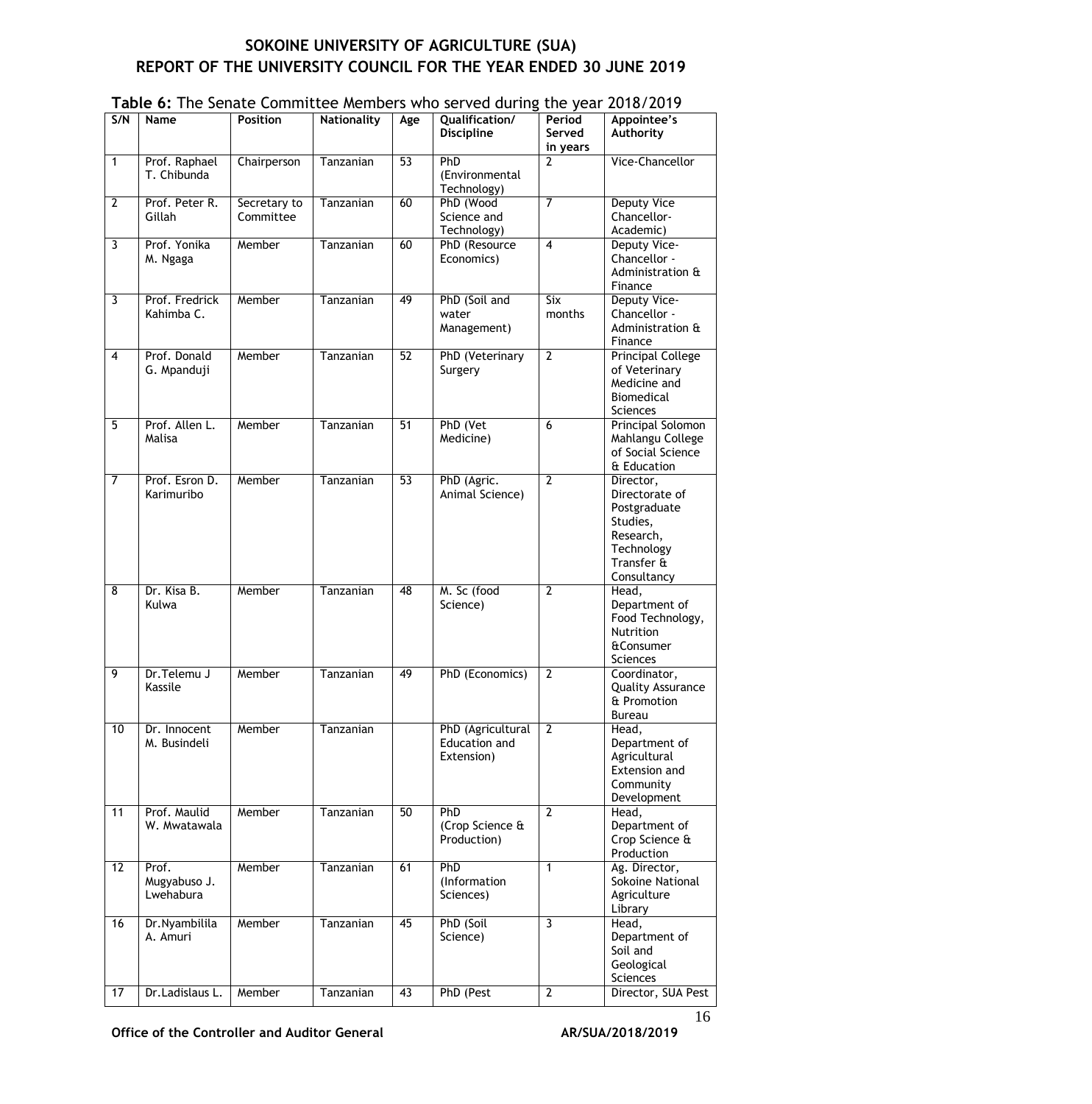| S/N             | <b>Name</b>                         | <b>Position</b> | <b>Nationality</b> | Age             | Qualification/<br><b>Discipline</b>                       | Period<br>Served<br>in years | Appointee's<br>Authority                                                                        |
|-----------------|-------------------------------------|-----------------|--------------------|-----------------|-----------------------------------------------------------|------------------------------|-------------------------------------------------------------------------------------------------|
|                 | Mnyone                              |                 |                    |                 | Biology &<br>Ecology)                                     |                              | Management<br>Centre                                                                            |
| $\overline{18}$ | Prof. Dismas<br>L.Mwaseba           | Member          | Tanzanian          | 61              | PhD<br>(Development<br>studies)                           | $\mathbf{2}$                 | Ex-official<br>Director-ICE                                                                     |
| 19              | Prof. Fredrick<br>C. Kahimba        | Member          | Tanzanian          | 50              | PhD (Soil and<br>water<br>Management)                     | $\overline{2}$               | Principal, College<br>of Agriculture                                                            |
| 20              | Dr. Ayubu J.<br>Churi               | Member          | Tanzanian          | 46              | PhD<br>(Computer<br>Sciences)                             | $\overline{2}$               | Director, Centre<br>for Information<br>and<br>Communication<br>Technology                       |
| 21              | Dr. Adam M.<br>Akyoo                | Member          | Tanzanian          | 57              | PhD(Agribusiness                                          | $\overline{2}$               | Dean of<br>Prospective<br>School of<br>Agricultural<br>Economics and<br><b>Business Studies</b> |
| $\overline{22}$ | Dr. Suzana<br>Augustino             | Member          | Tanzanian          | 46              | PhD (Forestry)                                            | 3                            | Director,<br>Directorate of<br>Undergraduate<br><b>Studies</b>                                  |
| 23              | Prof. John F.<br>Kessy              | Member          | Tanzanian          | 56              | PhD(Forest)                                               | 3                            | Principal,<br>Prospective<br>College of Social<br>Sciences and<br>Humanities                    |
| $\overline{24}$ | Mr. Pule J.<br>Motshabi             | Member          | Tanzanian          | 44              | <b>MBA</b> (Marketing)                                    | 6                            | Dean of Student                                                                                 |
| $\overline{25}$ | Prof. Kenneth.<br><b>B.</b> Kitundu | Member          | Tanzanian          | 53              | PhD<br>(Development<br>Studies)                           | $\overline{2}$               | Principal<br>Prospective<br>College of Social<br>Sciences and<br>Humanities                     |
| 26              | Dr. Juma S.<br>Kabote               | Member          | Tanzanian          | 46              | <b>PhD</b><br>(Development<br>Studies)                    | 1 month                      | Principal<br>Prospective<br>College of Social<br>Sciences and<br>Humanities                     |
| $\overline{27}$ | Prof. Wahab<br>H. Kimaro            | Member          | Tanzanian          | 47              | PhD (Anatomy<br>and Physiology)                           | $\overline{2}$               | Representative of<br>the College of<br>Veterinary<br>Medicine and<br>Biomedical<br>Sciences     |
| 28              | Dr. Abubakar<br>S. Hoza             | Member          | Tanzanian          | 44              | PhD (Molecular<br>Biology)                                | $\overline{2}$               | <b>SUASA</b><br>representative                                                                  |
| $\overline{29}$ | Dr. Nazael A.<br>Madalla            | Member          | Tanzanian          | 46              | PhD<br>(Aquaculture<br>Nutrition)                         | $\overline{\mathbf{4}}$      | Head,<br>Department of<br>Animal,<br>Aquaculture &<br>Range Sciences                            |
| 30              | Mr. Tito A.<br>Siwale               | Member          | Tanzanian          | $\overline{25}$ | Student BSc<br>(Education)                                | $\mathbf{1}$                 | <b>SUASO</b><br>Representative                                                                  |
| 31              | Mr. Yanga. A.<br>Salum              | Member          | Tanzanian          | 26              | Student BSc (<br>Irrigation &<br>water Resources<br>Eng.) | $\mathbf{1}$                 | <b>SUASO</b><br>Representative                                                                  |
| $\overline{32}$ | Ms. Saleh A.<br>Ahmed               | Member          | Tanzanian          | $\overline{34}$ | Student BSc(<br>Bioprocessing &<br>Post Harvesting        | $\mathbf{1}$                 | <b>SUASO</b><br>Representative                                                                  |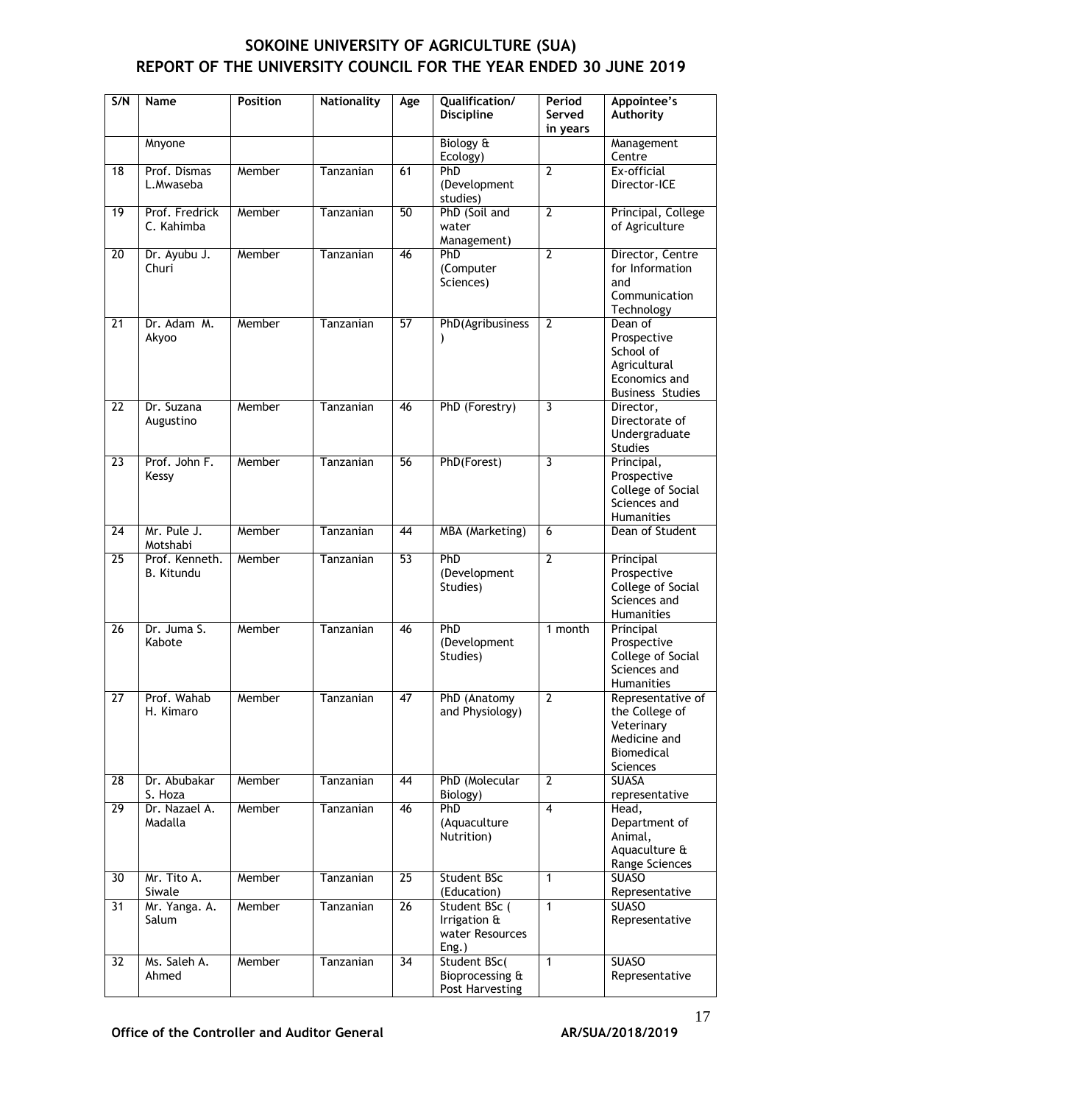| SOKOINE UNIVERSITY OF AGRICULTURE (SUA)                          |
|------------------------------------------------------------------|
| REPORT OF THE UNIVERSITY COUNCIL FOR THE YEAR ENDED 30 JUNE 2019 |

| S/N             | <b>Name</b>                     | <b>Position</b> | <b>Nationality</b> | Age             | Qualification/<br><b>Discipline</b>       | Period<br>Served<br>in years | Appointee's<br>Authority                                                                   |
|-----------------|---------------------------------|-----------------|--------------------|-----------------|-------------------------------------------|------------------------------|--------------------------------------------------------------------------------------------|
|                 |                                 |                 |                    |                 | Engineering)                              |                              |                                                                                            |
| 33              | Prof. Caroline<br>I. Nombo      | Member          | Tanzanian          | $\overline{52}$ | PhD (Social<br>Sciences)                  | 6 months                     | Director of<br>Planning and<br>development                                                 |
| 34              | Dr. Ibrahm C.<br>Mjemah         | Member          | Tanzanian          | 49              | PhD (Physical<br>Sciences)                | 3 months                     | Director of<br>Planning and<br>development                                                 |
| 35              | Dr. Baanda A.<br>Salim          | Member          | Tanzanian          | 60              | PhD (Information<br>Technology)           | 3                            | Head,<br>Department of<br>Engineering<br>Sciences and<br>Technology                        |
| 36              | Dr. Agness A.<br>Sirima         | Member          | Tanzanian          | $\overline{37}$ | PhD (Tourism)                             | 3                            | Head,<br>Department of<br>Tourism and<br>Recreation                                        |
| $\overline{37}$ | Dr. Nsajigwa<br>E. Mbije        | Member          | Tanzanian          | 49              | PhD (Marine<br>Biology)                   | 3                            | Head,<br>Department of<br>Wildlife<br>Management                                           |
| $\overline{38}$ | Mrs.<br>Lunyamadzo<br>M. Gillah | Member          | Tanzanian          | 49              | Master of Laws<br>(LLM)                   | 8                            | Corporate Counsel                                                                          |
| $\overline{39}$ | Ms. Gaudencia<br>L. Donati      | Member          | Tanzanian          | $\overline{57}$ | Msc. Human<br>Nutrition                   | 3                            | Elective of the<br>Researchers &<br><b>Alliance Workers</b><br>union (RAAWU)<br><b>SUA</b> |
| 40              | Ms. Grace<br>Ramsey             | Member          | Tanzanian          | $\overline{25}$ | Student BA (<br>Rural<br>Development)     | $\mathbf{1}$                 | Representative<br><b>SUASO</b>                                                             |
| 41              | Ms. Angelique<br>F. Kangodo     | Member          | Tanzanian          | $\overline{34}$ | Student (PhD<br>Agriculture<br>Economics) | $\mathbf{1}$                 | <b>SUASO</b><br>Representative                                                             |

#### **2.7.6.1.3. Audit Committee**

The Audit Committee provides oversight of the financial reporting process, the audit process, the system of internal controls and compliances with laws and regulations. The Committee is chaired by member of the University Council and is required to meet at least four (4) times in a year. During the year under review, the committee held five (5) meetings out of which four (4) of were ordinary and one (1) was extra ordinary. The committee managed to review the internal audit reports (recommendations in improvement and installations of sound internal controls through review of management operations); review of research projects management; review of University Financial Statements and make recommendations to the University Council.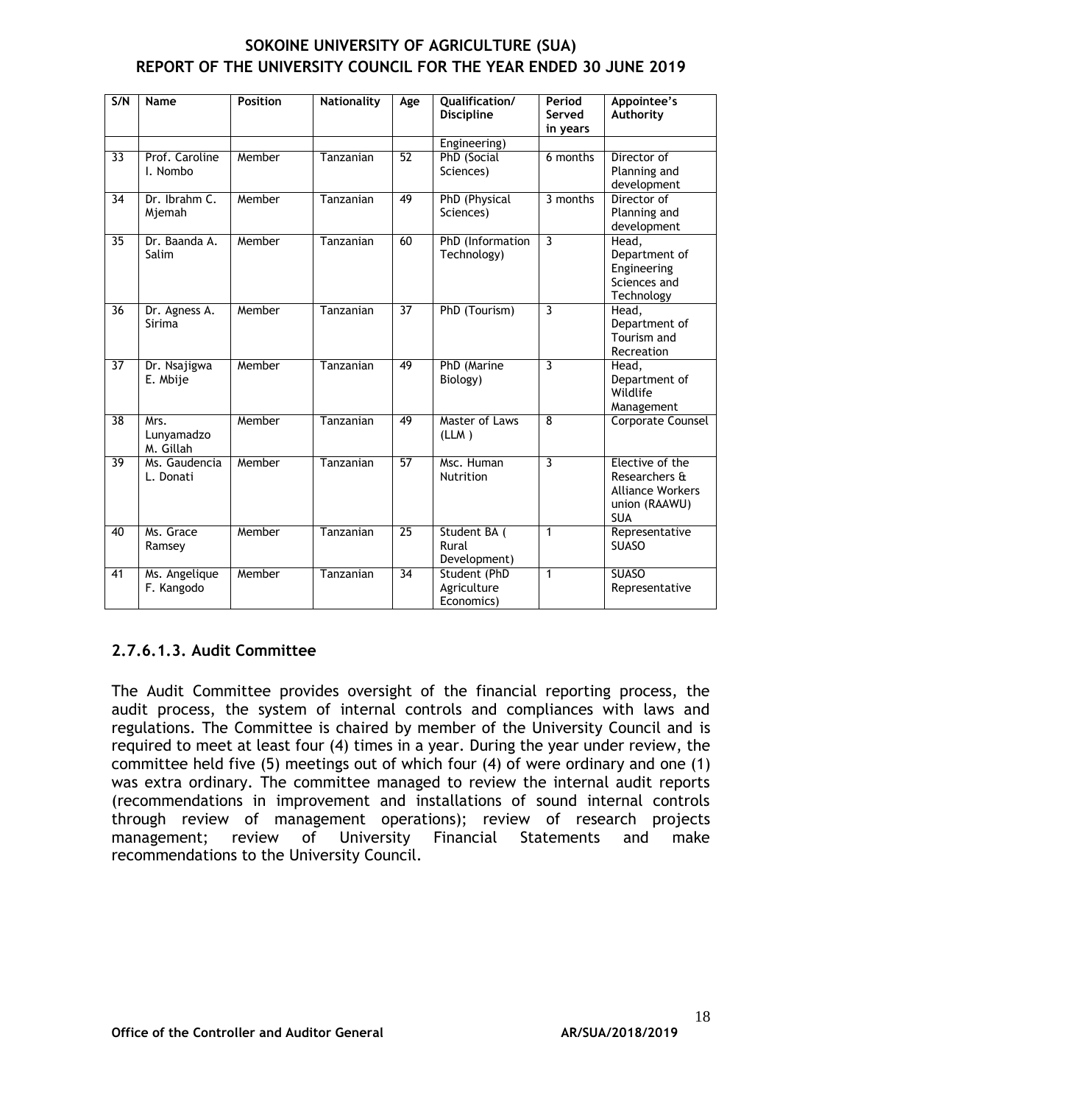| S/N            | Name                            | <b>Position</b>              | <b>Nationality</b> | Age | <b>Qualification/Discipline</b>                 | Period<br>Served<br>in<br>years | Appointee's<br>Authority  |
|----------------|---------------------------------|------------------------------|--------------------|-----|-------------------------------------------------|---------------------------------|---------------------------|
|                | Dr. Charles<br>А.<br>Mwamwaja   | Chairman                     | Tanzanian          | 52  | PhD (Finance)                                   | 3                               | University Council        |
| $\overline{2}$ | Mr. Beatus<br>A. Malema         | Member                       | Tanzanian          | 56  | MSc. Agricultural<br>Education and<br>Extension | 3                               | University Council        |
| 3              | Mr. Robert<br>D. Lugundu        | Member                       | Tanzanian          | 56  | MBA (Corporate<br>Management), CPA (T)          | 3                               | University Council        |
| 4              | Mr. Paul R.<br>Bilabaye         | Member                       | Tanzanian          | 47  | <b>MBA</b> (Corporate<br>Management), CSPC (T)  | 3                               | University Council        |
| 5              | Mrs. Hannah<br>Mwakalinga       | Member                       | Tanzanian          | 52  | MBA (Finance & IT)                              | 3                               | <b>University Council</b> |
| 6              | Mrs.<br>Lunyamadzo<br>M. Gillah | Secretary<br>to<br>Committee | Tanzanian          | 49  | Master of Laws (LLM)                            | 9                               | University Council        |

<span id="page-22-0"></span>**Table 7:** Audit Committee Members serve the period 2018/2019

#### **2.7.6.1.4. Human Resource Committees (Administrative and Academic Staff)**

The Human Resource Committees provide oversight of all human resource matters including employee's benefits and oversee compliances with laws and regulations and evaluate good governance. The Committees are chaired by the Vice Chancellor and normally meet four times in a year. During the year under review, the committee met three (3) times. The fourth quarter meetings were not held as a result of end of triennium for the members. The committee were able to review the quarterly Human Resource Management Reports including staff progress, and review of Management's recommendations with regard to rewards, promotions, demotions and make recommendations to the Council for efficient and effective decisions in management of human resource.

<span id="page-22-1"></span>**Table 8:** Members of Human Resource Committees who served during the year for Administrative Staff for the year 2018/2019.

| S/N            | Name                         | <b>Position</b> | Nationality | Age             | <b>Qualification/Discipline</b>                | Period<br>Served in<br>vears | Appointee's Authority                                                                     |
|----------------|------------------------------|-----------------|-------------|-----------------|------------------------------------------------|------------------------------|-------------------------------------------------------------------------------------------|
|                | Prof. Raphael T.<br>Chibunda | Chairman        | Tanzanian   | $\overline{53}$ | PhD(Environmental<br>Technology)               | $\overline{2}$               | <b>Vice Chancellor</b>                                                                    |
| $\overline{2}$ | Prof. Peter R.<br>Gillah     | Member          | Tanzanian   | 60              | PhD (Wood Science and<br>Technology)           | 6                            | Deputy Vice-Chancellor-<br>Academic                                                       |
| 3              | Prof. Yonika M.<br>Ngaga     | Member          | Tanzanian   | 60              | (PhD) Resource Economics)                      | 3                            | Deputy Vice-Chancellor -<br>Administration &<br>Finance)                                  |
| 4              | Mr. Winston M.<br>Makere     | Member          | Tanzanian   | 57              | MSc Home Economics &<br><b>Human Nutrition</b> | $\overline{7}$               | <b>University Council</b>                                                                 |
| 5              | Ms. Gaudencia L.<br>Donati   | Member          | Tanzanian   | 57              | MSc Home Economics &<br><b>Human Nutrition</b> | 5                            | Elective of the<br>Researchers,<br>Academicians & Allied<br>Workers Union (RAAWU)<br>-SUA |
| $\overline{7}$ | Dr. Charles A.<br>Mwamwaja   | Member          | Tanzanian   | 52              | PhD (Finance)                                  | $\overline{2}$               | Appointee of the<br>University Council                                                    |
| 8              | Mr. Peter J.<br>Mwakiluma    | Member          | Tanzanian   | 47              | MSc (HR Planning &<br>Development)             | $\overline{2}$               | Chief Administrative<br>Officer-Secretary                                                 |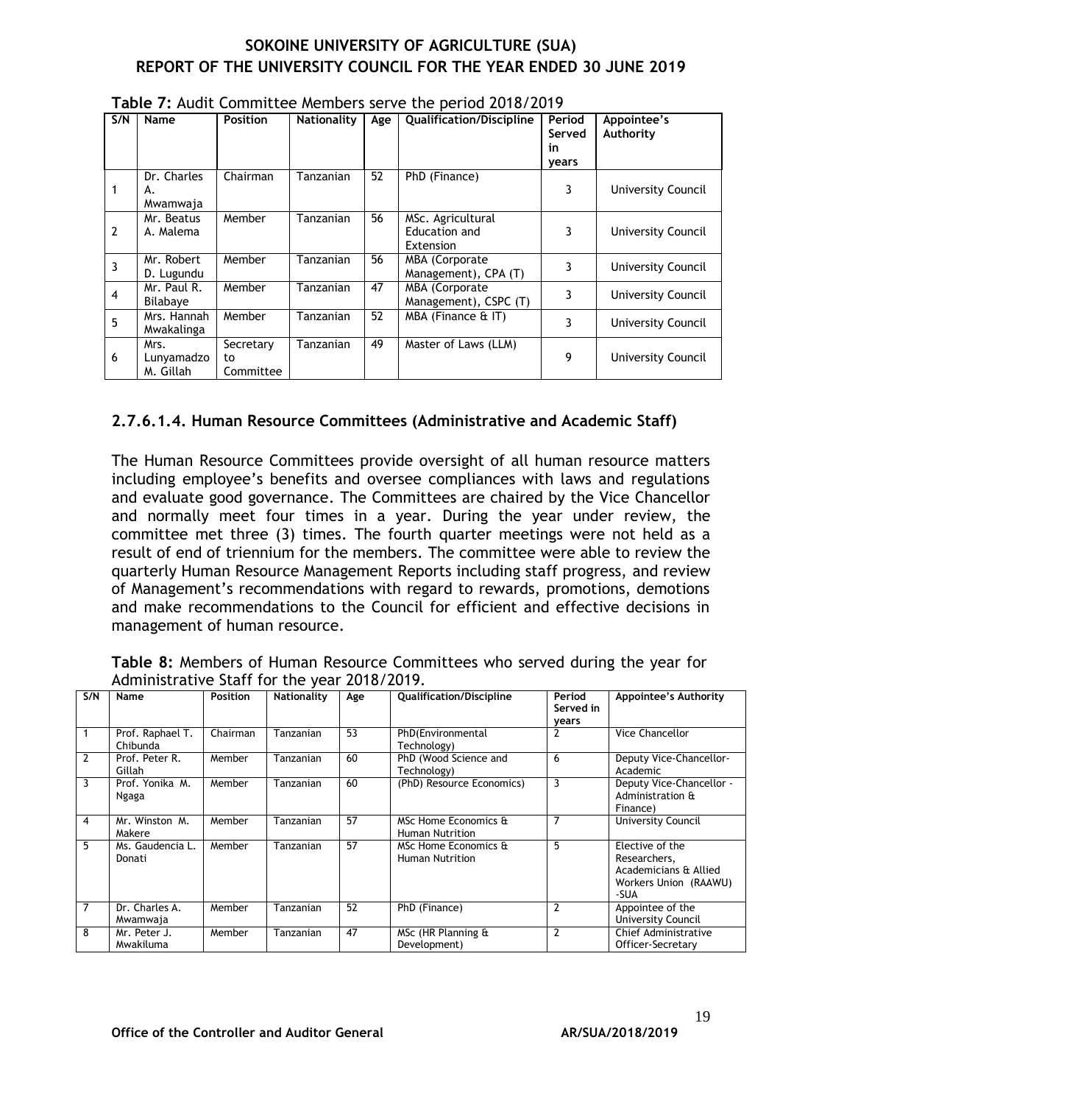<span id="page-23-0"></span>**Table 9:** Members of Human Resources Committees who served during the year for Academic Staff for 2018/2019.

| S/N            | Name                            | Position             | <b>Nationality</b> | Age             | Qualification/<br><b>Discipline</b>     | Period<br>Served<br>in years | Appointee's<br>Authority                                                                                                                              |
|----------------|---------------------------------|----------------------|--------------------|-----------------|-----------------------------------------|------------------------------|-------------------------------------------------------------------------------------------------------------------------------------------------------|
| $\mathbf{1}$   | Prof. Raphael<br>T. Chibunda    | Chairman             | Tanzanian          | 53              | PhD(Environme<br>ntal<br>Technology)    | 2 Year                       | Vice-Chancellor                                                                                                                                       |
| $\overline{2}$ | Prof. Peter R.<br>Gillah        | Member               | Tanzanian          | 60              | PhD (Wood<br>Science and<br>Technology) | $\overline{7}$               | Deputy Vice-<br>Chancellor-Academic                                                                                                                   |
| 3              | Prof. Yonika M.<br>Ngaga        | Member               | Tanzanian          | 60              | (PhD) Resource<br>Economics)            | $\overline{4}$               | Deputy Vice-<br>Chancellor -<br>Administration &<br>Finance                                                                                           |
| $\overline{4}$ | Prof. Fredrick<br>C. Kahimba    | Member               | Tanzanian          | $\overline{50}$ | PhD (Soil and<br>water<br>Management)   | <b>Six</b><br>months         | <b>Deputy Vice</b><br>Chancellor<br>(Administration &<br>Finance)                                                                                     |
| $\overline{5}$ | Prof. Sylvia. S<br>Temu         | Member               | Tanzanian          | 60              | PhD<br>(Accounting)                     | $\overline{2}$               | Director, Directorate<br>of Higher Education,<br>Ministry of Education<br>& Vocational<br>Training/Appointee<br>of chairman of the<br>Vice Chancellor |
| 6              | Prof. William<br>A. Anangisye   | Member               | Tanzanian          | $\overline{57}$ | PhD<br>(Education)                      | $\mathbf{1}$                 | Appointee of<br>chairman of the<br>Council                                                                                                            |
| $\overline{7}$ | Dr. Abubakar<br>S. Hoza         | Member               | Tanzanian          | 44              | PhD (Molecular<br>Biology)              | $\overline{2}$               | Elective of SUA<br>Academician Staff<br>association (SUASA)                                                                                           |
| 8              | ACP. Ibrahim<br>Mahumi          | Member               | Tanzanian          | $\overline{44}$ |                                         | $\overline{3}$               | Appointee of the SUA<br>Vice- Chancellor                                                                                                              |
| 9              | Mrs.<br>Lunyamadzo<br>M. Gillah | Member               | Tanzanian          | 49              | <b>Master of Laws</b><br><b>LLM</b>     | $\overline{8}$               | Corporate Council                                                                                                                                     |
| 10             | Ms. Gaudencia<br>L. Donati      | Member               | Tanzanian          | $\overline{57}$ | MSc. Human<br>Nutrition                 | $\overline{3}$               | Chairperson of the<br>Trade Union (RAAWU)                                                                                                             |
| 11             | Ms. Josephine<br>D. Lwiza       | Member/<br>Secretary | Tanzanian          | 48              | MPA (Human<br>resource<br>Management)   | $\overline{8}$               | Senior Administrative<br>officer dealing with<br>academic matters<br>Secretary                                                                        |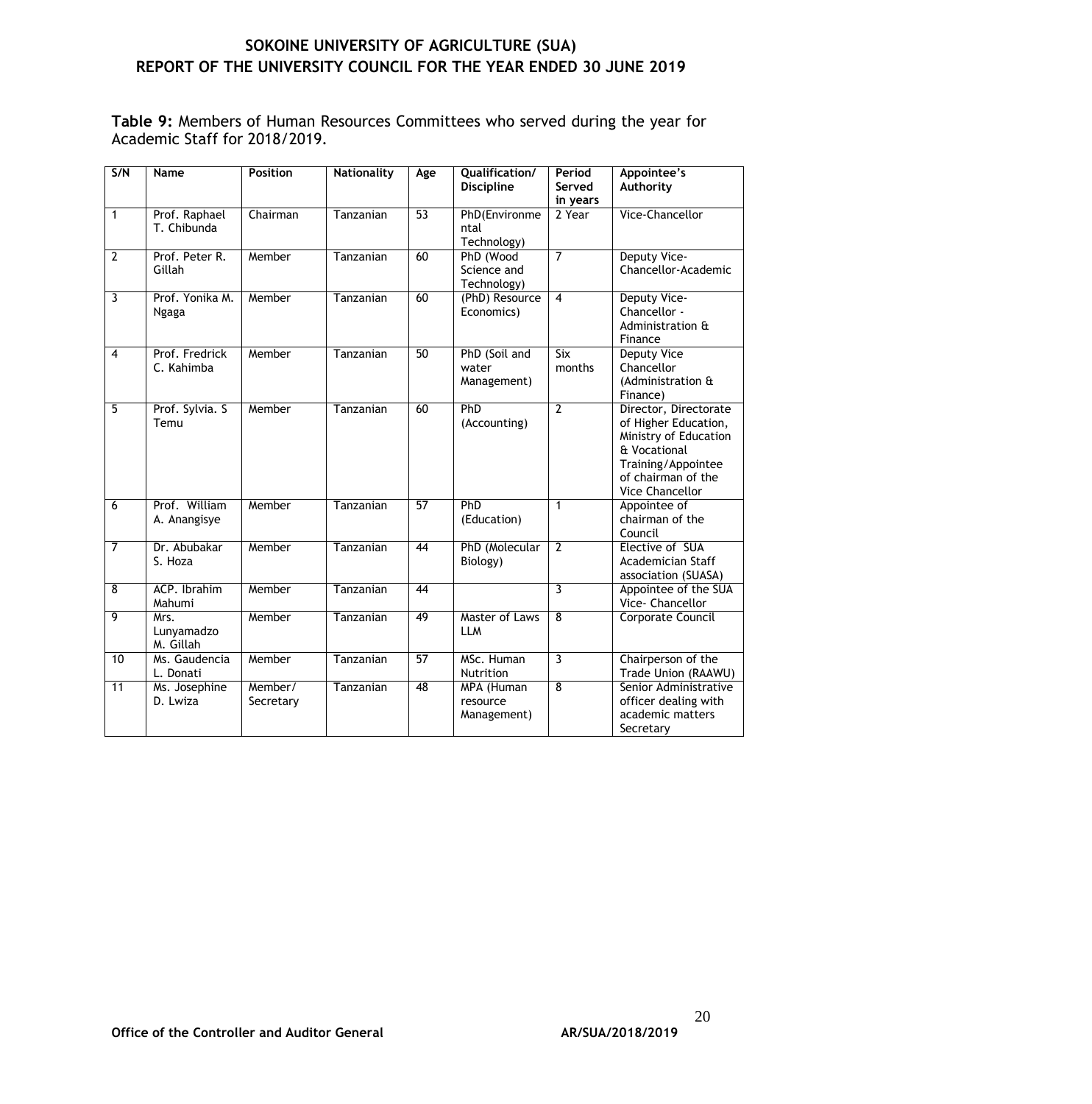#### **2.8. Management**

The Management of the University is headed by the Vice Chancellor who is assisted by two Deputy Vice Chancellors (One for Academic matters and the other for Administration and Finance). Apart from that there are Principals, Deans, Directors and head of units and divisions as shown in [Table 1.](#page-6-1)

#### **2.9. Council Remunerations**

The Council expenses which also includes statutory payment to key management personnel during the year are as disclosed under Note 24 to the Financial Statements.

#### **2.10. Fiduciary Responsibility**

All non-executive members of the Council are considered by the Council to be independent both in character, judgement and free of relationships or circumstances that could affect their judgement.

#### **2.11. Relationship with Stakeholders**

The University recognizes the importance of addressing the needs of its key stakeholders in order to add value, satisfy their needs and expectations to fulfil its mission. The key stakeholders includes development partners, general public, students and staff. The University is committed to delivering value of its stakeholders through better services and good customer care while maintaining good relationship in its engagement.

#### **2.12. Cash flow Projection**

The University prepares its budgets in accordance with the Medium Term Expenditure Framework (MTEF) which also includes preparation of cash flows for managing of the inflows and outflows in quarterly basis. The cash flow projection includes estimates of inflows and outflows from exchange and non-exchange transactions generated from operating, investing and financing activities.

#### **2.13. Capital Structure**

The University capital structure is shown in the Statement of Financial Position. The source of funding has been through Government; development partners; and internally generated funding in in the proportion of 54; 18; and 28 percent respectively. The statement of Financial Position has current assets of TZS 46.04 billion against the current liabilities of TZS 36.63 billion indicating the quick asset ratio of 1.26:1.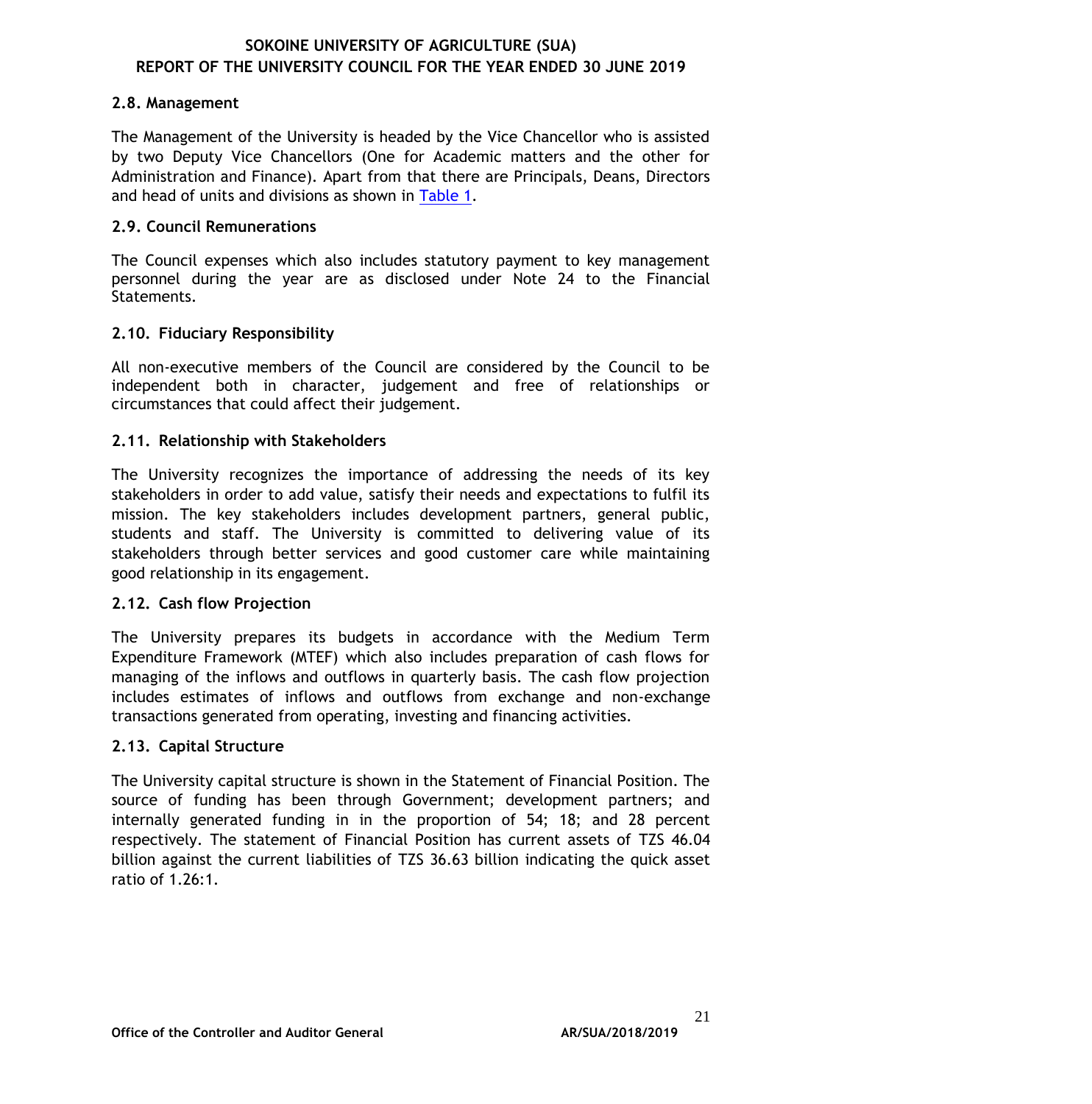#### **2.14. Results for the Year**

During the financial year 2018/2019, total revenue for the University was TZS 96.09 billion (2018: TZS 93.19 billion); Government subvention was TZS 51.78 billion (2018: TZS 49.65 billion). Total operating expenses was TZS 81.06 billion (2018: TZS 89.93 billion); and thus recorded a surplus TZS 15.03 billion (2018: TZS 3.26 billion). The summary of revenue and expenditure is as shown in Table 10 below.

<span id="page-25-0"></span>**Table 10:** Summary of revenue and expenditure for the year 2018/2019 (Figures in TZS billion).

| Revenue                                                          | 2018/19    | 2017/18    |
|------------------------------------------------------------------|------------|------------|
|                                                                  | <b>TZS</b> | <b>TZS</b> |
| Revenue from non-exchange transactions                           | 68.72      | 71.24      |
| Revenue from exchange transactions                               | 22.68      | 20.46      |
| Amortization of deferred asset grant                             | 1.10       | 0.83       |
| Gains on foreign exchange and fair value of biological<br>assets | 3.58       | 0.66       |
| <b>Total Revenue</b>                                             | 96.09      | 93.19      |
|                                                                  |            |            |
| <b>Expenses</b>                                                  |            |            |
| Expenses from non-exchange transactions                          | 60.61      | 70.23      |
| Expenses from exchange transactions                              | 18.20      | 17.10      |
| Depreciation of fixed assets                                     | 2.25       | 2.60       |
| <b>Total Operating Expenses</b>                                  | 81.06      | 89.93      |
| Surplus/(deficit) for the year                                   | 15.03      | 3.26       |

The surplus for the year was mainly attributed by gains on foreign exchange and fair value of biological assets, unspent fund balance of the amount received for development projects financed by the government and the net of revenue and actual expenses for the year. The explanation of surpluses and related breakdown is also shown and explained under the Statement of Changes in Net Assets for the year, presented under page 65 of the Financial Statements.

During the year under review, SUA had also adopted the new rates of depreciation that resulted into changes in application of Accounting Estimate whereby the changes in rates resulted into a decrease of depreciation to the tune of TZS 670 million (also explained under the statement of changes in Net Assets for the year) which also had a positive impact in the accumulated surplus for the year. The surplus of the University is not available for distribution. Such surpluses, whenever available are exclusively and wholly used for financing future development of the University.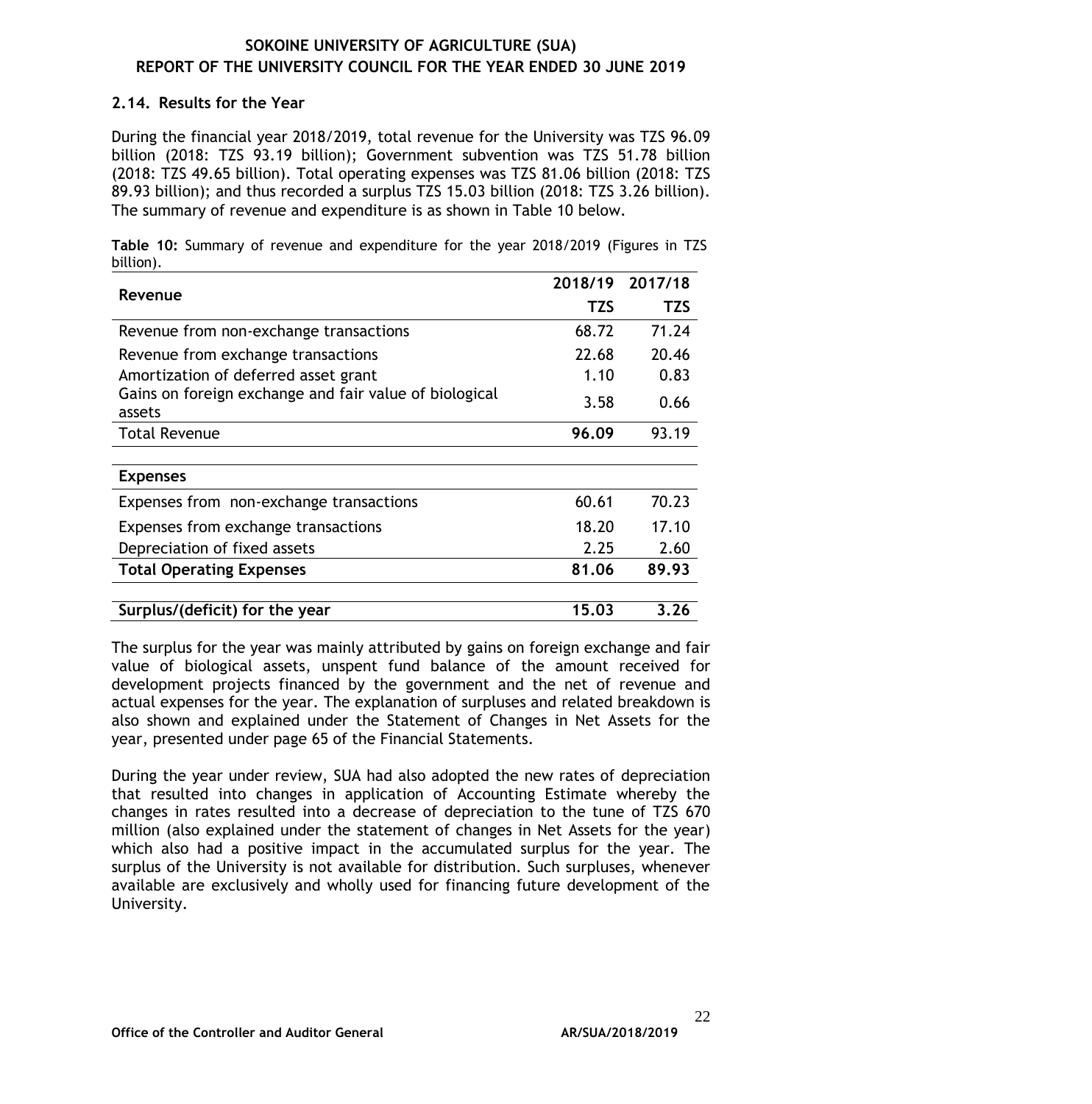#### **2.15. Performance Review for the Year Ended 30th June 2019**

The University is operated through the Corporate Strategic Plan (CSP) which describes the Vision, Mission, Core Values, Strategic Objectives, Targets and Key Performance Indicators. During the year, the University Corporate Strategic Plan continued to focus on attaining 7 major strategic goals that translate its primary mandate. These are:

- i. To increase students enrolment and improve quality of graduates.
- ii. To increase the volume and quality of research, publications and innovations.
- iii. To enhance outreach, publicity, linkages and partnerships.
- iv. To enhance university financial capacity and sustainability.
- v. To improve teaching and learning environment.
- vi. To improve management and Institutional governance;
- vii. To mainstream gender issues in all SUA activities and reduce the impact of HIV/AIDS, other communicable and non-communicable diseases.

The Implementation of the CSP is evaluated in quarterly basis basing on key performance indicators and its report compiled in semi-annual and annual basis. The assessment of performance includes both financial and non-financial aspects. During the financial year, the CSP was implemented by an average of 80 percent. The respective objectives and targets against performance is as shown in Table 11.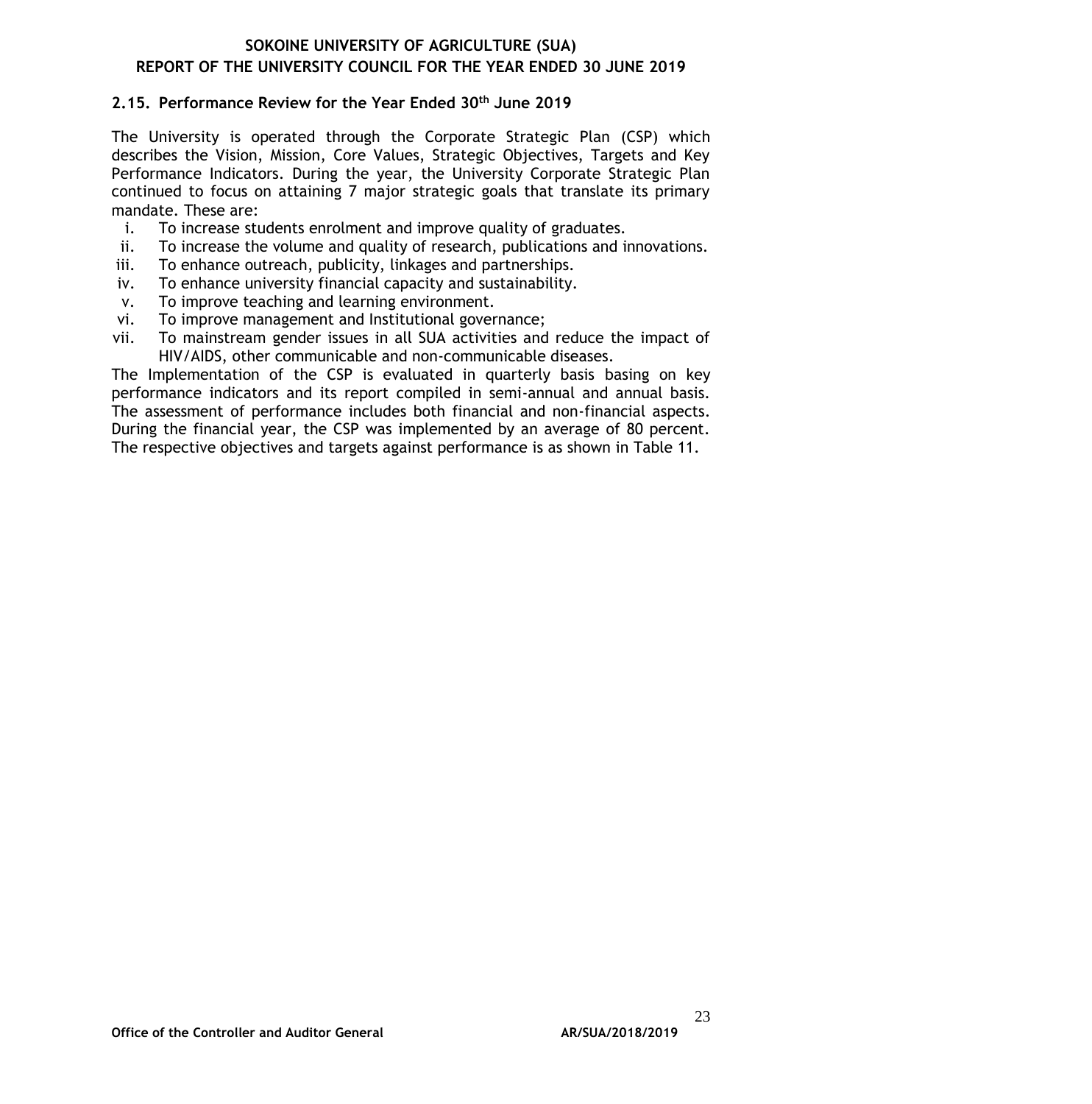### **Table 11:** CSP Performance Matrix for the year ended 30th June, 2019

<span id="page-27-0"></span>

| PLANNED ANNUAL TARGET(S)                                                                                              | <b>ACHIEVEMENT</b>                                                                                                                                                                                                                                                                                                                                                                                                                                                                                                                                                                                                                                                                                                                                                                                                                                                                                                                                                                                                     | <b>PERCENTAGE</b><br><b>ACHIEVED</b> |
|-----------------------------------------------------------------------------------------------------------------------|------------------------------------------------------------------------------------------------------------------------------------------------------------------------------------------------------------------------------------------------------------------------------------------------------------------------------------------------------------------------------------------------------------------------------------------------------------------------------------------------------------------------------------------------------------------------------------------------------------------------------------------------------------------------------------------------------------------------------------------------------------------------------------------------------------------------------------------------------------------------------------------------------------------------------------------------------------------------------------------------------------------------|--------------------------------------|
|                                                                                                                       | STRATEGIC OBJECTIVE 01 : Increasing Student Enrolments and Improving Quality of Graduates;                                                                                                                                                                                                                                                                                                                                                                                                                                                                                                                                                                                                                                                                                                                                                                                                                                                                                                                             |                                      |
| At least 20% of undergraduate<br>1.1.1<br>and postgraduate degree programs<br>involved in tracer studies by June 2019 | 2 Degree programme were traced under Sasakawa Africa Fund for Extension Education (SAFE)<br>supported a tracer study and internal review of the impact of mid-career B.Sc. Applied<br>Agricultural Extension/B.Sc. Agricultural Extension and Education programme                                                                                                                                                                                                                                                                                                                                                                                                                                                                                                                                                                                                                                                                                                                                                      | 50                                   |
| SUA programmes curricula<br>1.1.2<br>reviewed at least once by June, 2020                                             | Total of 28 Postgraduate and 4 undergraduate Curricula were reviewed                                                                                                                                                                                                                                                                                                                                                                                                                                                                                                                                                                                                                                                                                                                                                                                                                                                                                                                                                   | 100                                  |
| 1.2.1.2 To support development and use<br>of SUASIS Module for postgraduate<br>students by June, 2019                 | SUASIS users at DRTPC were supported through training to improve usability of the system<br>A team of programmers (academic staff) from Department of Mathematics, Informatics and<br>Computational Studies has been formed to analyse the challenges of SUASIS and proposed a<br>design that will eliminate the challenges. The plan is to redesign SUASIS to improve its<br>performance, efficiency and usability.<br>EEIS-HEA Project hosted training on; e-Learning, Students centred learning, entrepreneurship<br>and innovation, sustainability in higher education in May 2019 (QAB).<br>All names for Instructors and Students have been added to e-Learning Management System<br>(Moodle)<br>Diagnosis and Fix SUASIS slowness Problem, activities done are: - i. To diagnose SUASIS<br>database dead-lock problem;<br>ii. Document and propose solutions;<br>iii. Implementation of the proposed solutions and testing updated SUASIS;<br>iv. Documentations of all changes made; and<br>v. Report Writing. | 100                                  |
| All SUA degree programs aligned<br>1.1.3<br>to UQF aligned by June 2019                                               | <sup>D</sup> UQF Curriculum for BSc Agronomy was approved by Senate, and uploaded to TCU website;<br>Incorporated comments from TCU<br>¤ MSc Forest Resource Assessment and MSc Agroforestry aligned and approved by Senate<br>¤ MSc ENAREC, MSc MNRSA and MSc Ecosystem and Management aligned and approved by<br>Senate Directorate of Postgraduate Studies, Research, Technology Transfer and Consultancy.<br><sup>In</sup> Made progress on aligning MSc Pathology as per TCU guidelines<br>¤ Review of MSc Anatomy curriculum completed and submitted to Senate, awaiting<br>uploading to TCU<br>¤ Followed up restructuring of MSc. across the college, some MSc. are on final stages of<br>uploading some still require revision<br>¤ Made progress on aligning MPFHS curriculum as Per TCU guidelines. Also worked on MPVM<br>curriculum<br>¤ Reviewing & Aligning MSc Animal Physiology as per TCU guidelines with input from the                                                                             | 70                                   |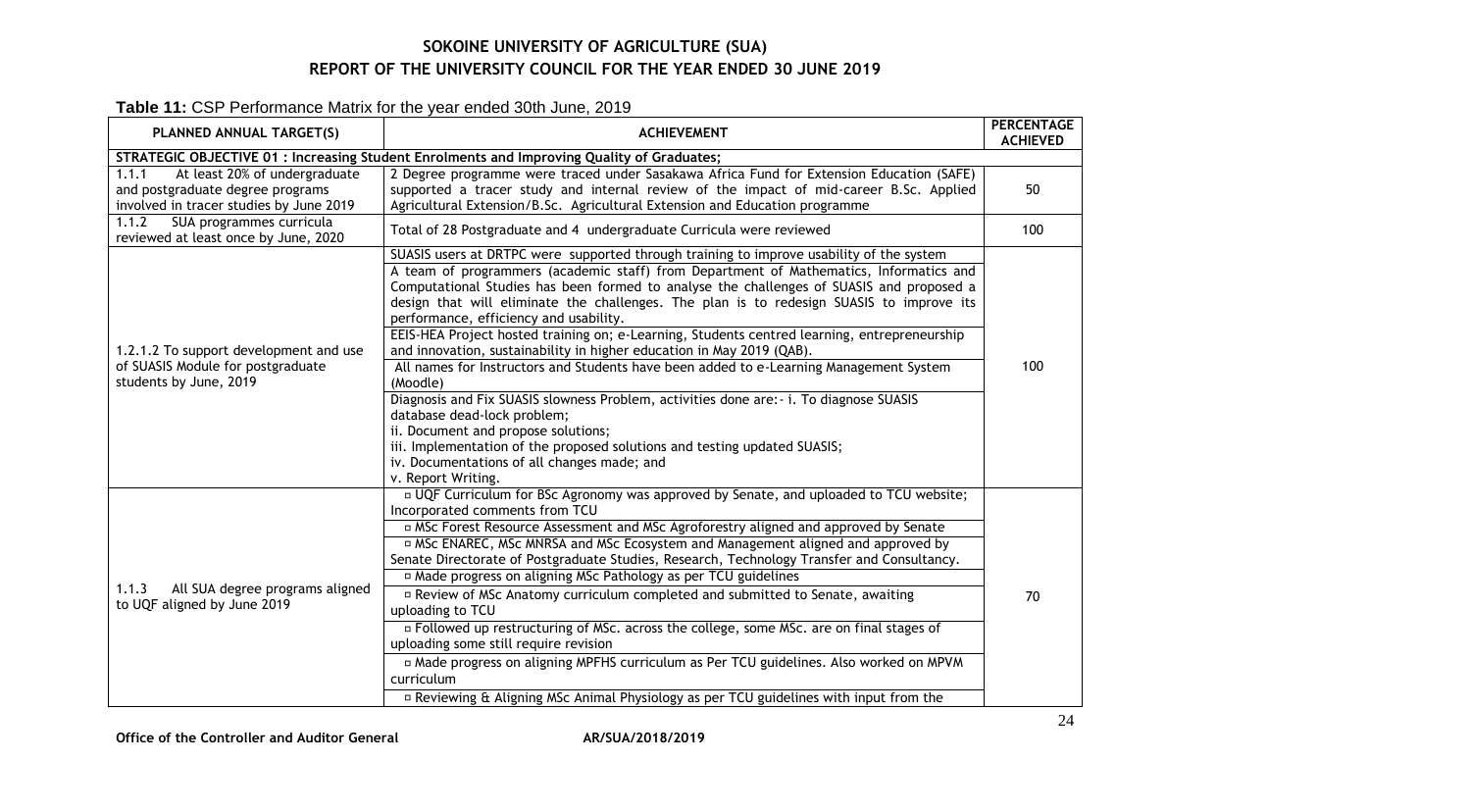| PLANNED ANNUAL TARGET(S)                                                                                                                       | <b>ACHIEVEMENT</b>                                                                                                                                                                                                                                                                     | <b>PERCENTAGE</b><br><b>ACHIEVED</b> |  |
|------------------------------------------------------------------------------------------------------------------------------------------------|----------------------------------------------------------------------------------------------------------------------------------------------------------------------------------------------------------------------------------------------------------------------------------------|--------------------------------------|--|
|                                                                                                                                                | directorate of post graduate studies                                                                                                                                                                                                                                                   |                                      |  |
|                                                                                                                                                | ¤ Curriculum for Master of Live Stock Enterprise Management completed                                                                                                                                                                                                                  |                                      |  |
|                                                                                                                                                | <sup>In</sup> Review of CIT and DIT curriculum to follow UQF                                                                                                                                                                                                                           |                                      |  |
| <b>Course Calendars for both</b><br>1.1.4<br>undergraduate and postgraduate<br>programmes developed and published by<br>June, 2019             | Course calendars for academic year 2018/2019 were effectively prepared                                                                                                                                                                                                                 | 100                                  |  |
| 1.1.5 To publicize programmes and their<br>respective fees to attract students by<br>June, 2019                                                | 81 Programme were publicized using different media such as SUA Media and social media                                                                                                                                                                                                  | 100                                  |  |
| 1.2.1.1 Conduct sensitization workshops<br>on reviewed Quality Assurance Policy and<br>its implementation guideline.                           | Reviewed QA Policy is already uploaded onto SUA website and 150 copies printed out.                                                                                                                                                                                                    | 80                                   |  |
| 1.2.2.1 Conduct sensitization workshops<br>on Quality Assurance Good Practices<br>Handbook                                                     | Quality assurance framework and guidelines established and sensitization on-going                                                                                                                                                                                                      | 80                                   |  |
| 1.2.3.1 Framework towards and guideline<br>attaining ISO 9001:2008 developed by<br>June, 2019                                                  | Framework and guidelines towards attaining ISO 9001:2015 developed                                                                                                                                                                                                                     | 100                                  |  |
| 1.3.1.1 Staff capacity needs assessment                                                                                                        | Assessment on academic staff's capacity needs done                                                                                                                                                                                                                                     |                                      |  |
| done annually by June, 2019.                                                                                                                   | Questionnaire for collecting data on ICT training needs for Office management Secretary has<br>been prepared and data are being collected.                                                                                                                                             | 30                                   |  |
| 1.3.2.1 Conduct Retooling programs based<br>on feedback from staff capacity needs<br>assessment done on quarterly effective<br>from July, 2019 | Postgraduate module was improved based on feedback from staff capacity needs assessment<br>exercise                                                                                                                                                                                    | 50                                   |  |
|                                                                                                                                                | 4 staff attended UTLIP courses by December. 2018 as follows;                                                                                                                                                                                                                           |                                      |  |
| 1.3.3.1 Two UTLIP organized annually by                                                                                                        | One staff attended Pedagogical Training conducted by GEO-ICT financed by Government of<br>Finland, attended.                                                                                                                                                                           | 50                                   |  |
| June, 2019                                                                                                                                     | One staff attended the Annual Conference conducted by NBAA                                                                                                                                                                                                                             |                                      |  |
|                                                                                                                                                | Organization of One UTLIP is underway and Participants list already prepared subject to<br>release of funds                                                                                                                                                                            |                                      |  |
| 1.3.4.1 To Execute field practical<br>training and excursion by June, 2019                                                                     | Some Unit conducted field Practical as scheduled e.g CVMBS, BSc Forestry and BSc WLM<br>students practical were imparted through experiential learning (October to December, 2018),<br>BSc. FST students (103) conducted practical training in Dar-es-Salaam and Morogoro (81/2 days); | 40                                   |  |

Office of the Controller and Auditor General **AR/SUA/2018/2019**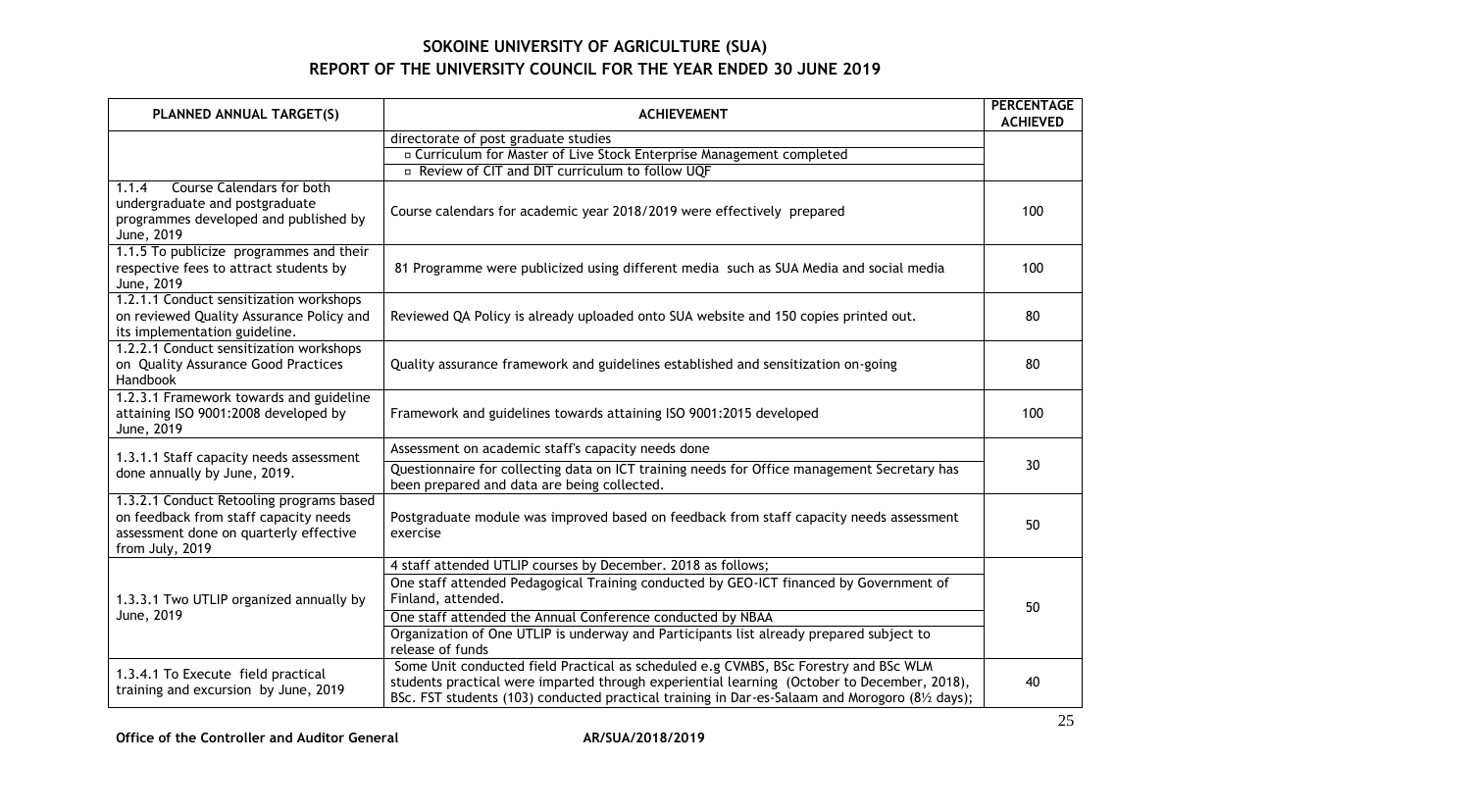| PLANNED ANNUAL TARGET(S)                                                       | <b>ACHIEVEMENT</b>                                                                                                                                                                                                                   | <b>PERCENTAGE</b><br><b>ACHIEVED</b> |
|--------------------------------------------------------------------------------|--------------------------------------------------------------------------------------------------------------------------------------------------------------------------------------------------------------------------------------|--------------------------------------|
|                                                                                | and BSc. FCS students (154) conducted training at VETA-Dakawa (7 days) and A total of 47<br>students went for field excursion-AGRIC EXTENSION                                                                                        |                                      |
|                                                                                | Prepared reports on FPT and marked (COA)                                                                                                                                                                                             |                                      |
|                                                                                | Surveys have been done in various regions and stations have been identified                                                                                                                                                          |                                      |
| 1.3.4.2 To Procure essential teaching<br>materials / facilities by June, 2019. | During reporting period essential teaching materials/facilities were procured as planned such<br>as teaching Lab chemicals, reagents, specimen, two (2) skeletons, parts for milking machine at<br>Magadu Dairy Unit & learning aids | 90                                   |
|                                                                                | 15 new undergraduate programs were developed and are at various level of approval, -                                                                                                                                                 |                                      |
|                                                                                | 1 new undergraduate programme (BSc Bee Resources Management) aligned and presented to                                                                                                                                                |                                      |
|                                                                                | SUGSC comments provided, and are being incorporated                                                                                                                                                                                  |                                      |
|                                                                                | Four BSc degree programmes (e.g. BSc Forest Economics and Business Development and BSc<br>Community Forestry) are being developed by departments                                                                                     |                                      |
|                                                                                | A Task force formed by the VC to develop BSc Wood Technology And Value Addition                                                                                                                                                      |                                      |
|                                                                                | One BA in Development Planning and Management was developed following new TCU                                                                                                                                                        |                                      |
|                                                                                | framework for curriculum development and was approved by senate                                                                                                                                                                      |                                      |
| 1.4.1.1 To Develop 3 new demand driven                                         | BA in development planning and Management was developed and currently the programme                                                                                                                                                  |                                      |
| under graduate degree programmes                                               | curriculum is being uploaded on the TCU portal.                                                                                                                                                                                      | 100                                  |
| annually                                                                       | BSc. (Beekeeping) developed and approved by the CFWT Board                                                                                                                                                                           |                                      |
|                                                                                | Four BSc. degree programmes (e.g. BSc. Community Forestry) are being developed by the                                                                                                                                                |                                      |
|                                                                                | Departments.                                                                                                                                                                                                                         |                                      |
|                                                                                | Development of Bachelor of Accounting and Finance is in progress                                                                                                                                                                     |                                      |
|                                                                                | Prepare and submit document for BSc. Leather Technology as per TCU guidelines "                                                                                                                                                      |                                      |
|                                                                                | Prepare and submit document for BSc. Zoology as per TCU guidelines.                                                                                                                                                                  |                                      |
|                                                                                | 5 new undergraduate programs in the process of being approved                                                                                                                                                                        |                                      |
|                                                                                | Draft BA Human Resources, Management and Labour relations degree program uploaded to                                                                                                                                                 |                                      |
|                                                                                | TCU Portal for approval                                                                                                                                                                                                              |                                      |
| 1.4.1.2 Undergraduates enrolment                                               | A total number of 4824 undergraduate, 190 Postgraduate students and five (5) Research                                                                                                                                                |                                      |
| increased from 3,250 to 4,456 while                                            | Associates were registering into different Programmes for 2018/2019 academic year                                                                                                                                                    |                                      |
| Postgraduates number increased from                                            | SUASIS application module upgraded and integrated with Government Electronic Payment                                                                                                                                                 | 103                                  |
| 171 to 400 by June, 2019                                                       | Gateway "GePG", TCU and NACTE and allow applications and selection of undergraduate                                                                                                                                                  |                                      |
|                                                                                | students be more accurate.                                                                                                                                                                                                           |                                      |
| 1.4.1.2 To develop 1 new demand driven                                         | Seven new MSc Programmes (e.g. MSc Climate Change and Sustainable Development and MSc                                                                                                                                                | 100                                  |
| postgraduate degree programmes by                                              | Petroleum and Natural Gas Economics) plus two in the Department of Forest Engineering and                                                                                                                                            |                                      |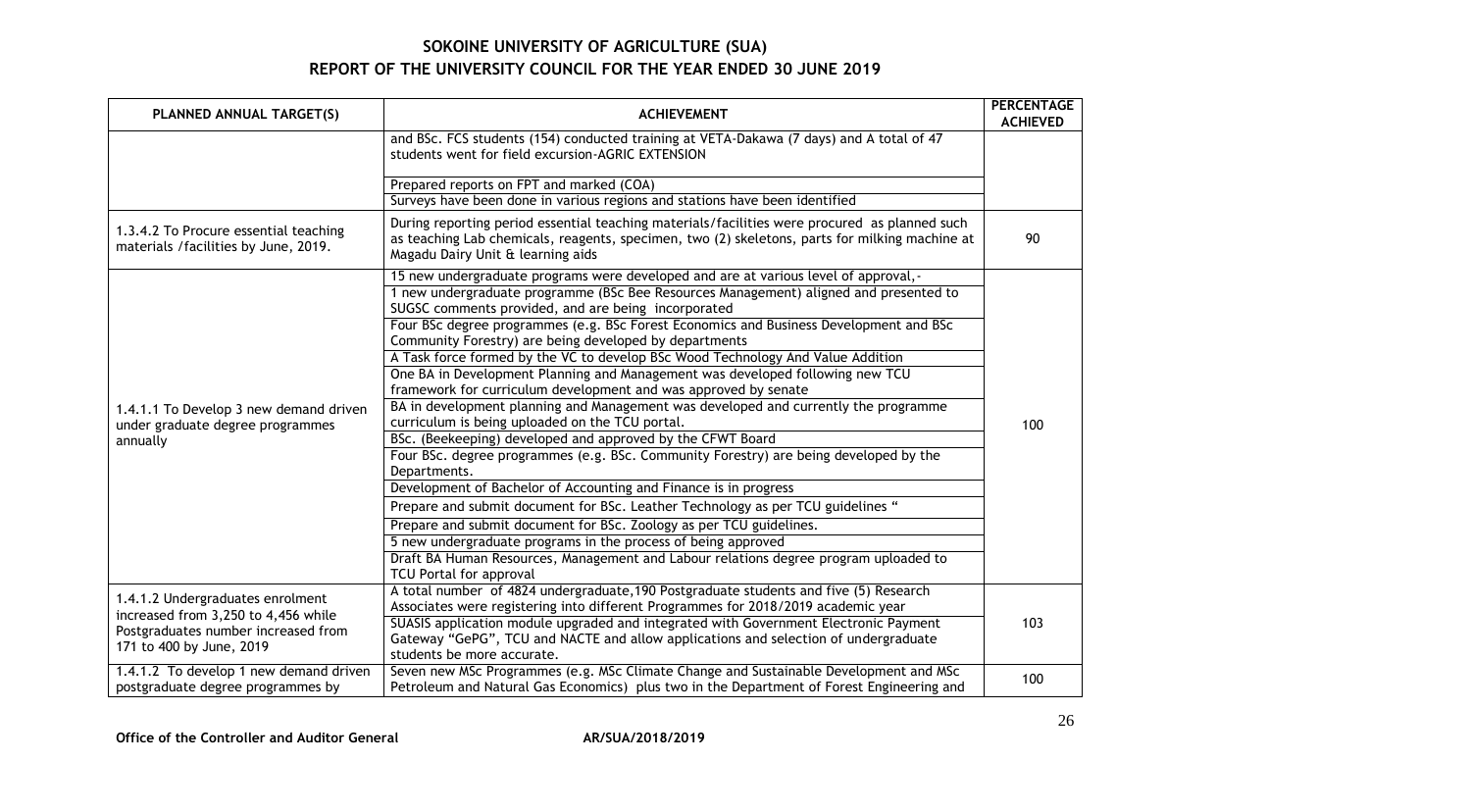| PLANNED ANNUAL TARGET(S)                                                       | <b>ACHIEVEMENT</b>                                                                                                                                                                                                                         | <b>PERCENTAGE</b><br><b>ACHIEVED</b> |
|--------------------------------------------------------------------------------|--------------------------------------------------------------------------------------------------------------------------------------------------------------------------------------------------------------------------------------------|--------------------------------------|
| June, 2019                                                                     | Wood Sciences) under various stages of development                                                                                                                                                                                         |                                      |
|                                                                                | 3 new postgraduate programs were developed and are at various level of approval,-                                                                                                                                                          |                                      |
|                                                                                | Prepare and submit document for MSc Cell Biology as per TCU guidelines "                                                                                                                                                                   |                                      |
|                                                                                | The contents for MSc Cell Biology combined with MSC Anatomy following PG Senate<br>recommendations                                                                                                                                         |                                      |
|                                                                                | MA in Development Planning and Policy Analysis was uploaded to the TCU portal for approval.                                                                                                                                                |                                      |
|                                                                                | Development of Master of translation and interpretation is underway                                                                                                                                                                        |                                      |
|                                                                                | The draft proposal of master of Education management developed waiting for presentation in                                                                                                                                                 |                                      |
|                                                                                | SMCoSE College board                                                                                                                                                                                                                       |                                      |
|                                                                                | A PhD (Agribusiness Curriculum has been submitted to TCU                                                                                                                                                                                   |                                      |
|                                                                                | Total of 295 Postgraduate students were admitted in various programmes; and 70% are<br>supported by research projects (ACE IIs, Danida and ICIPE funded projects).                                                                         |                                      |
| 1.4.1. 6 Establish research scholarship<br>fund for postgraduate programmes to | AGRA-Soil Health Project extended and continue to support 4 MSc students and 1 PhD student;<br>ICIPE funded project also supported 2 MSc students at MSc Soil Science & Land Management<br>(SSLM)                                          |                                      |
| support the research component of<br>privately sponsored students              | Revised SUSTAIN programme and re-submitted to the Royal Norwegian Embassy for approval<br>'ACE IRPM & RatTech and SACIDS ACE sponsored a total of 15 and 30 postgraduate students<br>from different countries around Africa, respectively" | 80                                   |
|                                                                                | SPMC through the African Centre of Excellence has provided scholarships to 15 new PhD<br>students; who will soon start their studies at SUA                                                                                                |                                      |
| 1.4.2.1 To develop 3 innovative non<br>degree programme annually               | Curriculum for Certificate in Tour Guiding and Hunting Operations has been developed and<br>submitted for approval to various university organs                                                                                            | 30                                   |
|                                                                                | Part time lecturers and external examiners were engaged in different Academic Departments<br>such as;                                                                                                                                      |                                      |
|                                                                                | CFWT, COA, CSHH                                                                                                                                                                                                                            |                                      |
| 1.4.3.1 To engage part time lecturers                                          | Dept. Agricultural Extension and community Development)                                                                                                                                                                                    | 50                                   |
| and external examiners by June, 2019                                           | Solomon Mahlangu College of Science and Education (SMCoSE)                                                                                                                                                                                 |                                      |
|                                                                                | Dept. of Vet. Anatomy & Pathology)                                                                                                                                                                                                         |                                      |
|                                                                                | Dept. of Vet. Med. & Public Health                                                                                                                                                                                                         |                                      |
|                                                                                | Dept. of Vet. Physiology, Pharm. and Biochemistry                                                                                                                                                                                          |                                      |
| 1.4.3.2 To remunerate lecturers for extra                                      | Lecturers in the following Departments were Remunerated for extra work load;                                                                                                                                                               |                                      |
| workload                                                                       | Dept. Vet. Physiology, Pharm. and Biochemistry                                                                                                                                                                                             | 50                                   |
|                                                                                | Lecturers who taught CIT and DIT courses in semester 2 and 4 2018/2018 were                                                                                                                                                                |                                      |

Office of the Controller and Auditor General **AR/SUA/2018/2019**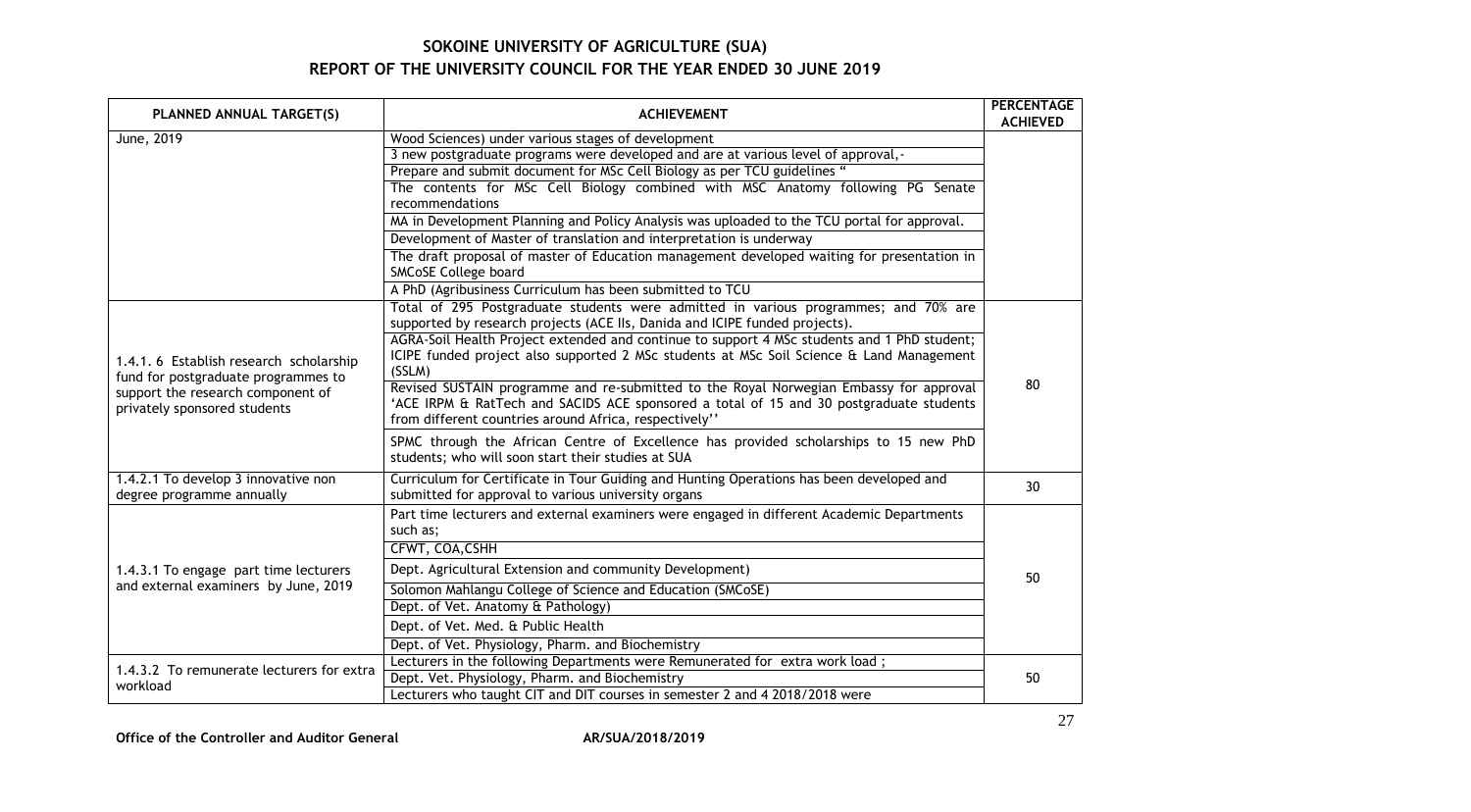| PLANNED ANNUAL TARGET(S)                                                                                                            | <b>ACHIEVEMENT</b>                                                                                                                                                                          | <b>PERCENTAGE</b><br><b>ACHIEVED</b> |
|-------------------------------------------------------------------------------------------------------------------------------------|---------------------------------------------------------------------------------------------------------------------------------------------------------------------------------------------|--------------------------------------|
|                                                                                                                                     | remunerated(CICT)<br>Lecturers who taught CIT and DIT courses in semester 2 and 4 of academic year 2018/2019<br>were remunerated                                                            |                                      |
| 1.4.4.1 To set 6 semester exams and<br>examine annually                                                                             | All examination were successfully conducted as per plan                                                                                                                                     | 100                                  |
|                                                                                                                                     | STRATEGIC OBJECTIVE 02: Increase the volume and quality of Research, publications and Innovations;                                                                                          |                                      |
| 2.1.1.1 To formulate and operationalize<br>10 research teams covering a wide field<br>from different units                          | Twenty one (21) research teams formed in some units and the process of establishing 2<br>research teams is underway example of research team is on monitoring and evaluation<br>established | 100                                  |
|                                                                                                                                     | 33 Research proposals were developed from various units and submitted to various<br>stakeholders for funding                                                                                |                                      |
|                                                                                                                                     | A total of 5 grant proposals were developed and submitted to COSTECH for funding<br>consideration                                                                                           |                                      |
| 2.1.2.1 facilitate research teams to                                                                                                | Ten research proposals developed and submitted to DANIDA (1), COSTECH (5) and Tanzania<br>Forest Fund (4)                                                                                   | 100                                  |
| develop 40 research proposal annually                                                                                               | Five research proposals are under preparation for submission to IDRC (4) and TPP (1) in April,<br>2018                                                                                      |                                      |
|                                                                                                                                     | Academic members of staff at COA submitted proposals to various funding agencies                                                                                                            |                                      |
|                                                                                                                                     | One project proposal was developed (CSHH)                                                                                                                                                   |                                      |
|                                                                                                                                     | Three (3) research proposal has been developed in areas (i) Improving extension service using<br>(ii) Improving water management using ICT; (iii) Conflict resolution using ICT.<br>ICT;    |                                      |
| 2.1.2.2 Establish at-least 6 new<br>partnerships with research<br>Organizations/High Learning<br>Institutions/Industries            | The database has been developed in is being updates as soon as we identify new relevant<br>stakeholders                                                                                     | 50                                   |
| 2.1.3.1 To identify Programme funders<br>and facilitate the research teams to<br>Implement at least 5 research projects<br>annually | Seven (7) new research projects won funding and were registered in RPDS                                                                                                                     | 100                                  |
| 2.1.4.1 To establish and operationalize                                                                                             | A total of 163 research projects were registered in the RPDS; and 130 researches' progress<br>reports were reported through RPDS.                                                           |                                      |
| electronic research register system by                                                                                              | All 515 academic staff has joined Google scholar citation& Research gate                                                                                                                    | 100                                  |
| June, 2019                                                                                                                          | CICT assisted 127 academic staff to update their profile at Google scholar and research gate<br>from the previous domain.@suanet.ac.tz to.@sua.ac.tz                                        |                                      |

Office of the Controller and Auditor General **AR/SUA/2018/2019**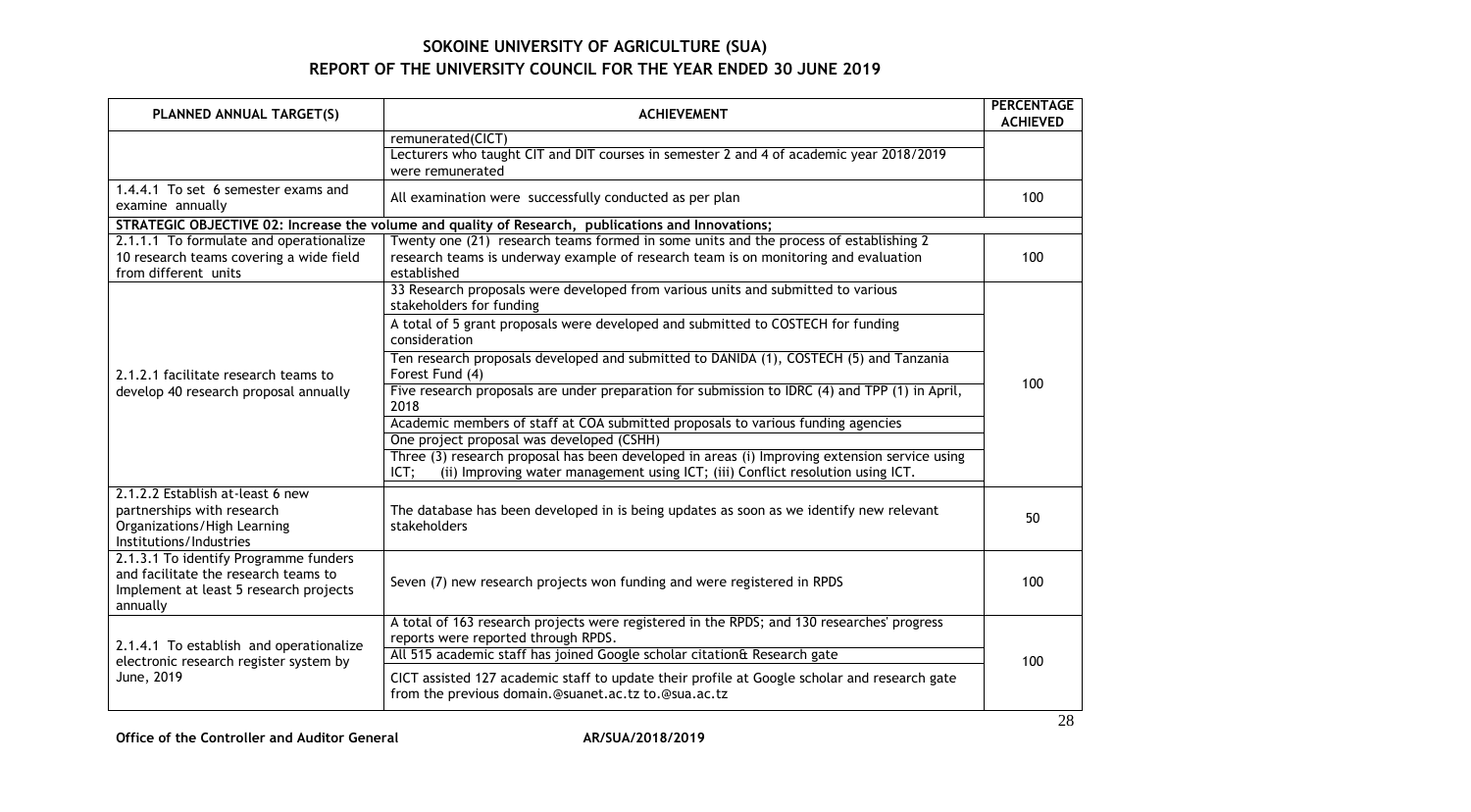| PLANNED ANNUAL TARGET(S)                                                                                                                    | <b>ACHIEVEMENT</b>                                                                                                                                                                                                | <b>PERCENTAGE</b><br><b>ACHIEVED</b> |
|---------------------------------------------------------------------------------------------------------------------------------------------|-------------------------------------------------------------------------------------------------------------------------------------------------------------------------------------------------------------------|--------------------------------------|
|                                                                                                                                             | CICT sensitized staff to register their @sua.ac.tz email address in Google Scholar Citation<br>Index for improved ranking of the university. Currently, 290 staff got registered and made<br>their profile public |                                      |
|                                                                                                                                             | Improvement of System was done for funding management: received expenditure;<br>management of research association ship.                                                                                          |                                      |
|                                                                                                                                             | Improvement of System was done for funding management: received expenditure;<br>management of research associates hip                                                                                             |                                      |
| 2.1.5.1 Review professorial research chair<br>guidelines to make them more<br>operational by March, 2019                                    | The guideline for research chair is in place 'The VC issued a call for Research Chair at SUA'                                                                                                                     | 100                                  |
| 2. 2.1.1. Review research agenda, policy,<br>guidelines and regulations by June, 2019                                                       | Revised the Guidelines and Regulations for conducting research at SUA "The SUA Research<br>policy approved by Council in September, 2018"                                                                         | 75                                   |
| 2.3.1.1 . To develop guideline for<br>rewarding researchers and innovators by<br>June, 2019                                                 | The guidelines for assessing research effectiveness of academic staff is in place and started to<br>be used                                                                                                       | 100                                  |
| 2.4.1.1 To conduct inventory and<br>procure equipment required in the                                                                       | Inventory and procurement of equipment required for the Meteorological labs at SMCoSE was<br>conducted                                                                                                            | 85                                   |
| existing computer laboratories by June,<br>2019                                                                                             | Procurement of ICT equipment (13 LCD projectors and 5PA systems)                                                                                                                                                  |                                      |
| 2.4.2.1 Conduct feasibility study and<br>establish the innovation park effective                                                            | Three proposal for innovation hubs were prepared and submitted to COSTECH for funding<br>example;                                                                                                                 | 50                                   |
| from December, 2019                                                                                                                         | Proposal to establish SUA innovation hub on Food processing was developed and submitted to<br><b>COSTECH</b> for funding                                                                                          |                                      |
| 2.6.1 At least 50% of conducted<br>researches have impact to the community<br>by June, 2019                                                 | Research projects use on-farm trials and/or participatory approaches had impact to various<br>communities livelihood, knowledge and attitudes                                                                     | 65                                   |
| 2.6.2.1 Conduct inventory of<br>commercializable innovations and best<br>practices developed by SUA Researchers<br>and update by June, 2019 | Work in progress to add to RPDS to enable capturing information on commercializable<br>innovation                                                                                                                 | 90                                   |
| 2.6.2.2 . Create database of patentable<br>commercialized innovations established<br>by June, 2019                                          | PASS was invited to develop Agribusiness Incubator at SUA and incubator system is in place                                                                                                                        | 50                                   |
| 2.6.2.3 Carryout University wide<br>Intellectual Assets Audit effectively from                                                              | PR policy draft was prepared and completed. The IPR policy is ready for sharing with<br>stakeholders                                                                                                              | 60                                   |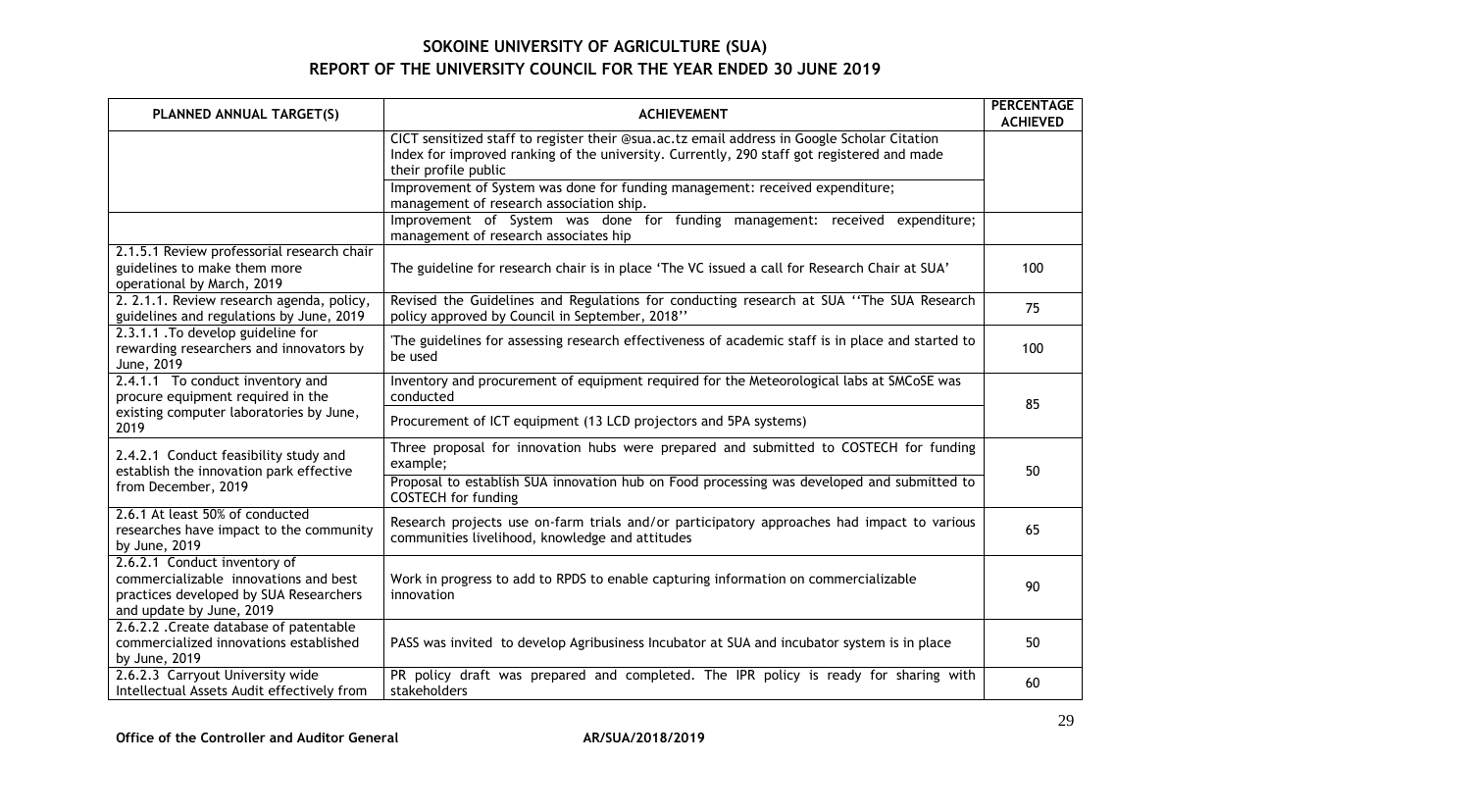| PLANNED ANNUAL TARGET(S)                                                                               | <b>ACHIEVEMENT</b>                                                                                                                                                                                                               | <b>PERCENTAGE</b><br><b>ACHIEVED</b> |
|--------------------------------------------------------------------------------------------------------|----------------------------------------------------------------------------------------------------------------------------------------------------------------------------------------------------------------------------------|--------------------------------------|
| July, 2017 and update annually                                                                         | Audit is in progress and identified 14 patents/breeder's rights since establishment of SUA                                                                                                                                       |                                      |
|                                                                                                        | Stock count of assets under intellectual property rights exercise is in progress                                                                                                                                                 |                                      |
|                                                                                                        | 1 Internal procurement audit carried out                                                                                                                                                                                         |                                      |
|                                                                                                        | Research Grants Administration.                                                                                                                                                                                                  |                                      |
|                                                                                                        | Audit of Research Projects funded by World Bank & COSTECH                                                                                                                                                                        |                                      |
|                                                                                                        | Seven (7) MoU agreements were vetted and approved                                                                                                                                                                                |                                      |
|                                                                                                        | 6 MoU and various research agreements were signed and procurements contracts were vetted.                                                                                                                                        |                                      |
|                                                                                                        | 2 MoU approved and signed. Others are on the approval process                                                                                                                                                                    |                                      |
| 2.6.1.1 Government and Development<br>Partners continue to support research by<br>June, 2019           | SUA Signed a contract with Spinger to publish a Book in which SUA staff attended Malawi<br>Conference will publish and other invited authors on Climate Impacts on Agricultural and<br>Natural Resource Sustainability in Africa | 100                                  |
|                                                                                                        | one MoU between SUA and Tanzania Association of Women Leaders in Agriculture and<br>Environment (TAWLAE) signed                                                                                                                  |                                      |
|                                                                                                        | Two potential partners have been identified                                                                                                                                                                                      |                                      |
| 2.6.3.1 Identify and process patentable<br>innovation and technology regularly<br>effective July, 2018 | Task in progress in collaboration with researchers                                                                                                                                                                               | 40                                   |
|                                                                                                        | A total of 125 papers and 10 book chapters published in peer reviewed journal.                                                                                                                                                   |                                      |
|                                                                                                        | 11 Publications have appeared in peer review                                                                                                                                                                                     |                                      |
|                                                                                                        | 7 manuscripts prepared and submitted for publications in peer reviewed journals                                                                                                                                                  |                                      |
|                                                                                                        | 14 papers published in peer reviewed journals                                                                                                                                                                                    |                                      |
| 2.7.1.1 At least 200 publications appear<br>in peer reviewed journals annually by                      | 6 book chapters under review                                                                                                                                                                                                     | 82                                   |
| June, 2019                                                                                             | One book (Forestry and Climate: Practices for Technical Level Foresters) published.                                                                                                                                              |                                      |
|                                                                                                        | One book entitled Forestry for Practitioners under review (CWFT)                                                                                                                                                                 |                                      |
|                                                                                                        | One book (Forestry and Climate: Practices for Technical Level Foresters)                                                                                                                                                         |                                      |
|                                                                                                        | 6 peer review publications (journal $\alpha$ book chapters) appeared in peer review journals                                                                                                                                     |                                      |
| 2.7.3.1 At least 8 of researchers                                                                      | 44 staff participated scientific conferences-                                                                                                                                                                                    |                                      |
| participate in scientific conferences and                                                              | 5 Staff participated in a scientific conference                                                                                                                                                                                  | 100                                  |
| present at least 2 research papers by<br>June, 2019                                                    | 10 Researchers attended and<br>presented papers in local and International scientific<br>conferences                                                                                                                             |                                      |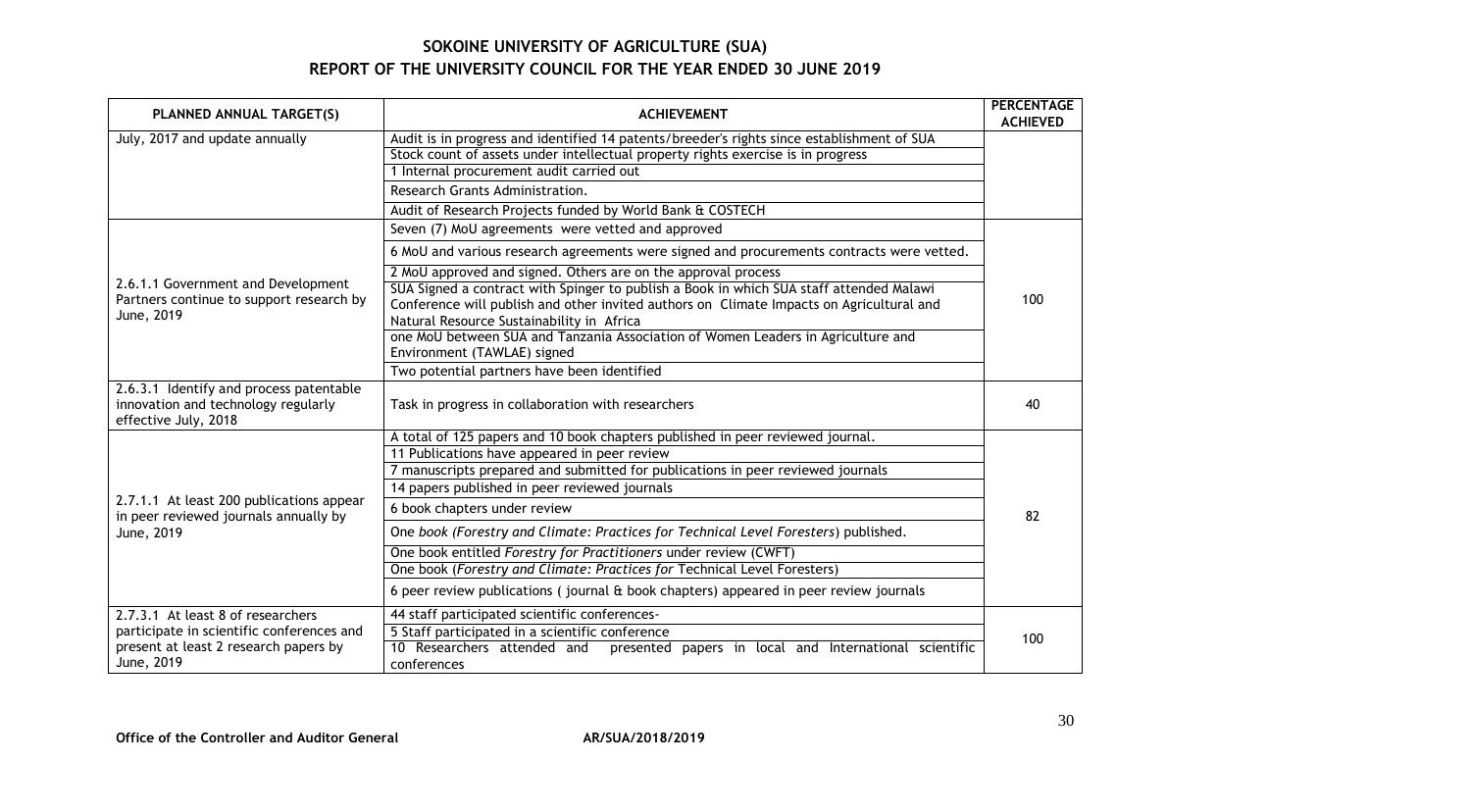| PLANNED ANNUAL TARGET(S)                                                          | <b>ACHIEVEMENT</b>                                                                                                                                                                                                                                                                                                              | <b>PERCENTAGE</b><br><b>ACHIEVED</b> |
|-----------------------------------------------------------------------------------|---------------------------------------------------------------------------------------------------------------------------------------------------------------------------------------------------------------------------------------------------------------------------------------------------------------------------------|--------------------------------------|
|                                                                                   | 20 Academic staff and two non-academic staff attended the Tanzania Veterinary Association<br>Annual Scientific Meeting.                                                                                                                                                                                                         |                                      |
|                                                                                   | Academic staff/Researchers Attended 3 workshops/conferences on Monitoring National<br>Research and Innovation, UDOM; Validation of National Research Ethics Framework; Validation<br>of National Research Priorities; Army weevil management; pitching for funds for SUA<br>innovation hub; All organized by COSTECH AND/OR NBS |                                      |
|                                                                                   | 4 SUA researchers participated in Co-organized the CABMACC conference with LUANAR Malawi<br>and UMB Norway; in October, 2018;                                                                                                                                                                                                   |                                      |
|                                                                                   | 1 researcher attended FLARE conference in Denmark; 1 attended AFRICITY workshop in<br>Malawi; 1 attended Aquaculture conference, France;                                                                                                                                                                                        |                                      |
|                                                                                   | Expressed interest to have a Scientific Conference along with Sokoine Memorial Day and was<br>approved by Senate.                                                                                                                                                                                                               |                                      |
|                                                                                   | Three staff participated in a scientific conferences                                                                                                                                                                                                                                                                            |                                      |
|                                                                                   | STRATEGIC OBJECTIVE 03: Enhancing outreach, publicity, linkages and partnerships;                                                                                                                                                                                                                                               |                                      |
|                                                                                   | Outreach policy and strategic plan had been approved<br>Draft template has been developed for collecting information from staff regarding their<br>participation in various outreach activities                                                                                                                                 | 80                                   |
| 3.1.1 effective outreach coordination                                             | Framework for documentation of outreach activities is in use                                                                                                                                                                                                                                                                    |                                      |
| mechanisms established and<br>operationalized by 2021                             | Review of JCEE Volume 7 issue 1 on going                                                                                                                                                                                                                                                                                        |                                      |
|                                                                                   | Three (3) SUA outreach committee meetings have been conducted so far this financial year                                                                                                                                                                                                                                        |                                      |
|                                                                                   | Draft template has been developed for collecting information from staff regarding their<br>participation in various outreach activities                                                                                                                                                                                         | 100                                  |
|                                                                                   | Various researchers & principals were connected to media staff to prepare programmes & print<br>stories to publicize University activities undertaken in their respective units.                                                                                                                                                |                                      |
|                                                                                   | 16 stories were published in print media while                                                                                                                                                                                                                                                                                  |                                      |
| 3.2.1.1 To develop and operationalize                                             | 3 stories were aired with ATV, ITV, CH10 & TBC                                                                                                                                                                                                                                                                                  |                                      |
| marketing and publicity strategy<br>2019/2020                                     | Outreach policy and strategic plan for implementation of the policy had been approved<br>50 fliers distributed in some secondary schools                                                                                                                                                                                        | 70                                   |
|                                                                                   | BDRC has collected marketing materials including brochures, fliers and banners from CSSH<br>departments and centres - the process to print the package is on going                                                                                                                                                              |                                      |
| 3.2.1.1 Facilitate SUA participation in<br>national and international meeting and | SUA participated in TCU, Nane nane exhibitions and World Food day and the following were<br>achieved;                                                                                                                                                                                                                           | 100                                  |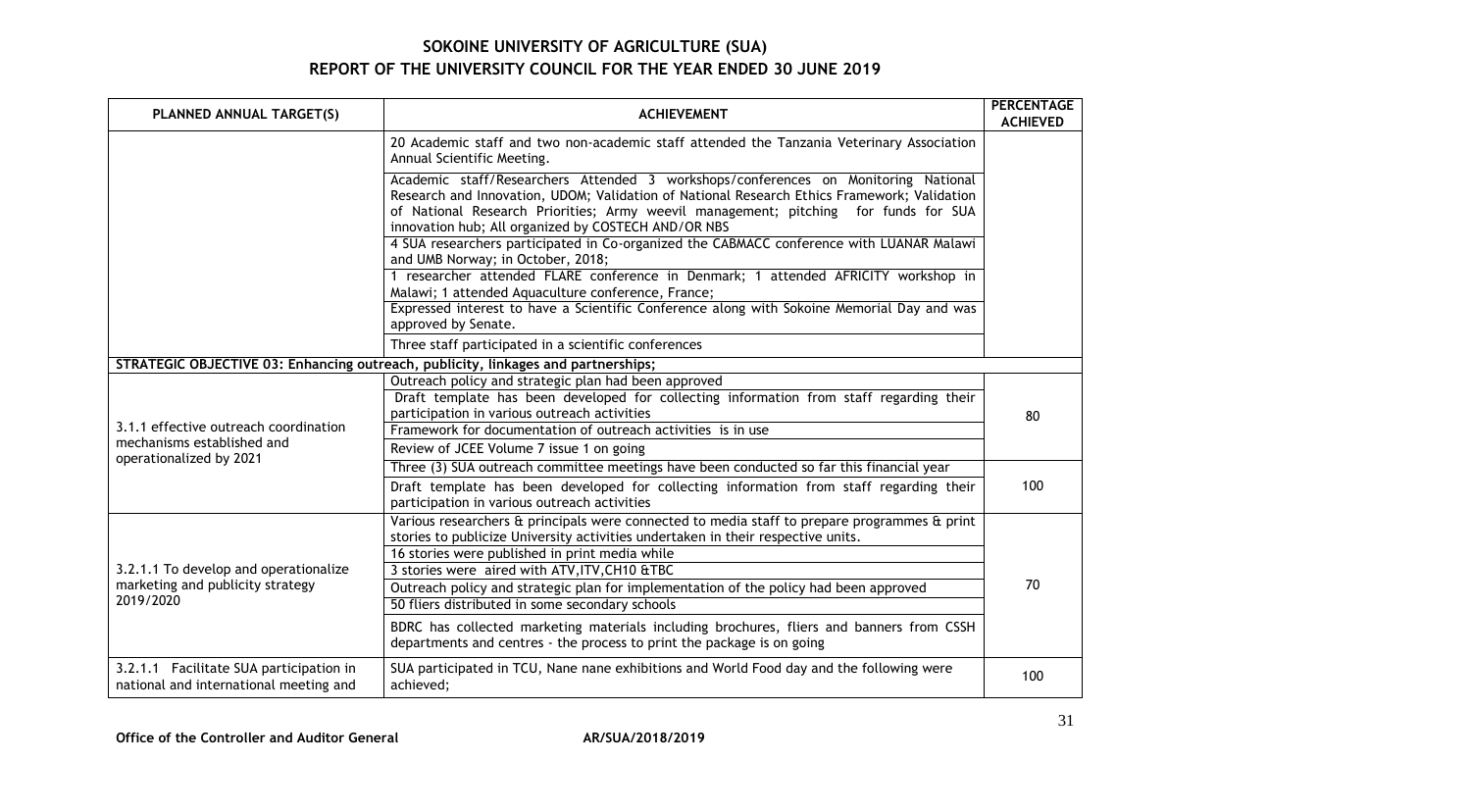| PLANNED ANNUAL TARGET(S)             | <b>ACHIEVEMENT</b>                                                                                                                                                                                                                                   | <b>PERCENTAGE</b><br><b>ACHIEVED</b> |
|--------------------------------------|------------------------------------------------------------------------------------------------------------------------------------------------------------------------------------------------------------------------------------------------------|--------------------------------------|
| exhibitions annually                 | Around 3000 stakeholders were reached on average of 1000 people visited SUA displays per day<br>during TCU exhibition for three days 26 <sup>th</sup> -27 <sup>th</sup> July, 2018                                                                   |                                      |
|                                      | Between 4000-5000 people were reached on average of 500-625 people visited SUA displays<br>per day during Nane Nane exhibition                                                                                                                       |                                      |
|                                      | SUA has installed radio transmitter at TTCL tower located at Bondwa in September 2018 and is<br>being used for transmitting signal to various areas including Morogoro, some areas in Dar es<br>Salaam, coast region, Tanga and some areas in Dodoma |                                      |
|                                      | SUAMEDIA continued to use social networks for communicating information to audience                                                                                                                                                                  |                                      |
|                                      | SUA FM Radio continued to improve the quality and coverage to all areas of Morogoro plus<br>Chalinze, Dar, Kibaha, Bagamoyo, Tanga, & Dodoma regions                                                                                                 |                                      |
|                                      | 3 research based documentaries have been prepared                                                                                                                                                                                                    |                                      |
|                                      | SUAMEDIA staff prepared 9 TV documentaries up until this quarter                                                                                                                                                                                     |                                      |
| 3.2.1.4. To Improve SUA TV and Radio | SUAFM Radio continued to air educational and entertainment programmes                                                                                                                                                                                |                                      |
| Transmission systems by June, 2019   | SUAFM continued to broadcast four news sessions; two fulltime news and two summary news                                                                                                                                                              |                                      |
|                                      | SUAFM Radio continued to air educational and, entertainment programmes                                                                                                                                                                               |                                      |
|                                      | SUAMEDIA continued to use social networks for communicating information to audience                                                                                                                                                                  |                                      |
|                                      | Radio programme aired by SUA FM 101.1                                                                                                                                                                                                                |                                      |
|                                      | SUAMEDIA staff prepared 3 TV documentaries in this financial year                                                                                                                                                                                    |                                      |
|                                      | SUAFM Radio continued to air educational and entertainments programmes                                                                                                                                                                               |                                      |
|                                      | SUA TV continuous sending programmes to TING                                                                                                                                                                                                         |                                      |
|                                      | SUAFM Radio initiated 1 live broadcasting session on agricultural technology- mchakamchaka.                                                                                                                                                          |                                      |
|                                      | 3 News sessions introduced in 2018/2019 year                                                                                                                                                                                                         |                                      |
|                                      | The University conducted public lectures in chicken value chain where 51 farmers benefited '                                                                                                                                                         |                                      |
|                                      | The university has reached about 1350 farmers (80F), 150 students (60 F) during 88 During the<br>TCU exhibition                                                                                                                                      |                                      |
|                                      | Different outreach activities were conducted as follows and around 12,000 beneficiaries were                                                                                                                                                         |                                      |
| 3.2.1.5 To Conduct Public Lectures - | reached including farmers and livestock keepers, extension officers, private sector,                                                                                                                                                                 |                                      |
| annually effective from July, 2016   | government officers and leaders at various levels. Other stakeholders were 150 secondary                                                                                                                                                             | 100                                  |
|                                      | school students. Beneficiaries of SUA outreach activities were from Morogoro, Kilimanjaro,                                                                                                                                                           |                                      |
|                                      | Iringa, Katavi, Pwani, and Dar es Salaam.                                                                                                                                                                                                            |                                      |
|                                      | SUA Mkulima Library) registered around 11,000 visitors who accessed the library services;                                                                                                                                                            |                                      |
|                                      | Sokoine University National Library (SNAL) offered Mkulima Library services;                                                                                                                                                                         |                                      |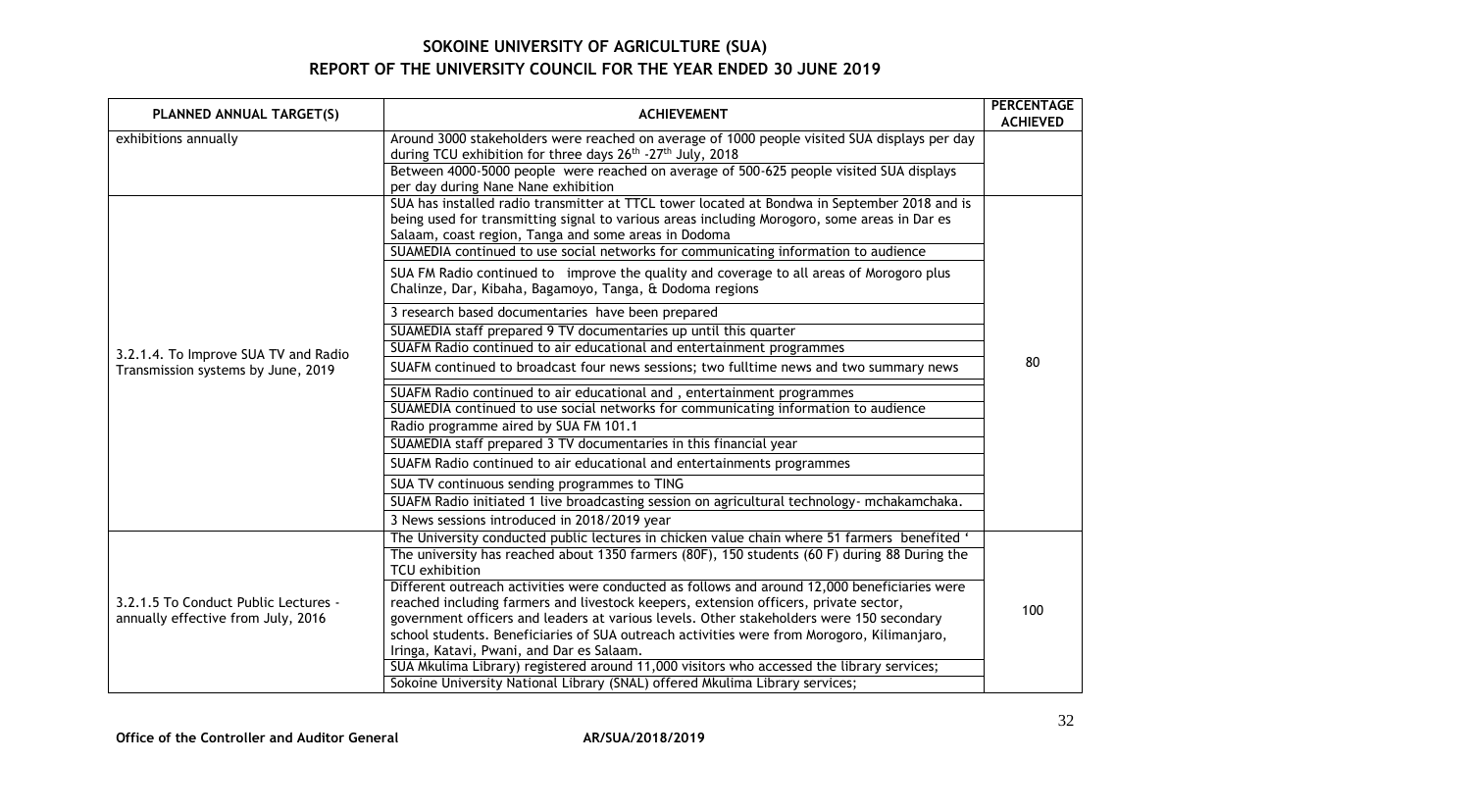| PLANNED ANNUAL TARGET(S)                                                                                                  | <b>ACHIEVEMENT</b>                                                                                                                                                                                                                                                                                                                                                                           | PERCENTAGE<br><b>ACHIEVED</b> |
|---------------------------------------------------------------------------------------------------------------------------|----------------------------------------------------------------------------------------------------------------------------------------------------------------------------------------------------------------------------------------------------------------------------------------------------------------------------------------------------------------------------------------------|-------------------------------|
|                                                                                                                           | SUA pest management Centre (SPMC) conducted training on post-harvest losses and control;                                                                                                                                                                                                                                                                                                     |                               |
|                                                                                                                           | Solomon Mahlangu College of Science and Education (SM-CoSE) conducted training on climate<br>change, plastic pollution and high performance liquid chromatography (HPLC) techniques for<br>identifying, separating and analysing organic contaminants;                                                                                                                                       |                               |
|                                                                                                                           | Communication and Marketing Unit (CMU) hosted various visitors;<br>College of Social Science and Humanities (CSSH) conducted training on planting, pollination<br>and pruning of vanilla in Morogoro.                                                                                                                                                                                        |                               |
|                                                                                                                           | Survey report produced for survey on youth incubation training on agriculture conducted at<br>training Friends of Korea, Morogoro; FDC Ilonga Kilosa; Ilonga Youth Training Center TARI-<br>Dakawa-Mvomero; Mkindo Farmers Training Center, Bihawana Farmers Training Center,<br>Dodoma; Kibakwe Farmers Training Center Mpwapwa; and FDC Kibaha (Kibaha Education<br>Centre)                |                               |
| 3.2.1.1 To facilitate departments to<br>participate in SUA open day biannually.                                           | Not yet done                                                                                                                                                                                                                                                                                                                                                                                 |                               |
| 3.2.1.2 Facilitate staff to appear in the<br>media at least once per quarter                                              | Visited by a journalist, Regina Mziwanda, from BBC. In that occasion three of the SPMC staff<br>aired the overview on the on-going development of complementary pest control technologies                                                                                                                                                                                                    | 30                            |
| 3.2.2.1 . Staff informed through various<br>means of the criteria used in ranking<br>Universities regularly by June, 2019 | 22 staffs from various units were informed on criteria used in ranking universities where by 10<br>websites including ICE, CFWT and SAEBS have been updated first by updating Joomla<br>version from Joomla 3.3 to latest version Joomla 3.8.12                                                                                                                                              |                               |
|                                                                                                                           | CICT sensitized staff to register their @sua.ac.tz email address in Google Scholar Citation<br>Index for improved ranking of the university. Currently, 500 staff got registered and made<br>their profile public                                                                                                                                                                            |                               |
|                                                                                                                           | CICT sensitized Principals, Dean, Directors and Heads of Department to encourage staff to join<br>Research Gate and up to this quarter a total of 745 members already joined the Research Gate<br>and 676 publications have been uploaded.                                                                                                                                                   | 60                            |
|                                                                                                                           | Four (4) referring domains pointing to SUA website were added to Tanzania Journal of<br>Agricultural Sciences (TAJAS) website, The Enhancing Entrepreneurship, Innovation and<br>Sustainability in Higher Education in Africa (EEIS-HEA) project website, BINAPO and<br>Development Corridor Partnership Programme. This makes a total of 1047 referring domains<br>pointing to SUA website. |                               |
|                                                                                                                           | College of Forestry, Wildlife and Tourism;                                                                                                                                                                                                                                                                                                                                                   |                               |
|                                                                                                                           | 1. Institute of Continuing Education<br>2. Directorate of Postgraduate Studies, Research, Technology Transfer and Consultancy                                                                                                                                                                                                                                                                |                               |
|                                                                                                                           |                                                                                                                                                                                                                                                                                                                                                                                              |                               |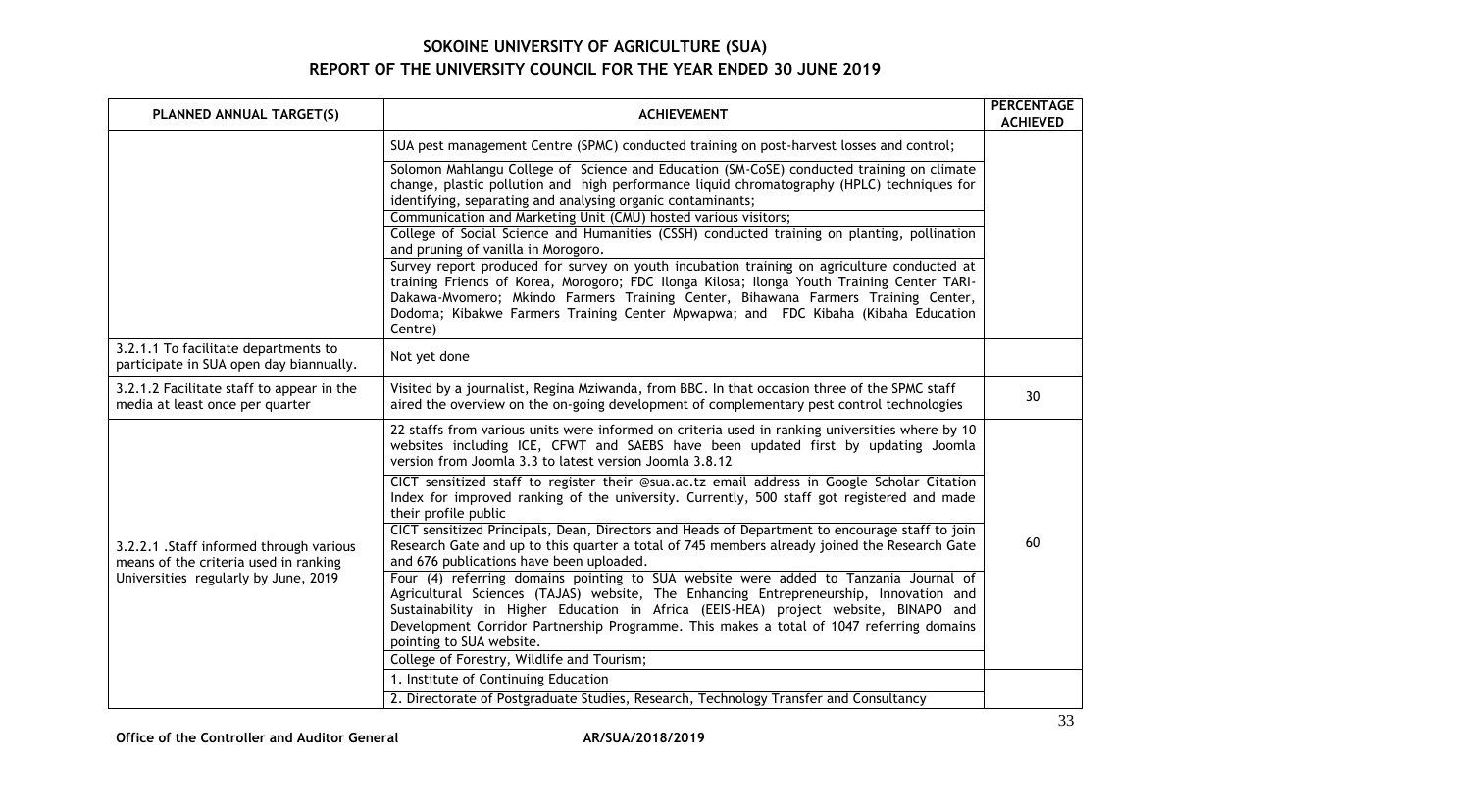| PLANNED ANNUAL TARGET(S)                                                             | <b>ACHIEVEMENT</b>                                                                                                                                                                                                                                                                          | <b>PERCENTAGE</b><br><b>ACHIEVED</b> |
|--------------------------------------------------------------------------------------|---------------------------------------------------------------------------------------------------------------------------------------------------------------------------------------------------------------------------------------------------------------------------------------------|--------------------------------------|
|                                                                                      | 3. Sokoine National Agriculture Library                                                                                                                                                                                                                                                     |                                      |
|                                                                                      | 4. College of Forestry, Wildlife and Tourism                                                                                                                                                                                                                                                |                                      |
|                                                                                      | 5. College of Veterinary Medicine and Public Health                                                                                                                                                                                                                                         |                                      |
|                                                                                      | Webpage of three university units were updated in terms of content and appearance. The units                                                                                                                                                                                                |                                      |
|                                                                                      | are Department of Crop Science and Horticulture, Institute of Continuing Education and                                                                                                                                                                                                      |                                      |
|                                                                                      | Sokoine National Agricultural Library                                                                                                                                                                                                                                                       |                                      |
| 3.2.4.1 To deposit at least 200                                                      | Two hundred and eleven (211) documents were collected and uploaded in repositories to make                                                                                                                                                                                                  | 143                                  |
| publications in SUAIR by July, 2019                                                  | a total of 2527                                                                                                                                                                                                                                                                             |                                      |
| 3. 3.1.1 Coordinate the development and<br>delivery of tailor made short courses and | Outreach activities at SUA during the period reached around 12,000 beneficiaries including<br>farmers and livestock keepers, extension officers, private sector, government officers and<br>leaders at various levels. Other stakeholders were 150 secondary school students. Beneficiaries |                                      |
| workshops on station and on farm to 2500                                             | of SUA outreach activities were from Morogoro, Kilimanjaro, Iringa, Katavi, Pwani, and Dar es<br>Salaam.                                                                                                                                                                                    |                                      |
| beneficiaries by June, 2019                                                          | SUA Mkulima Library) registered around 11,000 visitors who accessed the library services.                                                                                                                                                                                                   |                                      |
| 3.4.1 Strengthen Documentation,                                                      | Framework for documentation of outreach activities is in use and                                                                                                                                                                                                                            |                                      |
| validation and packaging of technologies                                             |                                                                                                                                                                                                                                                                                             | 80                                   |
| and innovations emanating from research                                              | Review of JCEE Volume 7 issue 1 on going                                                                                                                                                                                                                                                    |                                      |
| 3.5.1.1 . To Develop guidelines for                                                  |                                                                                                                                                                                                                                                                                             |                                      |
| undertaking social responsibilities and                                              | Not yet done                                                                                                                                                                                                                                                                                |                                      |
| operationalization by June, 2019<br>3.5.1.2 Social services continued to be          |                                                                                                                                                                                                                                                                                             |                                      |
| offered to various stakeholders annually                                             | During the reporting period Social services were offered to various stakeholders such as Health<br>services                                                                                                                                                                                 | 80                                   |
| 3.6.1.1 To develop data base of current                                              |                                                                                                                                                                                                                                                                                             |                                      |
| and potential strategic partners by June,<br>2019                                    | Not yet done                                                                                                                                                                                                                                                                                |                                      |
| 3.6.1 Strategic partners increased by 50%                                            | Eight(8) MOUs between SUA and other Institutions have been signed between July-September,                                                                                                                                                                                                   | 100                                  |
| by June, 2018                                                                        | 2018) example MoU between SUA and Kyoto University Japan                                                                                                                                                                                                                                    |                                      |
| STRATEGIC OBJECTIVE 04: Enhancing University financial capacity and sustainability;  |                                                                                                                                                                                                                                                                                             |                                      |
| 4.1.1.1 Conduct and assess area of                                                   | Integration of SUASIS with VOTEBOOK financial information system was successfully done:                                                                                                                                                                                                     |                                      |
| improvement of the computerized                                                      | Student information system was set to exchange information with VOTEBOOK                                                                                                                                                                                                                    |                                      |
| financial management information system<br>by June, 2019                             | Data cleaning was conducted to the VOTE BOOK system to remove students who are no longer<br>enrolled at SUA. Tracing of multiple control numbers and removing them.                                                                                                                         | 89                                   |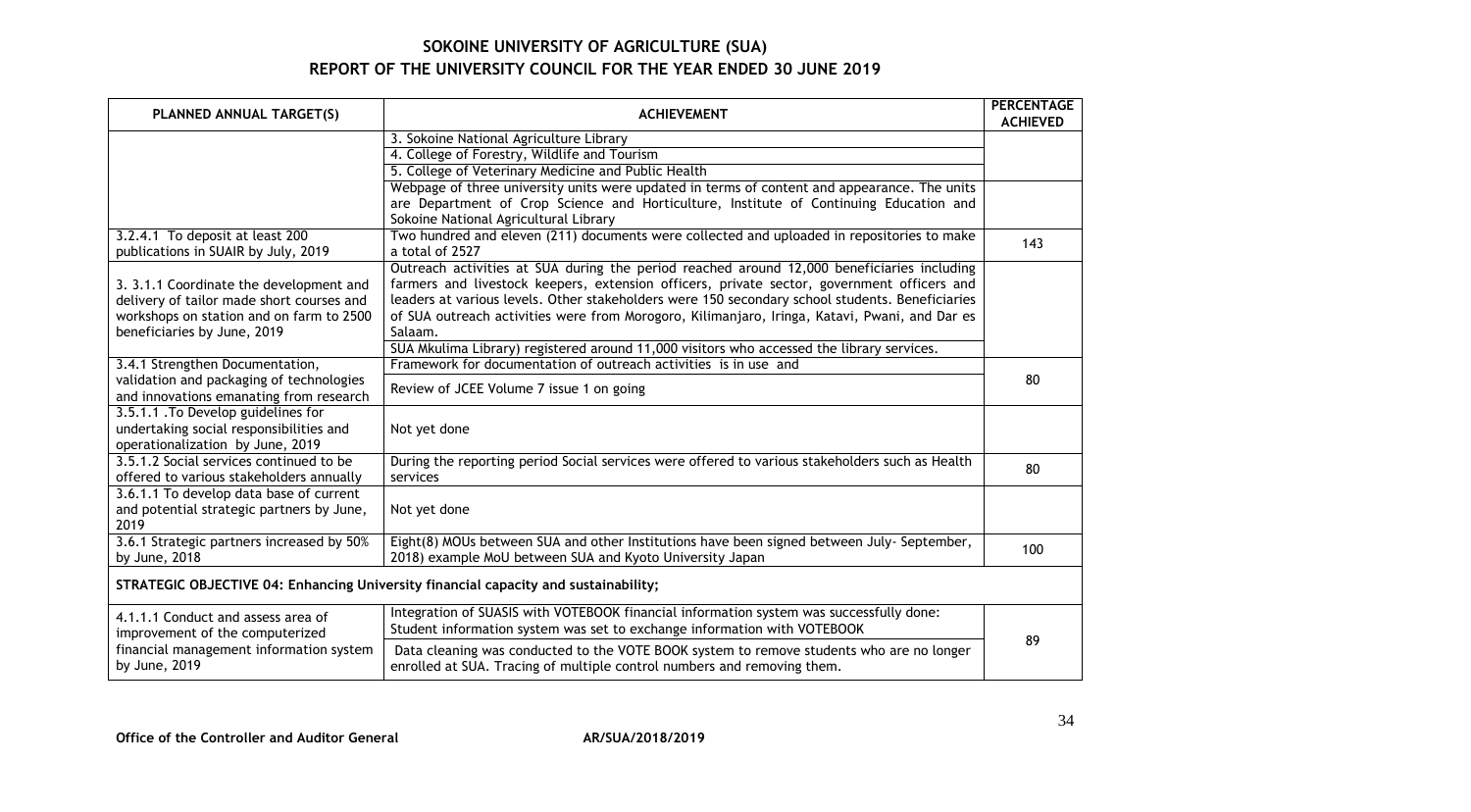| PLANNED ANNUAL TARGET(S)                                                                                                                      | <b>ACHIEVEMENT</b>                                                                                                                                                                                                                                                                                                                                                                                                                                                                                                                                                                                                                                                                                                                                                                                                                                                                                                      | <b>PERCENTAGE</b><br><b>ACHIEVED</b> |
|-----------------------------------------------------------------------------------------------------------------------------------------------|-------------------------------------------------------------------------------------------------------------------------------------------------------------------------------------------------------------------------------------------------------------------------------------------------------------------------------------------------------------------------------------------------------------------------------------------------------------------------------------------------------------------------------------------------------------------------------------------------------------------------------------------------------------------------------------------------------------------------------------------------------------------------------------------------------------------------------------------------------------------------------------------------------------------------|--------------------------------------|
|                                                                                                                                               | SUA Hospital system Hospital Information System (INAYA) has been improved to accommodate<br>inpatient services (patient admission, bed registration, exemption of beds, payments of bills<br>and patient discharge), assigning colors to steps taken during prescriptions, printing of reports,<br>sound based alarm and notifications, chatting services and data cleaning. Configuration of<br>Inventory, Charts and Reports to the inpatient module has been done. Also, SUA Health<br>Information System is now configured to group all doctors based on their specialties and<br>allowing them to access the system from both stations (Main Campus and SMC Campus)<br>INAYA was officially in use by December 2018. Further training was conducted to users in<br>February 2019. Technical challenges observed in INAYA (missing some functions/services) have<br>been submitted to contractor for implementation | 100                                  |
| 4.1.1.2. Link Financial Management<br>system to all University by June, 2019                                                                  | Link GEPG, SUASIS and Vote book financial management system<br>VOTEBOOK were linked to VOTE holders for College of Agriculture, Forest wildlife and<br>Tourisms, Social Science and Humanity, SMCOSE, School of Agriculture and Business Studies,<br>All departments of College of Veterinary medicine and Biosciences, ICE, DSI<br>EDMS was officially in use since 15th April 2019. Training was conducted to the:-<br>i) College of Agriculture Departments;<br>ii) Directorate of Postgraduate Studies, Research, Technology Transfer and Consultancy;<br>iii) College of Forestry, Wildlife and Tourism Departments;<br>iv) School of Agriculture, Economics and Business Studies; and<br>v) Hospital Services Department. CICT                                                                                                                                                                                    | 50                                   |
| 4.1.1.3 Introduce electronic internal<br>revenue receipt system by June, 2019                                                                 | Not yet done                                                                                                                                                                                                                                                                                                                                                                                                                                                                                                                                                                                                                                                                                                                                                                                                                                                                                                            |                                      |
| 4.2.2.1 Mechanism and facilitation for<br>continuous engagement in national policy<br>dialogue Instituted annually effective by<br>June, 2019 | Not yet done                                                                                                                                                                                                                                                                                                                                                                                                                                                                                                                                                                                                                                                                                                                                                                                                                                                                                                            |                                      |
| 4.3.1.1 To establish and operationalize<br>innovations and enterprise development<br>section of DIPML                                         | Not yet done                                                                                                                                                                                                                                                                                                                                                                                                                                                                                                                                                                                                                                                                                                                                                                                                                                                                                                            |                                      |
| 4.3.1.2. To refurbish and allocate space<br>for commercialization of agricultural<br>enterprises by June, 2019                                | Not yet done                                                                                                                                                                                                                                                                                                                                                                                                                                                                                                                                                                                                                                                                                                                                                                                                                                                                                                            |                                      |
| 4.3.1.3 At least 20,000 trees of valuable<br>species planted in the University land<br>annually                                               | 40,000 seedlings are being raised at the Botanical Guarded for planting in March<br>February/2019<br>200 ha of land planted with trees in Ruvuma                                                                                                                                                                                                                                                                                                                                                                                                                                                                                                                                                                                                                                                                                                                                                                        |                                      |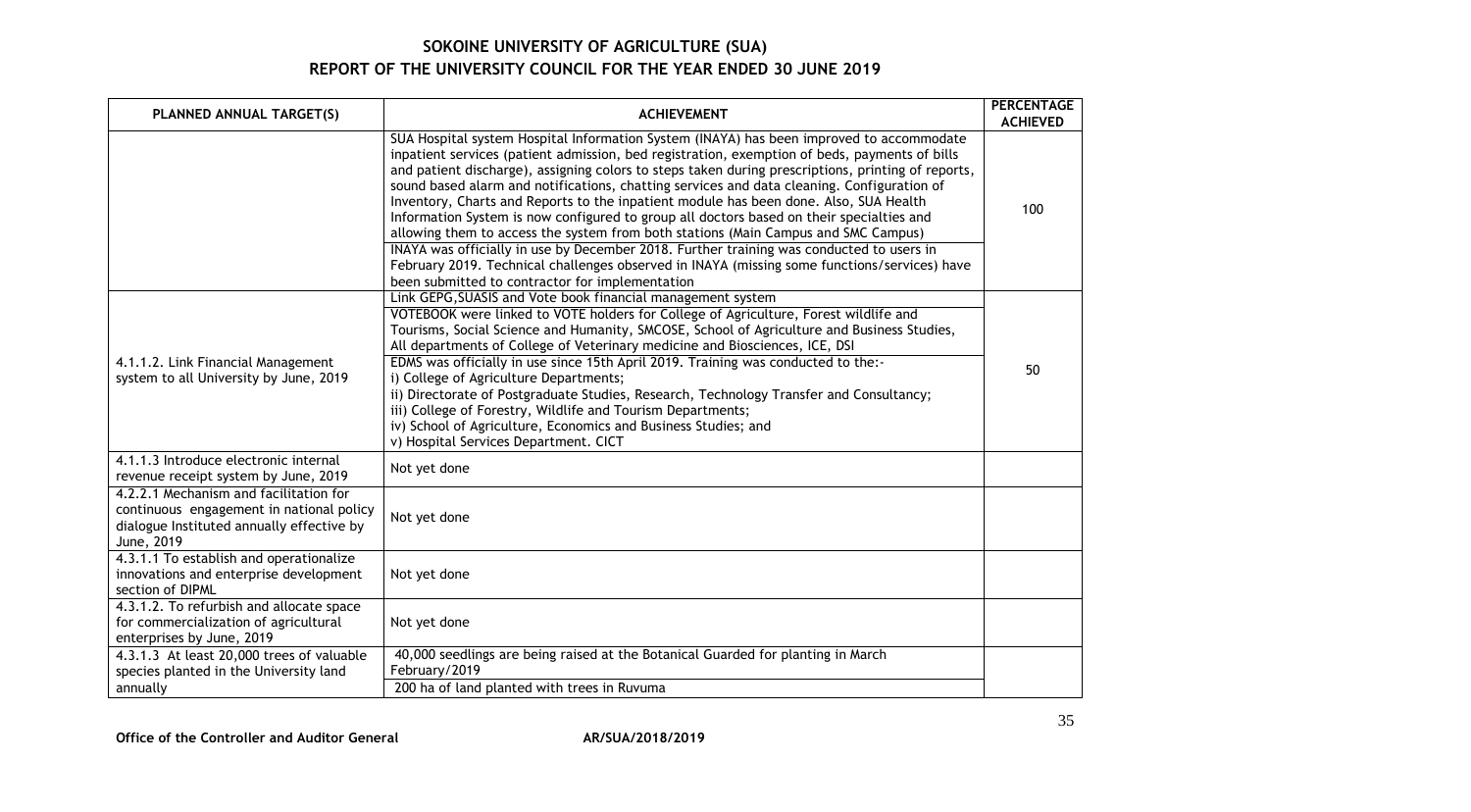| PLANNED ANNUAL TARGET(S)                                                                                                                                     | <b>ACHIEVEMENT</b>                                                                                                                                                                    | <b>PERCENTAGE</b><br><b>ACHIEVED</b> |
|--------------------------------------------------------------------------------------------------------------------------------------------------------------|---------------------------------------------------------------------------------------------------------------------------------------------------------------------------------------|--------------------------------------|
|                                                                                                                                                              | Seedlings are being raised at nursery in Ifinga for planting in March/February/2019                                                                                                   |                                      |
| 4.3.1.4 SUA land divided into zones/areas<br>as stipulated in the SUA Master Plan<br>effective from June, 2016                                               | Not yet done                                                                                                                                                                          |                                      |
| 4.3.2.5 Rental fees for various business<br>premises reviewed regularly by June,<br>2019                                                                     | Not yet done                                                                                                                                                                          |                                      |
| 4.4,1.1 Each School/ College / Faculty/                                                                                                                      | 30 Proposal developed                                                                                                                                                                 |                                      |
| Institute/Center develop and submit at<br>least 1 project proposal to Development                                                                            | 165 on-going research projects (including two research programmes (ACE IRPM, SACIDS ACE<br>and BSU III)"                                                                              | 75                                   |
| Partners annually effective from July,<br>2017                                                                                                               | 2 concept notes submitted to COSTECH have been accepted to develop full research<br>proposals. The proposals have been developed and submitted to COSTECH waiting for final<br>review |                                      |
| 4.5.1.1 Develops at least one bankable<br>project proposal by June, 2019                                                                                     | Department of Animal Aquaculture& Range Science develop 1 bankable proposal                                                                                                           | 50                                   |
| 4.6.1.1 Income generation policy,                                                                                                                            | Development of income generation Policy and Investment Policy is underway                                                                                                             | 40                                   |
| <b>Investment Policy and Guidelines</b><br>reviewed by June, 2019                                                                                            | Guideline for rental fee for various categories of SUA landed assets was developed                                                                                                    |                                      |
| 4.6.1.2 Departmental Production and<br>Services Units work plans and targets<br>prepared and incorporated in the<br>University budget annually by June, 2019 | Works plans prepared as per plan and incorporated in University Budget                                                                                                                | 100                                  |
| 4.6.1.4 To conduct an audit on<br>consultancy and advisory work by SUA<br><b>CONSULT</b>                                                                     | Not yet done                                                                                                                                                                          |                                      |
| 4.6.1.5 Review the Consultancy<br>Policy/Guidelines and make them<br>operational effective from July 2018t<br>least once a year by June, 2019                | Not yet done                                                                                                                                                                          |                                      |
| 4.6.1.3. 2 Build capacity of the<br>Production Units financially and<br>technically effective from July, 2018                                                | Directorate of Planning and Development developed a tools for data collection and data<br>collection exercise was conducted                                                           | 75                                   |
|                                                                                                                                                              | Auditing of ICE report compiled and submitted to the Audit Committee<br>The Audit report for Olmotonyi was prepared and submitted to the Audit Committee                              |                                      |
| 4.6.2.2 Valuation of assets to be                                                                                                                            | Not yet done                                                                                                                                                                          |                                      |

Office of the Controller and Auditor General **AR/SUA/2018/2019**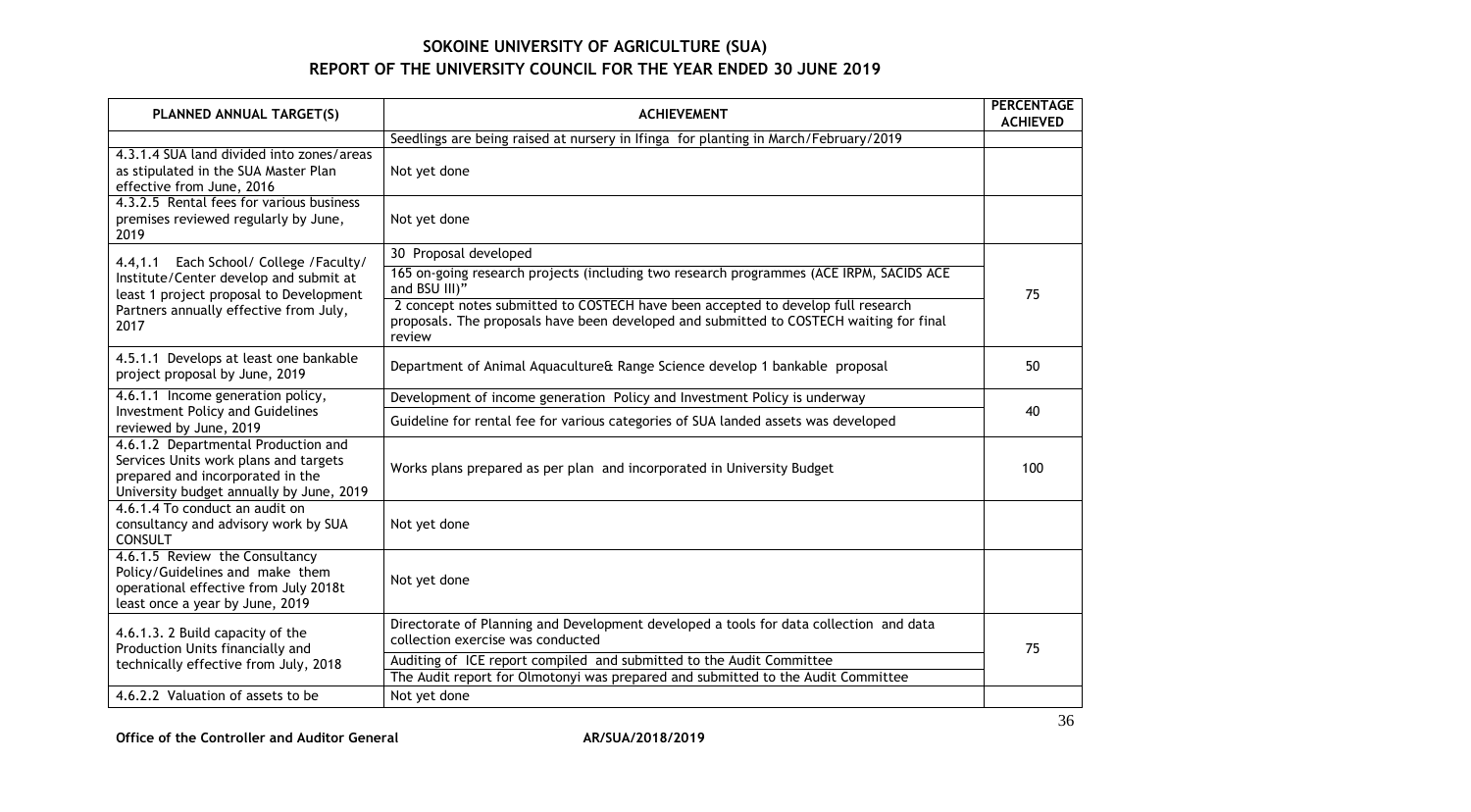| PLANNED ANNUAL TARGET(S)                                                                                     | <b>ACHIEVEMENT</b>                                                                                                                                                                                                                                                                                                                                                                                                                                                                                                                                                                   | <b>PERCENTAGE</b><br><b>ACHIEVED</b> |
|--------------------------------------------------------------------------------------------------------------|--------------------------------------------------------------------------------------------------------------------------------------------------------------------------------------------------------------------------------------------------------------------------------------------------------------------------------------------------------------------------------------------------------------------------------------------------------------------------------------------------------------------------------------------------------------------------------------|--------------------------------------|
| transferred to the SUA Income Generation<br>and Service Company Limited conducted<br>by June, 2019           |                                                                                                                                                                                                                                                                                                                                                                                                                                                                                                                                                                                      |                                      |
| 4.6.3.1. Conduct feasibility studies<br>effective by June, 2019                                              | Not yet done                                                                                                                                                                                                                                                                                                                                                                                                                                                                                                                                                                         |                                      |
| 4.7.1. Electricity and water bills reduced<br>by 70% by June, 2018                                           | 23 Meter were installed in various staff houses at Solomon Mahlangu Campus                                                                                                                                                                                                                                                                                                                                                                                                                                                                                                           | 100                                  |
| 4.7.2.1 Fuel card system for all SUAs<br>vehicles introduced by June, 2019                                   | Alternative system of fuel procurement introduced through GPSA and the system is quick and<br>timely                                                                                                                                                                                                                                                                                                                                                                                                                                                                                 | 100                                  |
| 4.7.2.2 All SUA vehicles registered in<br>existing Vote Book financial management                            | Most of the vehicle which are in use they are registered                                                                                                                                                                                                                                                                                                                                                                                                                                                                                                                             | 90                                   |
| by June, 2019                                                                                                | CICT Conducted training with purpose of creating user awareness to the system                                                                                                                                                                                                                                                                                                                                                                                                                                                                                                        |                                      |
| 4.7.2.3 Policy and Guidelines for bulk<br>purchases developed by September, 2019                             | Not yet done                                                                                                                                                                                                                                                                                                                                                                                                                                                                                                                                                                         |                                      |
| 4.7.2.5 Introduce paperless meetings<br>and communications by June, 2019                                     | Electrical projection Screen for Council Chamber was fixed. Training the usage of Projection<br>screen and conduct paperless meeting;<br>Two wireless access devices were acquired and installed at the Computer laboratory (SGLB1)<br>and Video Conferencing room SGLB2 at Solomon Mahlangu college of science and Education<br>(SMCoSE) for the purpose of allowing more students to access internet;<br>4 Wireless access point were fixed in Council Chamber, Conference room second floor of<br>Administration building, video conference room (SMCoSE) and Freedom square; and | 75                                   |
|                                                                                                              | Two wireless access devices were acquired and installed at the COUNCIL Chamber and<br>Conference Room, in the Administration Block, SUA Main campus for the purpose of allowing<br>conducting meeting electronically. UniversitySenateandCommitteeofPrincipals, Directors and<br>Dean have already started conducting meetings electronically                                                                                                                                                                                                                                        |                                      |
| 4.7.2.4 To conduct audit on adequate<br>teaching space, office space, use of ICT in<br>teaching and learning | Not yet done                                                                                                                                                                                                                                                                                                                                                                                                                                                                                                                                                                         |                                      |
| 4.7.2.5 To acquire and repair computer<br>hardware                                                           | Minor repair of computer were done                                                                                                                                                                                                                                                                                                                                                                                                                                                                                                                                                   |                                      |
| STRATEGIC OBJECTIVE 05: Improving teaching and learning environment;                                         |                                                                                                                                                                                                                                                                                                                                                                                                                                                                                                                                                                                      |                                      |
| 5.3.1.1. To acquire and install power<br>backup facility                                                     | Regular Inspection of solar power backup operation at SUA main Campus and Solomon<br>Mahlangu College of Education (SMCOSE)                                                                                                                                                                                                                                                                                                                                                                                                                                                          | 50                                   |
| 5.4.1.1 Establish University - wide                                                                          | Practical software and Languages requirements were established for the computer labs such as                                                                                                                                                                                                                                                                                                                                                                                                                                                                                         | 100                                  |

Office of the Controller and Auditor General **AR/SUA/2018/2019**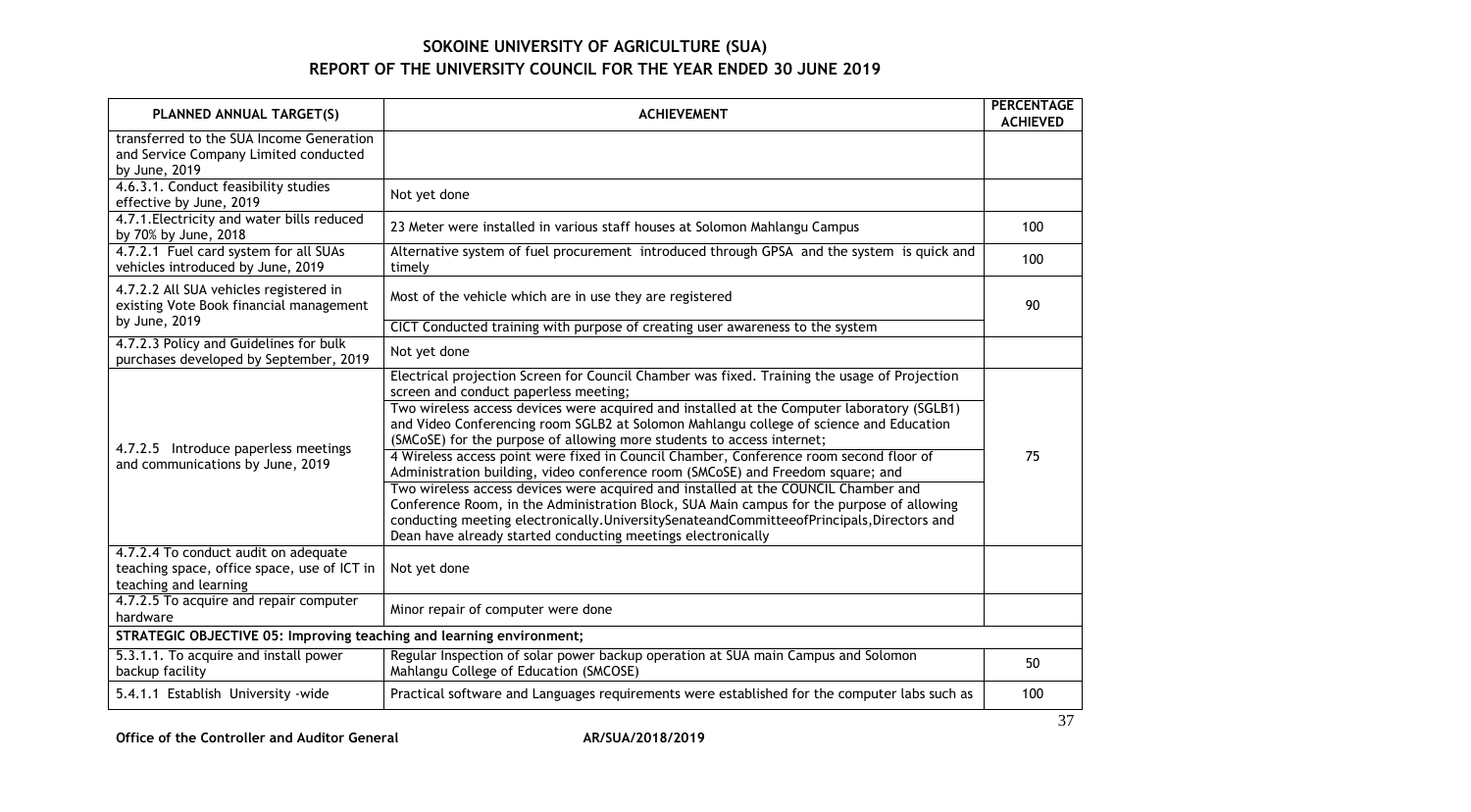| PLANNED ANNUAL TARGET(S)                                                                                      | <b>ACHIEVEMENT</b>                                                                                                                                                                                                                                                                                                                                                                                                                                                                                                                                                                                                                                                                                                                                                                                                                                                                                                                                                                               | <b>PERCENTAGE</b><br><b>ACHIEVED</b> |
|---------------------------------------------------------------------------------------------------------------|--------------------------------------------------------------------------------------------------------------------------------------------------------------------------------------------------------------------------------------------------------------------------------------------------------------------------------------------------------------------------------------------------------------------------------------------------------------------------------------------------------------------------------------------------------------------------------------------------------------------------------------------------------------------------------------------------------------------------------------------------------------------------------------------------------------------------------------------------------------------------------------------------------------------------------------------------------------------------------------------------|--------------------------------------|
| software and hardware requirement by<br>June, 2019                                                            | QGIS, GNUSPP, QT4 DSIGNER, GIMP IMAGE EDITOR and STATA, Code Block, C++. Python, Tally,<br>Packet traces. G+ and JAVA                                                                                                                                                                                                                                                                                                                                                                                                                                                                                                                                                                                                                                                                                                                                                                                                                                                                            |                                      |
| 5.1.10.2 Acquire and install Video<br>Conference system by June, 2019                                         | Process OF Acquiring One Video conference system is underway                                                                                                                                                                                                                                                                                                                                                                                                                                                                                                                                                                                                                                                                                                                                                                                                                                                                                                                                     | 25                                   |
| 5.2.1.1 One Multipurpose Laboratory with<br>six Laboratories with capacity of                                 | first floor<br>The construction is on progress and the following works are in progress : -<br>completed                                                                                                                                                                                                                                                                                                                                                                                                                                                                                                                                                                                                                                                                                                                                                                                                                                                                                          | 80                                   |
| accommodating at least 100 students<br>each constructed and equipped by June,<br>2019                         | Construction of second is on progress (fixing of reinforcement bar to slab, completion of<br>formwork to soffit of second floor slab and formwork to staircase e.tc)                                                                                                                                                                                                                                                                                                                                                                                                                                                                                                                                                                                                                                                                                                                                                                                                                             |                                      |
| 5.2.1.2 Construction of student hostel at<br>SMS with capacity of accommodating 700<br>students               | The consultancy (Mbeya Institute of Science and Technology) and Contractor (Mzinga Holding<br>Company) were procured awaiting for fund                                                                                                                                                                                                                                                                                                                                                                                                                                                                                                                                                                                                                                                                                                                                                                                                                                                           | 10                                   |
| 5.2.1.3 Construction of Cafeteria at<br>Nicholas Kuhanga hostels                                              | Construction of Cafeteria at Nicholas Kuhanga hostels completed                                                                                                                                                                                                                                                                                                                                                                                                                                                                                                                                                                                                                                                                                                                                                                                                                                                                                                                                  | 100                                  |
| 5.2.1.4 To rehabilitate 5 existing<br>buildings and maintain other University<br>infrastructure by June, 2019 | Major maintenance at Nicholas A Kuhanga and Unit 01 at SMC;<br>Rehabilitation of ICE hostel 1 was done<br>Rehabilitation of dental unit;<br>Rehabilitation of Animal referral Hospital is on progress and the hospital will be Equipped with<br>essential teaching equipment's;<br>Renovation of the room for ICT Incubator is on progress;<br>Hardware computer laboratory has been established for CIT & DIT as well as Bachelor of<br>Informatics students;<br>ICE conference facilities upgraded by Dec 2018;<br>Minor maintenance of replacing broken louvers of the DFTNCS old building were done;<br>Routine repair/ maintenance of all hostels were done;<br>Regular Repair and Service of lighting system, toilet, and water supply system were done at<br><b>CVBMS</b> college;<br>Service and Maintenance of 24 Air conditions and Fixing of 3 Air condition at SMCoSE Block G<br>computer laboratories and staff offices and SUA main Campus computer laboratory and server<br>room; | 100                                  |
|                                                                                                               | Renovation of the ICT Incubator room was done by 60 %;                                                                                                                                                                                                                                                                                                                                                                                                                                                                                                                                                                                                                                                                                                                                                                                                                                                                                                                                           |                                      |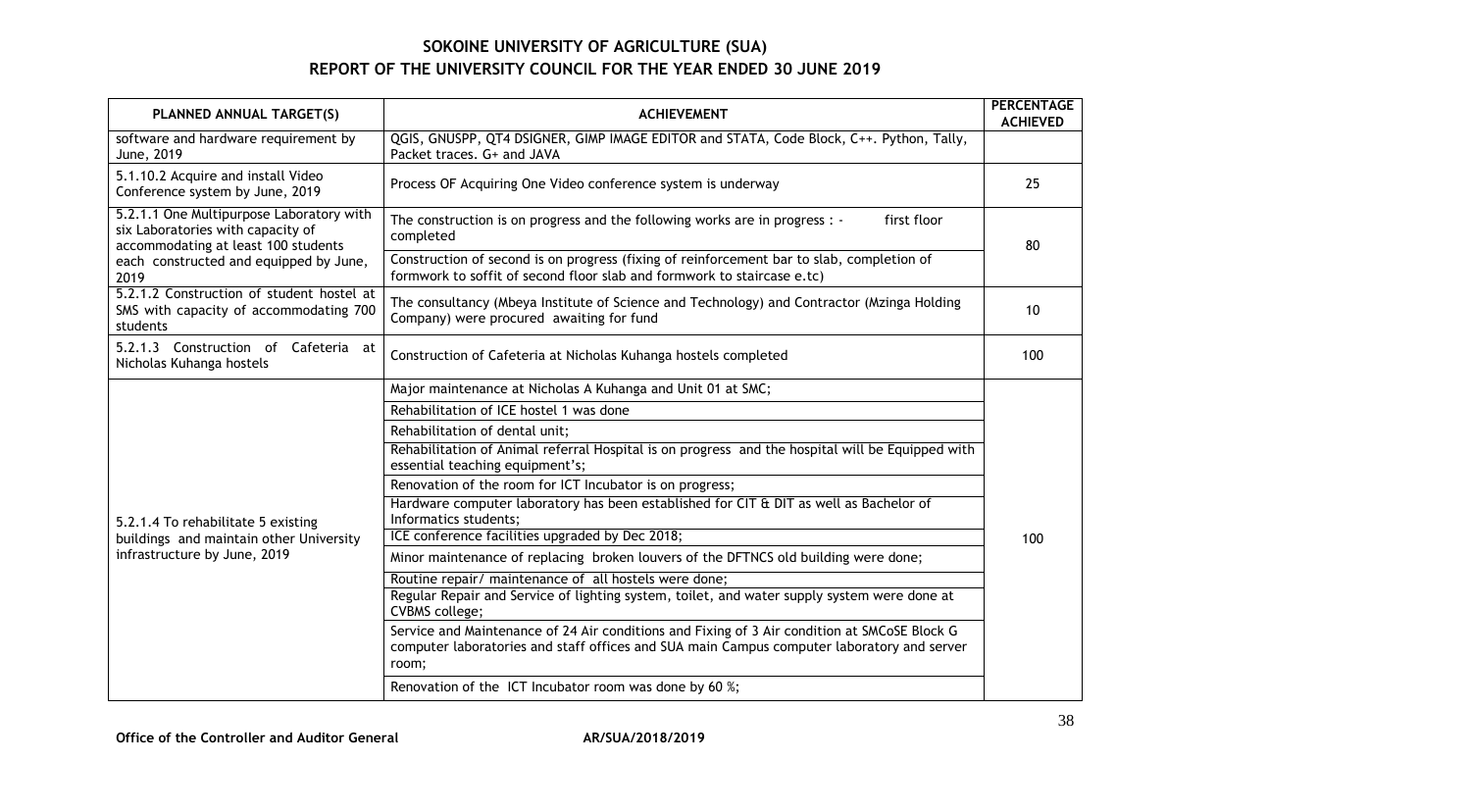| PLANNED ANNUAL TARGET(S)                                                                                                                       | <b>ACHIEVEMENT</b>                                                                                                                                                                                                             | <b>PERCENTAGE</b><br><b>ACHIEVED</b> |
|------------------------------------------------------------------------------------------------------------------------------------------------|--------------------------------------------------------------------------------------------------------------------------------------------------------------------------------------------------------------------------------|--------------------------------------|
|                                                                                                                                                | Hardware computer laboratory has been established and renovated for CIT & DIT and BSc<br>(Informatics) students for practical sessions. Air Condition was fixed and electrical lamps were<br>replaced;                         |                                      |
|                                                                                                                                                | CICT in collaboration with College of Forestry Wildlife and Tourism (Department of Tourism<br>and Recreation) has established and completed a new computer laboratory that is having the<br>capacity of 56 students at a time; |                                      |
|                                                                                                                                                | Routine maintenance/repair of students hostel were done;                                                                                                                                                                       |                                      |
|                                                                                                                                                | Routine repair / maintenance of staff houses;                                                                                                                                                                                  |                                      |
|                                                                                                                                                | Construction of laundry at ICE hostels completed and is in use since June 2019; and                                                                                                                                            |                                      |
|                                                                                                                                                | Rehabilitation of PhD ARI classroom and DAECD building.                                                                                                                                                                        |                                      |
| 5.2.1.5 Rehabilitation of Multipurpose hall<br>by June, 2019                                                                                   | Minor maintenance was done at Multipurpose hall                                                                                                                                                                                |                                      |
|                                                                                                                                                | Drip irrigation systems in grapes fields installed by SUA's Agricultural Engineering graduates;                                                                                                                                |                                      |
|                                                                                                                                                | 1000L water reserve tank for drip irrigation have been procured and installed;                                                                                                                                                 |                                      |
|                                                                                                                                                | Continued preparation of the model farm by preparing new paddocks;                                                                                                                                                             |                                      |
|                                                                                                                                                | Complete roofing, walling and partitioning;                                                                                                                                                                                    |                                      |
| 5.3.1.6 SUA Model farm at - Main Campus<br>strengthened by June, 2019                                                                          | Continued planting and crops and farm maintenance;                                                                                                                                                                             | 80                                   |
|                                                                                                                                                | Fixing sprinklers and irrigation system;                                                                                                                                                                                       |                                      |
|                                                                                                                                                | Completing construction of a 3rd greenhouse at the Crop Museum; and                                                                                                                                                            |                                      |
|                                                                                                                                                | Horticulture Nursery expenses, repair and maintenance of buildings, purchase of seedlings and<br>payment of casual labourers.                                                                                                  |                                      |
| 5.3.1.1 Acquire and install power back up<br>(solar) facility in strategic locations such<br>as server rooms and laboratories by June,<br>2019 | Not yet done                                                                                                                                                                                                                   |                                      |
| 5.3.2.1 Determine University-wide<br>security requirements by June, 2019                                                                       | The security layer (HTTPS) was implemented in all thirty three (33) virtual hosts of the website<br>server; and                                                                                                                | 60                                   |
|                                                                                                                                                | Improve internal linking of 62 website components                                                                                                                                                                              |                                      |
| 5.3.2.2 Acquire and install security                                                                                                           | Car park CCTV system installed at the administration block car parking; and                                                                                                                                                    |                                      |
| systems effective July, 2018                                                                                                                   | CCTV system were Installed at School of Agriculture and Business Studies (SAEBS) and<br>handover to SUA auxiliary police                                                                                                       | 100                                  |
| 5.4.1.1 Establish university-wide software                                                                                                     | Not yet done                                                                                                                                                                                                                   |                                      |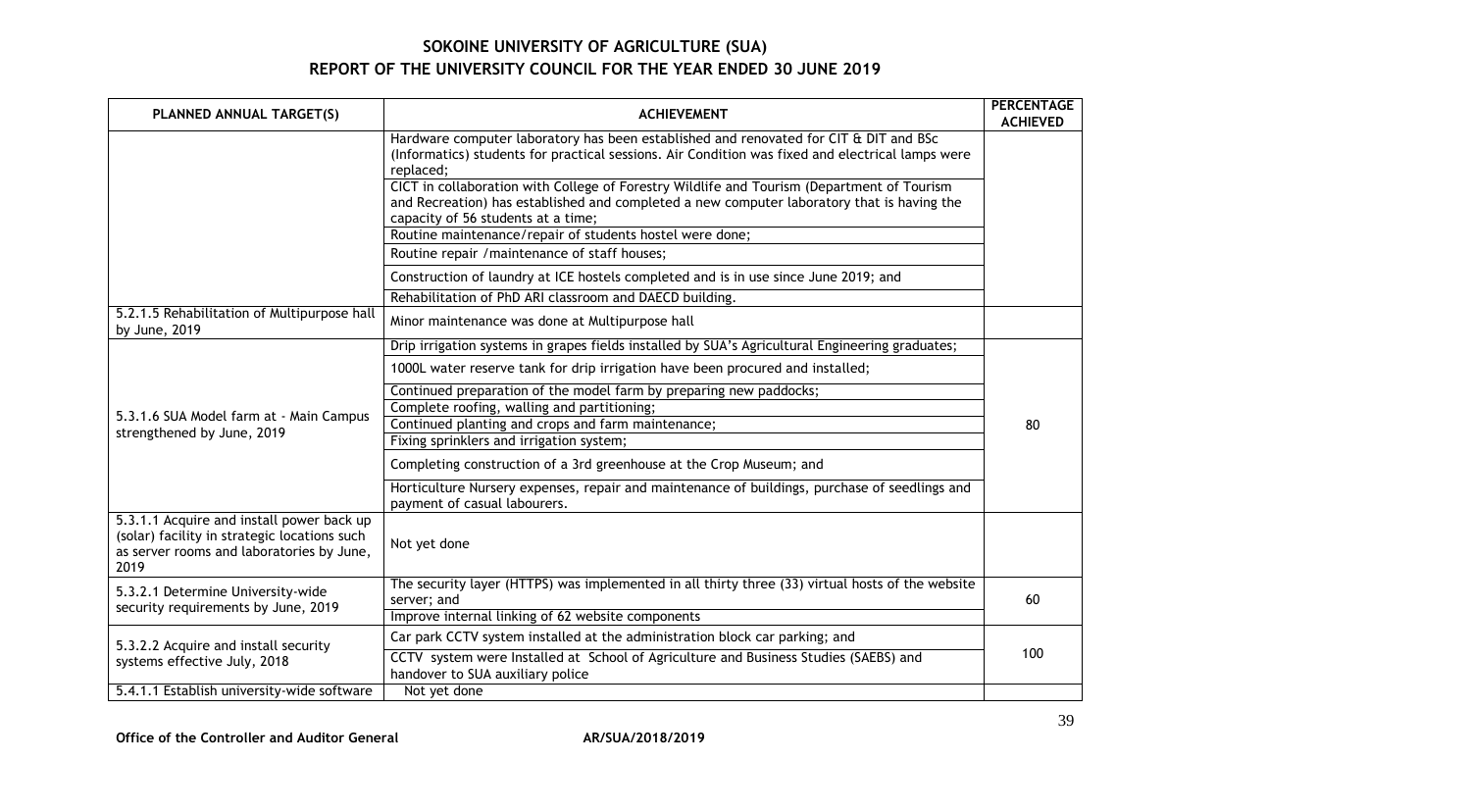| PLANNED ANNUAL TARGET(S)                                                                                                                        | <b>ACHIEVEMENT</b>                                                                                                                                                                                                                                          | <b>PERCENTAGE</b><br><b>ACHIEVED</b> |
|-------------------------------------------------------------------------------------------------------------------------------------------------|-------------------------------------------------------------------------------------------------------------------------------------------------------------------------------------------------------------------------------------------------------------|--------------------------------------|
| and hardware requirements by June, 2018<br>5.4.1.2 Acquire and install required<br>software and hardware effectively<br>June, 2019              | Software were acquired and installed                                                                                                                                                                                                                        | 80                                   |
|                                                                                                                                                 | Service and Maintenance of 21 Air conditions and Fixing of 3 Air condition at SMCoSE Block G<br>computer laboratories and staff offices and SUA main Campus computer laboratory and server<br>room.                                                         |                                      |
| 5.4.2.1 Acquire spare parts (Switches,<br>router, UTP cable) for maintenance and<br>repair by December, 2018                                    | Spare parts were procured and maintenance was done                                                                                                                                                                                                          | 70                                   |
| 5.4.2.2 Acquire spare parts<br>(RJ45, Network troubleshooting tools, etc)<br>for maintenance and repair by January,<br>2019                     | RJ45 parts for maintenance were procured                                                                                                                                                                                                                    | 100                                  |
| 5.4.3.1 Establish University-wide                                                                                                               | University-wide information management systems requirements established;<br>The system is currently in use by the piloting Directorates/Departments. User manual has been<br>developed. The linking of EDMS and Vote book has been completed;               |                                      |
| information management systems                                                                                                                  | The documents creation for remaining departments is in progress;                                                                                                                                                                                            | 90                                   |
| requirements by June, 2019                                                                                                                      | EDMS was officially in use by 15thJanuary 2019 by the College of Agriculture and Centre for<br>Information and Communication Technology; and                                                                                                                |                                      |
|                                                                                                                                                 | A database of key stakeholders developed                                                                                                                                                                                                                    |                                      |
| 5.4.3.2 Acquire and install integrated                                                                                                          | Integrated SUASIS with VOTEBOOK financial information system                                                                                                                                                                                                |                                      |
| information management system to cater                                                                                                          | Integrated on-line application system to GePG                                                                                                                                                                                                               |                                      |
| for student records, examinations,<br>finance, human resource, e-learning,<br>library, asset management, health etc.<br>effective by June, 2019 | Integrated all students' fee payments to GePG                                                                                                                                                                                                               | 100                                  |
|                                                                                                                                                 | SUASIS was improved to allow students to print examination tickets before entering in the<br>examination rooms. The purpose of examination tickets was to control students not paying<br>university fees siting for end of semester university examinations |                                      |
| 5.4.3.4 Establish data recovery Centre<br>effective December, 2019                                                                              | Not yet done                                                                                                                                                                                                                                                |                                      |
| 5.5.1.1 Acquire at least 700 books                                                                                                              | Process of acquire 195 books is in progress. A contract with the supplier has been signed;                                                                                                                                                                  |                                      |
|                                                                                                                                                 | 351 books and 236 dissertations were catalogued                                                                                                                                                                                                             | 100                                  |
|                                                                                                                                                 | 570 books have been bound                                                                                                                                                                                                                                   |                                      |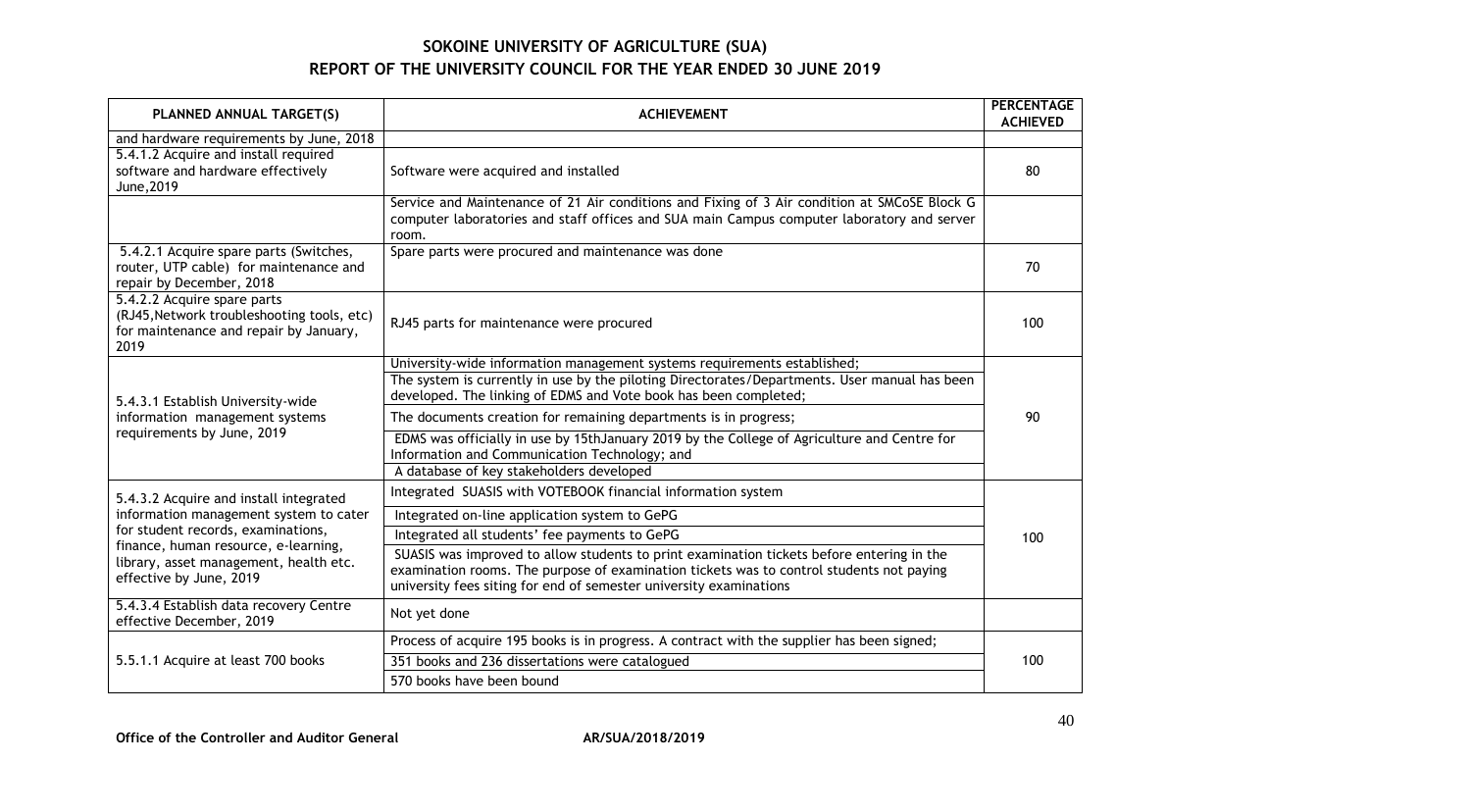| PLANNED ANNUAL TARGET(S)                                                                                                                                                  | <b>ACHIEVEMENT</b>                                                                                                                                                                                                                                                                                                                       | <b>PERCENTAGE</b><br><b>ACHIEVED</b> |
|---------------------------------------------------------------------------------------------------------------------------------------------------------------------------|------------------------------------------------------------------------------------------------------------------------------------------------------------------------------------------------------------------------------------------------------------------------------------------------------------------------------------------|--------------------------------------|
| 5.5.1.1 To improve the visibility of<br>library materials through Online Public<br>Access (OPAC) and other channels                                                       | 159 titles (456 copies) were processed and catalogued                                                                                                                                                                                                                                                                                    | 85                                   |
| 5.5.2.1 Prepare collaboration plans and<br>hold joint meetings with zonal ARIs by<br>June, 2020                                                                           | The preparations of minutes and letters is on-going                                                                                                                                                                                                                                                                                      | 50                                   |
| STRATEGIC OBJECTIVE 06 : Improving management and institutional governance;                                                                                               |                                                                                                                                                                                                                                                                                                                                          |                                      |
| 6.1.2.1 Sharing the client Charter<br>Document with other Stakeholders for<br>their inputs by June, 2019                                                                  | The SOPs document was presented in 153rd AHRMC (Administrative) in March. Those who did<br>not submit were requested to submit. Currently the taskforce is incorporating the<br>recommendations from the Committee                                                                                                                       | 70                                   |
| 6.1.2.2 Review SUA Charter                                                                                                                                                | The draft review of SUA Charter was approved by Council and submitted to TCU and comments<br>from TCU worked upon (LEGAL UNIT)                                                                                                                                                                                                           | 60                                   |
| 6.1.3.1 Provide accurate and timely<br>information about the Institution and<br>relevant government policies and<br>directives regularly effective from<br>December, 2016 | Chancellor visit and Council tour were successful conducted                                                                                                                                                                                                                                                                              | 30                                   |
| 6.1.5.1 Review and operationalize human<br>resource management policies and<br>programmes by June, 2019                                                                   | Human resource management policies document was discussed in Management committees in<br>Dec. It awaits Management approver                                                                                                                                                                                                              | 75                                   |
| 6.1.5.2 Review training policy and<br>guidelines by December, 2018                                                                                                        | The document was approved by University Council in March, 2019 to be submitted to<br>Permanent Secretary- PO-PSM &GG for approval                                                                                                                                                                                                        | 80                                   |
| 6.1.5.2 To develop and retain quality<br>academic staff by June, 2019                                                                                                     | 5 out of 32 new recruits uploaded in the HCMIS pending for approval. The extension permit for<br>remaining 13 posts was received in December, the recruiting process is in progress                                                                                                                                                      | 80                                   |
|                                                                                                                                                                           | 5 out of 32 new recruits uploaded in the HCMIS pending for approval. The extension permit for<br>remaining 13 posts was received in December, the recruiting process is in progress<br>Contractual employment process for various positions(Architecture, Senior Cook, Technician,<br>Lab. Technician is in progress(shortlisting stage) | 100                                  |
|                                                                                                                                                                           | Feed the Future Genomics to Improve Poultry Research Project recruitment process for<br>Laboratory Technologist post is in progress (Receiving Applications)                                                                                                                                                                             | 20                                   |
|                                                                                                                                                                           | <b>CYSTINET Project and Employed staff reported</b>                                                                                                                                                                                                                                                                                      | 100                                  |
| 6.1.6.1 Decision making committees well<br>strengthened and utilized June, 2019                                                                                           | All decision making committees scheduled for financial year 2019/2020 from departmental<br>level, various committees and to the University Council were well conducted                                                                                                                                                                   | 100                                  |
| 6.2.1.1 Facilitate Induction and Vetting                                                                                                                                  | The DHRA is collaborating with QAB to prepare the induction course to new recruits. The                                                                                                                                                                                                                                                  | 20                                   |

Office of the Controller and Auditor General **AR/SUA/2018/2019**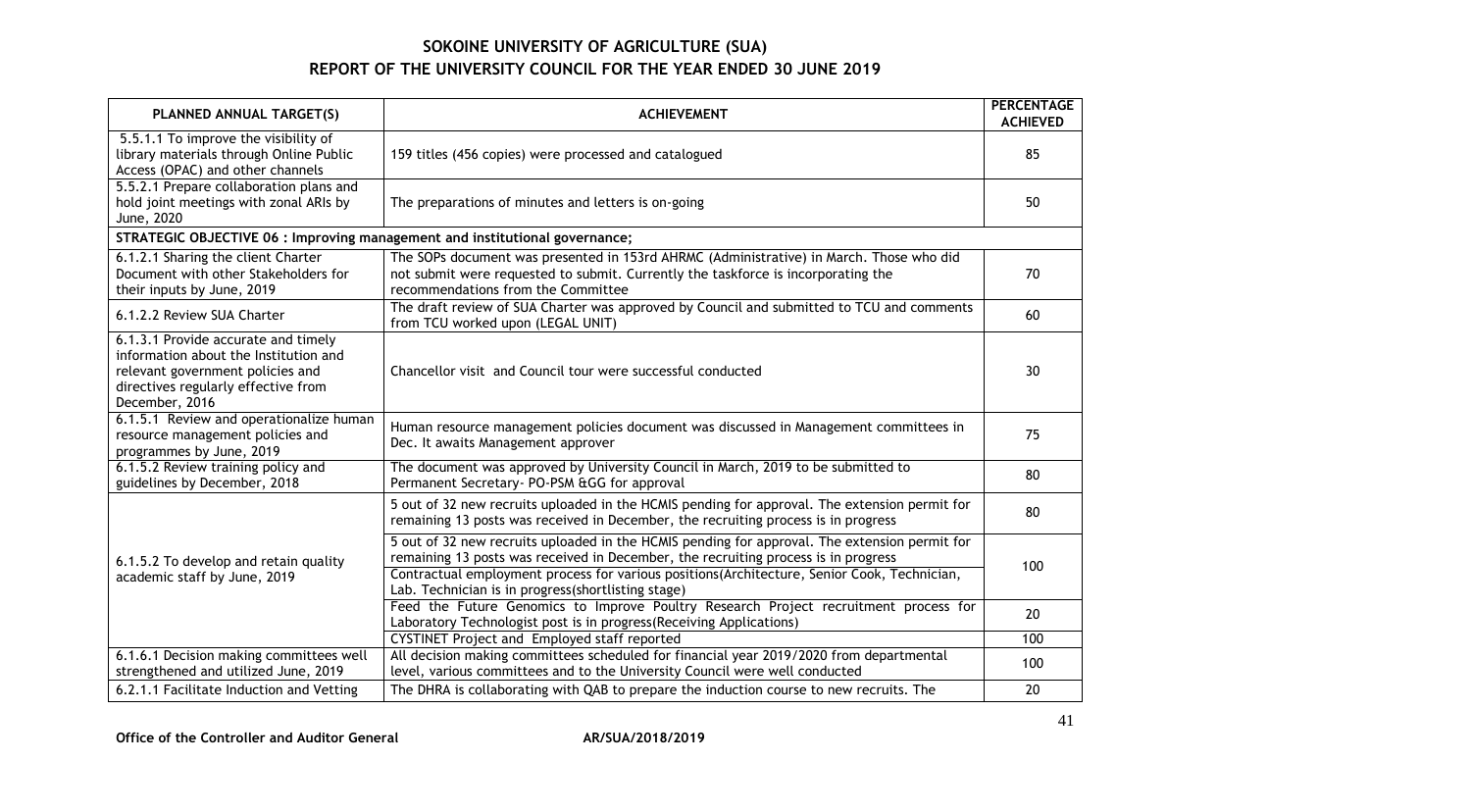| PLANNED ANNUAL TARGET(S)                                                                                                  | <b>ACHIEVEMENT</b>                                                                                                                                                                                                                                                                                                                              | <b>PERCENTAGE</b><br><b>ACHIEVED</b> |
|---------------------------------------------------------------------------------------------------------------------------|-------------------------------------------------------------------------------------------------------------------------------------------------------------------------------------------------------------------------------------------------------------------------------------------------------------------------------------------------|--------------------------------------|
| and swearing exercises to new leaders<br>and employees by June, 2019                                                      | progress to be reported in next quarter                                                                                                                                                                                                                                                                                                         |                                      |
| 6.2.3.1 Conduct leadership self-reflection<br>retreats by June, 2019                                                      | Preparation of leadership self-reflection retreats is in progress                                                                                                                                                                                                                                                                               | 20                                   |
| 6.2.4.1 University leaders attend at least                                                                                | 26 University leaders attended a two days' workshop on Leading Strategic Academic Change.                                                                                                                                                                                                                                                       |                                      |
| one course on corporate governance and<br>related trainings by June, 2019                                                 | 27 University heads of departments and units attended one day training on Electronic Data<br>Management System and INAYA                                                                                                                                                                                                                        | 100                                  |
| 6.2.5.1 Guidelines and regulations for                                                                                    | Action Plan for implementing corruption combating and prevention guidelines and regulations<br>prepared and submitted to the Government in October 2018.                                                                                                                                                                                        |                                      |
| implementing corruption combating and<br>prevention strategies prepared by<br>January, 2019                               | The KKU has started to execute their duties. The committee was formerly introduced to<br>Management during 153rd AHRMC (Administrative) and Liaison officers from Departments have<br>been nominated.                                                                                                                                           | 100                                  |
| 6.3.1.1 Conduct staff appraisal training                                                                                  | All Head of Departments attended training on OPRAS assessment and training on the role of<br>Auditing to achieve CSP, held at National Carbon Monitoring Centre                                                                                                                                                                                 | 20                                   |
| annually                                                                                                                  | OPRAS training for middle supervisors and lower carder was conducted                                                                                                                                                                                                                                                                            |                                      |
| 6.3.1.3 Develop succession plan by June,                                                                                  | Draft document submitted to the University Management for a preliminary Scrutiny                                                                                                                                                                                                                                                                | 71                                   |
| 2019                                                                                                                      | The seniority list prepared and submitted to PO-PSM & GG in February, 2019                                                                                                                                                                                                                                                                      |                                      |
| 6.3.2.2 Provide awards to best workers by<br>June, 2019                                                                   | Best workers Awards were awarded in 1 <sup>st</sup> May, 2019                                                                                                                                                                                                                                                                                   | 100                                  |
| 6.3.2.1 To Review and implement<br>performance based motivation/incentive<br>package by June, 2019                        | Winners of website ranking were identified and motivated. The winners were: 1. College of<br>Forestry, Wildlife and Tourism; 2. College of Agriculture;<br>3. Institute of<br>Continuing Education; 4. Sokoine National Agriculture Library; and 5. Directorate of<br>Postgraduate Studies, Research, Technology Transfer and Consultancy. CICT | 100                                  |
| 6.3.3.1 To meet University administrative<br>overheads by June, 2019                                                      | Administrative issues for financial year were handled accordingly such as settling water bill,<br>electricity, official travelling to staff, audit fees, personal emoluments, fuel expenses and the<br>likes                                                                                                                                    | 100                                  |
|                                                                                                                           | Staff members participated in SHIMMUTA Games(20 members participated)                                                                                                                                                                                                                                                                           |                                      |
| 6.3.3.2 Facilitate staff and students to<br>participate various and sports within and<br>outside SUA campus by June, 2018 | Student's participation in East African University Games(36 members participated                                                                                                                                                                                                                                                                | 100                                  |
|                                                                                                                           | About 1200 Staff members participated in 26 sport codes (Dept. Sports Games & Recreation                                                                                                                                                                                                                                                        |                                      |
|                                                                                                                           | Students participated in Intramural games from 30/03/2019 to 12/05/2019                                                                                                                                                                                                                                                                         |                                      |
| 6.4.1.2 Prepare and Report quarterly                                                                                      | Progress for financial year 2019/2020 were prepared and submitted to Management and                                                                                                                                                                                                                                                             | 100                                  |

Office of the Controller and Auditor General **AR/SUA/2018/2019**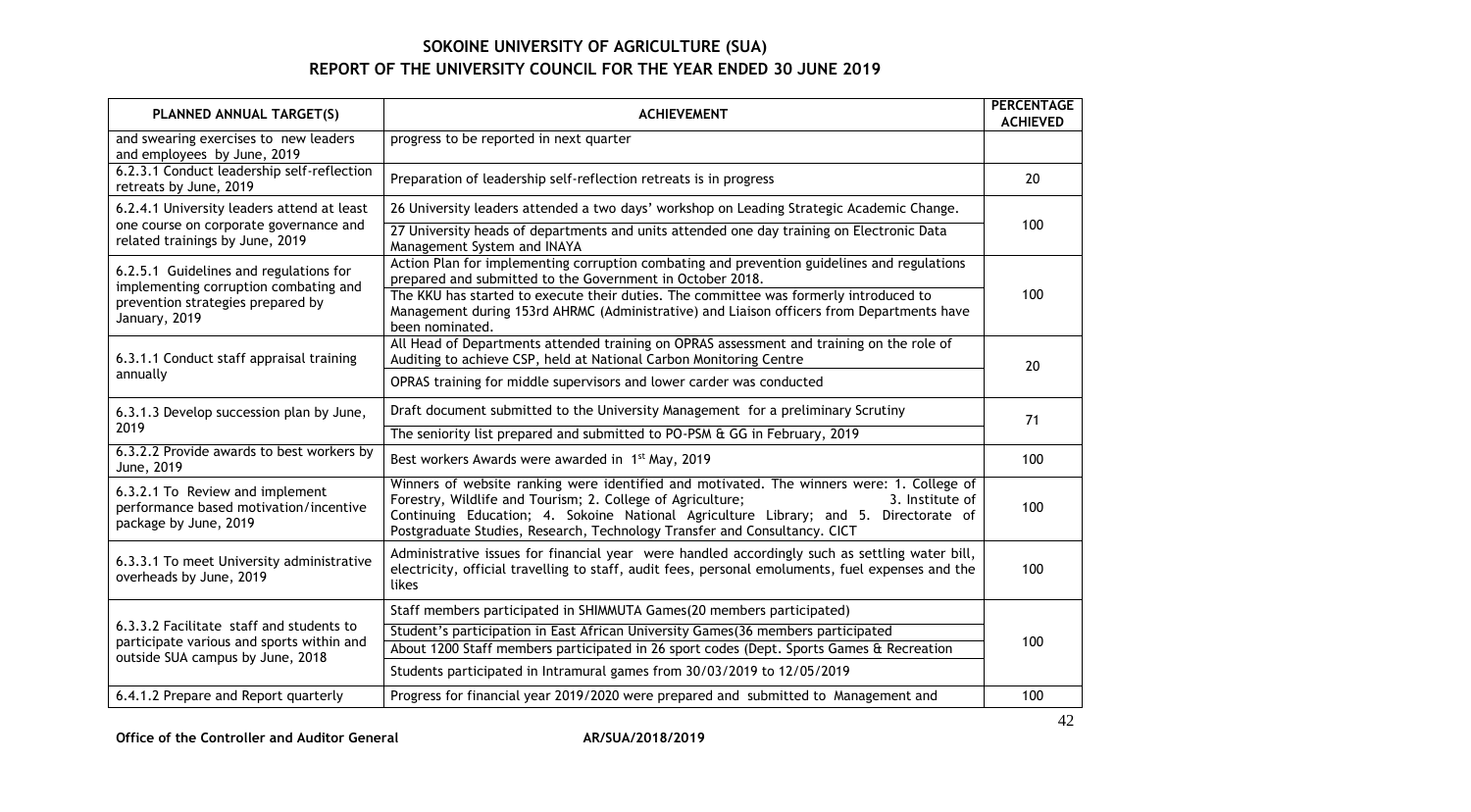| PLANNED ANNUAL TARGET(S)                                                                               | <b>ACHIEVEMENT</b>                                                                                                                                                                                                                                                                                                                                                                                                                                                                                                             | <b>PERCENTAGE</b><br><b>ACHIEVED</b> |
|--------------------------------------------------------------------------------------------------------|--------------------------------------------------------------------------------------------------------------------------------------------------------------------------------------------------------------------------------------------------------------------------------------------------------------------------------------------------------------------------------------------------------------------------------------------------------------------------------------------------------------------------------|--------------------------------------|
| progress report on implementation of CSP<br>in January and July each year by June,<br>2019             | various decision making meeting                                                                                                                                                                                                                                                                                                                                                                                                                                                                                                |                                      |
| 6.4.1.1 Develop Annual CSP work-plans<br>and budget by June, 2019                                      | Annual work plan and budget developed and approved by Council                                                                                                                                                                                                                                                                                                                                                                                                                                                                  | 100                                  |
| 6.4.2.1 University Archive established<br>and operational by December, 2017                            | Not yet done                                                                                                                                                                                                                                                                                                                                                                                                                                                                                                                   |                                      |
|                                                                                                        | STRATEGIC OBJECTIVE 07: Mainstreaming gender issues in all SUA activities and reducing the impact of HIV/AIDS and other cross-cutting issues                                                                                                                                                                                                                                                                                                                                                                                   |                                      |
| 7.1.1.1 Review SUA gender policy and<br>guideline in accordance to the emerging<br>needs by June, 2019 | Not yet done                                                                                                                                                                                                                                                                                                                                                                                                                                                                                                                   |                                      |
| 7.1.1.3 Develop a framework for<br>gendered networking effective from July,<br>2017                    | Not yet done                                                                                                                                                                                                                                                                                                                                                                                                                                                                                                                   |                                      |
| 7.2.1.1 Carry out at least one<br>sensitization session for staff, students                            | Centre organizing and host a guest lecture & TOT (Integrating Gender in Monitoring<br>Preparations for open gender seminar underway<br>One research on women and poultry production on progress<br>Conducted Training Workshop on (i) General knowledge on Gender issues, (ii) How to achieve<br>gender equity in SUA community, (iii) How to deals with sexual harassment/ sex-torsion<br>issues, (iv) promoting Student Gender Club through Social Media (attached) and (v) Recruiting<br>new members in Student Gender Club | 100<br>100                           |
| and services provider annually on gender<br>issues by June, 2019                                       | SUA gender Committee Created awareness about SUA gender policy and conducting<br>sensitization session during orientation week                                                                                                                                                                                                                                                                                                                                                                                                 | 100                                  |
|                                                                                                        | SUA gender Committee Conducted 3 meetings with SUA Gender Club members and Gender<br>Club leaders                                                                                                                                                                                                                                                                                                                                                                                                                              |                                      |
|                                                                                                        | Conducted GPIC Meeting and lay down work plan for preparing seminar and strategies<br>regarding sexual harassment issues at SUA community, Mapping prone areas in sexual<br>harassment at SUA and surrounding, surveying the on-going construction work, and<br>restructuring of GPIC.                                                                                                                                                                                                                                         | 100                                  |
| 7.3.1.2 Identify and link teachers from<br>each visited school to ensure continuous                    | Educational materials and protective gears were distributed around SUA campuses by SUA<br>AIDS club                                                                                                                                                                                                                                                                                                                                                                                                                            |                                      |
| sharing of information with SUA effective<br>from July, 2016                                           | awareness campaign in HIV/AIDS                                                                                                                                                                                                                                                                                                                                                                                                                                                                                                 |                                      |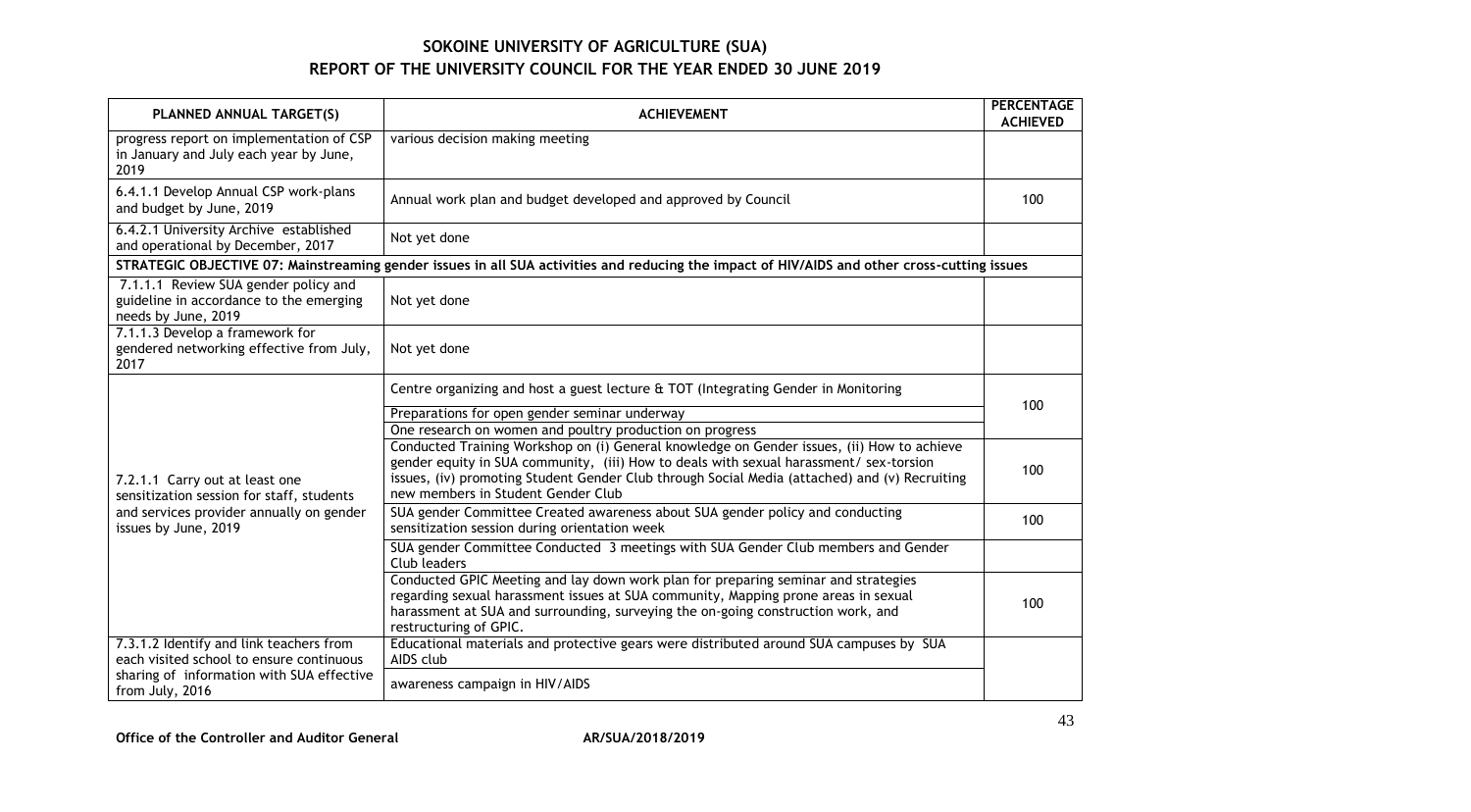| PLANNED ANNUAL TARGET(S)                                                                      | <b>ACHIEVEMENT</b>                                                                                                                                                                        | <b>PERCENTAGE</b><br><b>ACHIEVED</b> |
|-----------------------------------------------------------------------------------------------|-------------------------------------------------------------------------------------------------------------------------------------------------------------------------------------------|--------------------------------------|
| 7.3.2.1 Job advertisements to encourage<br>women to apply by June, 2019                       | Not yet done                                                                                                                                                                              |                                      |
|                                                                                               | Students counselled effectively on social, academic and other issues as required from time to<br>time;                                                                                    | 100                                  |
|                                                                                               | To conduct awareness to female students;                                                                                                                                                  |                                      |
| 7.4.1.1 Conduct awareness campaigns to<br>SUA community annually effective from<br>July, 2018 | Educating students on gender inequality bias, stereo type and gender specific issues;                                                                                                     |                                      |
|                                                                                               | Sensitization of gender issues among secondary school students and promotion of SUA offered<br>courses to secondary school students;                                                      |                                      |
|                                                                                               | Seminar to students on various issue were conducted on :- Cyber Crime, Gender Sensitization,<br>Dressing code, Family planning, Internal Student (Immigration and Resident Permit issues) |                                      |
|                                                                                               | Awareness about HIV/AIDS was provided during orientation week                                                                                                                             | 100%                                 |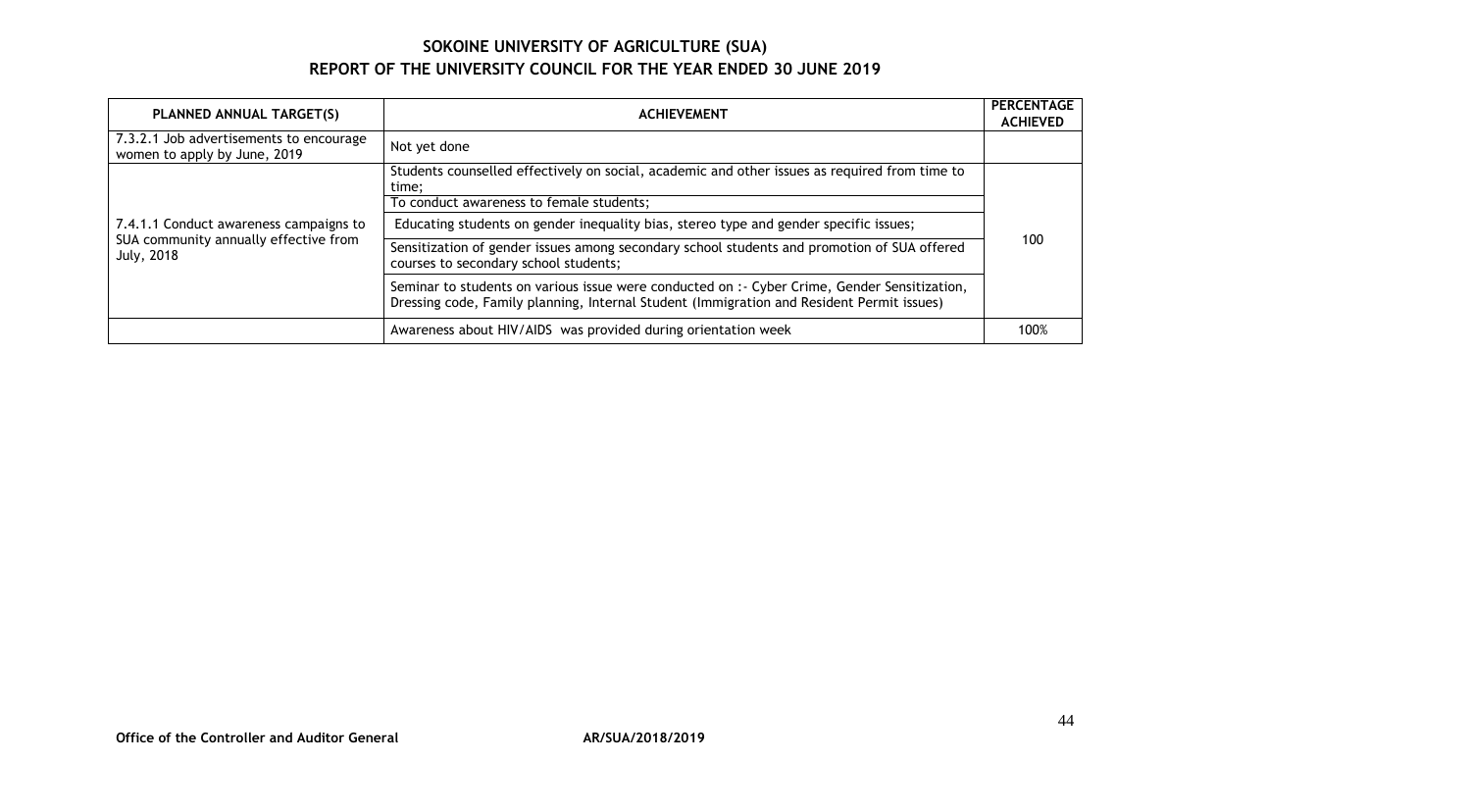### **2.15.1. Financial Performance**

During the year under Review, SUA had the budget on revenue to the tune of TZS 102.47 billion as compared to the actual received revenue of TZS 88.51 which is 86 percent of the budgeted amount. Similarly, SUA had an expenditure budget of TZS 102.47 billion as compared to the actual expenses of TZS 80.30 billion which is 75 percent of total budgeted expenditure. The comparison between the actual total revenue of TZS 88.51 billion against the actual total expenditure of TZS 80.30 billion shows the performance of spending of 91 percent. The Net Receipt over payment of TZS 8.21 billion emanates from the balance of funds at the yearend in settlement of continued activities such as the construction of the multipurpose laboratory at SUA Main campus funded by the Government. The summary of the budget and expenditure is as shown in Table 12 below.

|  | Table 12: Summary of budget and actual amounts for the year ended 30 <sup>th</sup> June, 2019 |  |  |  |  |  |  |
|--|-----------------------------------------------------------------------------------------------|--|--|--|--|--|--|
|  | (Figures in billion)                                                                          |  |  |  |  |  |  |

|                                            | <b>Budget Amounts</b> |              | <b>Actual Amounts on</b> | Variance:                         | Performance                                    |  |
|--------------------------------------------|-----------------------|--------------|--------------------------|-----------------------------------|------------------------------------------------|--|
| <b>Description</b>                         | Original              | <b>Final</b> | <b>Comparable Basis</b>  | <b>Final Budget</b><br>and Actual | <b>Final Budget Vs</b><br><b>Actual Budget</b> |  |
|                                            | <b>TZS</b>            | <b>TZS</b>   | <b>TZS</b>               | <b>TZS</b>                        | %                                              |  |
|                                            | A                     | B            | D                        | $E = C - D$                       | $F = D/C*100$                                  |  |
|                                            |                       |              |                          |                                   |                                                |  |
| Total Revenue (A)                          | 102.47                | 102.47       | 88.51                    | 13.96                             | 86                                             |  |
| Total Expenses (B)                         | 102.47                | 102.47       | 80.28                    | 22.19                             | 78                                             |  |
| <b>Net</b><br>Receipt/Payment<br>$(A-B)$   |                       |              | 8.23                     | (8.23)                            |                                                |  |
| Performance: Revenue Vs Expenditure<br>(%) |                       |              | 91                       |                                   |                                                |  |

### **2.15.2. Academic Performance**

### **1. Undergraduate Degree Programs**

In the financial year 2018/2019, SUA had 10,230 (6,621 male and 3,609 female) students compared to 8,962 students in 2017/2018. During this financial Year under review 2,587 students graduated from various undergraduate academic programs.

### **2. Postgraduate Degree Programs**

During the year 2018/2019 a total of 470 (306 male and 164 female) students were registered for studies to different postgraduate degree programs in comparison to 332 students registered in year 2017/2018. Out of these 6 (2 male and 4 female) registered for the Postgraduate Diploma in Education, 324 (188 male and 136 female) registered to the various Master degree programs, while a total of 140 students (114 male and 26 female) registered for PhD studies.

During the period under review the University managed to offer 11 PhD degree Programs (in comparison to 10 PhD Programs in year 2017/2018) and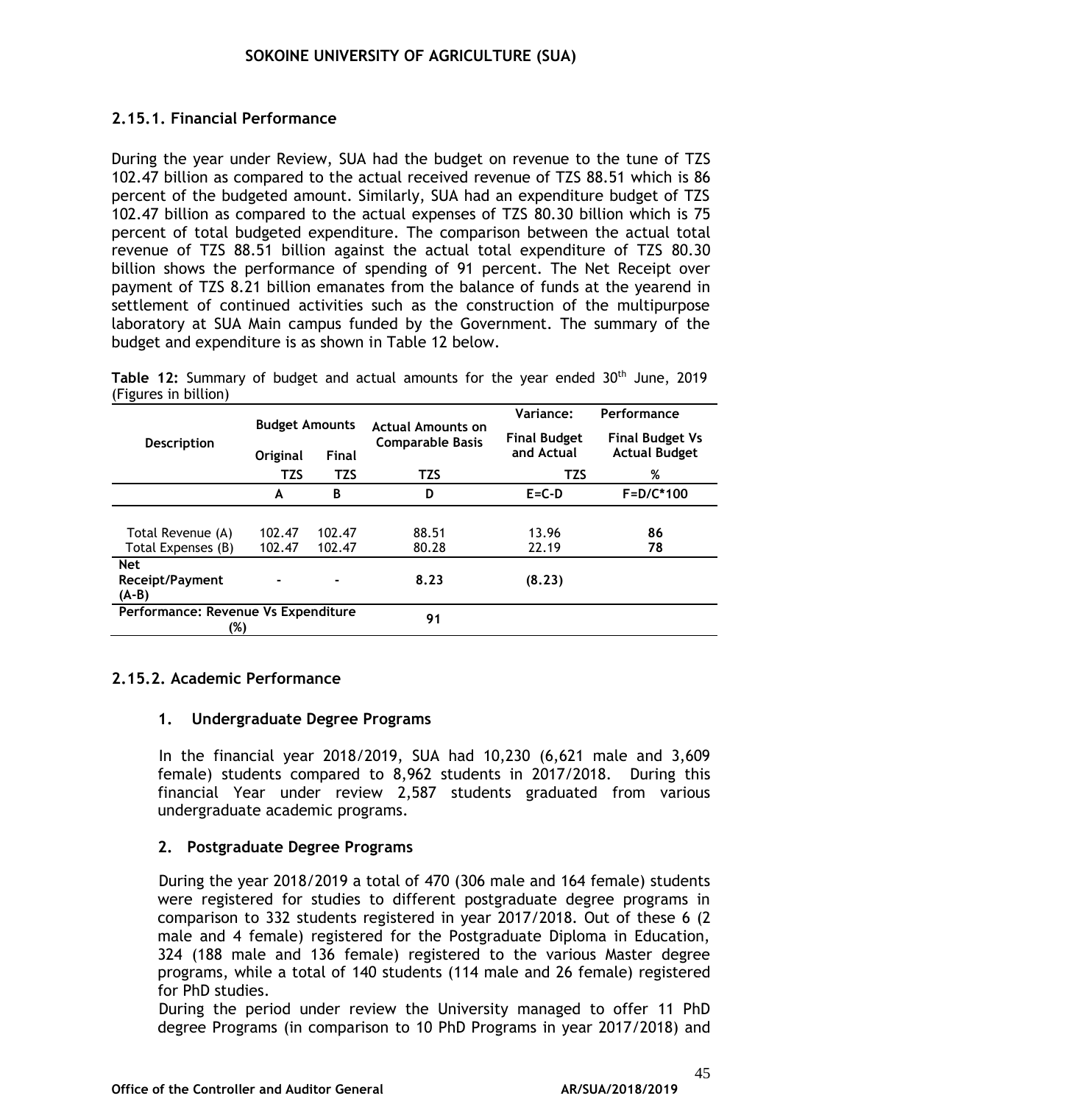28 Postgraduate Diploma and Master Degree programs in comparison to 33 programs in the previous year. In the year 2018/2019, a total of 180 (116 males and 64 female) students graduated in comparison to 209 students who graduated in the previous year. Among them, 10 (2 male and 8 female) were conferred with Postgraduate diploma in education, 123 (77 male and 46 female) conferred with Master Degrees in various fields and 50 (36 male and 14 female) were conferred with Doctor of Philosophy (PhD).

### **3. Research Associate ship**

SUA invites researchers and other scholars from foreign and local institutions to conduct research in various fields of agriculture, natural resources and allied fields in collaboration with SUA researchers as associate supervisors. During the period, during the year 2018/2019 SUA registered a total of 52 research associates (24 male and 28 female) from various Institutions across the world compared to 33 registered in 2017/2018.

### **4. Research and outreach**

The University has more than 94 research projects funded by various donors carried out across the Country. Research projects undertaken for the year under review, comprise both basic and applied research. Outreach activities were also carried out in different villages within the Country. Technological inventions were disseminated to stakeholders aiming at improving output in both quantity and quality.

## **5. Institutional Capacity Building**

### **i. Infrastructural Development**

During the year under review, SUA completed the construction, rehabilitation and repair and maintenance of the following infrastructure;

### **a. The completed constructions**

- The cafeteria for students and staff at Nicholas Kuhanga hostels funded by the Government of the United Republic of Tanzania,
- The extension of the building for the African Centre for Health of Aquatic Resource done by the CYSTNET project; and
- Repair and maintenance of classrooms at Solomon Mahlangu Campus done using the internally generated funds.

### **b. The completed rehabilitation**

- The Auxiliary Police station.
- Building for Department of Animal Aquaculture and Range Sciences.
- Dental clinic at Mazimbu hospital.
- X-ray room (including installation of new X –ray machine) at Mazimbu hospital.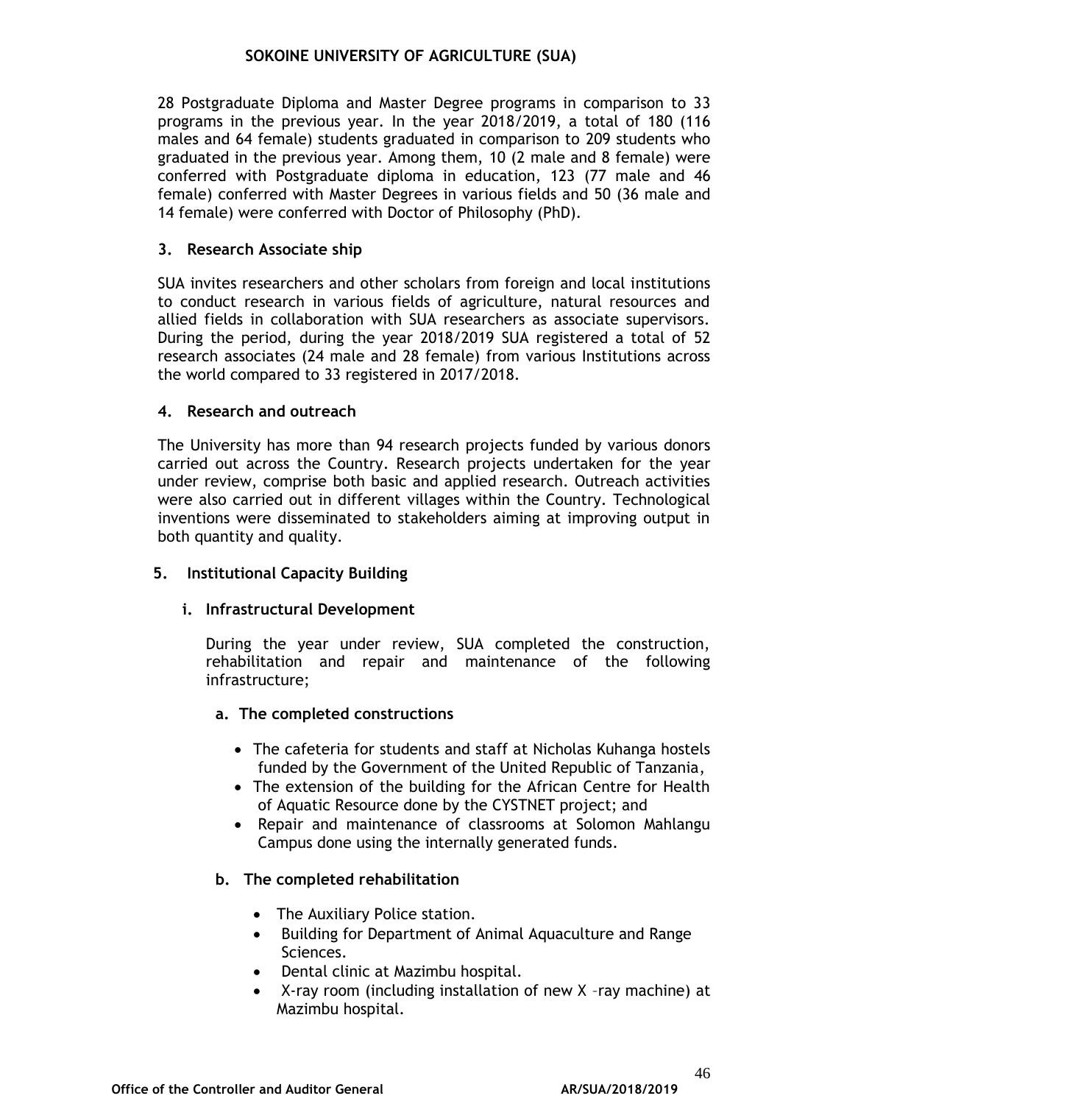- The National Animal Referral Hospital at SUA Main Campus; and
- Students' hostel and the Institute of Continuing Education (ICE).

### **c. Work in Progress**

- The construction of a multipurpose laboratory at SUA Main Campus (the first phase completed by 90%).
- The construction of Animal House funded under the ACE II IRPM & BTD project (Government loan from the World Bank (completed by 95%)
- The construction of a PhD students' building funded by the BSU project (completed by 75%).
- The construction of business kiosk at SUA Main Campus funded under a joint venture arrangement between SUA and vendors (completed by 95%).
- The rehabilitation of a residential house No.30 (completed by 45%).
- The construction of a basketball court at SUA Main Campus (completed by 95%).
- The rehabilitation/conversion of the Hay building to a classroom at SUA Main Campus (completed by 40%).
- The rehabilitation of a laundry at Nicholas Kuhanga hostels (completed by 70%).
- The installation of electrical meters at SMC (completed by 95%);and
- The rehabilitation/conversion of soil testing laboratory to a physics laboratory (completed by 85%).

### **ii. Staff development**

During the year under review, 32 members of staff were undergoing training as compared to 51 in the year 2017/2018 as analysed in table 8.

| <b>Training Level</b> | <b>Administrative staff</b> |      | Academic staff |      |  |
|-----------------------|-----------------------------|------|----------------|------|--|
|                       | 2019                        | 2018 | 2019           | 2018 |  |
| <b>PhD</b>            |                             |      | 11             | 26   |  |
| Second Degree         |                             |      |                |      |  |
| First Degree          |                             |      |                |      |  |
| Diploma               | 5                           |      |                |      |  |
| Certificate           |                             |      |                |      |  |
| Total                 | 18                          | フフ   | 14             | 20   |  |

**Table 13:** The number of staff on training for the year 2018/2019

During the year under review, 16 academic staff and 28 administrative staff completed their studies. Also, the University continued to support staff in attendance of short courses, seminars and workshops in and outside the country.

#### **2.15.3. Challenges**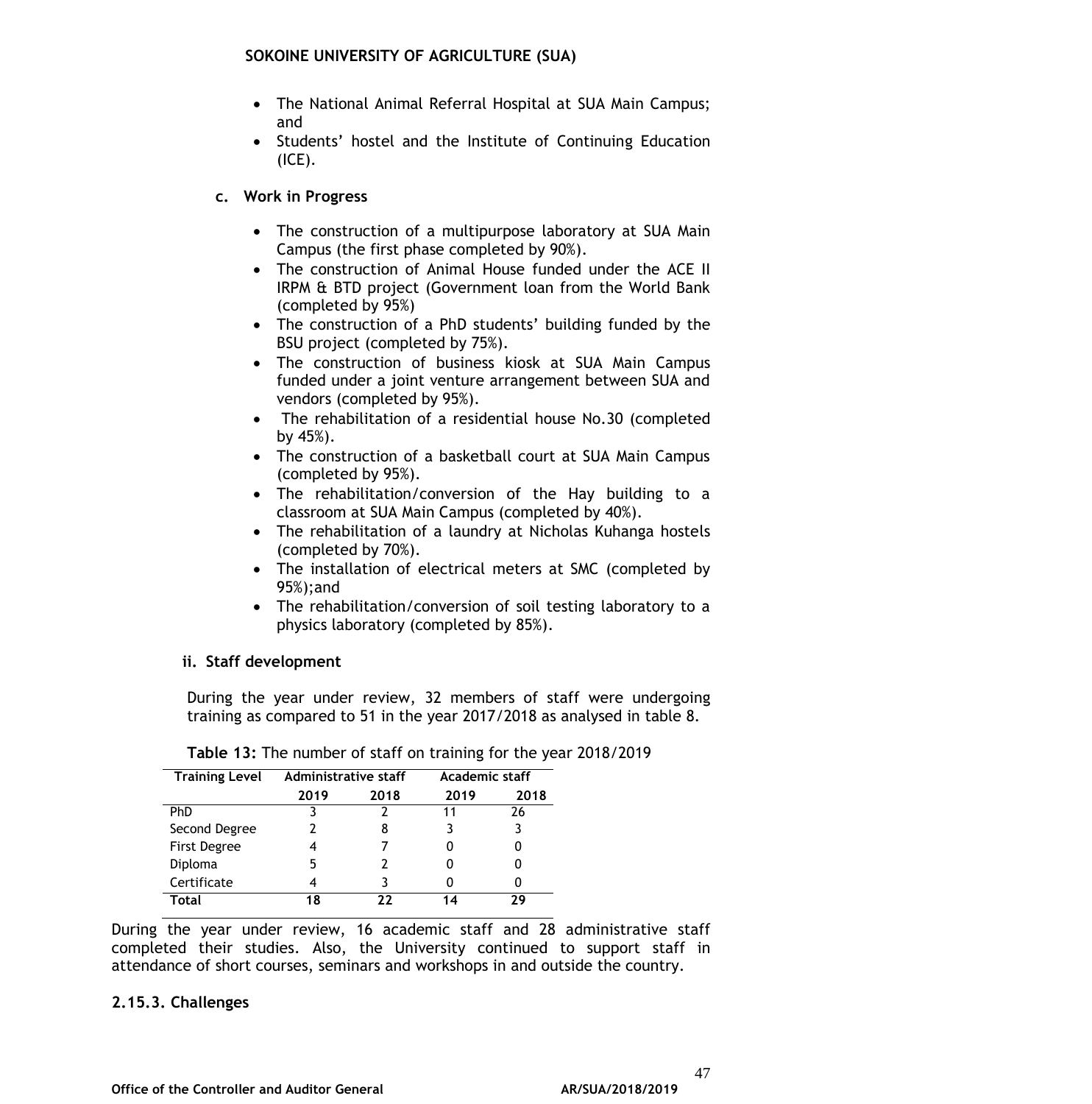During the year under review, the University experienced a number of challenges in enhancement of academic efficiency as follows:-

- i. Deterioration of existing infrastructure of teaching, learning and accommodation facilities for students and staff.
- ii. Insignificant Government funding in research activities.
- iii. Decline of Development Partners' support in training academic staff at Masters and PhD levels as we as infrastructural development.
- iv. Low pace in expansion of infrastructure for teaching, leaning, accommodation and other facilities which results into low rate of students 'enrolment.
- v. Low acquisition of funds for procurement of teaching and learning materials and other equipment; and
- vi. Low mobilization of funds for staff training and implementation of various development projects.

## **2.15.4. The University future strategies**

- i. Increase internal generating income through strengthening of the existing income generating units, and introducing new income avenues.
- ii. Continue to review the existing academic programmes and development of new undergraduate, postgraduate and non-degree programmes as per University Qualification Framework (UQF) so as improve quality and attracts new entrants to join SUA as students.
- iii. Strengthen and promote joint research activities with regional and international organisations/institutions.
- iv. Increase efforts to solicit funds from different sources including government and development partners to enable SUA to construct new and rehabilitate the existing infrastructure.
- v. Establish and foster collaboration with other institutions locally and internationally; and
- vi. Participate actively in activities of the professional and academic organisations in which the University is a member.

## **2.15.5. Current and future plans**

The University has a five year corporate strategic plan covering the period from year 2016 to year 2021. Its plans for development, therefore, are directed towards achieving its core objectives, which are training, research, extension and consultancy. The University had plans to expand student enrolment from the current 8,962 students to 20,000 students by end of year 2021 with emphasis on improving infrastructure and gender balance. It intends to increase the female students from the existing rate of 35 to 50 percent by end of year 2021 and also enhance internal income generation capacity with the purpose of complementing the Government subvention.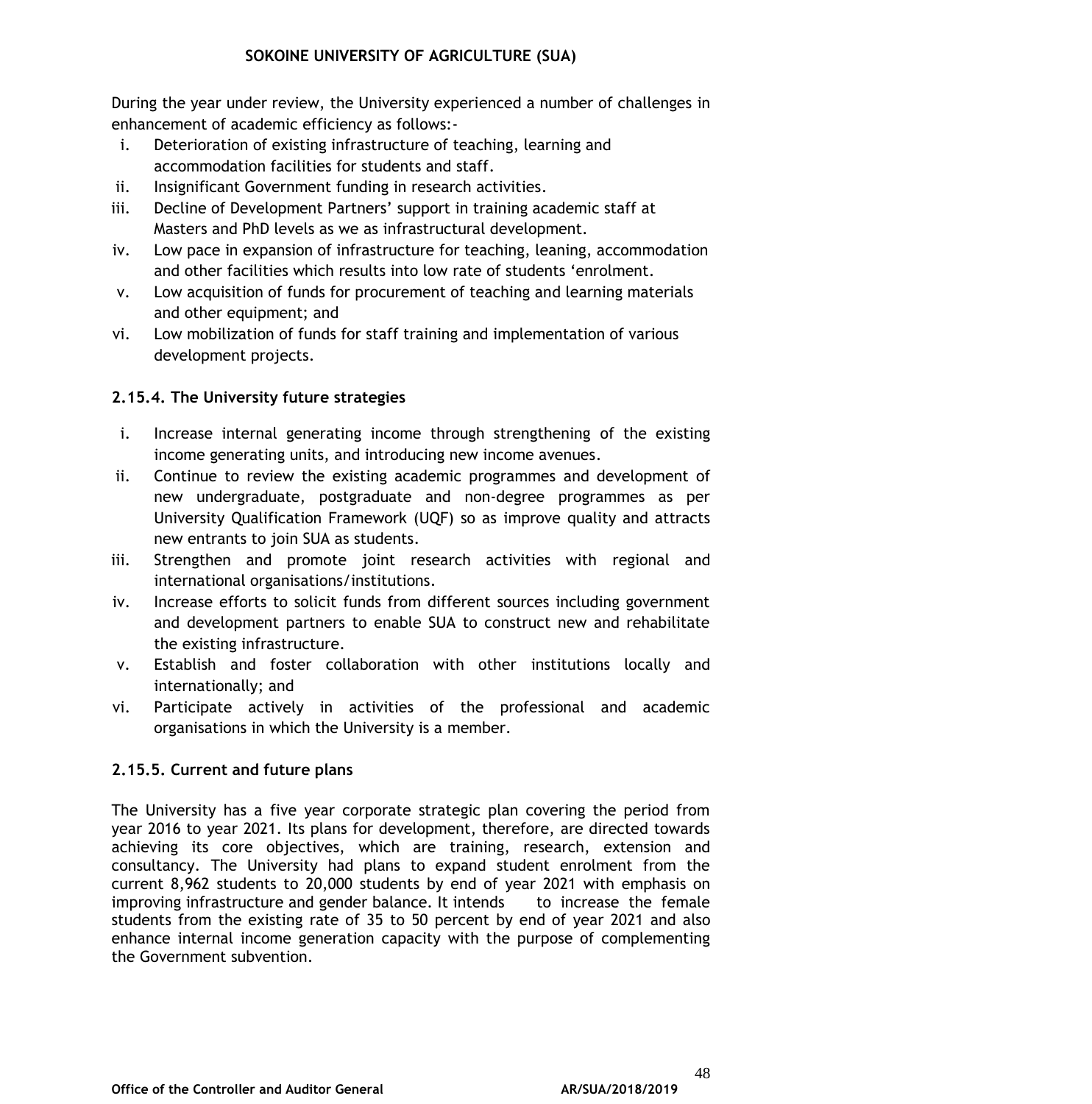### **2.16. The University Land's Title Deeds**

During the year 2018/2019, the University continued to own various pieces of land across the country. These properties were used to enhance training, research and outreach.

| S/N                     | Plot No.           | <b>Block No.</b> | Title No.      | Location                                   |
|-------------------------|--------------------|------------------|----------------|--------------------------------------------|
| 1                       | $\overline{13}$    | 1                | 68835          | MbweniMpiji Kinondoni Municipality         |
| $\overline{2}$          | 12                 | 1                | 68470          | MbweniMpiji- Kinondoni Municipality        |
| $\overline{3}$          | 111                | Zone II          | 183049/70      | Old Dar es Salaam Road - Commercial Area,  |
|                         |                    |                  |                | Morogoro Municipality                      |
| $\overline{\mathbf{4}}$ | $\overline{35}$    | Zone II          | 183049/36      | Kanisa Road - Banda Street, Morogoro       |
|                         |                    |                  |                | Municipality                               |
| $\overline{5}$          | 42                 | ÷,               | 8377           | Kanisa Road - Commercial Area, Morogoro    |
|                         |                    |                  |                | Municipality                               |
| $\overline{6}$          | 256                | "DD"             | 54181          | Misufini Morogoro Municipality             |
| $\overline{7}$          | $\overline{3}$     |                  | 8103           | Forest Hill Seng'ondo Road Morogoro        |
|                         |                    |                  |                | Municipality                               |
| 8                       | $\overline{1B}$    |                  | 54472          | Acropolis Estate Morogoro Municipality     |
| $\overline{9}$          | 590                | "BB"             | 29239          | Kiwanja cha Ndege/Morogoro Municipality    |
| 10                      | 90                 |                  | 7915           | Forest Hill Kingaru Road, Morogoro         |
|                         |                    |                  |                | Municipality                               |
| $\overline{11}$         | 780                | "BB"             | 30267          | Kiwanja Cha Ndege/Mafiga - Morogoro        |
|                         |                    |                  |                | Municipality                               |
| $\overline{12}$         | Farm No. 5         | ä,               | 36424          | SUA Main Campus/Mafiga Farm, Morogoro      |
| $\overline{13}$         | Farm No. 479       | $\blacksquare$   | 9880           | Olmotonyi, Arumeru District                |
| $\overline{14}$         | Farm No.162        | $\sim$           | 45172          | Morning Site/Towelo/Luhungu Farm, Morogoro |
|                         |                    |                  |                | <b>District</b>                            |
| 15                      | 35-38 and 46-49    | ÷,               | $\mathcal{L}$  | NBC Flats/Morogoro Municipality            |
| $\overline{16}$         | 131                | $\overline{10}$  | 75639          | Bunju/Kinondoni-Dar-es-Salaam              |
| 17                      | 99                 | 10               | 75478          | Bunju/Kinondoni-Dar-es-Salaam              |
| 18                      | 823                | A                | 45233          | KihondaMorogoro Municipality               |
| 19                      | L.                 |                  |                | Ifinga Madaba - Ruvuma Municipality        |
| $\overline{20}$         |                    |                  | ä,             | Solomon Mahlangu Campus SMC)/Morogoro      |
|                         |                    |                  |                | Municipality                               |
| $\overline{21}$         | ÷.                 | $\blacksquare$   | ä,             | Mgeta Project Center - Morogoro            |
| $\overline{22}$         | $\mathbf{r}$       | L.               | ÷.             | Malolo Project Center - Kilosa, Morogoro   |
| $\overline{23}$         |                    |                  |                | Masigila Songea urban - Ruvuma             |
| $\overline{24}$         | ÷.                 | ÷,               | ä,             | Mbinga Project Center - Mbinga, Ruvuma     |
| $\overline{25}$         | $\mathbf{r}$       | ä,               | ä,             | Mazumbai/Sagara-Lushoto - Tanga            |
| $\overline{26}$         |                    | $\mathbf{r}$     | $\blacksquare$ | NaneNane Pavilion -Morogoro Municipality   |
| 27                      | Olmotonyi training | ä,               | $\blacksquare$ | Olmotonyi Arusha                           |
|                         | forest             |                  |                |                                            |
| $\overline{28}$         | Kitulang'alo       | ä,               | $\blacksquare$ | Morogoro                                   |
|                         | Natural forest     |                  |                |                                            |

**Table 14:** The lands owned by the University for the year 2018/2019.

At close of business on 30 June 2019, the University had not yet obtained title deed/right of occupancy certificates for eight properties: Solomoni Mahlangu Campus (SMC)-Mazimbu Morogoro Municipality, Mgeta Project Centre –Morogoro, Malolo Project Centre –Kilosa, Mbinga Project Centre, Mbinga Ruvuma, Mazumbai/Sagara – Lushoto Tanga, Masigila Songea urban – Ruvuma, Ifinga, Madaba/Ruvuma farm and; Nana Nane Pavilion –Morogoro Municipality. However, the Management continues to follow-up to ensure that title deeds and the concession for the same are obtained.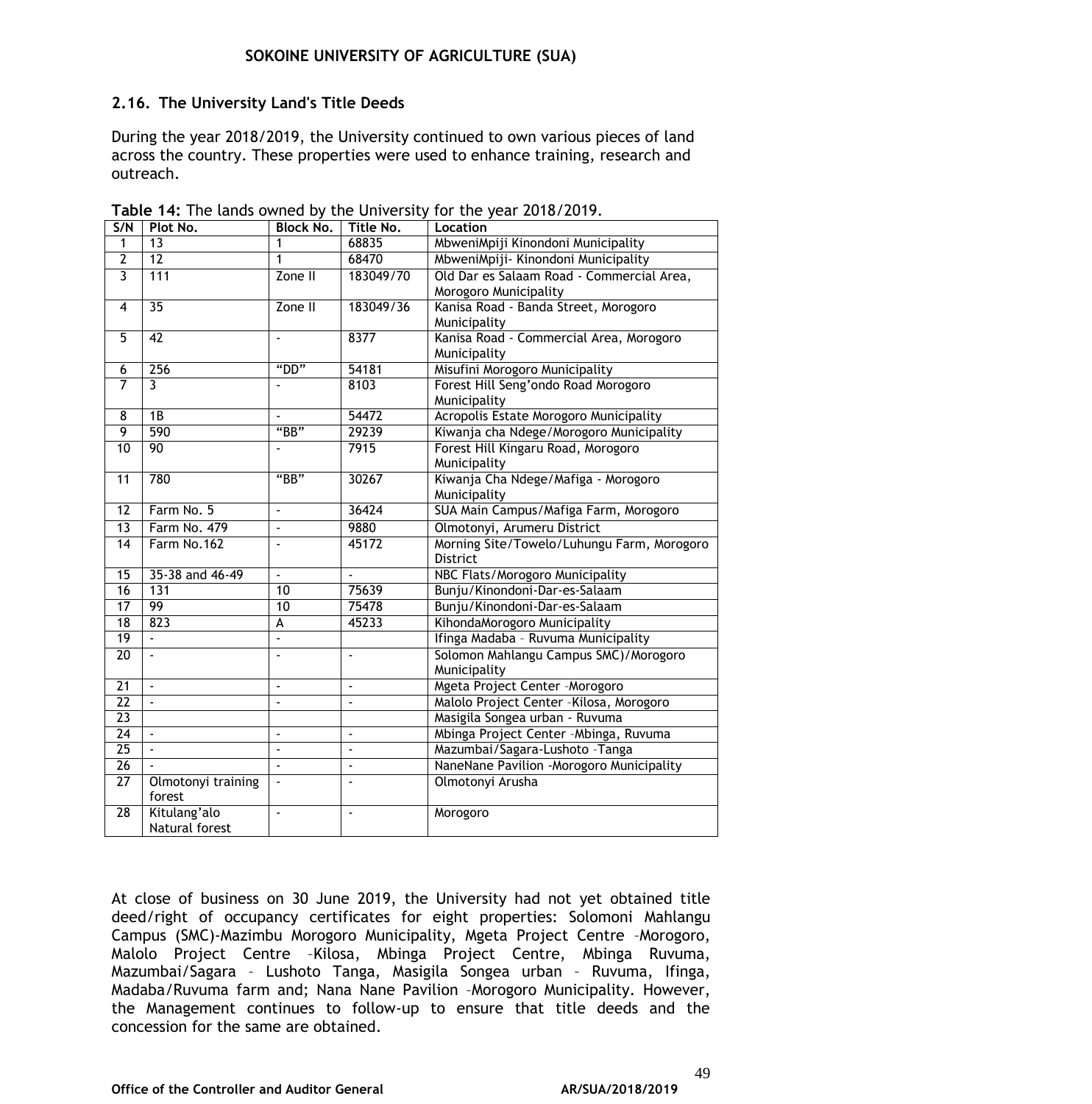## **2.17. Ownership**

Sokoine University of Agriculture is wholly owned by the Government of the United Republic of Tanzania.

### **2.18. Financial Reporting and Auditing**

The Council accepts final responsibility for the preparation of the annual financial statements which fairly present as at the end of the year under review. The reports includes:-

- a. The financial position of the University.
- b. The financial results of operations.
- c. Statement of Changes in net assets.
- d. The Statement of cash flows; and
- e. Statement of comparison of Budget and actual.

The responsibility for compiling the annual financial statements is vested in the management and the University complied with all applicable laws of the country of incorporation. The external auditors of the University report on whether or not the annual financial statements are fairly presented. The Members of the council are satisfied that during the year under review the following issues were undertaken effectively:-

- a. Adequate accounting records were maintained.
- b. An effective system of internal control and risk management, monitored by management, was maintained.
- c. Appropriate accounting policies, supported by reasonable and prudent judgments and estimates, were used consistently; and
- d. The financial statements were compiled in accordance with International Public Sector Accounting Standards and in the manner required by the Tanzanian Public Finance Act No. 6 of 2001 and instructions issued by the Treasury in respect of the year under review.

The Councillors are also satisfied that no material event has occurred between the financial year-end and the date of this report which affects the business or has not been reported.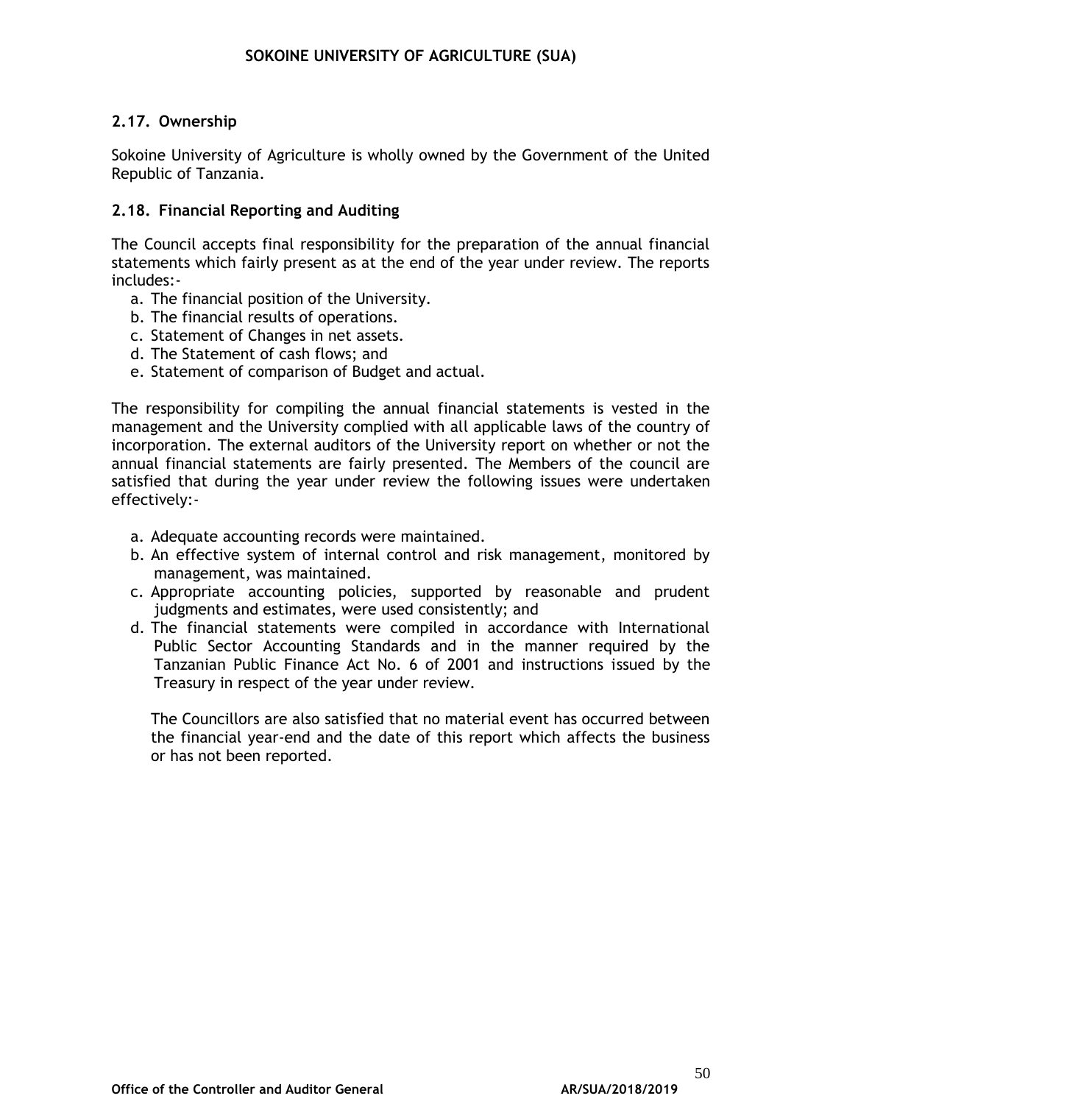### **2.19. Internal Control and Risk Management**

### **2.19.1. Council's Responsibility**

The Council is ultimately responsible for risk management, determining the system of internal controls operated by the University and for monitoring and effectiveness of the control environment. It is the task of the management to ensure that adequate internal financial and operational control are developed, reviewed and maintained on an ongoing basis in order to provide reasonable assurance with regard to:-

- The effectiveness and efficiency of operations;
- The safeguarding of the University assets;
- Compliance with applicable laws and regulations;
- The reliability of accounting records;
- Business sustainability under normal as well as adverse conditions; and
- Responsible behaviours towards all stakeholders.

The efficiency of internal control system is dependent on the strict observance of prescribed measures. Always, there is a risk of non-compliance of such measures by staff whilst no system can provide absolute assurance against misstatement or loss, the University control system is designed to manage rather than eliminate the risk of failure to achieve business objectives.

### **2.19.2. Key elements of the system of internal control**

The management receives reports setting out key performance and risk indicators and considers possible control issues brought to their attention by early warning mechanism. Key elements of the system of internal control are as follows:-

### **i. Budgets**

Detailed annual budgets are prepared by Management and discussed by the Workers Council and later submitted to the Finance, Planning and Development Committee of the Council for review and subsequently approved by the Council. The budget briefings takes place yearly and attended by Principals of Colleges, Deans of Schools, Heads of Academic and Administrative Departments and stakeholders including; trade union, academic and administrative staff associations to discuss key strategic issues within the University. These meetings are chaired by Vice Chancellor who is the Accounting Officer of the University.

### **ii. Competence**

Staff skills are maintained both by a formal recruitment process and a performance appraisal system, which identifies training needs. Also necessary training, both in-house and externally, helps to consolidate existing staff skills and competences.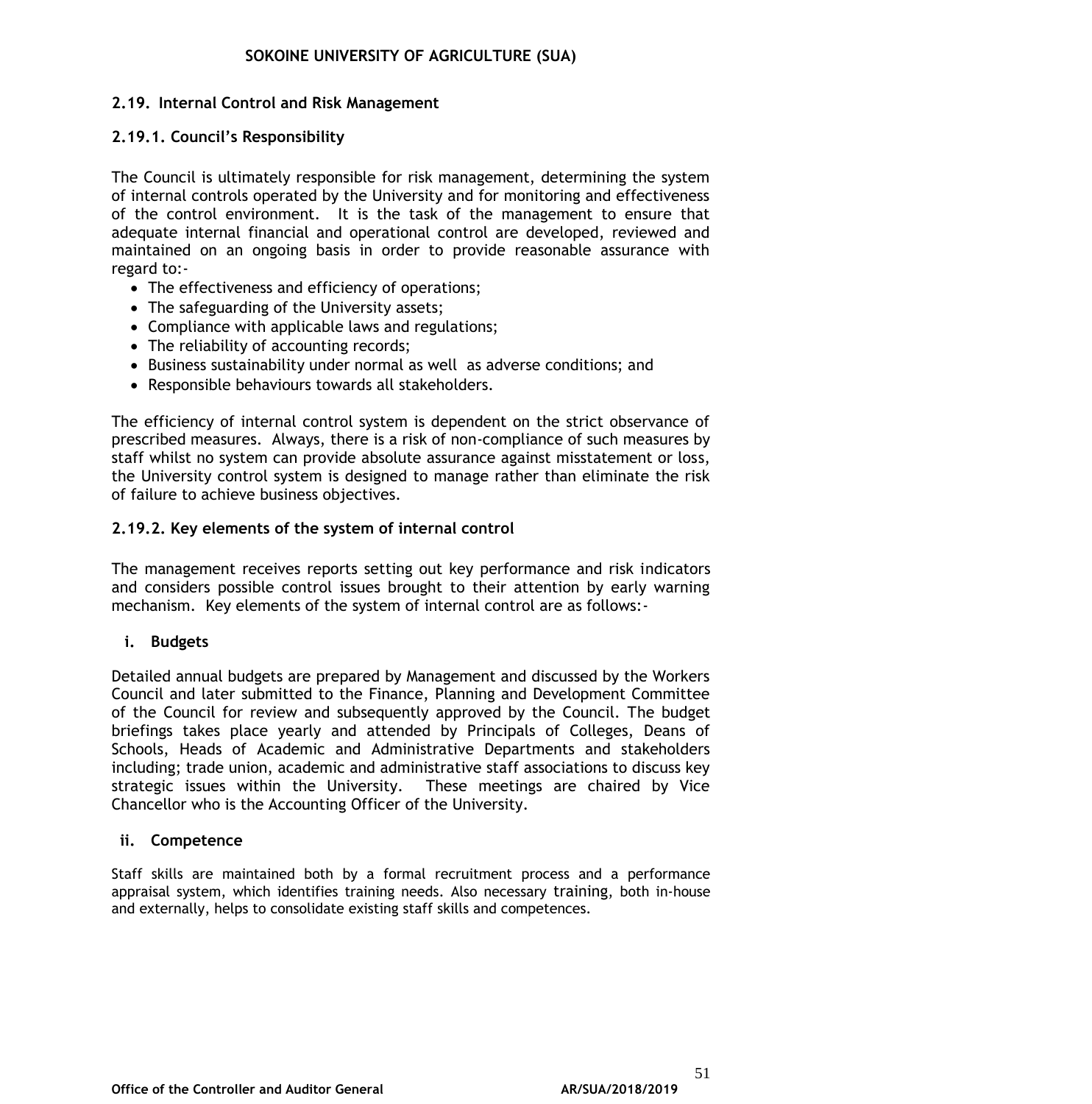### **2.19.3. Risk Assessment**

The Council understands the specific sources of risk and analysis of their impact on its operations at SUA. In the financial year 2018/2019 the Council used risk assessment frameworks to enable the analysis of cost effective mitigation strategies. Among the types of risks that the Council is aware of and their mitigation strategies are provided in Table 15 below:

| Type of risk                               | Cause                                                                                                                      | Management                                                                                                                                                                                                                                                                                                                                                                                                                                                                                                                                          |
|--------------------------------------------|----------------------------------------------------------------------------------------------------------------------------|-----------------------------------------------------------------------------------------------------------------------------------------------------------------------------------------------------------------------------------------------------------------------------------------------------------------------------------------------------------------------------------------------------------------------------------------------------------------------------------------------------------------------------------------------------|
| Strategic                                  | Arises from business environment -<br>emergence of new strong<br>competitor                                                | Increase number of enrolments and<br>Improving quality of graduates.                                                                                                                                                                                                                                                                                                                                                                                                                                                                                |
| Commercial                                 | Loosing customer                                                                                                           | Enhance outreach, publicity, linkages<br>and partnerships                                                                                                                                                                                                                                                                                                                                                                                                                                                                                           |
| Operational                                | Monetary loss resulting from<br>inadequate or failed internal<br>processes, people, and systems or<br>from external events | Improve teaching and<br>learning<br>environment, increase<br>quality of<br>working tools,<br>built<br>expand<br>capacity,<br>infrastructure<br>Improve<br>availability and reliability of utilities<br>services, Improve<br>ICT<br>and<br>and<br>telecommunication infrastructure and<br>Strengthen<br>Quality<br>services,<br>Assurance and Promotion<br>Bureau,<br>provide regular training to staff,<br>increase the volume and quality of<br>research,<br>publications<br>and<br>innovations hence increase creativity<br>and work performance. |
| Financial -<br>currency and<br>credit risk | Depreciation of foreign currency and<br>likelihood of default                                                              | Transacting using local currency and<br>rating, establishing credit<br>credit<br>limits, encourage upfront payment                                                                                                                                                                                                                                                                                                                                                                                                                                  |
| Compliance                                 | Adverse change in regulations<br>guiding operation                                                                         | Be optimistic and well informed about<br>government legislations and decisions                                                                                                                                                                                                                                                                                                                                                                                                                                                                      |
| Liquidity/funding                          | Receiving less funds to meet<br>organization's obligations                                                                 | Establishing contingency plans, such<br>as backup lines of credit, grants and<br>new profitable investments                                                                                                                                                                                                                                                                                                                                                                                                                                         |

### **2.19.4. Function of Internal Audit Unit**

The University has a sound internal audit unit an internal auditor which independently and objectively evaluates the organization's operations. The unit reports functionally to the Council Audit Committee and administratively to the Vice Chancellor. It assesses risk and reviews controls. The unit ensures that recommendations to improve controls are implemented by the Management.

### **2.19.5. Function of the Audit Committee**

The Audit Committee's role in this area is confined to a high level review of the arrangement for internal control.

The University's Internal Auditors monitor the system of internal control, risk management control and governance processes in accordance with an agreed plan, and report their findings to management and the Audit Committee. Management is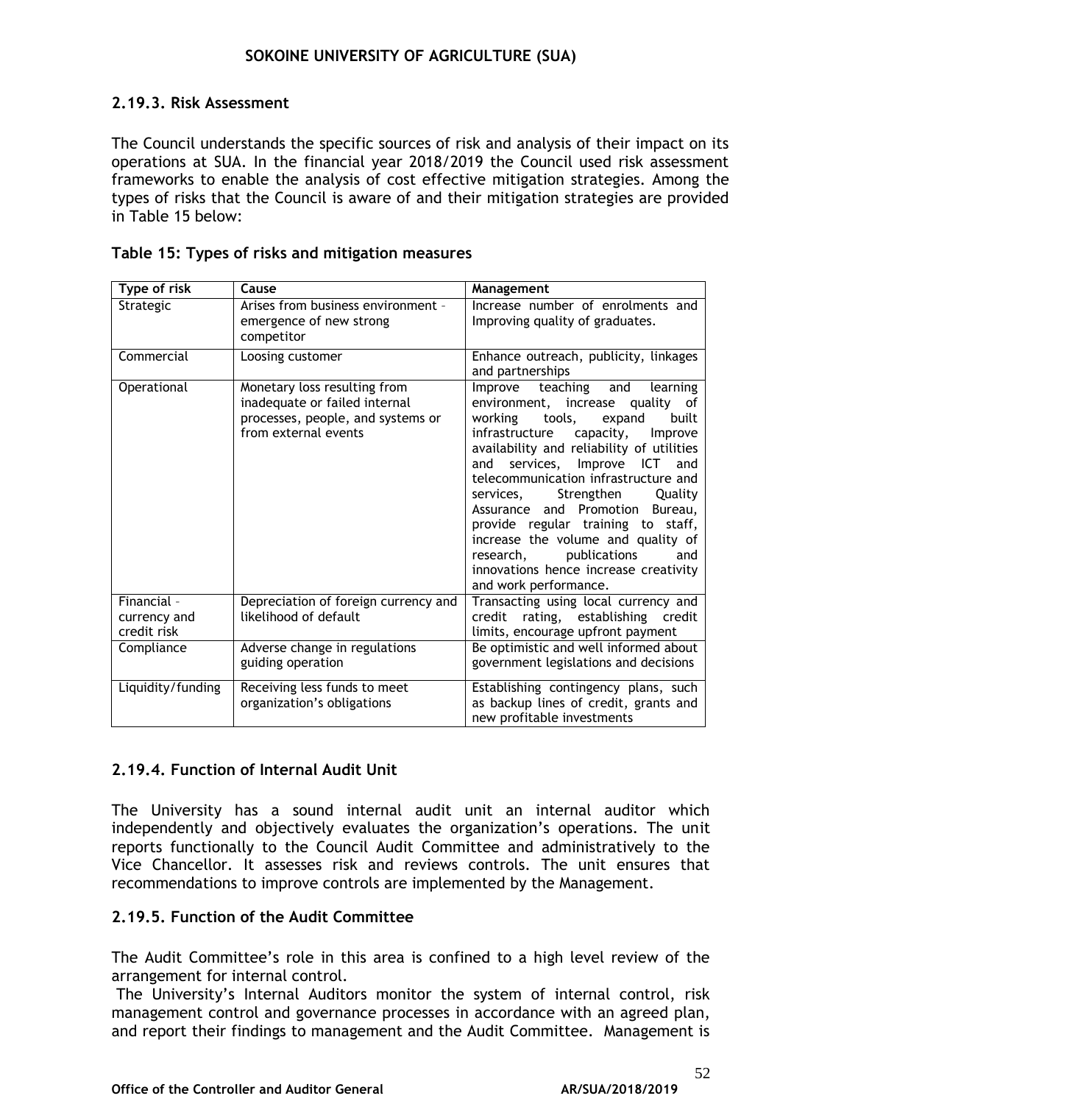responsible for the implementation of agreed audit recommendations and the Internal Auditors undertake prevailing follow up reviews to ensure that such recommendations have been implemented. The Audit Committee considers summarized reports together with recommendations for the improvement of the University systems of internal control and management's responses and implementation plans.

Whilst senior executives attend meeting of the Audit Committee as necessary, they are not members of the committee. The committee meets the internal and external auditors separately for independent discussion.

#### **2.19.6. Council's Opinion in Assessment of Regular Reports of the Audit Committee.**

The Council is of a view that there is an ongoing process for identifying, evaluating and managing the University's significant risks, and that it has been in place throughout the year ended 30 June, 2019 up to the date of approval of the annual reports and financial statements and is of the opinion that met accepted criteria.

### **2.20. Solvency and Going Concern Evaluation**

The University Council confirms that, in the course of preparing these financial statements, International Public Sector Accounting Standards (IPSAS) have been complied with. The University Council ensures that Sokoine University of Agriculture has adequate funds to meet its objectives which comprise of training, research, outreach and production activities.

During the year under review, the University's cash reserve was TZS 22.40 billion out of which donor funds for various research activities was TZS 6.86 billion. The Government of the United Republic of Tanzania will continue to provide grants to the University for Meeting Operational Expenses especially Personnel Emoluments and development activities. In view of this assessment, the University Council is of the opinion that the University has a sound financial position and will continue to operate for the unforeseeable future.

### **2.21. University Council Members' Interests**

The University is a public body under the supervision and control of the University Council. During the year 2018/2019, none of the members of the University Council had interest or transactions with the University except those reported under note 23 of these financial statements.

### **2.22. Related Party Transactions**

All related party transactions and balances are disclosed in note 30 of the financial statements.

### **2.23. Employees' Welfare**

### **2.23.1. Management – employees' relationship**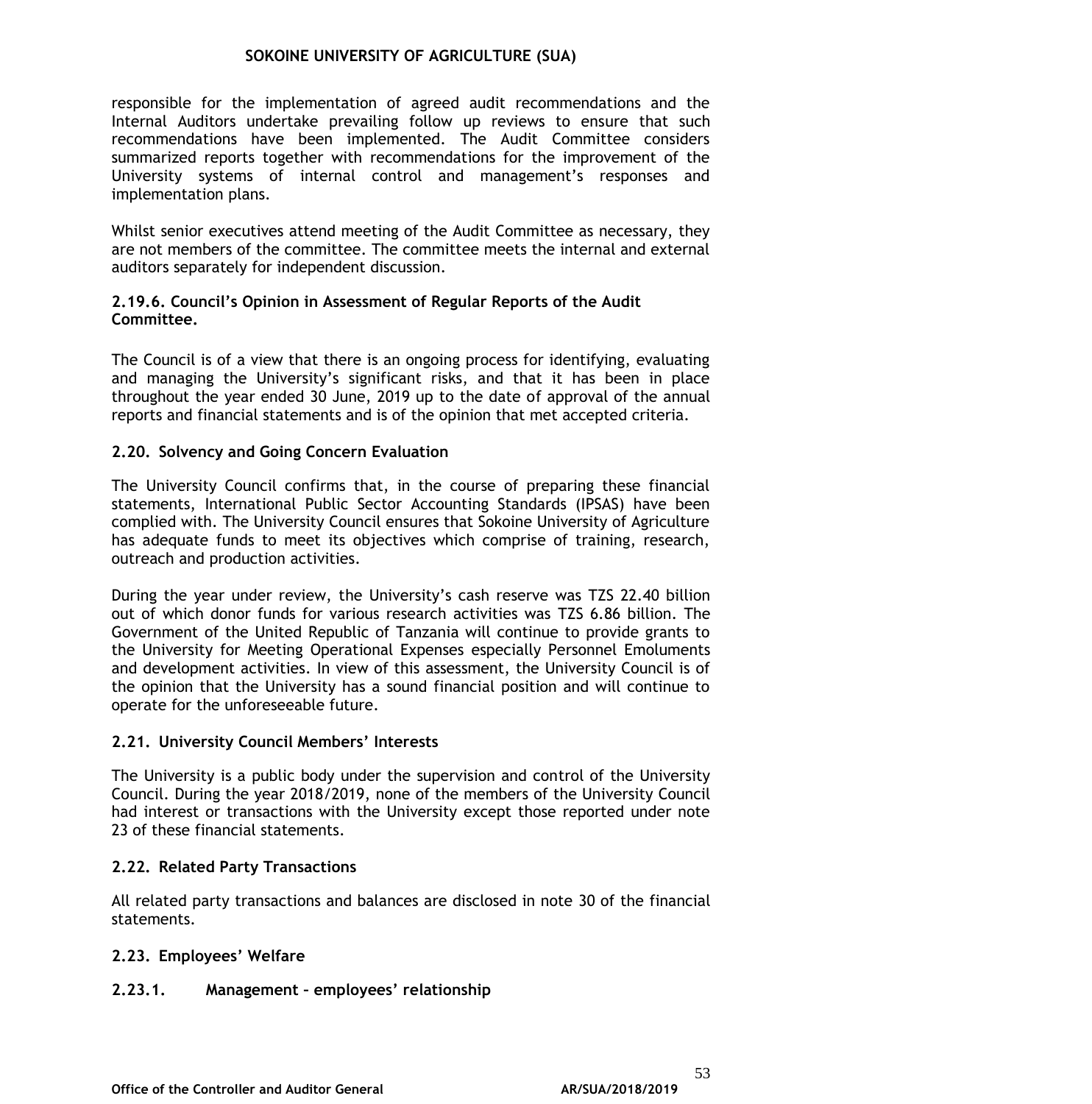The average number of employees during the year was 1,268 (2018: 1,340). The relationship between the employees and SUA Management was cordial. However, there were some complaints due to delays in payment of staff benefits such as leave passages, house allowances to eligible staff, salary arrears, and payment for promotion and increments and retirement benefits due to inadequate funding from government.

### **2.23.2. HIV/AIDS Policy**

The management of HIV/AIDS is an important challenge for Sokoine University of Agriculture. SUA has determined some risks associated with the impact of HIV/AIDS as operational risk, legal risk and health risk. SUA has adopted the following core principles as a basis for HIV/AIDS policy:-

- Continuously assess the risk posed by HIV/AIDS on the operations of the University.
- Limit the number of new infections among the employees and students.
- Ensure employees and students living with HIV/AIDS are aware of their rights, respected and protected.
- Provide care and support to employees and students living with HIV/AIDS; and
- Provide continuous education on HIV/ AIDS.

### **2.23.3. Human Medical Facilities**

The University like other public organizations, all of its staff are members of the National Health Insurance Fund (NHIF) whereby each, the employer and employee contributes 3 percent of basic salaries. In additional, the University has established the SUA Community Health Fund which is a voluntary scheme covering medical costs over and above of what is covered by the NHIF. In terms of health facilities, the University has the SUA hospital at the Main Campus, Mazimbu Hospital located at Solomon Mahlangu Campus and dispensaries in other campuses like Olmotonyi Forestry Training Centre in Arusha offering medical services to employees, students and the surrounding community.

### **2.23.4. Employees' Financial Support**

The University has several arrangements that offer financial support to employees, this includes a Savings and Cooperative Society (SACCOS), which grants loans/credits to its members. The University also covers burial expenses related to employees and their legally recognised family members and provision of partial exemption in payment of tuition fees for sons/daughters/spouses of SUA staff members when admitted as privately or third part at the University. The University has also entered into contract as a guarantor with some financial institutions and hire purchase companies where members of staff are granted loans and house appliances on credit.

### **2.23.5. People with Physical Disabilities**

The recruitment policy of the University does not discriminate against persons with physical disabilities. There are persons with disabilities among the members of staff as well as among students. Similarly, under the Workman Compensation Act, the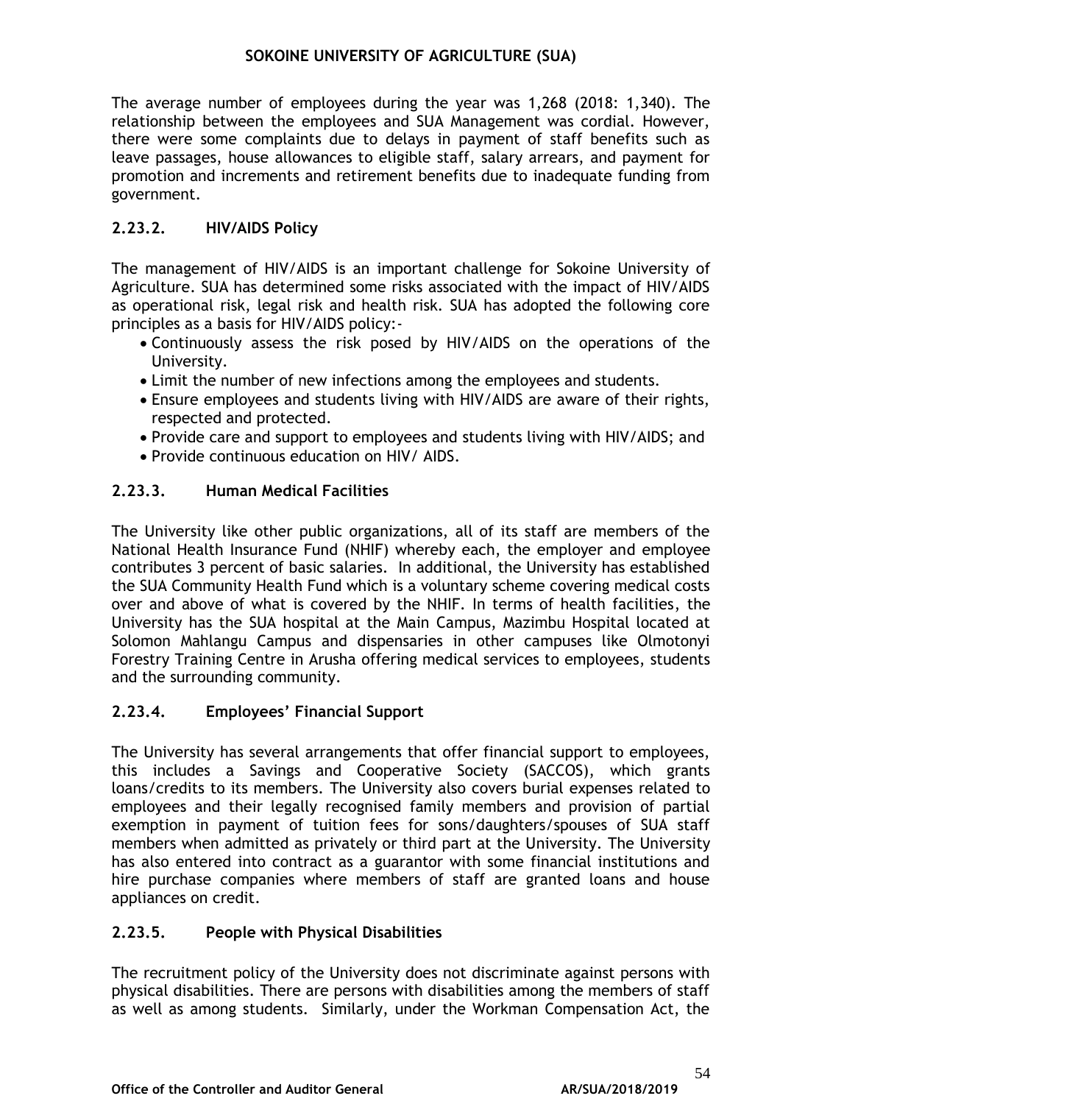University has workman compensation fund for employees who become disabled while in service.

### **2.24. Gender Parity**

The University gives equal opportunity to all Tanzanians during recruitment and filling in of management positions provided they have the necessary qualifications, qualities and abilities regardless of their gender. The University also gives equal opportunity to all Tanzanians at the time of admitting students to various programmes. At the end of the year, the University had 1268 employees with the proportion of 67 percent male; and 33 percent female as shown in Table 16 below. Gender issues are managed through the University gender policy, 2002.

|  | Table 16: The proportion of SUA employees in consideration of gender |  |  |
|--|----------------------------------------------------------------------|--|--|
|--|----------------------------------------------------------------------|--|--|

|        |                            | 2018/2019 | 2017/2018    |            |  |
|--------|----------------------------|-----------|--------------|------------|--|
| Gender | <b>Units</b><br>Percentage |           | <b>Units</b> | Percentage |  |
| Male   | 846                        | 07        | 909          | 68         |  |
| Female | 422                        | 33        | 431          |            |  |
| Total  | 1,268                      | 100       | 1.340        | 100        |  |

## **2.25. Corporate Social Responsibility**

The University adheres to the principals of Corporate Social Responsibility whereby has been setting aside funds to offer a helping hand to the surrounding community and the country at large. SUA in annual basis has been distributing free seedlings to neighbouring communities as an initiative to establish a conducing environment and reduce deforestation that results into land degradation. During the year under review, SUA had also supported the construction of the Police Station to serve the surrounding community.

## **2.26. Contributions and Subscriptions**

The University made various subscriptions and contributions to various organisations which included the Inter-University Council for East Africa (IUCEA), the Association of African Universities (AAU); and other professional associations and charities. During the year ended 30<sup>th</sup> June, 2019, such contributions and subscriptions amounted to TZS 103.54 million. There were no donations made to any political party.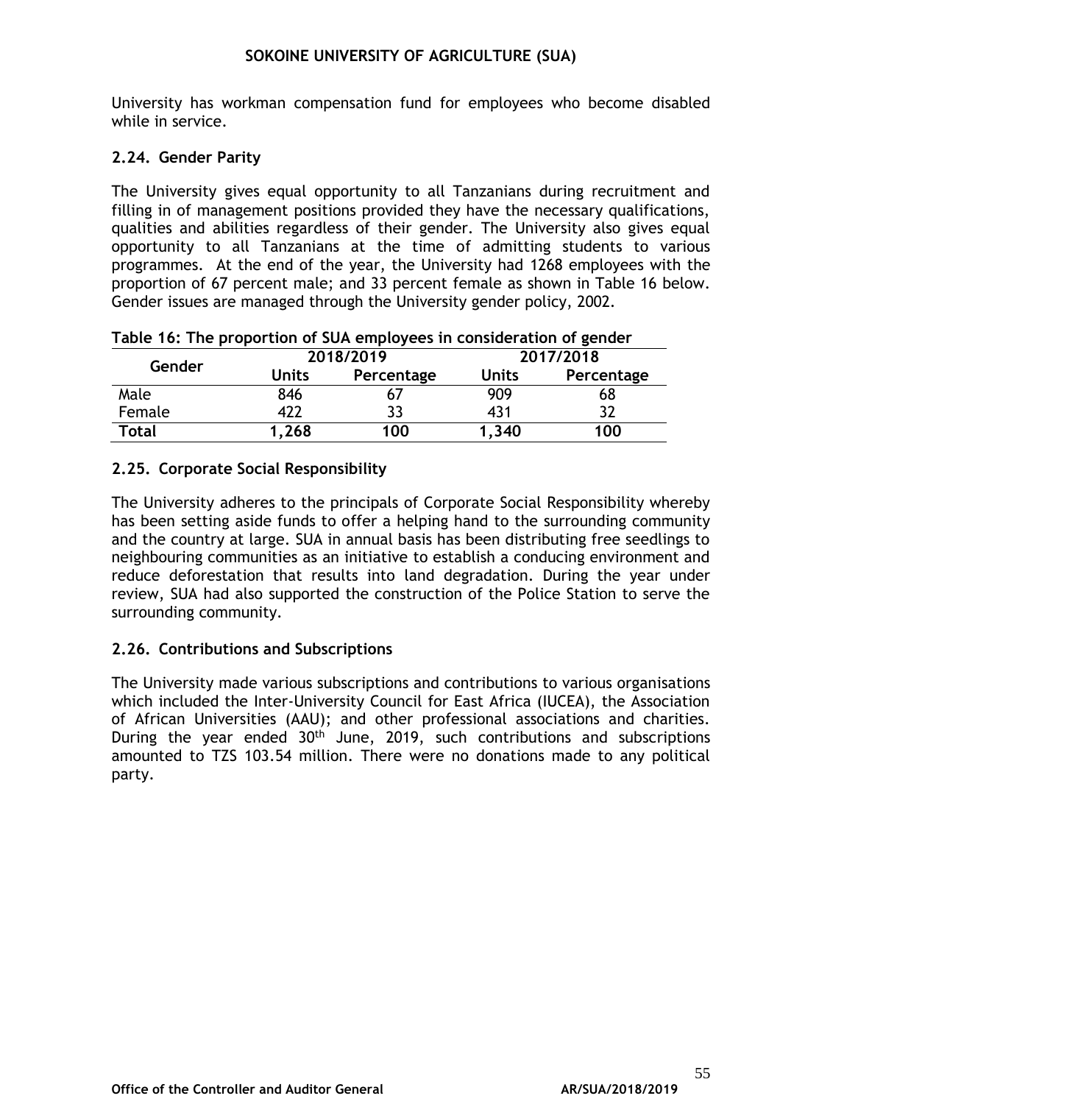### **2.27. Environmental Protection Program**

Sokoine University of Agriculture implements Government's policies and directives on environmental conservation. The University preserves the environment through tree planting; an activity which is being carried out throughout the year including distributing free seedlings to neighbouring communities. Moreover, the University has a College of Forestry, wildlife and Tourism which deals with preservation, transmission, dissemination and enhancement of knowledge in the field of forestry and environment issues.

### **2.28. Secretary to the Council**

The secretary to the Council is appointed as per Rule 70 of the University Charter, 2007 for advising the Council on legal and corporate governance matters and ensure that there is good information flow between the Council, its Committees and Management. All members of the Council and Management have access to his legal advice and services.

### **2.29. Compliance with Laws and Regulations**

In performing of the activities of the University, various laws and regulations having impact on operations were observed.

### **2.30. Serious Prejudicial Matters**

During the year ended 30<sup>th</sup> June, 2019, there were no serious prejudicial matters to report as required by the Tanzania Financial Reporting Standards No. 1-Directors' Report.

### **2.31. Events after Reporting Period**

There were no material events, adjusting or no adjusting, which have occurred between the reporting date and the date when financial statements are authorised for issue.

### **2.32. Accounting Policies**

A summary of key accounting policies is in Note 2 to the Financial Statements and were consistently applied during the year under review.

### **2.33. Statement of Compliance**

The Council Report has been prepared in full compliance with requirements of the Tanzania Financial Reporting Standards No.1-Directors' Report.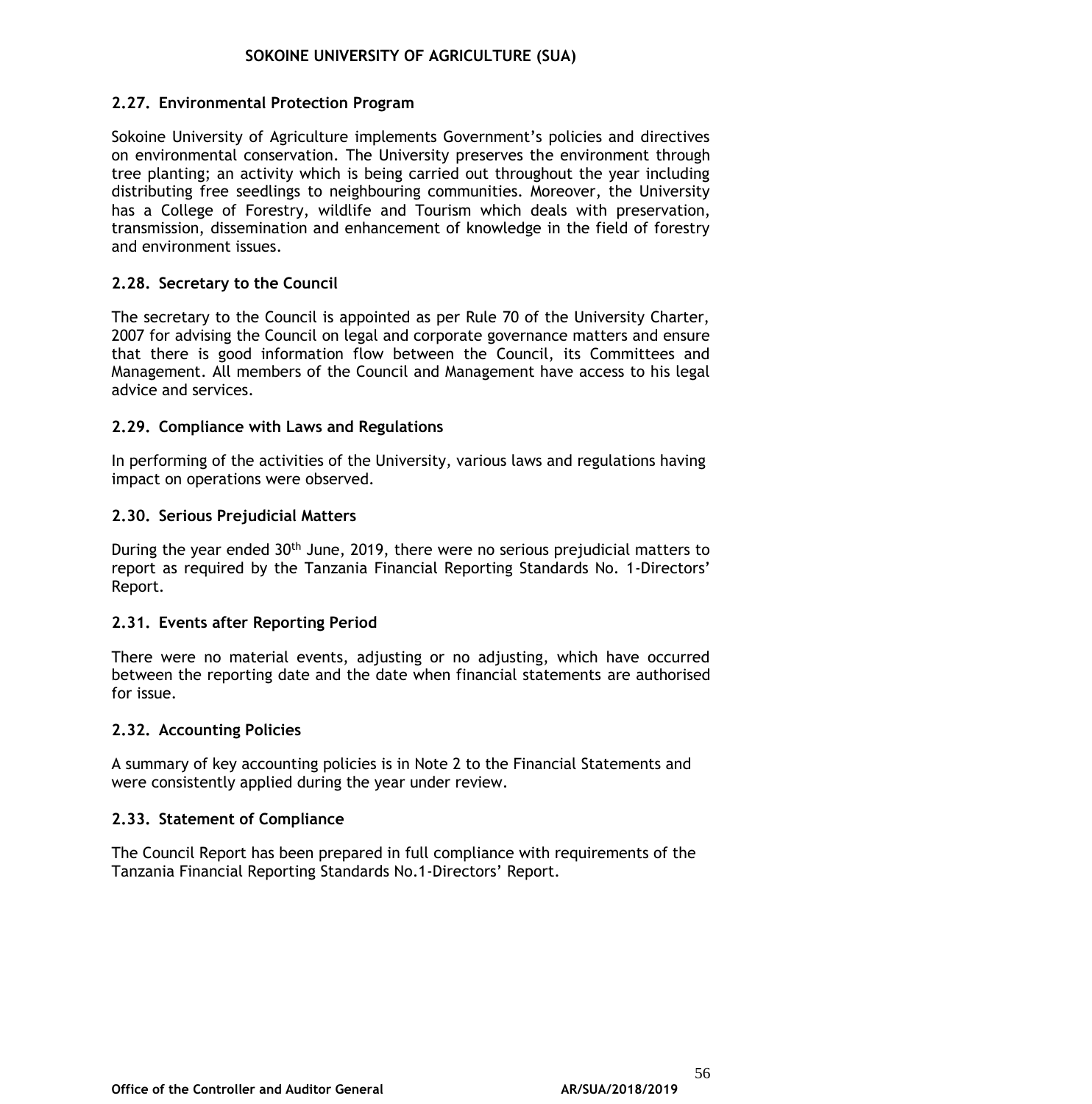### **2.34. Auditors**

The Controller and Auditor General ("CAG") is the statutory Auditor of Sokoine University of Agriculture by the virtue of Article 143 of the Constitution of the United Republic of Tanzania of 1977 (revised 2005) and in Section 10 of the Public Audit Act No.11 of 2008.

|                      | BY ORDER OF THE COUNCIL                                           |                                                        |
|----------------------|-------------------------------------------------------------------|--------------------------------------------------------|
| CHATRPERSON<br>Date: | <b>MUNICI JOSHY</b><br>Hon. Justice Mohamed Chande Othman<br>2020 | <b>COUNCIL MEMBER</b><br>GAUDENSIA DONATI LEO<br>Date: |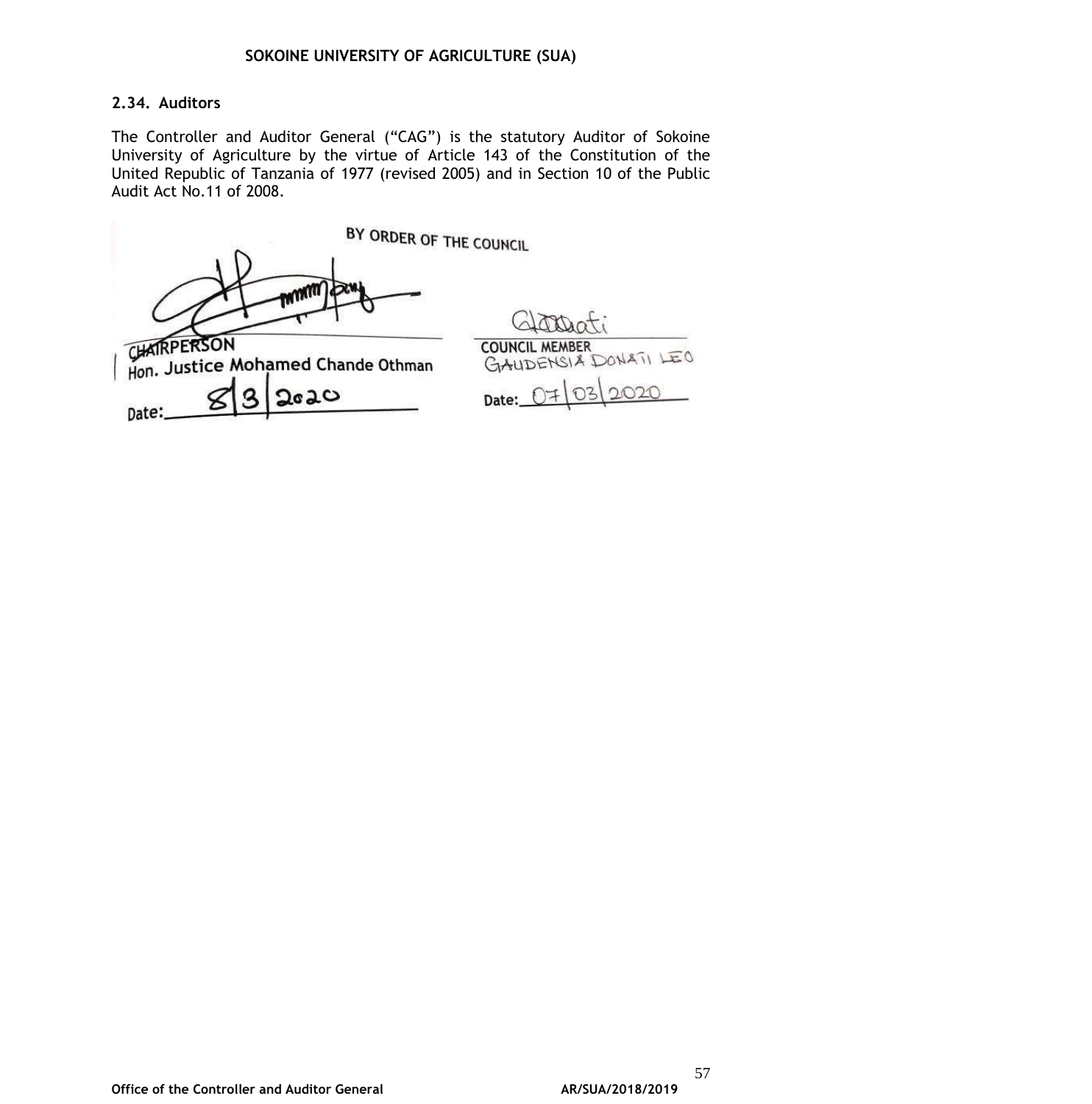#### **STATEMENT OF UNIVERSITY COUNCIL RESPONSIBILITIES FOR THE YEAR ENDED 30 JUNE 2019**

The University Council is responsible for the preparation of the annual financial statements that give a true and fair view of Sokoine University of Agriculture (the University), comprising the Statement of Financial Position as at  $30<sup>th</sup>$  June, 2019, and the Statements of Financial Performance, Statement of Changes in Equity, Cash Flows Statement, Statement of Comparison of Budget and Actual amount for the year then ended, and the Notes to the Financial Statements, which include a summary of significant accounting policies and other explanatory notes, in accordance with Accrual International Public Sector Accounting Standards (IPSASs), National Board of Accountants and Auditors (NBAA) and in the manner required by the SUA Charter, 2007.

The University Council is also responsible for such internal control as members determine is necessary to enable the preparation of Financial Statements that are free from material misstatement, whether due to fraud or error, and for maintaining adequate accounting records and an effective system of risk management.

The University Council has made an assessment of the ability of the University to continue as a going concern and have no reason to believe that the University will not be able to operate in the year ahead.

The auditors are responsible for reporting on whether the annual Financial Statements give a true and fair view in accordance with IPSAS Accrual requirements.

Approval of annual Financial Statements

The annual Financial Statements of Sokoine University of Agriculture, as identified in the first paragraph, were approved by the University Council on and signed on its behalf by:

CHAIRPERSON CHAIRPERSON<br>Hon. Justice Mohamed C. Othman

ಲಂಶಂ

pate:

COUNCIL MEMBER<br>GAUDENSIX DONATI LEO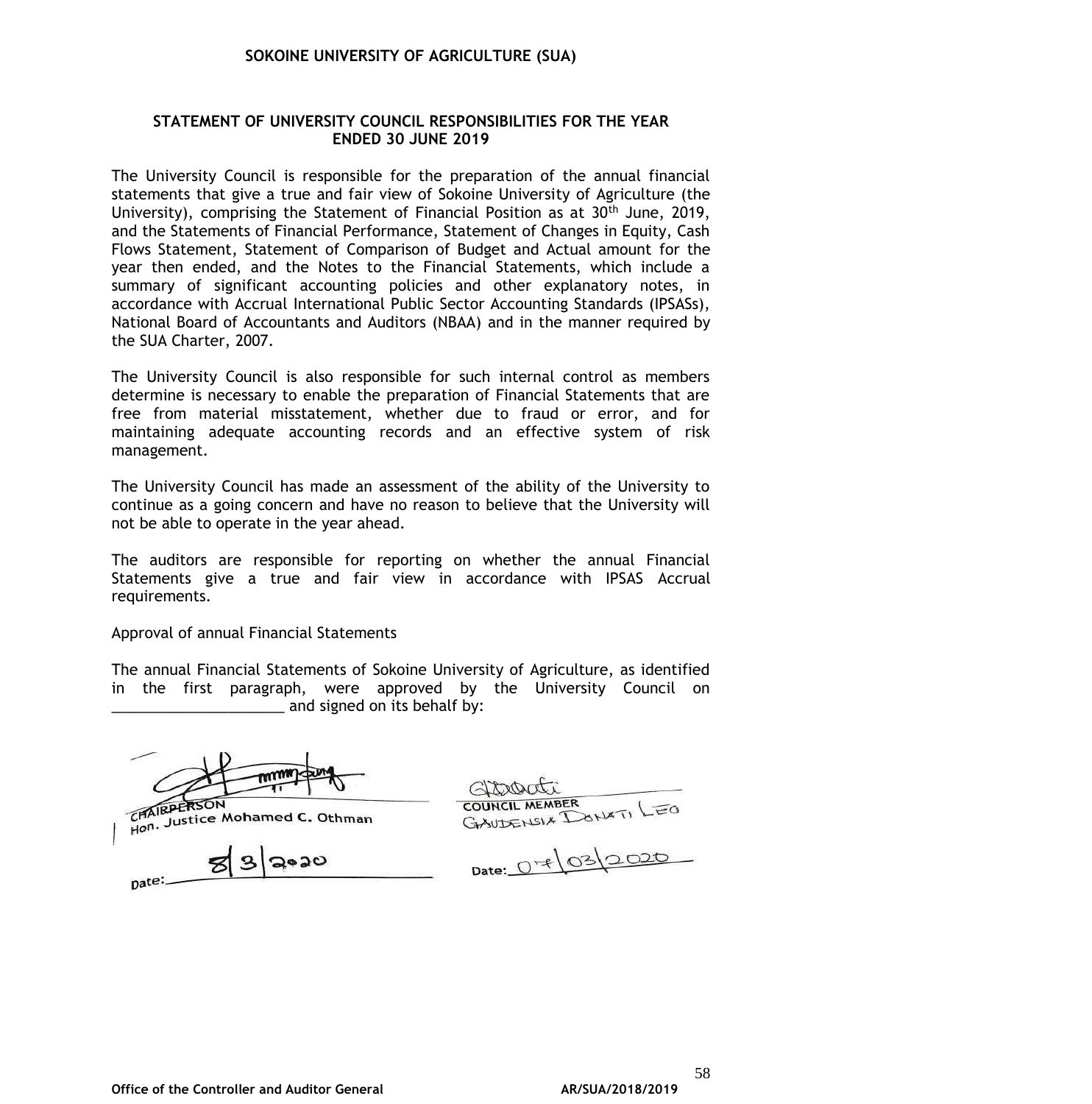#### **DECLARATION OF THE HEAD OF FINANCE FOR THE YEAR ENDED 30 JUNE 2019**

The National Board of Accountants and Auditors (NBAA) according to the power conferred under the Auditors and Accountants (Registration) Act. No. 33 of 1972, as amended by Act No. 2 of 1995, requires financial statements to be accompanied with a declaration issued by the Head of Finance/Accounting responsible for the preparation of financial statements of the entity concerned.

It is the duty of a Professional Accountant to assist the University Council /Management to discharge the responsibility of preparing financial statements of an entity showing true and fair view of the entity position and performance in accordance with applicable Accrual-International Public Sector Accounting Standards (IPSASs) and statutory financial reporting requirements.

Full legal responsibility for the preparation of financial statements rests with the University Council as under University Council Responsibility statement on page 51.

I **Peter Wilson** being the Head of Finance/Accounting of Sokoine University of Agriculture hereby acknowledge my responsibility of ensuring that financial statements for the year ended 30 June 2019 have been prepared in compliance with applicable accounting standards and statutory requirements.

I thus confirm that the financial statements comply with applicable accounting standards and statutory requirements as on that date and that they have been prepared based on properly maintained financial records.

| signed by:                            |
|---------------------------------------|
| position: Ag. Chief Financial Officer |
| NBAA Membership No.: ACPA 2081        |
| pate: 07/03/2020                      |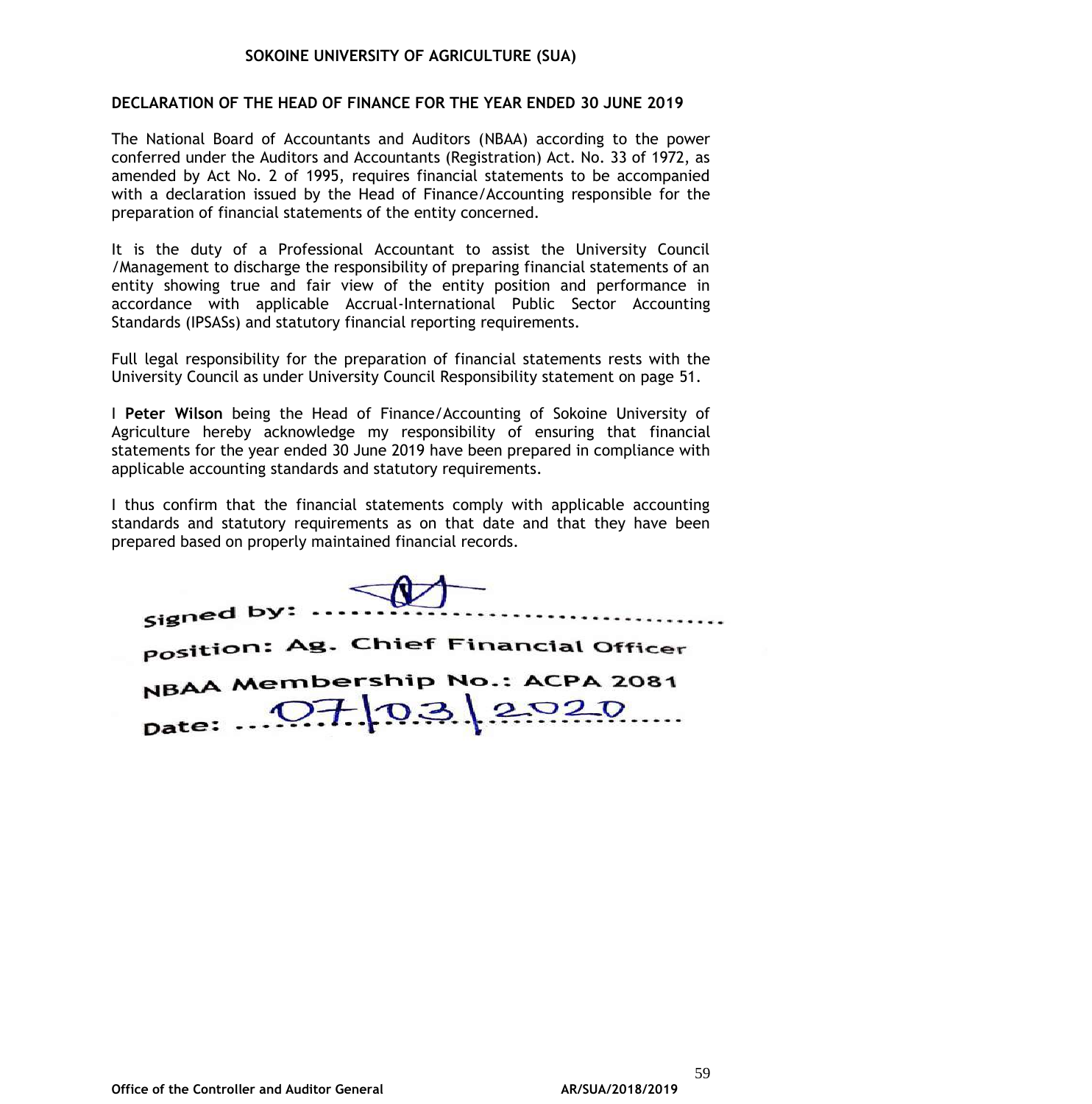#### **3.0 INDEPENDENT REPORT OF THE CONTROLLER AND AUDITOR GENERAL**

Hon. Justice Mohamed C. Othman Chairman of the University Council, Sokoine University of Agriculture, P.O Box 3000, **MOROGORO.**

### **REPORT OF THE CONTROLLER AND AUDITOR GENERAL ON THE FINANCIAL STATEMENTS OF SOKOINE UNIVERSITY OF AGRICULTURE FOR THE FINANCIAL YEAR ENDED 30TH JUNE, 2019**

#### **Unqualified Opinion**

I have audited the financial statements of Sokoine University of Agriculture, which comprise the statement of financial position as at 30th June, 2019 and the statement of financial performance, the statement of changes in net assets, the cash flow statement and the statement of comparison of budget and actual amounts for the year then ended, and notes to the financial statements, including a summary of significant accounting policies.

In my opinion, the accompanying financial statements present fairly, in all material respects, the financial position of Sokoine University of Agriculture as at 30th June, 2019, and its financial performance and its cash flows for the year then ended in accordance with International Public Sector Accounting Standards (IPSAS) Accrual basis.

#### **Basis for Opinion**

I conducted my audit in accordance with International Standards of Supreme Audit Institutions (ISSAIs). My responsibilities under those standards are further described in the Auditor's Responsibilities for the Audit of the financial statements section of my report. I am independent of Sokoine University of Agriculture in accordance with the International Ethics Standards Board for Accountants' Code of Ethics for Professional Accountants (IESBA Code) together with the National Board of Accountants and Auditors (NBAA) Code of Ethics, and I have fulfilled my other ethical responsibilities in accordance with these requirements.

I believe that the audit evidence I have obtained is sufficient and appropriate to provide a basis for my opinion.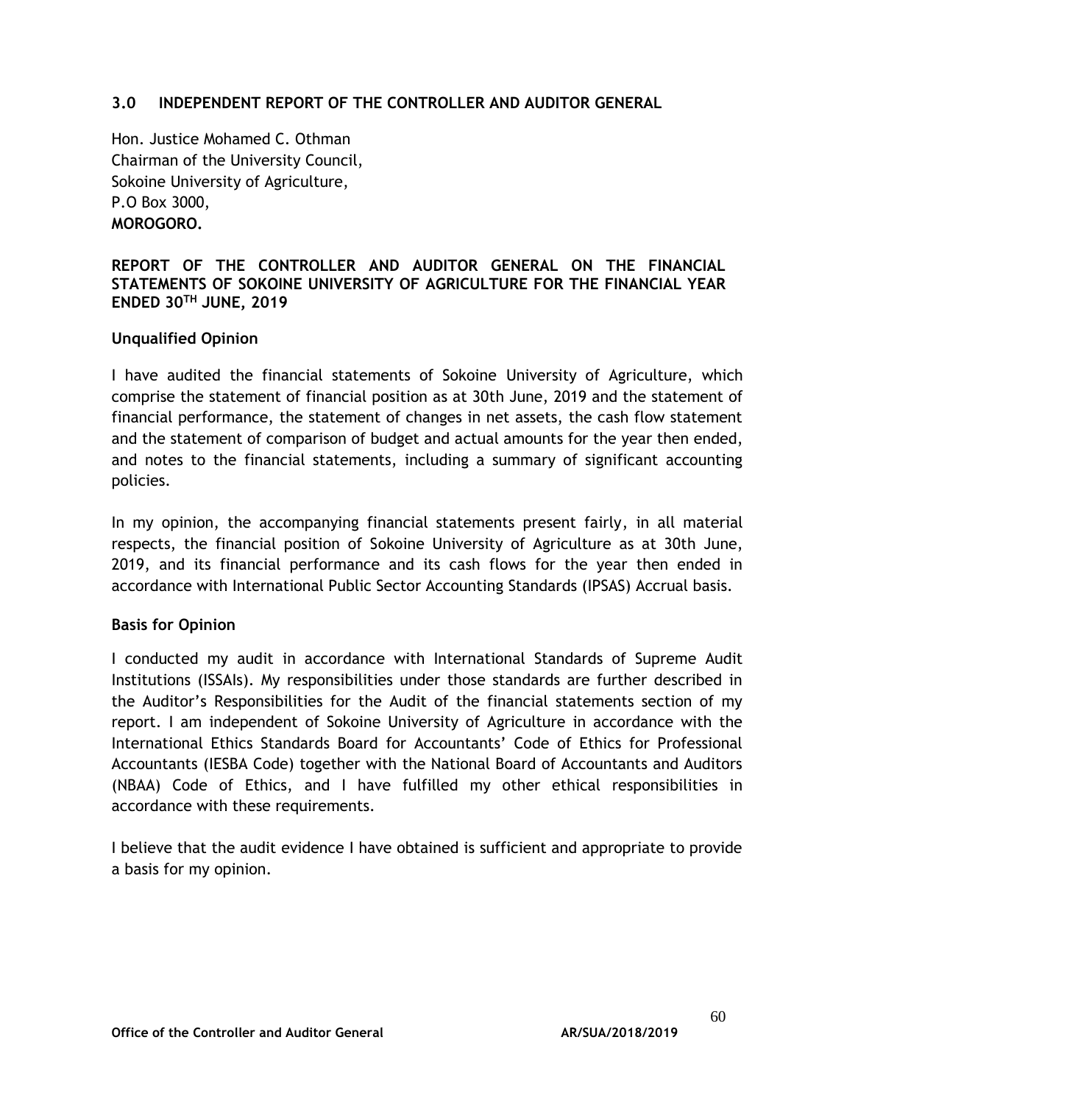### **Other information**

The University Council is responsible for the other information. The other information comprises of the Director's Report and the Declaration by the Head of Finance but does not include the financial statements and our auditor's report thereon.

My opinion on the financial statements does not cover the other information and I do not express any form of assurance conclusion thereon. In connection with my audit of the financial statements, my responsibility is to read the other information and, in doing so, consider whether the other information is materially inconsistent with the financial statements or my knowledge obtained in the audit, or otherwise appears to be materially misstated.

If, based on the work I have performed on the other information that there is a material misstatement of this other information, I am required to report that fact. I have nothing to report in this regard.

### **Key Audit Matters**

Key audit matters are those matters that, in my professional judgment, were of most significance in my audit of the financial statements of the current period. These matters were addressed in the context of my audit of the financial statements as a whole, and in forming my opinion thereon, and I do not provide a separate opinion on these matters. I have determined that there are no key audit matters to communicate in my report.

## **Responsibility of Management and those Charged with Governance for the Financial Statements**

Management is responsible for the preparation and fair presentation of the financial statements in accordance with IPSAS, and for such internal control as management determines necessary to enable the preparation of financial statements that are free from material misstatement, whether due to fraud or error.

In preparing the financial statements, management is responsible for assessing the entity's ability to continue as a going concern, disclosing, as applicable, matters related to going concern and using the going concern basis of accounting unless management either intends to liquidate the entity or to cease operations, or has no realistic alternative but to do so.

Those charged with governance are responsible for overseeing the entity's financial reporting process.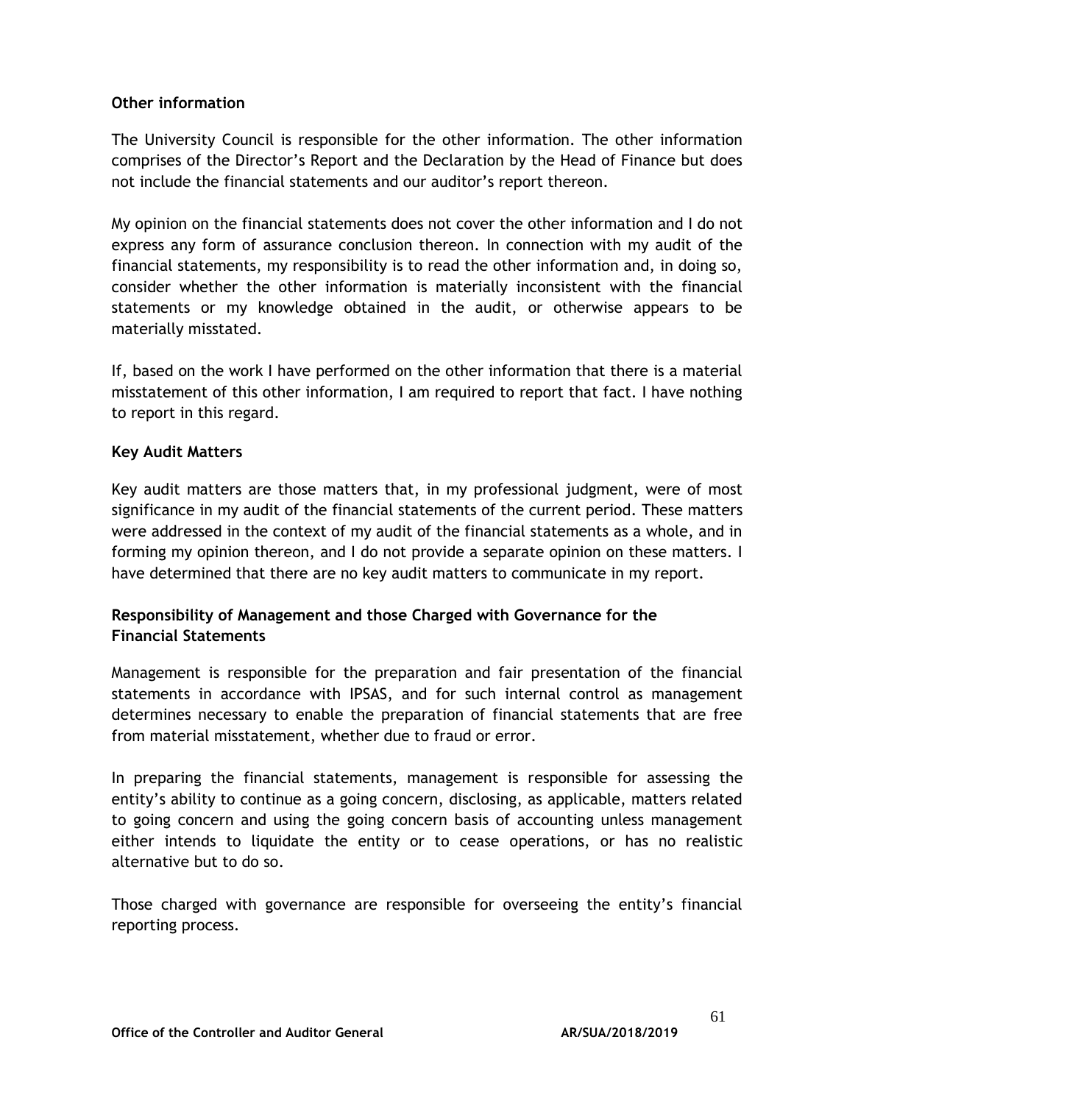### **Auditor's Responsibilities for the Audit of the Financial Statements**

My objectives are to obtain reasonable assurance about whether the financial statements as a whole are free from material misstatement, whether due to fraud or error, and to issue an audit report that includes my opinion. Reasonable assurance is a high level of assurance, but is not a guarantee that an audit conducted in accordance with ISSAIs will always detect a material misstatement when it exists. Misstatements can arise from fraud or error and are considered material if, individually or in the aggregate, they could reasonably be expected to influence the economic decisions of users taken on the basis of these financial statements.

In addition, Sect. 10 (2) of the PAA No.11 of 2008 requires me to satisfy myself that, the accounts have been prepared in accordance with the appropriate accounting standards.

Further, Sect. 48(3) of the Public Procurement Act No.7 of 2011 (as amended in 2016) requires me to state in my annual audit report whether or not the audited entity has complied with the provisions of the Law and its Regulations.

### **Report on Other Legal and Regulatory Requirements**

## **Compliance with the Public Procurement Act, 2011 (as amended in 2016)**

In view of my responsibility on the procurement legislation and taking into consideration the procurement transactions and processes I have reviewed as part of this audit, I state that, Sokoine University of Agriculture procurement transactions and processes have generally complied with the requirements of the Public Procurement Act No. 7 of 2011(As amended in 2016) and its underlying Regulations of 2013 (as amended in 2016).

Charles E. Kichere

CONTROLLER AND AUDITOR GENERAL National Audit Office Dodoma, Tanzania 11 March, 2020

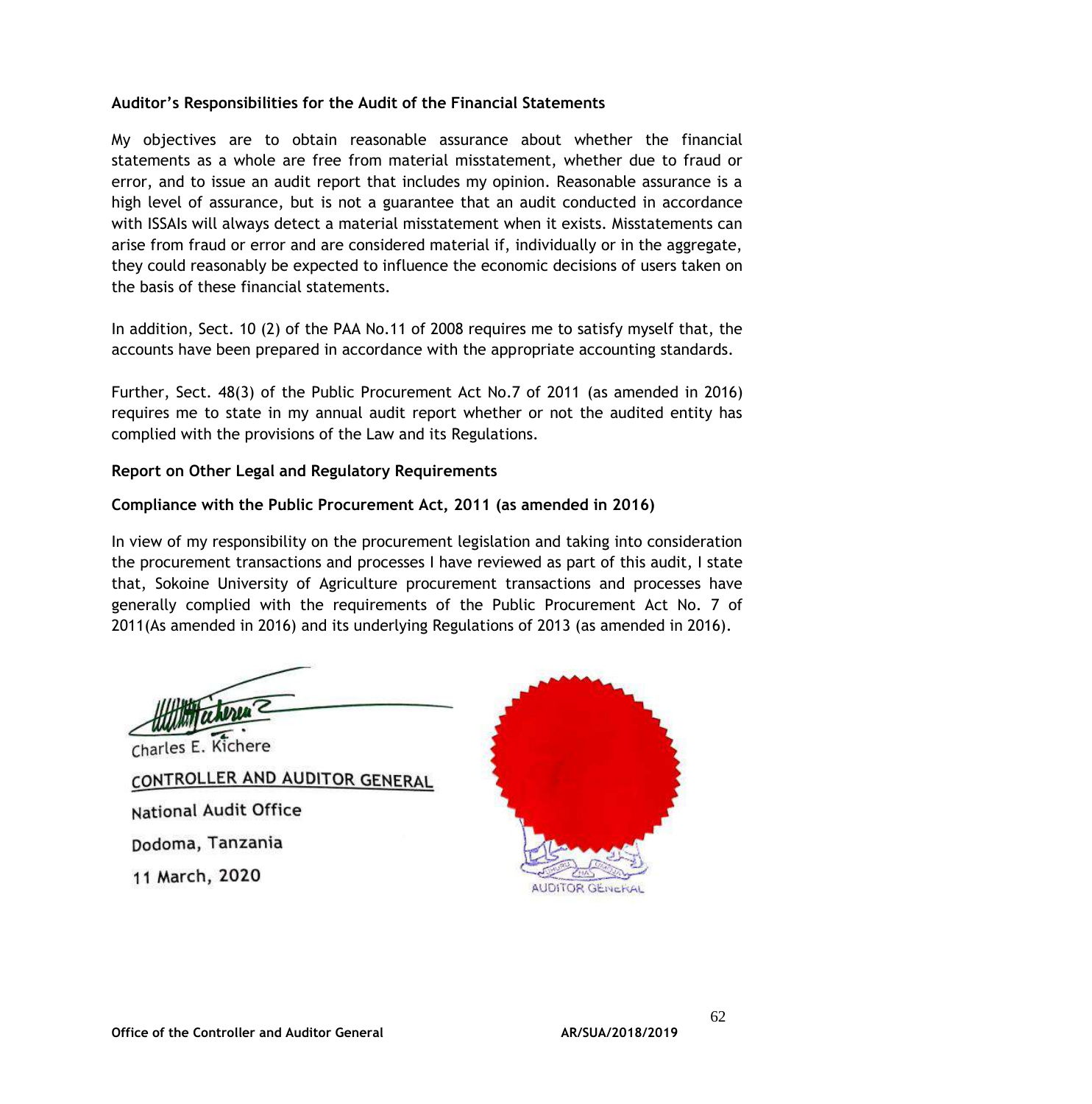## **STATEMENT OF FINANCIAL POSITION AS AT 30 JUNE 2019**

|                                   |             | 2019                  | 2018              |
|-----------------------------------|-------------|-----------------------|-------------------|
|                                   | <b>Note</b> | <b>TZS</b>            | <b>TZS</b>        |
| Assets                            |             |                       |                   |
| <b>Non-current assets</b>         |             |                       |                   |
| Property, plant and equipment     | 12          | 42,286,621,726        | 38, 197, 889, 892 |
| <b>Biological assets</b>          | 13          | 16,640,907,895        | 13,072,259,090    |
| Intangible assets                 | 14          | 94,688,634            | 81,674,862        |
|                                   |             | 59,022,218,255        | 51,351,823,844    |
| <b>Current assets</b>             |             |                       |                   |
| Cash and bank balances            | 15          | 22,399,804,677        | 14, 118, 867, 138 |
| Receivables from exchange         | 16          |                       |                   |
| transactions                      |             | 8,883,719,616         | 4,297,582,155     |
| Recoverable from non-exchange     | 17          |                       |                   |
| transactions                      |             | 13,903,830,173        | 8, 152, 073, 947  |
| Inventories                       | 18          | 196,778,288           | 236,524,907       |
| Prepayments                       | 19          | 652,338,564           | 748, 361, 393     |
|                                   |             | 46,036,471,318        | 27,553,409,540    |
| <b>Total assets</b>               |             | 105,058,689,574       | 78,905,233,384    |
| <b>LIABILITIES</b>                |             |                       |                   |
| <b>Non-current liabilities</b>    |             |                       |                   |
| Deferred asset grant              | 20          | 16,590,500,215        | 16,765,750,376    |
| Tanzania Education Authority loan | 21          | 356,503,000           | 356,502,999       |
|                                   |             | 16,947,003,215        | 17, 122, 253, 375 |
| <b>Current Liabilities</b>        |             |                       |                   |
| Deferred income on donor grants   | 22          | 12,027,264,560        | 11,512,418,571    |
| Accounts payable                  | 23          | 24,606,654,284        | 13,824,114,997    |
|                                   |             | 36,633,918,844        | 25,336,533,568    |
| <b>Total Liabilities</b>          |             | 53,580,922,059        | 42,458,786,943    |
| <b>Net Assets</b>                 |             | 51,477,767,515        | 36,446,446,441    |
| <b>NET ASSETS/EQUITY</b>          |             |                       |                   |
| <b>Contributed Capital</b>        | 28          | 60,460,994            | 60,460,994        |
| <b>Accumulated Surplus</b>        |             | <u>51,417,306,521</u> | 36, 385, 985, 447 |
| <b>Total Net Assets/Equity</b>    |             | 51,477,767,515        | 36,446,446,441    |

The financial statements were authorised for use by the University Council and The financial statement<br>signed on *its behalf by*:

CHAIRPERSON  $\mathbf{H}$ Hon. Justice Mohamed C. Othman 9 2020 g Date:

**COUNCIL MEMBE**  $4871$   $E0$ **XIDE** 

Date:  $220$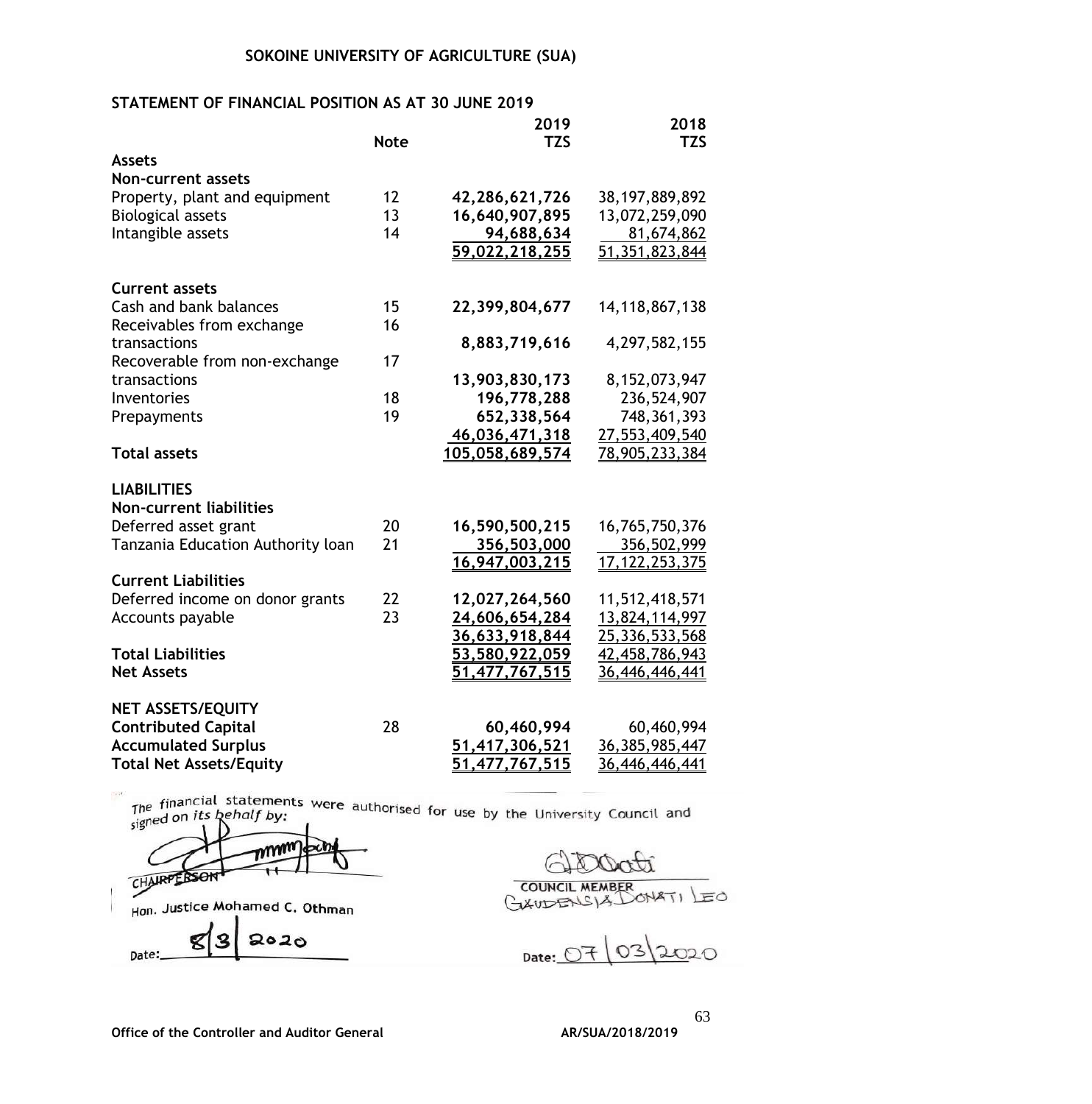### **STATEMENT OF FINANCIAL PERFORMANCE FOR THE YEAR ENDED 30 JUNE 2019**

| Revenue                               | <b>Note</b> | 2018/2019<br><b>TZS</b>       | 2017/2018<br><b>TZS</b>       |
|---------------------------------------|-------------|-------------------------------|-------------------------------|
| Revenue from non-                     |             |                               |                               |
| exchange transactions                 |             |                               |                               |
| Government grants                     | 5           | 51,776,563,313                | 49,653,455,730                |
| Donor's research grant                | 6           | 16,948,060,273                | 20,600,994,576                |
| Donor's donation                      |             |                               | 987,300,605                   |
| deferred<br>Amortization<br>of        | 20          |                               |                               |
| asset grant                           |             | 1,099,035,697                 | 834, 248, 577                 |
| Total Revenue from non-               |             |                               |                               |
| exchange transactions                 |             | 69,823,659,28                 | 72,075,999,488                |
| Revenue from exchange                 | 7           |                               |                               |
| transactions                          |             | 22,684,734,522                | 20,455,762,285                |
| Foreign currency exchange             | 11          |                               |                               |
| gain/(loss)                           |             | 17,516,052                    | 36,725,247                    |
| Inventory write back of               |             |                               |                               |
| timber, poles and logs                |             |                               | 11,274,883                    |
| (Loss)/gain arising from              |             |                               |                               |
| changes in fair value of              | 13          |                               |                               |
| biological assets                     |             | 3,565,348,805                 | 609,894,061                   |
| <b>Total Revenue</b>                  |             | 96,091,258,661                | 93,189,655,964                |
|                                       |             |                               |                               |
| <b>Expenses</b>                       |             |                               |                               |
| Government grant expenses             | 8<br>9      | 43,358,558,983                | 49,253,811,882                |
| Internal revenue expenses             | 10          | 18, 199, 973, 437             | 17,103,350,360                |
| Research grant expenses<br>Audit fees |             | 16,948,060,273<br>300,000,000 | 20,600,994,576<br>375,000,000 |
| Depreciation of fixed assets          | 12          | 2,253,344,894                 | 2,595,858,242                 |
| <b>Total Expenses</b>                 |             | 81,059,937,587                | 89,929,015,060                |
|                                       |             |                               |                               |
| Surplus/(deficit) for the             |             |                               |                               |
| year                                  |             | 15,031,321,074                | 3,260,640,904                 |
|                                       |             |                               |                               |

The financial statements were authorised for use by the University Council and signed on

CHA Hon. Justice Mohamed C. Othman 2020 Date:

COUNCIL MEMBER<br>GXUDENSIA DONATI LEO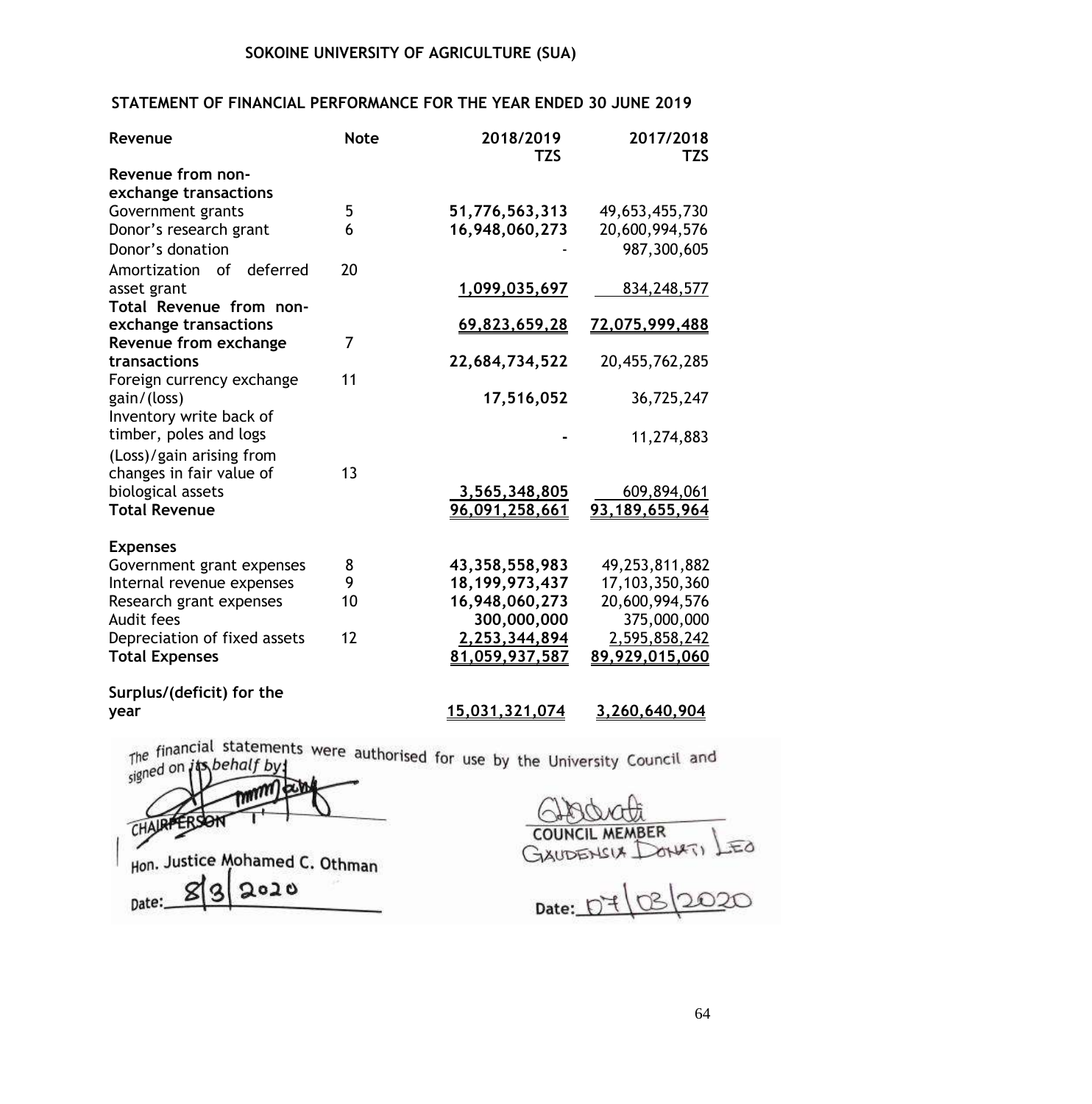|                                                          | <b>Note</b> | Contributed<br>Capital | Accumulated<br><b>Surplus</b> | <b>Total</b>      |
|----------------------------------------------------------|-------------|------------------------|-------------------------------|-------------------|
|                                                          |             | <b>TZS</b>             | <b>TZS</b>                    | <b>TZS</b>        |
| Balance as at 1st July 2017                              |             | 60,460,994             | 33, 125, 344, 543             | 33, 185, 805, 537 |
| Surplus for the year ended<br>30 <sup>th</sup> June 2018 |             |                        | 3,260,640,904                 | 3,260,640,904     |
| Balance as at 30th June, 2018                            |             | 60,460,994             | 36, 385, 985, 447             | 36,446,446,441    |
| Surplus for the year ended<br>June 2019 <sup>4</sup>     |             | ٠                      | 15,031,321,074                | 15,031,321,074    |
| Balance as at 30th June, 2019                            | 28          | 60,460,994             | 51,417,306,521                | 51,477,767,515    |

The financial statements were authorised for use by the University Council and signed on *its behalf by:*

CHAIRPERSON

Hon. Justice Mohamed C. Othman

 $2d20$ 8 Date:

COUNCIL MEMBER<br>GYSLLEASIX DONATILEO

 $Date: D7032020$ 

<sup>4</sup> The Accumulated surplus of TZS 15,031,321,074 for the year shown in the statement of changes in net assets for the year ended 30th June 2019 is constituted by the gain on exchange rate fluctuation amounting to TZS 17,516,052, gain in valuation of biological assets amounting to TZS 3,565,348,805, the amount received for development funds from the government TZS 8,418,004,329 (Some of it already spent in construction of institutional infrastructure), the net of revenue and actual expenses for the year amounting to TZS 3,030,451,887. Also, during the year, SUA adopted the new rates of depreciation which had a positive impact of TZS 669,711,625 on accumulated surplus. The depreciation computed before application of new rates was TZS 2,674,357,343 while after application of the new rates amounted to TZS 2,004,645,718. Additionally, the depreciation for Local Area and Road Networks amounting to TZS 248,699,175 were added to accumulated depreciation, hence affecting the accumulated surplus negatively. Such surpluses, whenever available are exclusively and wholly used for financing future development of the University.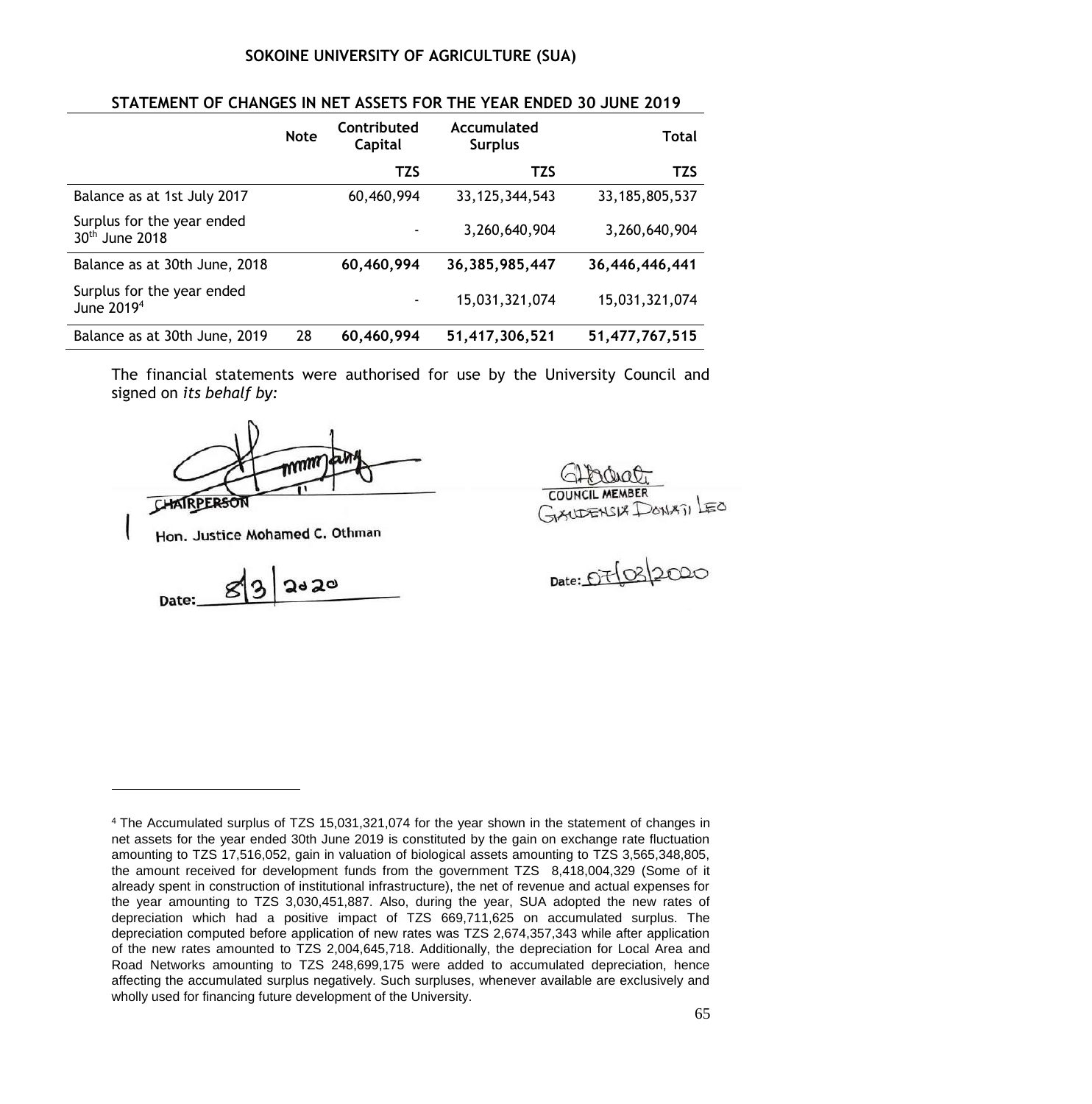#### **CASH FLOW STATEMENT FOR THE YEAR ENDED 30 JUNE 2019**

|                                                         |              | 2018/2019           | 2017/2018           |
|---------------------------------------------------------|--------------|---------------------|---------------------|
| <b>Receipts</b>                                         | <b>Notes</b> | <b>TZS</b>          | <b>TZS</b>          |
| Receipts from non-exchange transactions<br>(Government) | 5            | 51,776,563,313      | 49,585,404,731      |
| Receipts from non-exchange transactions<br>(Donor)      | 6            | 17, 129, 342, 607   | 16,540,317,707      |
| Receipts from exchange transactions                     |              | 19,599,811,225      | 19,580,927,273      |
| Gain on Exchange Fluctuation                            | 11           | 17,524,361          | 112,707,229         |
| Other Inflows                                           |              |                     | 90,477,389          |
| Total Receipts <sup>5</sup>                             | 27           | 88,523,241,506      | 85,909,834,329      |
| <b>Payments</b>                                         |              |                     |                     |
| Government grant expenses                               | 26           | (44, 702, 585, 700) | (48,687,656,435)    |
| Internal revenue expenses                               | 26           | (13, 407, 133, 040) | (16, 708, 156, 156) |
| Research grant expenses                                 | 26           | (16,600,292,516)    | (19, 173, 427, 786) |
| <b>Total Payment</b>                                    |              | (74, 710, 011, 257) | (84, 569, 240, 377) |
| NET CHANGE IN OPERATING ACTIVITIES <sup>6</sup>         | 27           | 13,813,230,249      | 1,340,593,952       |
| <b>CASH FLOW FROM INVESTING ACTIVITIES</b>              |              |                     |                     |
| Government grant expenses                               | 25           | (3,539,958,145)     |                     |
| Internal revenue expenses                               | 25           | (1,916,424,279)     | (1,077,397,607)     |
| Research grant expenses                                 | 25           | (75, 910, 286)      | (1,741,186,287)     |
| NET CHANGE IN INVESTING ACTIVITIES                      |              | (5, 532, 292, 710)  | (2,818,583,894)     |
| NET INCREASE/DECREASE IN CASH                           |              | 8,280,937,539       | (1,477,989,942)     |
| Cash at the Beginning of the Period                     |              | 14, 118, 867, 138   | 15,596,857,080      |
| Cash at the End of the Period                           | 24           | 22,399,804,677      | 14,118,867,138      |

The financial statements were authorised for use by the University Council and signed on  $i$ ts

MT CHAIRPERSON

Hon. Justice Mohamed C. Othman

1

COUNCIL MEMBER LEO

<sup>5</sup> Forms part of the receipts presented in the Statement of Financial Performance also reconciled with Net Operating Cash flows presented under Note 27.

<sup>6</sup> As required by IPSAS 2-A statement of Reconciliation of Net Cash Flows from Operating Activities to Net Surplus/(Deficit) from Operating Activities has been presented in Note 27.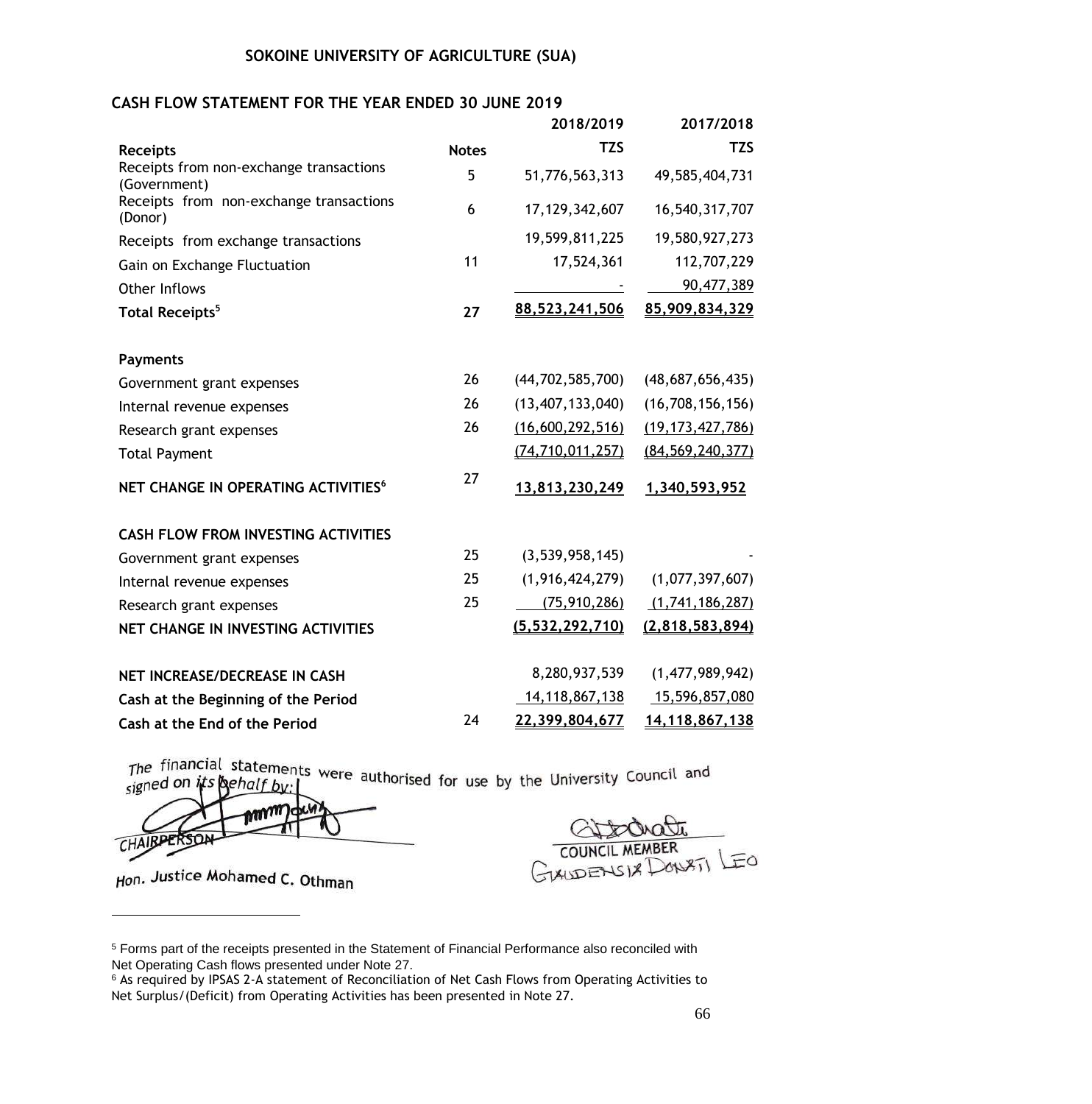## **STATEMENT OF COMPARISON OF BUDGET AND ACTUAL AMOUNTS FOR THE YEAR**

**ENDED 30TH JUNE, 2019**

| Description                                                                   | Appe<br>ndix   |                   | <b>Budget Amounts</b> |                                 | Variance:<br><b>Final Budget and</b><br>Actual | Performance<br>Percentage |
|-------------------------------------------------------------------------------|----------------|-------------------|-----------------------|---------------------------------|------------------------------------------------|---------------------------|
|                                                                               |                | Original          | Final                 | <b>Basis</b>                    |                                                |                           |
|                                                                               |                | <b>TZS</b>        | <b>TZS</b>            | <b>TZS</b>                      | <b>TZS</b>                                     | <b>TZS</b>                |
| Revenue<br>Revenue from<br>non-Exchange<br><b>Transactions</b>                |                | 54, 184, 935, 000 | 54, 184, 935, 000     | 51,776,563,313                  | 2,408,371,687                                  | 96                        |
| (Government)<br>Revenue from<br>non-exchange                                  | 1              |                   |                       |                                 |                                                |                           |
| transactions<br>(Donor)<br>Revenue from                                       | $\mathbf{2}$   | 26,561,104,894    | 26,561,104,894        | 17, 129, 342, 607               | 9,431,762,287                                  | 64                        |
| exchange<br>transaction<br>(Internal revenue)                                 | 3              | 21,728,553,125    | 21,728,553,125        | 19,599,811,225                  | 2,128,741,900                                  | 90                        |
| <b>Total Revenue</b>                                                          |                | 102,474,593,019   | 102,474,593,019       | 88,505,717,145                  | 13,968,875,874                                 | 86                        |
| <b>Expenses</b><br>Non exchange<br>transaction<br>Expenditure<br>(Government) | 4              | 54, 184, 935, 000 | 54, 184, 935, 000     | 46,898,186,128                  | 7,286,748,872                                  | 87                        |
| Non-Exchange<br>Transaction<br>Expenditure<br>(Donor)                         | 5              | 26,561,104,894    | 26,561,104,894        | 16,676,202,803                  | 9,884,902,091                                  | 63                        |
| Exchange<br>Transaction<br>Expenditure<br>(Internal revenue)                  | 6              | 21,728,553,125    | 21,728,553,125        | 16,706,946,588                  | 5,021,606,537                                  | <u>77</u>                 |
| <b>Total Expenditure</b><br><b>Net</b><br>Receipt/Payment                     | $\overline{7}$ | 102,474,593,019   | 102,474,593,019       | 80,281,335,519<br>8,224,381,626 | 22,193,257,500<br>(8, 224, 381, 626)           | <u>78</u>                 |

In the above statement, the amounts in the financial statements were recast from the International Public Sector Accounting standards (IPSA'S) accrual basis to the cash basis, to be on the same basis as the final university approved budget as the university budget is prepared on a cash basis. The approved budget covers the period from July 1<sup>st</sup> 2018 to June 30<sup>th</sup> 2019. The explanations on material variances above are found in Note No. 29 of this financial statements.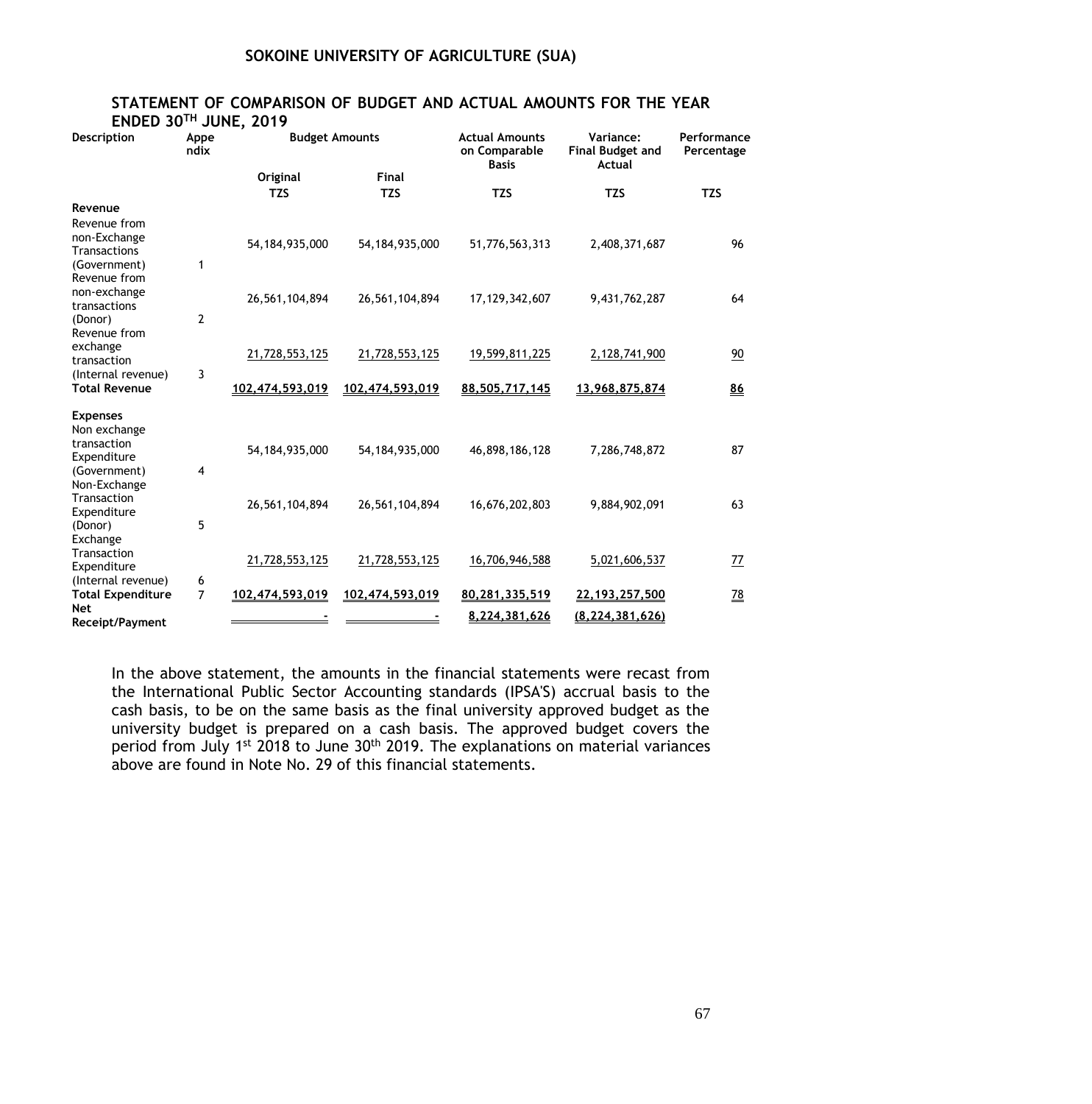### **STATEMENT OF RECONCILIATION OF ACTUAL AMOUNT ON A COMPARABLE BASIS AND ACTUAL AMOUNT IN FINANCIAL STATEMENTS FOR THE YEAR ENDED 30TH JUNE, 2019**

| <b>DETAILS</b>                                                                                                                                                                    | <b>ACTUAL</b><br><b>AMOUNTS ON</b><br><b>COMPARABLE</b><br><b>BASIS</b> | <b>CASH FLOWS</b> | <b>DIFFERENCES</b>                                |
|-----------------------------------------------------------------------------------------------------------------------------------------------------------------------------------|-------------------------------------------------------------------------|-------------------|---------------------------------------------------|
| <b>REVENUE</b>                                                                                                                                                                    |                                                                         |                   |                                                   |
| Receipts from non-exchange transactions<br>(Government)                                                                                                                           | 51,776,563,313                                                          | 51,776,563,313    |                                                   |
| Receipts from non-exchange transactions<br>(Donor)                                                                                                                                | 17,129,342,607                                                          | 17, 129, 342, 607 |                                                   |
| Receipts from Exchange transactions (Internal)                                                                                                                                    | 19,599,811,225                                                          | 19,599,811,225    |                                                   |
| Gain/Loss on Exchange Fluctuation                                                                                                                                                 |                                                                         | 17,524,361        | (17, 524, 361)                                    |
| Total Revenue (A)                                                                                                                                                                 | 88,505,717,145                                                          | 88,523,241,506    | (17, 524, 361)                                    |
| <b>EXPENDITURE</b>                                                                                                                                                                |                                                                         |                   |                                                   |
| Non exchange transaction Expenditure<br>(Government)                                                                                                                              | 46,898,186,128                                                          | 48, 242, 543, 845 | (1,344,357,717)                                   |
| Non-Exchange Transaction Expenditure (Donor)                                                                                                                                      | 16,676,202,803                                                          | 16,676,202,803    |                                                   |
| Exchange Transaction Expenditure (Internal<br>revenue)                                                                                                                            | 16,706,946,588                                                          | 15,323,557,179    | 1,383,389,409                                     |
| <b>Total Expenditure (B)</b>                                                                                                                                                      | 80,281,335,519                                                          | 80, 242, 303, 827 | 39,031,692                                        |
| Excess of Receipt Over Payment (C)                                                                                                                                                | 8,224,381,626                                                           | 8,280,937,679     | (56, 556, 053)                                    |
| Basic Differences in Operating Cash flows (+/-)<br>Add: Gain on Exchange rate fluctuation<br>Add: Cash receipts from Receivable<br>Less: Payment to Supplier and other receivable | 17,524,361<br>1,383,389,409<br>(1, 344, 357, 717)                       |                   | 17,524,361<br>1,383,389,409<br>(1, 344, 357, 717) |
| <b>Total Basic Differences (D)</b>                                                                                                                                                | 56,556,053                                                              |                   | 56,556,053                                        |
| Net Increase/Decrease in Cash and Cash<br>Equivalent (E)=(C+D)                                                                                                                    | 8,280,937,679                                                           | 8,280,937,679     |                                                   |
| Add: Cash at the Beginning of the Period (F)                                                                                                                                      | 14,118,866,997                                                          | 14,118,866,997    |                                                   |
| Cash and Cash Equivalent at the end of the<br>Period (G)=E+F)                                                                                                                     | 22,399,804,676                                                          | 22,399,804,676    |                                                   |
|                                                                                                                                                                                   |                                                                         |                   |                                                   |
| <b>REPRESENTED BY:</b>                                                                                                                                                            |                                                                         |                   |                                                   |
| Cash and Cash Equivalent at the Beginning of<br>the period                                                                                                                        | 14,118,866,997                                                          | 14,118,866,997    |                                                   |
| Net Change in Operating Activity                                                                                                                                                  | 13,813,230,390                                                          | 13,813,230,390    |                                                   |
| Net Change in Investing Activity                                                                                                                                                  | (5, 532, 292, 710)                                                      | (5,532,292,710)   |                                                   |
| Cash and Cash Equivalent at the end of the<br>period <sup>7</sup>                                                                                                                 | 22,399,804,677                                                          | 22,399,804,677    |                                                   |

<sup>7</sup> According to IPSAS 24 (Budget and Actual Amounts), it is entailed that If a basis other than the accrual basis is adopted for the budget, the major totals presented in the statement of budget and actual comparison will be reconciled to net operating, investing and financing cash flows in the financial statements. Since the University prepares the Statement of financial performance in Accrual basis and the Budget being prepared in cash basis, this statement has been prepared to reconcile the cash flows from the statement of cash flows against the actual receipt and payments in the financial performance.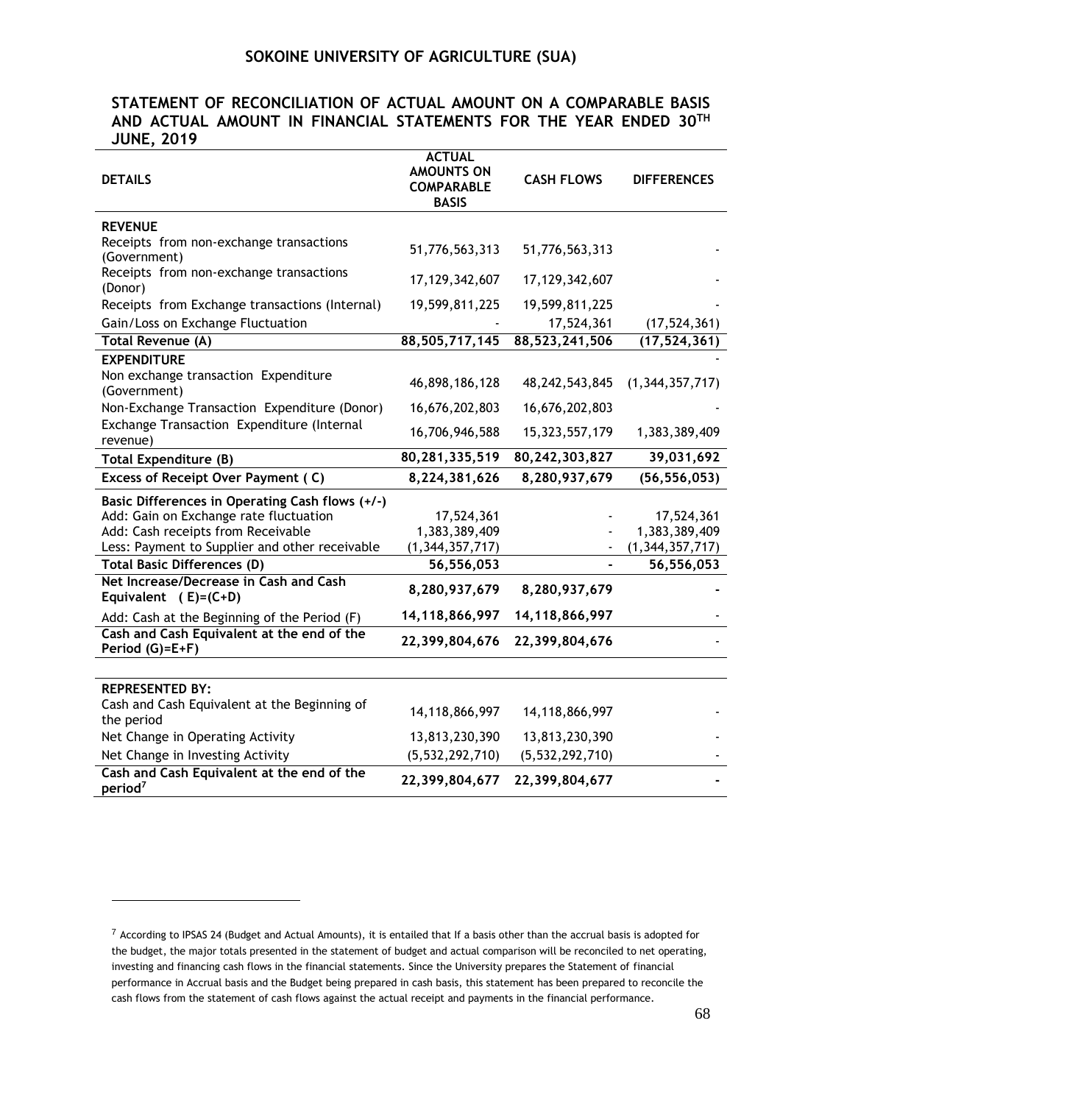## **1. Reporting Entity**

Sokoine University of Agriculture (SUA) was established out of the former Faculty of Agriculture, Forestry and Veterinary Science of the University of Dar es Salaam on 1 July 1984 by Act No 6 of Parliament. This Act was later repealed by the Universities Act of 2005, which resulted into granting a SUA Charter of 2007.

Currently SUA has four campuses: The Main Campus and Solomon Mahlangu Campus (SMC) which are located within Morogoro Municipality, the Olmotonyi Campus in Arusha and the Mazumbai Campus in Lushoto, Tanga region.

The address of the University is: Sokoine University of Agriculture, P.O. Box 3000, Morogoro. **Tel: + 255 23 2603511-4; Telefax: + 255 23 2604651; E-mail:** [vc@sua.ac.tz;](mailto:vc@sua.ac.tz) **Website:** [www.sua.ac.tz.](http://www.sua.ac.tz/)

- **2 Significant Accounting Policies**
- **2.1 Statement of Compliance and Basis of preparation**
	- **a) Statement of compliance with International Public Sector Accounting Standards (IPSASs Accrual)**

The accompanying financial statements have been prepared in accordance with International Public Sector Accounting Standards (IPSAS – Accrual) and its interpretations as issued by International Public Sector Accounting Standards Board (IPSASB). One of the four independent standard setting Board supported by International Federation of Accountants. (IFAC). In addition guidance provided in the appropriate International Financial Reporting Standard (IFRS) is referred where a particular matter is not addressed under IPSAS. The University adopted IPSAS as of 1st July, 2014

The cash flow statements is prepared by use of direct method and presented on a comparative basis in accordance with "IPSAS 2"Cash Flow Statements.

The University annual budget covers a period of 1<sup>st</sup> July 2018 to 30<sup>th</sup> June 2019 and was prepared on the Cash Basis IPSAS as stipulated by the Public Finance Act, 2001(Revised 2004). The University presented a reconciliation statement to comply with IPSAS 24 which requires that if a basis other than the accrual basis is adopted for the budget, net cash flows from operating activities, investing activities and financing activities. The reconciliation shall be disclosed on the face of the statement of comparison of budget and actual amounts or in the notes to the financial statements.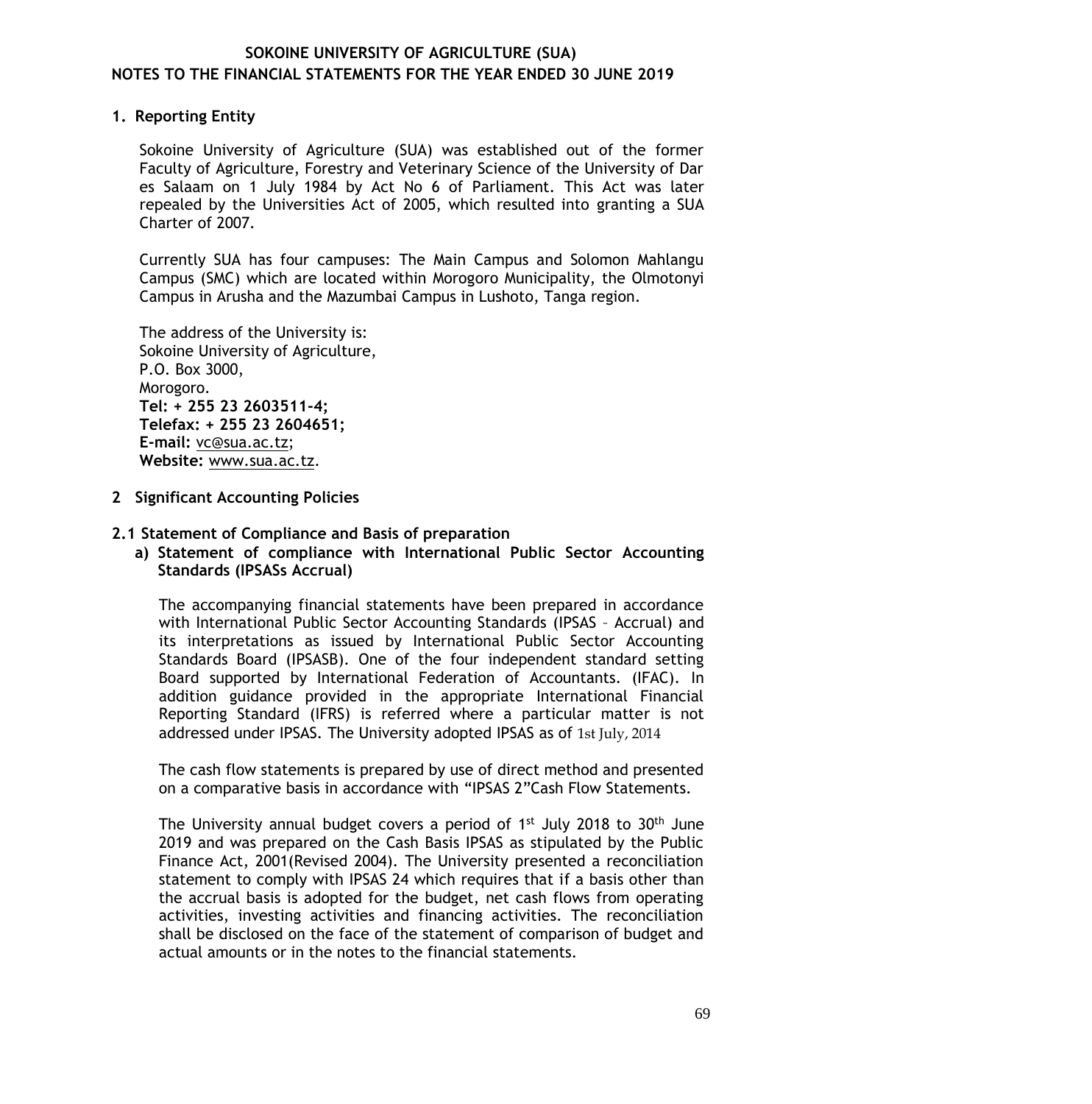### **2 Significant Accounting Policies (Continued)**

#### **b) Basis of measurements**

The financial statements have been prepared on the historical cost basis except for biological assets; and financial instruments measured at fair value whose changes have been measured through the Statement of Financial Performance. There was no adjustments made for inflationary factors affecting the accompanying financial Statements.

#### **c) Functional and presentation currency**

The University has multiple functional currencies including Great Britain Sterling Pound, Euro, US Dollar, and Tanzanian Shilling as a result of having several donors with different sets of Agreements. However, these financial statements are presented in Tanzanian shillings (TZS) which is the University's functional currency.

The transactions in foreign currencies during the year are translated into Tanzanian Shillings using the rates prevailing at the dates of transaction. Balances at the year-end denominated in foreign currencies are translated using the exchange rates as at the reporting date. The Foreign exchange gains or losses resulting from the settlement of transactions in foreign currency and from the translation of foreign currency balances at year-end are recognized in the statement of financial performance in accordance with IPSAS 4.

#### **d) Use of estimates and judgements**

The preparation of financial statements is in conformity with International Public Sector Accounting Standards - (IPSASs Accrual) that requires management to make judgements, estimates and assumptions that affect the application of policies and reported amounts of assets and liabilities, income and expenses. Actual results may differ from these estimates.

The areas involving a higher degree of judgement or complexity, or where assumptions and estimates are significant to the financial statements, are disclosed separately as a note to the Financial Statements and are reviewed on an ongoing basis. Revisions to accounting estimates are recognised prospectively.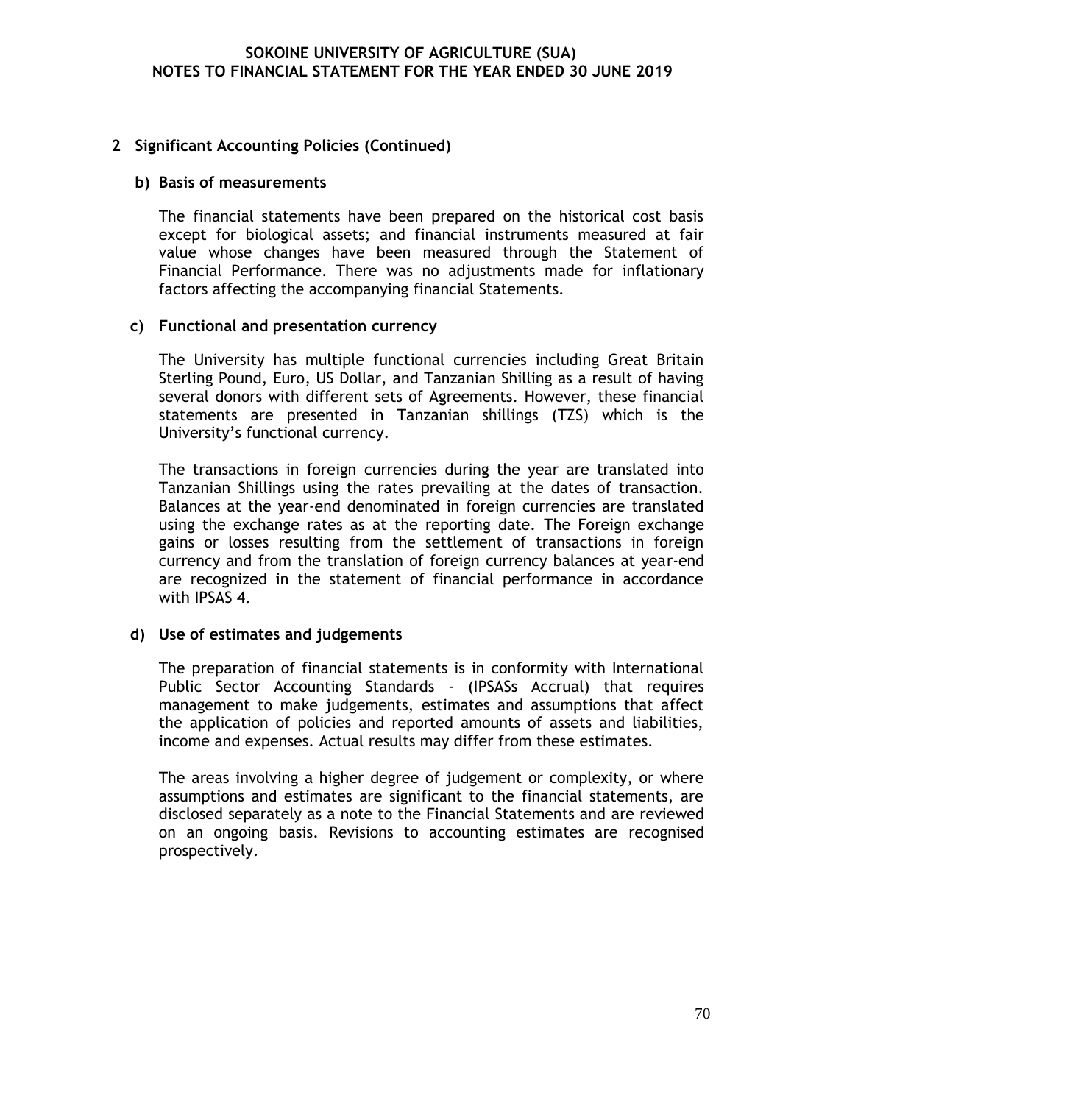## **2 Significant Accounting Policies (Continued)**

## **e) Relevant new standards and amendments to published standards effective for the year ended 30 June 2019**

| Standard                                    | Impact                                                                                                                                                                                                                                                                                                                                      |
|---------------------------------------------|---------------------------------------------------------------------------------------------------------------------------------------------------------------------------------------------------------------------------------------------------------------------------------------------------------------------------------------------|
| <b>IPSAS 40:</b>                            | Applicable: 1 <sup>st</sup> January 2019                                                                                                                                                                                                                                                                                                    |
| <b>Public Sector</b><br><b>Combinations</b> | The standard covers public sector combinations arising from<br>exchange transactions in which case they are treated similarly<br>with IFRS 3(applicable to acquisitions only). Business<br>combinations and combinations arising from non-exchange<br>transactions are covered purely under Public Sector<br>combinations as amalgamations. |

### **f) New and amended standards and interpretations in issue but not yet effective in the year ended 30 June 2019**

| <b>Standard</b>            | <b>Effective date and impact:</b>                            |
|----------------------------|--------------------------------------------------------------|
| <b>IPSAS 41: Financial</b> | Applicable: 1 <sup>st</sup> January 2022:                    |
| Instruments                |                                                              |
|                            | The objective of IPSAS 41 is to establish principles for the |
|                            | financial reporting of financial assets and liabilities that |
|                            | will present relevant and useful information to users of     |
|                            | financial statements for their assessment of the amounts,    |
|                            | timing and uncertainty of an entity's future cash flows.     |
|                            | IPSAS 41 provides users of financial statements with more    |
|                            | useful information than IPSAS 29, by:                        |
|                            | • Applying a single classification and measurement           |
|                            | model for financial assets that considers the                |
|                            | characteristics of the asset's cash flows and the            |
|                            | objective for which the asset is held;                       |
|                            | • Applying a single forward-looking expected credit          |
|                            | loss model that is applicable to all financial               |
|                            | instruments subject to impairment testing; and               |
|                            | • Applying an improved hedge accounting model that           |
|                            | broadens the hedging arrangements in scope of the            |
|                            | guidance. The model develops a strong link between           |
|                            | an entity's risk management strategies and the               |
|                            | accounting treatment for instruments held as part of         |
|                            | the risk management strategy.                                |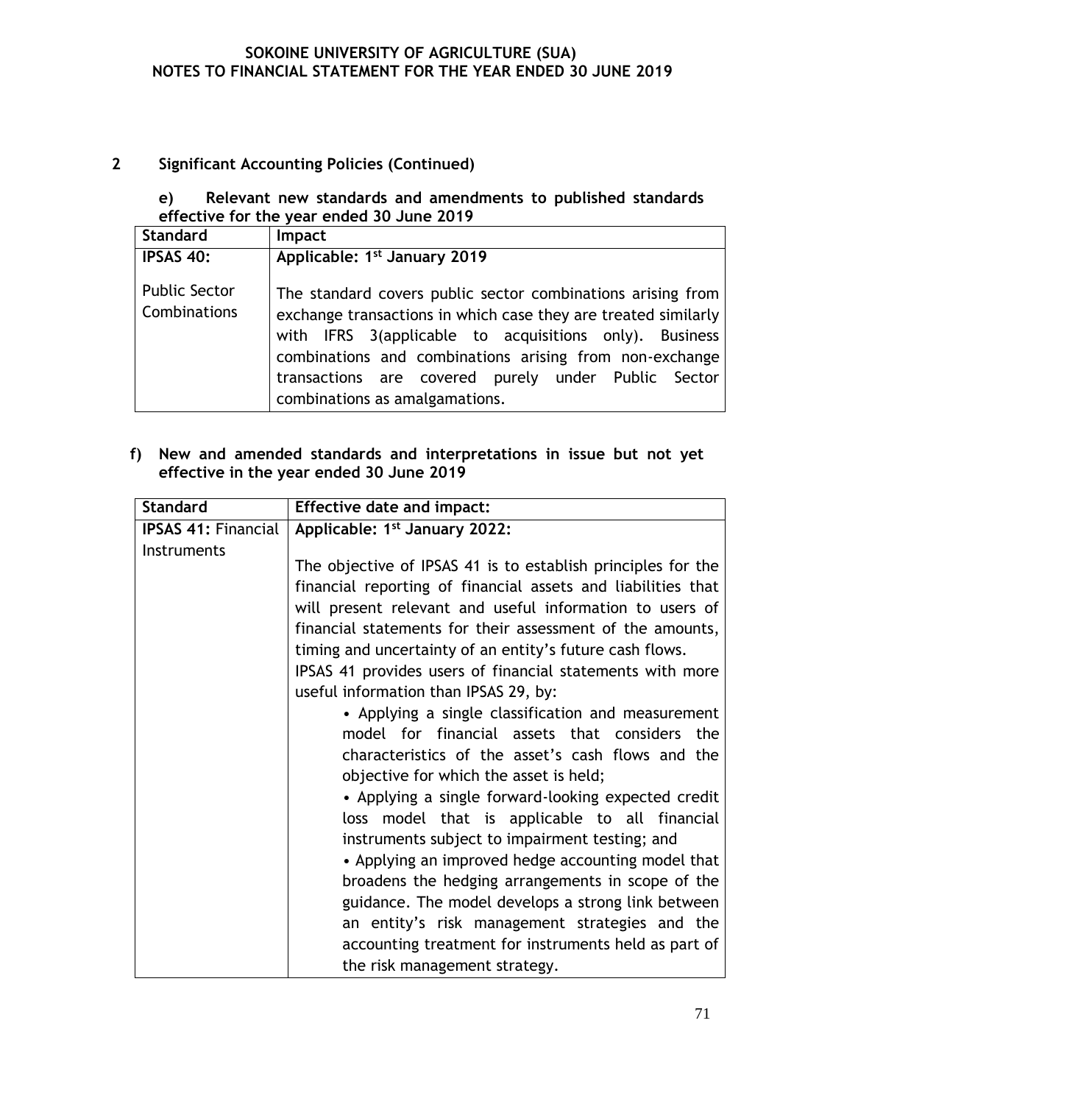| <b>Standard</b>         | <b>Effective date and impact:</b>                             |  |  |
|-------------------------|---------------------------------------------------------------|--|--|
| <b>IPSAS 42: Social</b> | Applicable: 1 <sup>st</sup> January 2022                      |  |  |
| <b>Benefits</b>         |                                                               |  |  |
|                         | The objective of this Standard is to improve the relevance,   |  |  |
|                         | faithful representativeness and comparability of the          |  |  |
|                         | information that a reporting entity provides in its financial |  |  |
|                         | statements about social benefits. The information provided    |  |  |
|                         | should help users of the financial statements and general     |  |  |
|                         | purpose financial reports assess:                             |  |  |
|                         | a) The nature of such social benefits provided by the         |  |  |
|                         | entity; (b) The key features of the operation of              |  |  |
|                         | those social benefit schemes; and                             |  |  |
|                         | b) The impact of such social benefits provided on the         |  |  |
|                         | entity's financial performance, financial position            |  |  |
|                         | and cash flows.                                               |  |  |
|                         |                                                               |  |  |

## **g) Impacts on standards not applied by the University**

During the reporting period, the university has not applied 10 International Public Sector Accounting Standards (IPSAS's) as they were not applicable to university due to the nature of university activities and operational environment. The University expects no significant impact on these financial statements. The list of standards are:-

## IPSAS 10: Financial Reporting in Hyperinflationary Economies

- IPSAS 11: Construction Contracts
- IPSAS 18: Segment Reporting
- IPSAS 32: Service Concession Agreements
- IPSAS 34: Separate Financial Statements
- IPSAS 35: Consolidated Financial Statements
- IPSAS 36: Investments in Associates and Joint Entities
- IPSAS 37: Joint Arrangements
- IPSAS 38: Disclosure of Interest in Other Entities
- IPSAS 40: Public Sector Combination.

## **g) Early adoption of standards**

The university did not early – adopt any new or amended standards in financial year year ending 30 June 2019.

## **2.2 Revenue Recognition**

Sokoine University of Agriculture revenue is from Exchange Transactions (IPSAS 9) and Revenue from Non Exchange Transaction (IPSAS 23).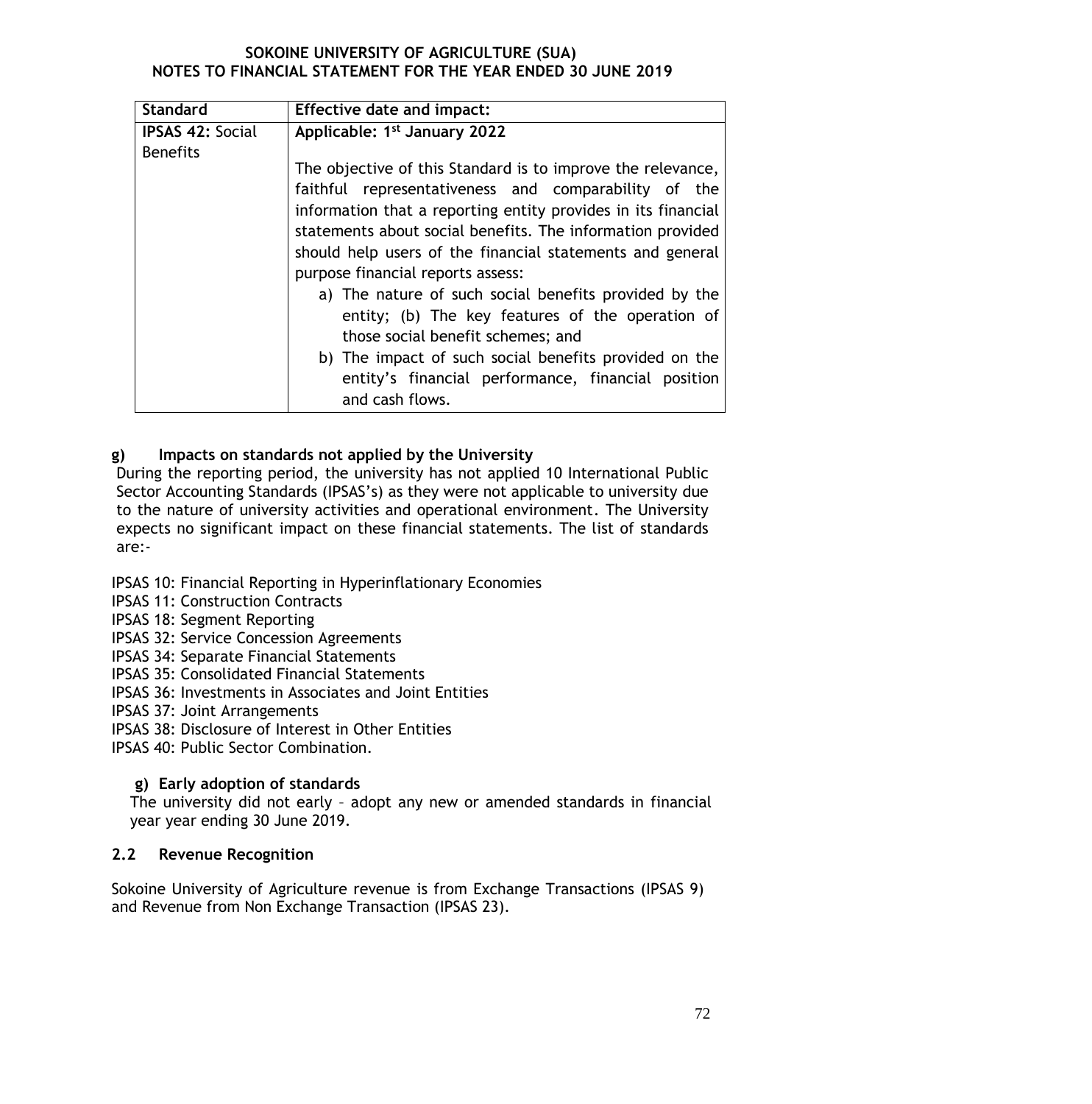## **2 Significant Accounting Policies (Continued)**

## **2.2.1 Revenue from Exchange Transactions**

An exchange transaction is one in which the entity receives assets or services, or has liabilities extinguished, and directly gives approximately equal value (primarily in the form of goods, services or use of assets) to the other party in exchange.

Revenue comprises the fair value of the consideration received or receivable for the sale of products and services rendered in the ordinary course of the University activities. Revenue is shown net of rebates and discounts.

The University recognizes revenue when the amount of revenue can be reliably measured; it is probable that future economic benefits will flow to the University and when specific criteria have been met for each of the University activities. The amount of revenue is not considered to be reliably measurable until all contingencies relating to the sale have been resolved. The University bases its estimates on historical results, taking into consideration the type of customer, the type of transaction and the specifics of each arrangement.

The University revenue from Exchange Transactions which are recognised in accordance with Accrued IPSASs comprises of:

### **a) Tuition fees**

Comprise of fee charged to non-degree programme, Undergraduate and postgraduate students undertaking various courses run by the University. Tuition fee is recognized in the accounting period in which the academic year relates.

#### **b) Accommodation fees**

Accommodation is synonymous to rental fee charged specifically to students undertaking various courses run by the University who stays in University available accommodation facilities during the period of study.

## **c) Institutional Fees**

The University carries a number of researches funded by different donors whereby the University charges 10% institutional fees based on the amount received or spent in accordance to the signed agreement. To exercise flexibility where there is a difference between the standard rate and the agreed rate, the later supersede. In some cases, projects which are fully coordinated centrally, institutional fees for those projects are used to meet coordination expenses.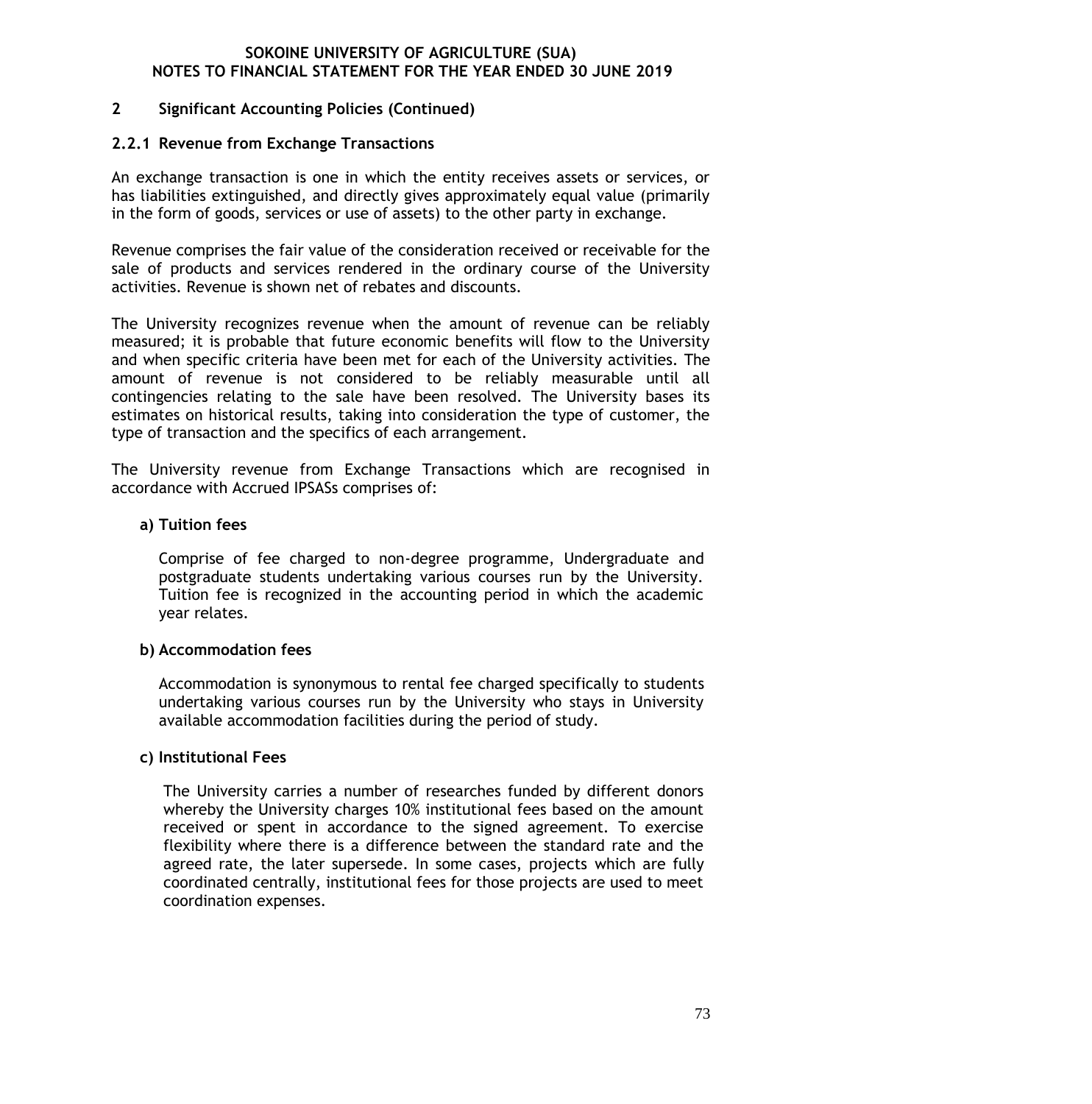#### **2 Significant Accounting Policies (Continued)**

#### **d) Hospital Revenue**

The University has a SUA hospital at the Main Campus and Mazimbu Hospital at the Solomon Mahlangu Campus serving students, employees and the neighbouring community. The facility charges consultation; patients' admission; and medical fees; and also realizes revenue from sales of drugs and laboratory tests.

## **e) Rental Revenue**

Rental Revenue is an income from properties other than investment property rented to staff for residential purposes and other members of the community for business during a period of time.

## **f) Sales of Forestry Products**

The University has forest plantation at Olmotonyi Arusha Campus where forestry products are harvested; some semi processed and sold to the neighbouring community.

### **g) Farm Products**

The University has different types of biological assets producing variety of products which are sold to the community.

## **h) Interest Revenue**

The University recognises interest earned on a time proportional basis taking into account the effective yield on the respective assets net off the withholding tax. Interest earned for the University is mainly for the amount fixed in the banks in the form of Fixed Deposits.

## **i) Consultancy Revenue**

The University has a Consultancy Bureau as an apex, linking consultancy units faculty-wise. The faculty wise consultancy units and individuals engaged in consultancy work contribute to the University according to the requirements of the consultancy policy.

## **2.2.2 Revenue from Non Exchange Transaction-IPSAS 23**

Revenue from Non Exchange Transaction occur when the University receives value from another entity without directly giving approximately equal value in exchange, or gives value to another entity without directly receiving approximately equal value in exchange. Sokoine University of Agriculture receives revenue mainly from transfer; transfers are inflows of future economic benefit or services potential from Non Exchange Transactions other than taxes.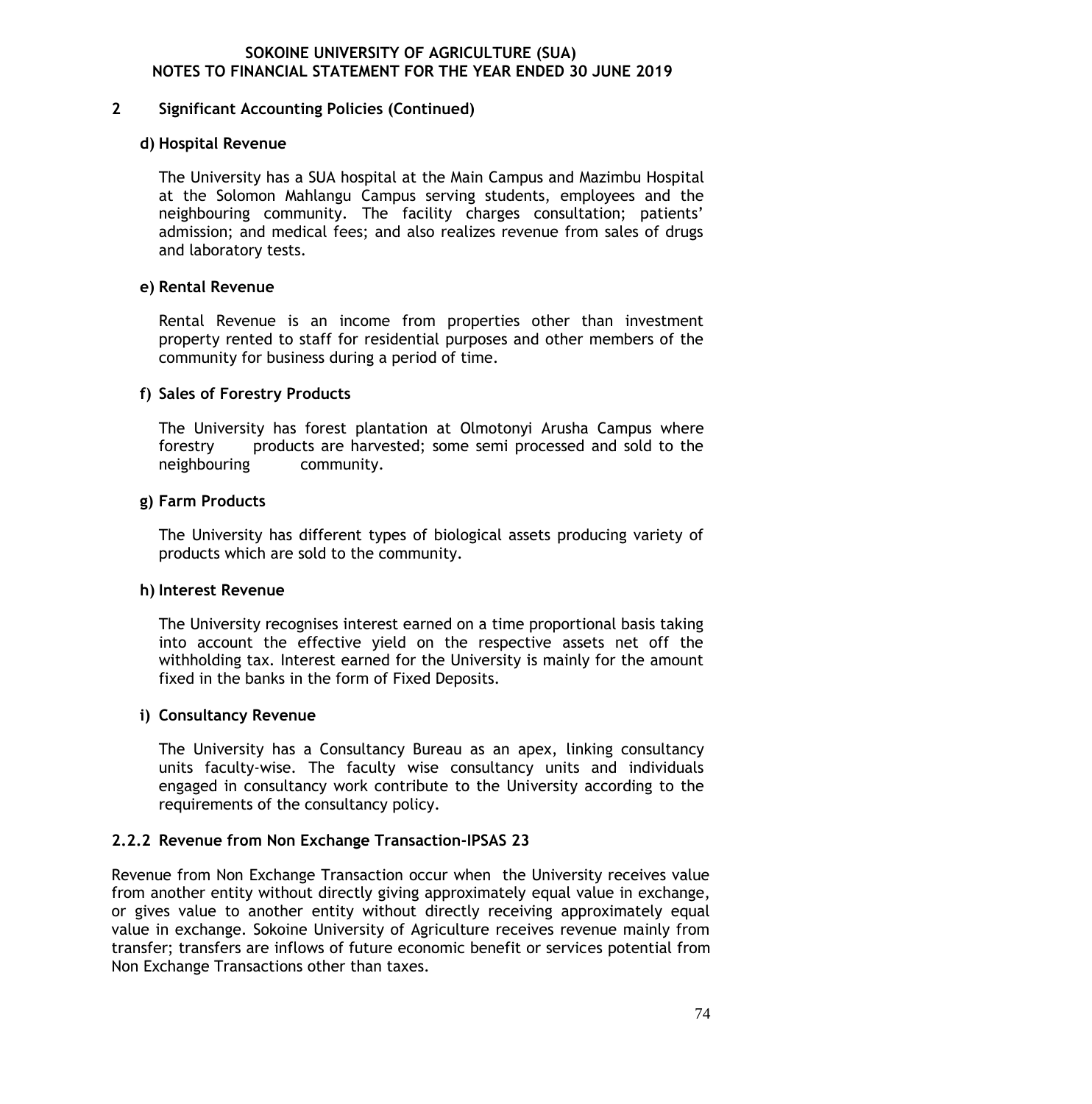## **2 Significant Accounting Policies (Continued)**

Transfers, cash or non-cash include grants from Tanzania Government, Development Partners, Debts forgiveness, fines, bequests, gifts, donations, goods and services, and the off market portion of concessionary loans received.

Revenue from Non Exchange Transactions is measured at the amount of the increase in net assets recognized by the entity. For Grants from Development Partners, normally there are conditions attached to the said grants that would give rise to a liability to repay the unspent amount, differed income is recognized instead of revenue.

The Revenue from Non Exchange Transaction comprises of the following;

### **a) Subvention from the Government**

Subvention, grants and assistance received from the Government are recognised as revenue when received by the University and treated as Revenue from Non Exchange Transaction.

### **b) Revenue/income from Donors**

An inflow of resources from Development Partners are recognised as assets as well as liability when received while revenue and expenditure from the same are recognised to the extent of the amount spent out of that asset in accordance with the conditions attached to the agreement.

## **c) Donation and contributions**

Donation and contributions in kind and in cash are recognised as asset as well as revenue in the year received.

## **2.3 Property, plant and equipment - IPSAS 17**

All categories of property, plant and equipment are initially recorded at historical cost. Subsequently, the assets are stated at historical cost, less accumulated depreciation and accumulated impairment in value. Historical costs include expenditure that is directly attributable to the acquisition or construction of the Property, Plant and Equipment. Subsequent costs are included in the assets carrying amount or recognised as a separate asset, as appropriate, only when it is probable that future economic benefits associated with the item will flow to the University and the cost of the item can be measured reliably. The carrying amount of the replaced part is derecognised.

All other repairs and maintenance are charged to profit or loss during the financial year in which they occurred.

Motor vehicles and motorcycles available for sale requested by SUA-Staff are transferred from SUA-Main account to SUA-Car Loan Fund for disposal.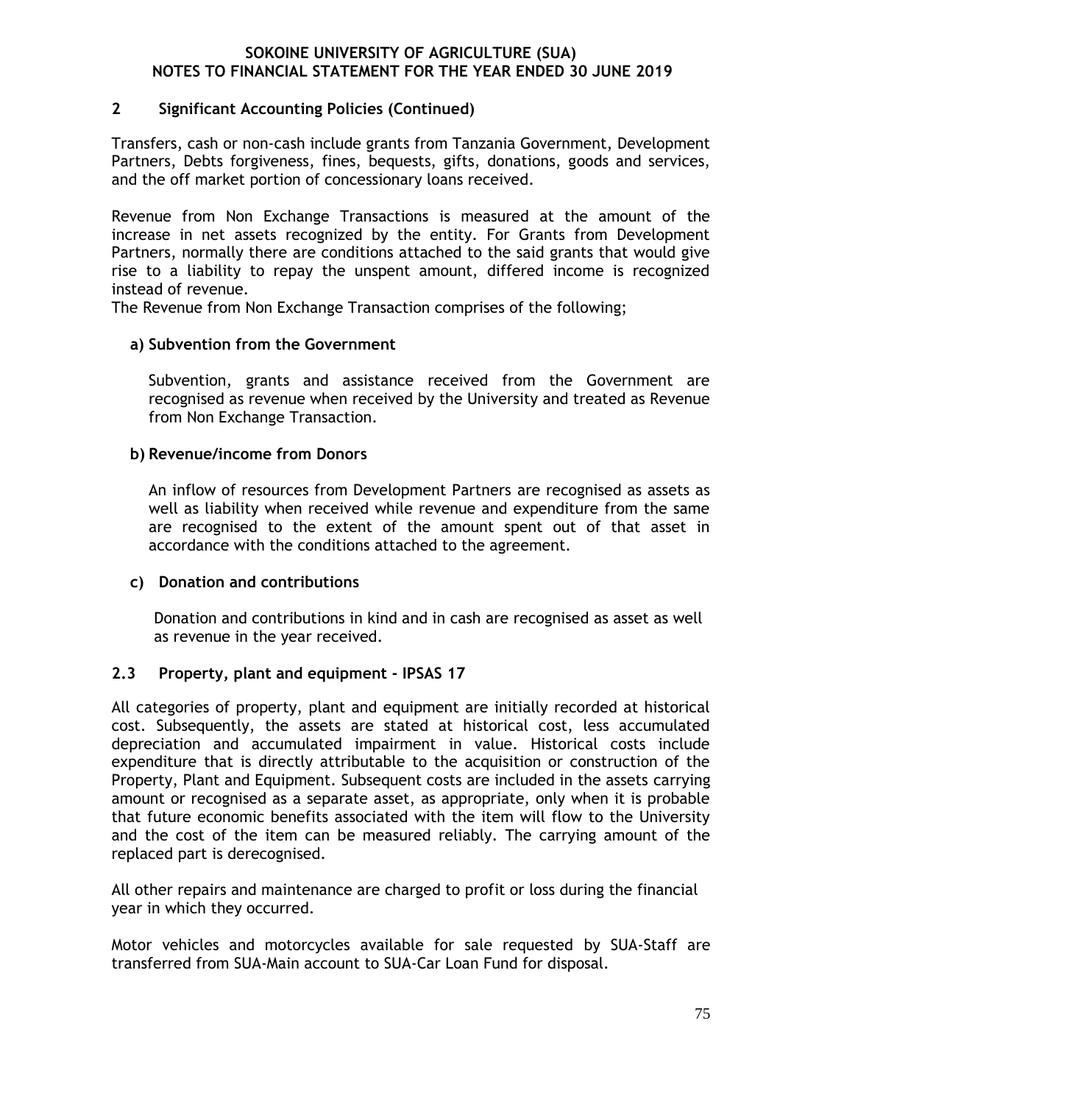## **2 Significant Accounting Policies (Continued)**

Gains or losses on disposal other than motor vehicles available for sale requested by SUA-staff are determined by comparing the disposal proceeds with the carrying amount and they are charged to profit or loss.

## **Depreciation**

SUA has adopted straight line method for depreciation of Public Assets which is allocated systematically over the useful life of the respective assets as issued in Government Asset Guideline on 10th December, 2012 and updated information on the minute sheet from DGAM with Ref. No. KA.32/370/01/96 dated 16 August, 2017 and the accounting policies applicable. The depreciable amount of an asset shall be allocated on a systematic basis over its estimated useful life. The prevailing International Standard for depreciation shall be applied over the useful life of the assets. Depreciation is calculated using the straight-line method to allocate the cost to their residual values over their estimated useful lives as follows:-

| Asset category                           | Rate  |
|------------------------------------------|-------|
|                                          | p.a.  |
| Land                                     | 0.0%  |
| <b>Buildings</b>                         | 2.0%  |
| Computer and Desktop and laptops         | 25.0% |
| Server                                   | 14.3% |
| Equipment                                | 20.0% |
| Video Conference Equipment               | 25.0% |
| equipment<br>Document<br>processing      | 14.3% |
| (photocopy)                              |       |
| Television studio, Camera                | 14.3% |
| UPS-heavy duty                           | 14.3% |
| Furniture                                | 20.0% |
| <b>Plant and Machinery</b>               | 6.7%  |
| <b>Tractor</b>                           | 10.0% |
| Motor vehicle heavy duty (5 and above    | 10.0% |
| tones)                                   |       |
| Motor vehicle light duty (below 5 tones) | 20.0% |
| <b>Motor Cycles</b>                      | 14.3% |
| <b>Water Systems</b>                     | 15.0% |

Depreciation is charged on assets from the date when they are ready for use and no depreciation is charged in the year an asset is classified as non- current assets held for sale.

#### **Major Renovations**

Major renovations are depreciated over the remaining useful life of the related asset or to the date of the next major renovation, whichever is sooner.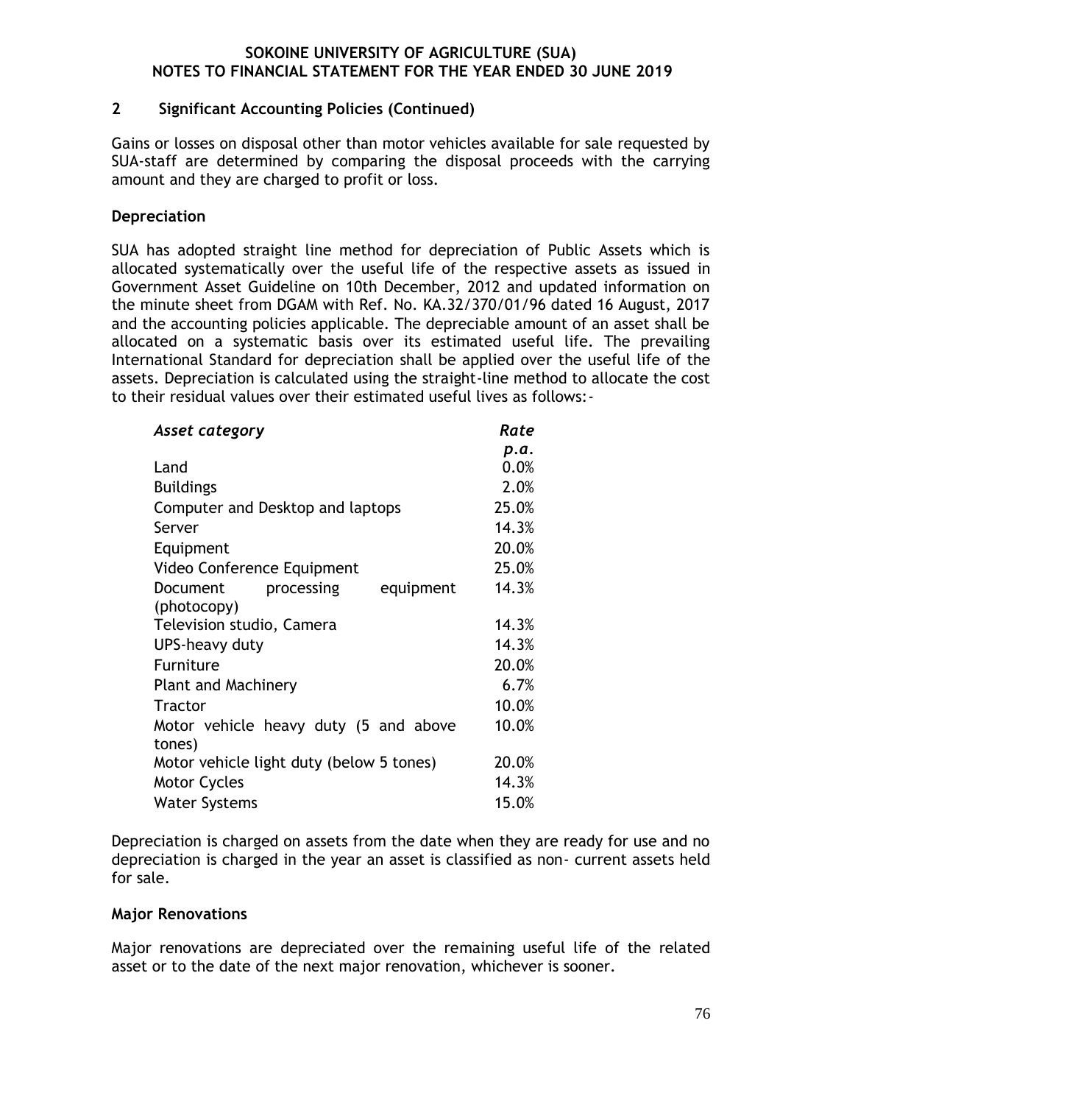## **2 Significant Accounting Policies (Continued)**

### **Carrying Amount**

Property, plant and equipment are reviewed whenever events or changes in circumstances indicate the carrying amount may not be recoverable. Where the carrying amount of an asset is greater than its estimated recoverable amount, it is written down immediately to its recoverable amount.

## **Disposal**

Gain or losses on disposals are determined by comparing the disposal proceeds with the carrying amount and are included in the statement of financial performance.

### **Capital work in progress**

Work-in-progress consists of the cost of assets, labour and other costs associated with property, plant and equipment being constructed by the University. Once the asset becomes operational, the related costs are transferred from work-in-progress to the appropriate asset category and start to be depreciated.

## **2.4 Investment Property**

Investment Property refers property (land or a building – or part of a building – or both) held to earn rentals or for capital appreciation or both, rather than for:

**(**a**)** Use in the production or supply of goods or services or for administrative purposes; or

(b) Sale in the ordinary course of operations.

#### **2.5 Leases**

A lease is an agreement whereby the lessor conveys to the lessee in return for a payment or series of payments the right to use an asset for an agreed period of time.

## **2.6 Intangible assets - IPSAS 31**

An intangible asset is an identifiable non-monetary asset without physical substance.

## **Initial Recognition**

An intangible asset is measured at cost if and only if:

- i. It is probable that the expected future economic benefit or service potential that are attributable to the asset will flow to the University; and
- ii. The cost or fair value of the asset can be measured reliably.

## **Subsequent Recognition**

The accounting policy is to recognise subsequently an intangible asset at fair value in accordance with IPSAS 31.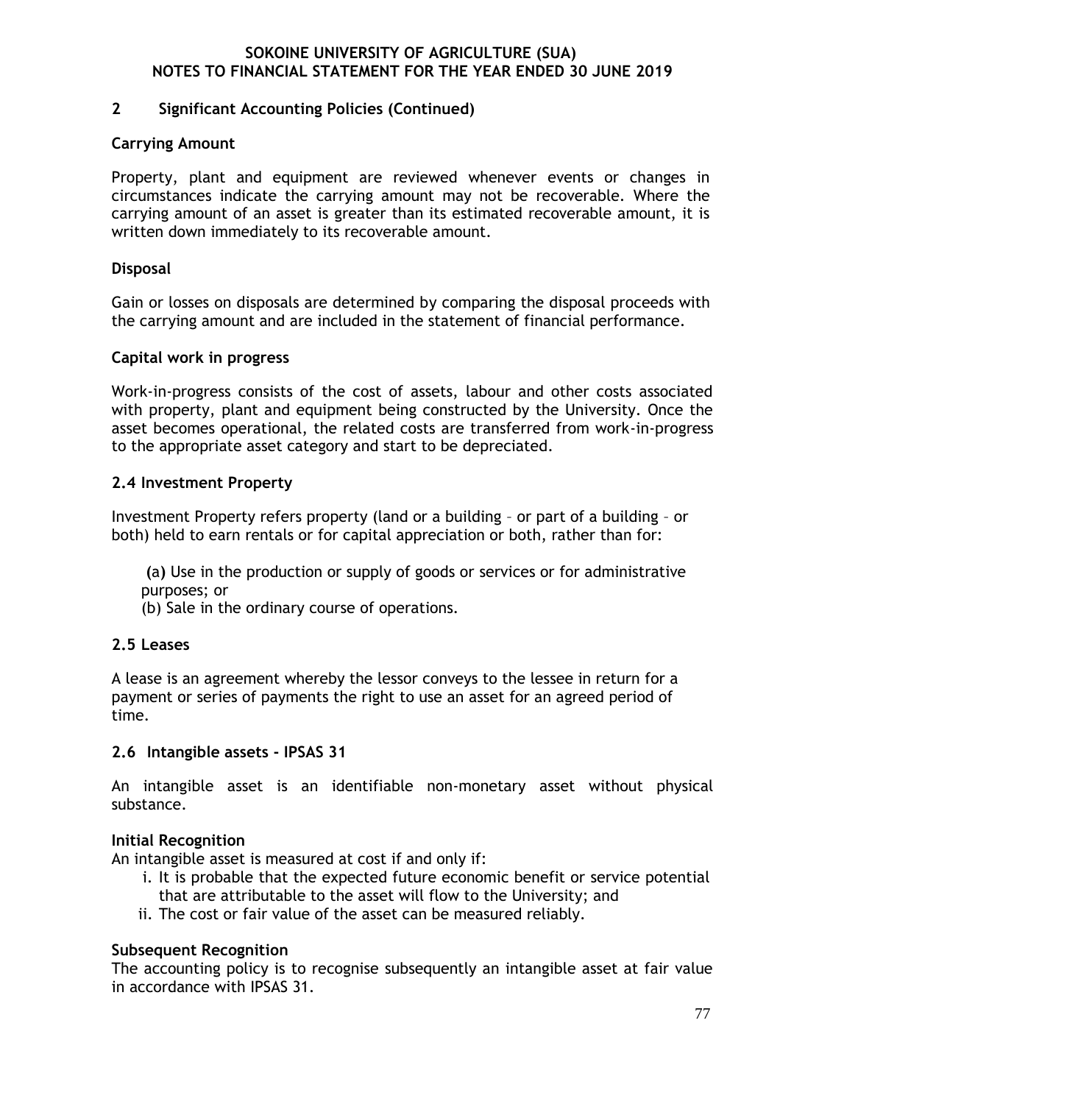### **2 Significant Accounting Policies (Continued)**

#### **Computer software**

The University has a number of computer software and the costs associated with developing or maintaining computer software programs are recognized as expenses as and when incurred. Costs that are directly associated with identifiable and unique software products are recognized as intangible assets. Expenditure that enhances the performance of Computer software programs beyond their original specifications is recognized as capital improvement and added to the original cost of the software. Computer accounting software is regarded as having indefinite useful life; therefore, it is not amortized but tested for impairment annually.

### **2.7 Non – current assets held for sale - IPSAS 1**

Non-current assets held for sale represent assets that the University Council has approved for disposal and they are expected to be disposed of not more than twelve months after reporting date. No depreciation is charged on such assets.

### **2.8 Biological assets-IPSAS 27**

Biological assets comprise forestry, fruit trees, seedlings and vegetables and livestock.

Livestock is measured at fair value less estimated cost to sale, based on market prices at auction of animals of similar age, breed and genetic merit with adjustments, where deemed necessary, to reflect the differences.

The fair value of livestock younger than ten weeks cannot be reliably estimated due to the high mortality rates and are carried at cost less impairment. These assets are not depreciable.

Fruit trees (plantation crops) and forestry assets (growing timber) are measured at fair value less costs to sale based on the present value of estimated pre-tax net cash flows. Costs to sale include the incremental selling costs, including harvesting, saw milling and handling costs.

#### **Seedlings and vegetables are measured at cost.**

Any gains or losses arising on initial recognition of biological assets and from subsequent changes in fair value less estimated point-of-sale costs are recognised in the statement of financial performance in the year in which they arise.

All costs of breeding, planting, upkeep and maintenance of biological assets are recognised in statement of financial performance in the period in which they are incurred. The cost of purchase of livestock plus associated transportation charges are capitalised as part of biological assets.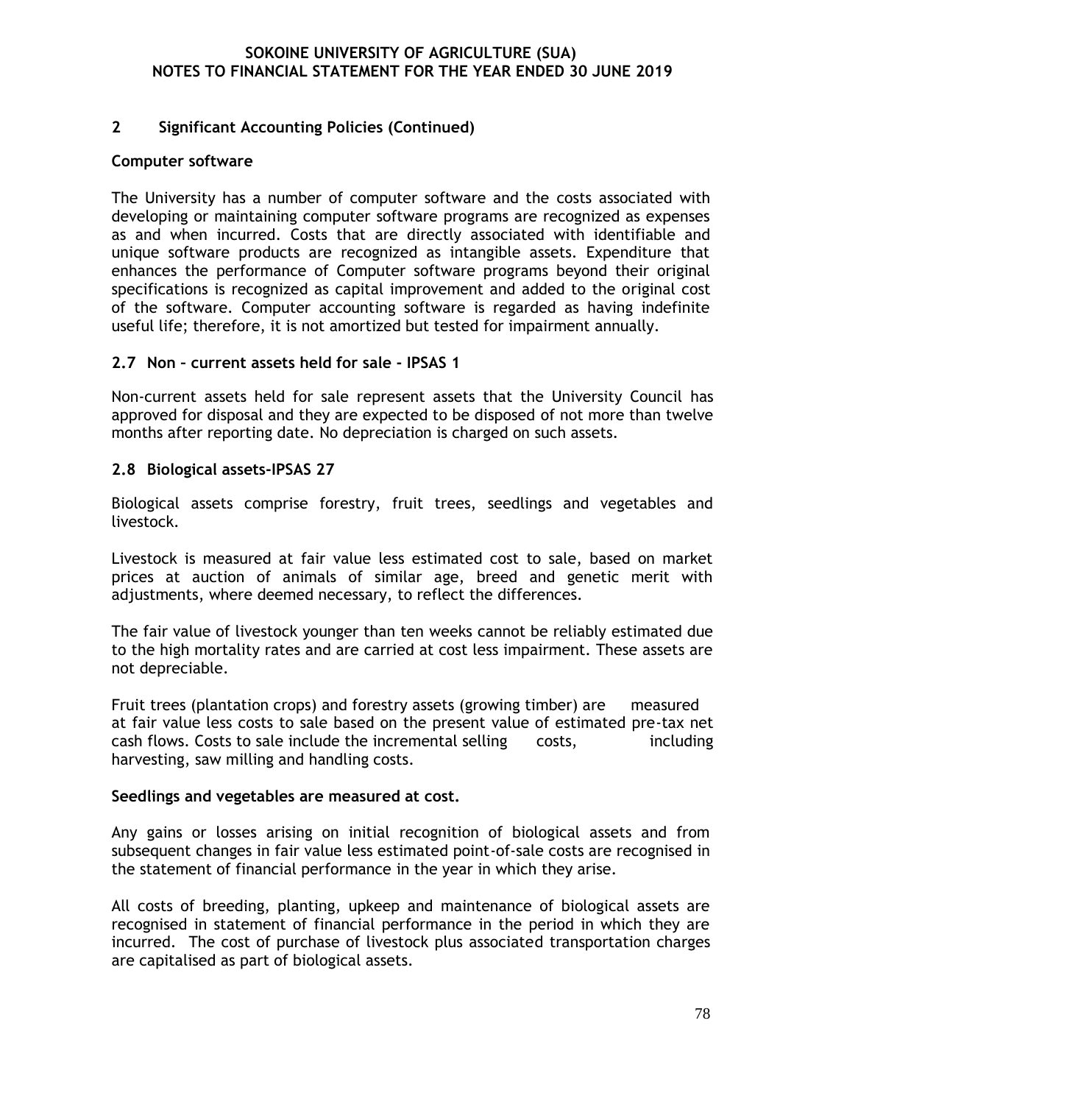## **2 Significant Accounting Policies (Continued)**

## **2.9 Inventories Valuation-IPSAS 12**

Inventories held for sale are stated at the lower of cost or net realizable value. Inventories held for distribution at no charge or for a nominal charge are stated at the lower of cost and current replacement cost. Costs incurred in bringing each product to its present location and condition, are accounted for as follows:

- Raw materials purchase cost on first in first out basis.
- Stationeries and other consumables cost is determined on first in first out basis.
- Finished goods and work in progress cost of direct materials and labour and a proportion of manufacturing overheads based on normal capacity but excluding borrowing costs.

Net realizable value is the estimated selling price in the ordinary course of business, less applicable variable selling expenses. Current replacement cost is the cost the entity would incur to acquire the asset on the reporting date.

## **Agricultural produce**

Agricultural produce at the point of harvest is measured at fair value less estimated point-of-sale costs. Any changes arising on initial recognition of agricultural produce at fair value less estimated point-of-sale costs are recognised in the

statement of financial performance in the year in which they arise.

## **Timber Produce**

The fair value less estimated point-of-sale costs of harvested timber is determined based on the market prices of the final product, taking into account conversion costs.

## **Finished Goods**

The cost of finished goods comprises the fair value less estimated point-of-sale costs of agricultural produce at the point of harvest, the cost of raw materials and direct labour, and other direct costs and related production overheads. It excludes borrowing costs. Net realisable value is the estimated selling price in the ordinary course of business, less applicable variable selling expenses.

This method of valuation is consistent with that of previous years.

## **2.10 Deposits, Prepayments and Accounts Receivable-IPSAS 29**

Deposits, Prepayments and Accounts Receivable are recognized initially at fair value and subsequently measured at amortised cost less provision for impairment.

If collection of the receivable or the utilisation of prepayments is expected in one year or less, they are a classified as current assets. If not, they are presented as non-current assets.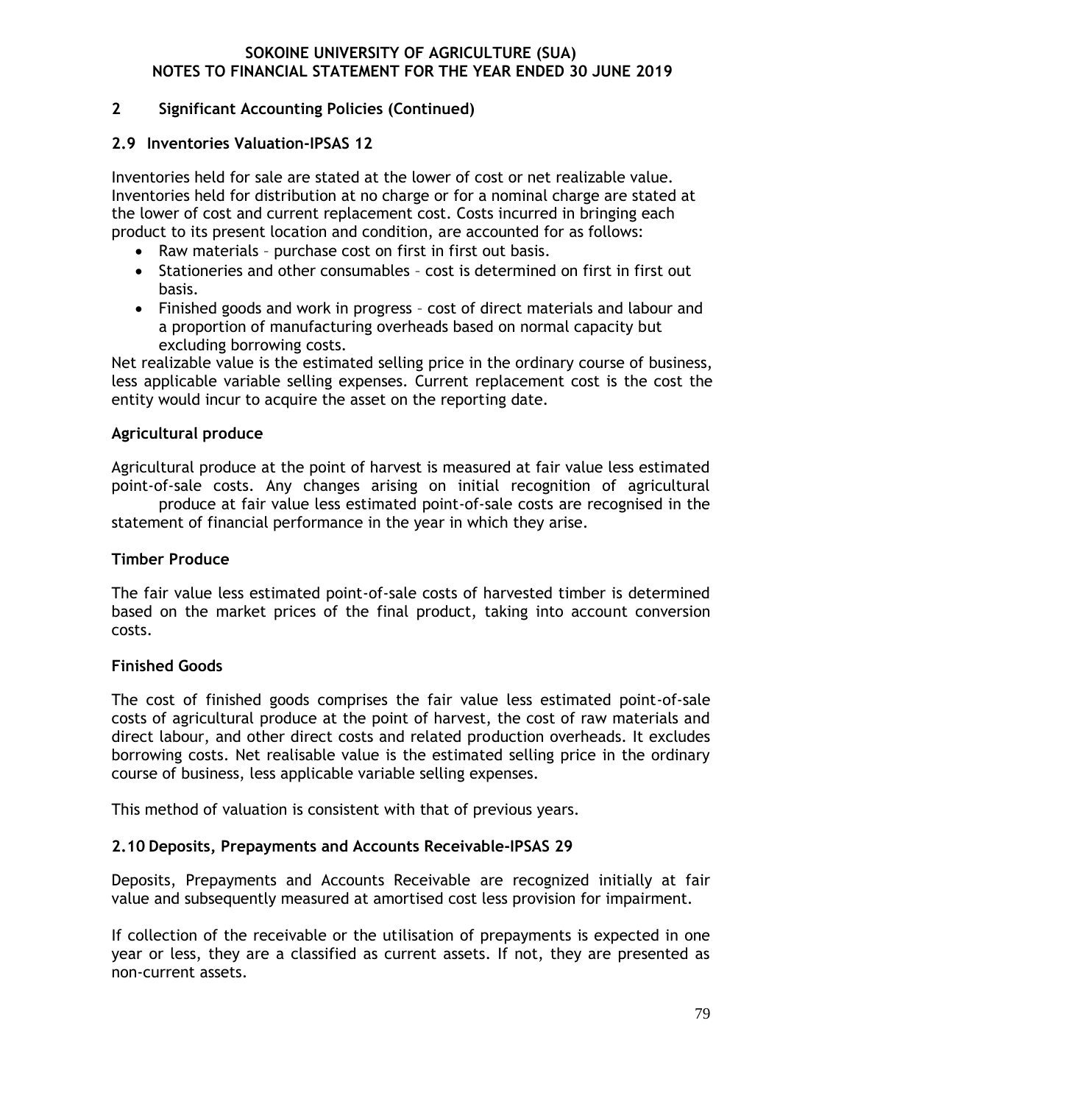## **2 Significant Accounting Policies (Continued)**

### **Provision for Receivables**

At the end of each reporting period, the carrying amounts of trade and other receivables are reviewed to determine whether there is any objective evidence that the amounts are not recoverable. If so, an impairment loss is recognised immediately in the statement of financial performance.

## **2.11 Cash and Cash Equivalents**

For the purpose of cash flow, cash and cash equivalents includes cash in hand, deposits held at call with banks, other short term highly liquid investments with original maturities of three months or less, and bank overdrafts. Bank overdrafts are shown within borrowings in current liabilities. For the purpose of cash flow statement, cash and cash equivalents include restricted funds.

## **Short-term Investments**

Short-term investments represent valuables or cash that have been deposited in fixed deposit account during the year and still held in those accounts as at 30<sup>th</sup> June, 2018.

## **2.12 Foreign Currency Transactions-IPSAS 4**

#### **Initial Recognition**

A foreign currency transaction is recorded, on initial recognition in the functional currency, by applying to the foreign currency amount the spot exchange rate between the functional currency and the foreign currency at the date of the transaction.

## **Reporting at Subsequent Reporting Date**

At each reporting date:

- a) Foreign currency monetary items shall be translated using the closing rate;
- b) Non-monetary items that are measured in terms of historical cost in foreign currency shall be translated using the exchange rate at the date of the transaction; and
- c) Non-monetary items that are measured at fair value in foreign currency are translated using exchange rates at the date when the fair value was determined.

## **Recognition of Exchange Differences**

Exchange differences arising from:

- a) The settlement of monetary items, or
- b) Translating monetary items at rates different from those at which they were translated on initial recognition during the period or in previous financial statements, are recognised in surplus or deficit in the period in which they arise.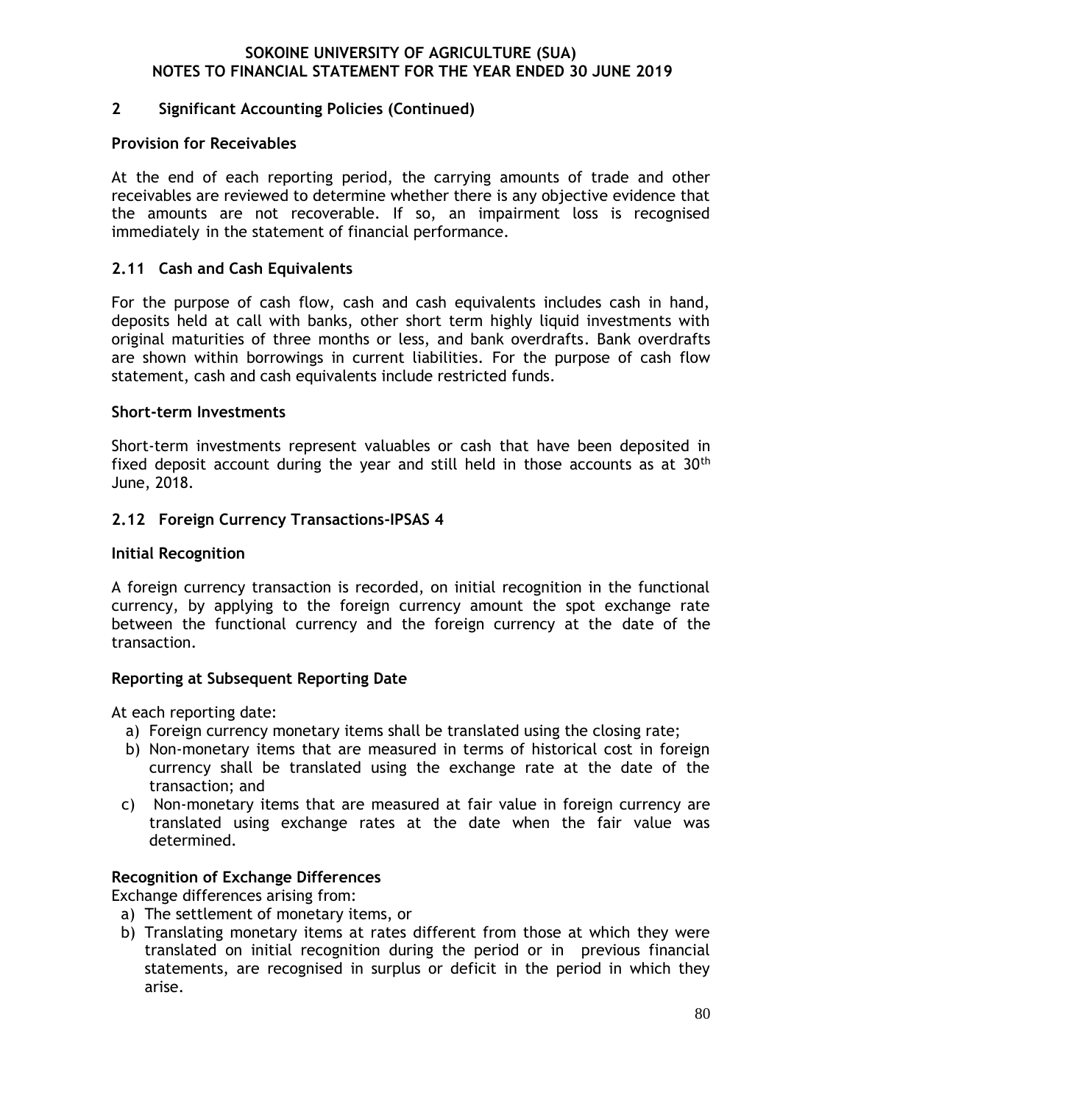### **2 Significant Accounting Policies (Continued)**

When gain or loss on a non-monetary item is recognised directly in net assets/equity, any exchange component of that gain or loss is recognised in surplus or deficit, any exchange component of that gain or loss is recognised as surplus or deficit.

#### **Functional and presentation currency**

The financial statements are presented in Tanzania Shillings, which is the University's functional and presentation currency.

### **Foreign currency translations**

Transactions in foreign currency are translated into Tanzanian shillings at the rates of exchange ruling at the dates of the transactions. Monetary assets and liabilities at the year-end expressed in foreign currencies are translated into Tanzanian shillings at the rates of exchange ruling at the end of the financial year. The resultant gains/losses on exchange rate translations are dealt with in the statement of financial performance.

## **2.13 Provisions - IPSAS 39**

Provisions are recognized when the University has a present legal or constructive obligation as a result of past events, and it is probable that an outflow of resources will be required to settle the obligation and a reliable estimate of the amount can be made.

When the University expects a provision to be reimbursed, the reimbursement is recognized as a separate asset only when the reimbursement is virtually certain.

## **2.14 Grant recognition**

Grants from the government and donors are recognised at their fair value where there is reasonable assurance that the grant will be received and the University will comply with all attached conditions.

#### **Grant from Government**

Cash received from the government is recognised as revenue from non-exchange transaction in accordance to Accrual IPSAS 23.

#### **Grants from Donors**

Grants from donors include:

**i. Cash received**

Recognition of cash received from donors depends on conditions attached to the agreement entered between the University and donors and or between the Government of the United Republic of Tanzania and the Government of the Donor.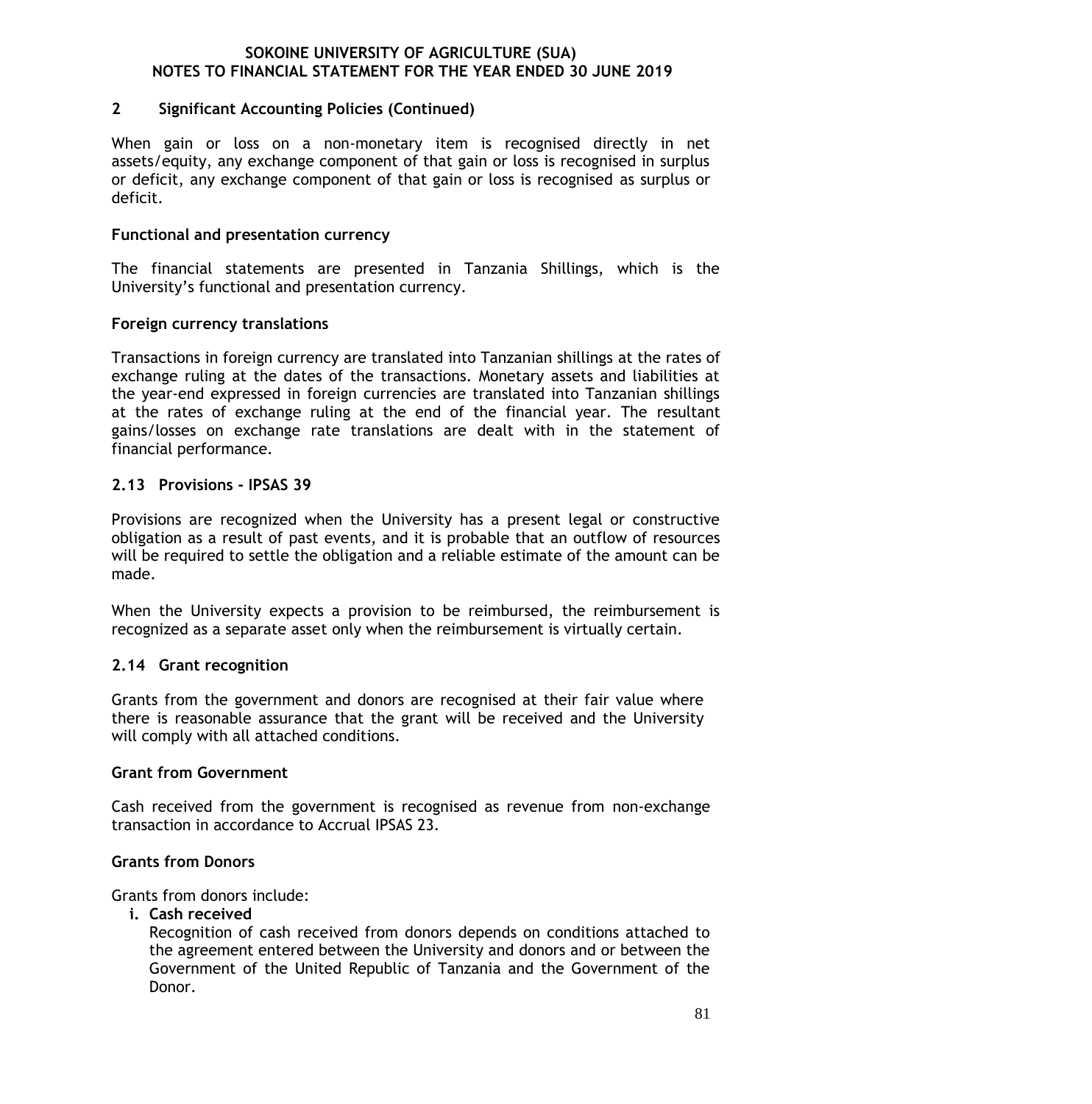#### **2 Significant Accounting Policies (Continued)**

Depending on the condition attached to the agreement, SUA recognizes cash received from Donor as asset and liability under deferred income. The spending during the year is recognised as revenue from non-exchange transactions as well as expenditure.

## **ii. Property, Plant and Equipment - IPSAS 17**

Donor grants received with conditions attached relating to property, plant and equipment are included in non-current liabilities as deferred donor grants and are credited to the statement of financial performance on a straight line basis over the expected useful lives of the related assets.

### **2.15 Payables and Accrued Charges**

Payables are recognised at fair value. Other payables are recognised when incurred through either enjoyment of services on credit and/or receiving of goods supplied on credit.

Accounts payables are obligations to pay for goods or services that have been acquired in the ordinary course of business from suppliers. Accounts payable are classified as current liabilities if payment is due within one year or less. If not, they are presented as non-current liabilities.

Trade payables are recognised initially at fair value and subsequently measured at amortised cost using the effective interest method.

## **2.16 Borrowing costs - IPSAS 5**

General and specific borrowing costs directly attributable to the acquisition, construction or production of qualifying assets, which are assets that necessarily take a substantial period of time to get ready for their intended use or sale, are added to the cost of those assets, until such time as the assets are substantially ready for their intended use or sale.

Investment income earned on the temporary investment of specific borrowings pending their expenditure on qualifying assets is deducted from the borrowing costs eligible for capitalisation.

All other borrowing costs are recognised in the statement of financial performance in the period in which they are incurred.

## **2.17 Employee benefits - IPSAS 39**

Employee benefits are all forms of consideration given by an entity in exchange for service rendered by employees. Employee benefits include short term employee benefit, post-employment benefits, termination benefits and other long term employee benefits.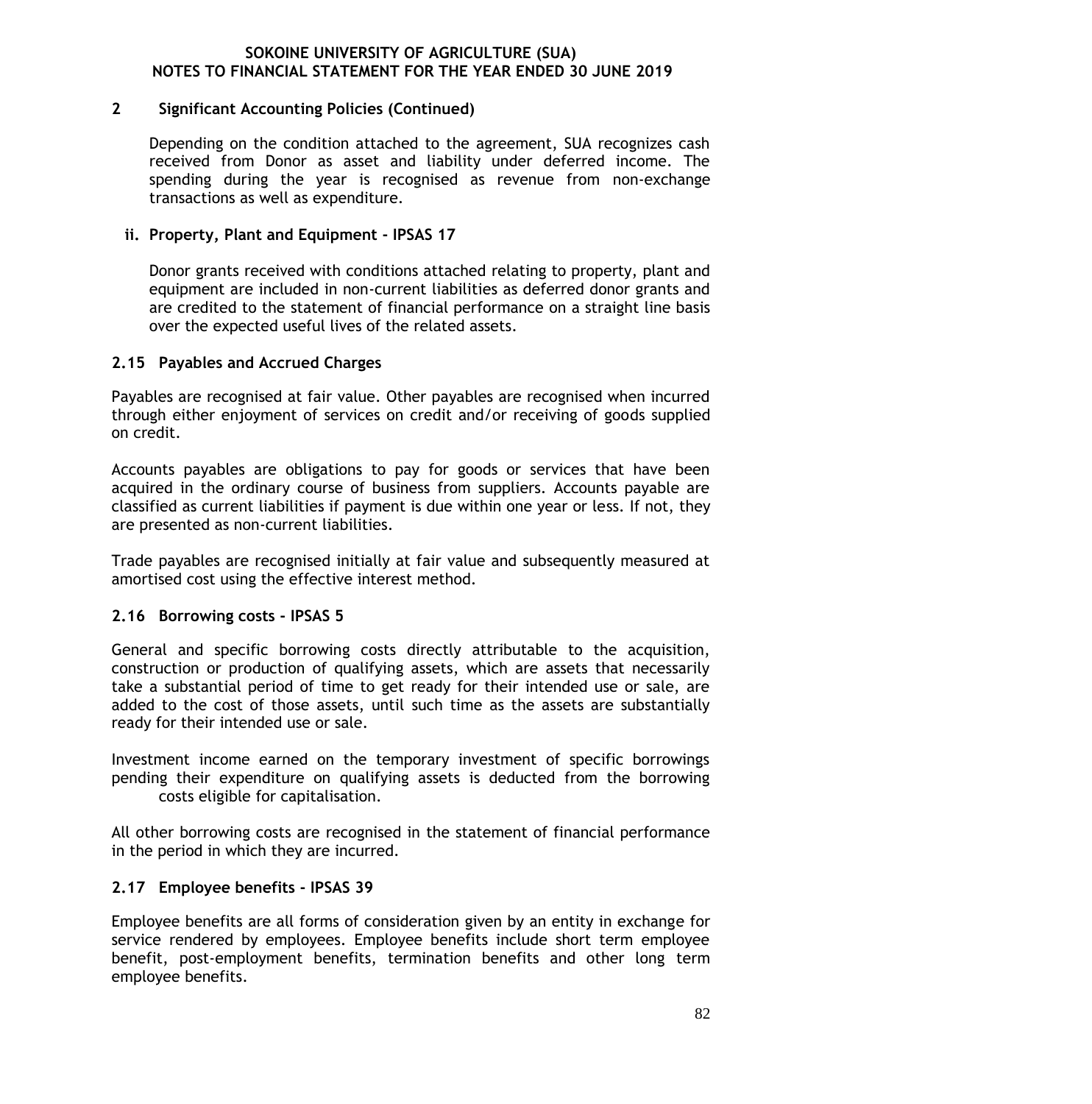## **2 Significant Accounting Policies (Continued)**

### **Short-term employee benefit**

Short-term employee benefits include terms such as:

- a) Wages, salaries, and social security contributions;
- b) Short-term compensated absences (such as paid annual leave and paid sick leave) where the compensation for the absences is due to be settled within twelve months after the end of the period in which the employees render the related employee service; and
- c) Non-monetary benefits (such as medical care, housing, cars, and free or subsidized goods or services) for current employees.

Accounting for short-term employee benefits is generally straight forward, because no actuarial assumptions are required to measure the obligation or the cost, and there is no possibility of any actuarial gain or loss. Moreover, short-term employee benefit obligations are measured on undiscounted basis.

Therefore, the cost of all short term employee benefits such as salaries, employees leave pay and house allowance are recognized in the Statement of Financial Performance during the period in which the employees render services.

### **Defined contribution Plans**

Defined contribution plans are post-employment benefit plans under which the University pays fixed contributions into a separate entity (a fund), and will have no legal or constructive obligation to pay further contributions if the fund does not hold sufficient assets to pay all employee benefits relating to employee service in the current and prior period.

University staffs are covered under defined contribution plans in which every staff contributes a percentage as prescribed by the Fund. The University contributes to defined contribution retirement benefit schemes for all its employees based on the following rates of contributions for each fund:

|                                             | <b>Percentage Contributions</b> |          |              |
|---------------------------------------------|---------------------------------|----------|--------------|
| <b>Scheme</b>                               | <b>Employee</b>                 | Employer | <b>Total</b> |
|                                             |                                 |          |              |
| Public Service Social Security Fund (PSSSF) |                                 | 15.      | 20           |
| National Social Security Fund (NSSF)        | 111                             | 1 N      |              |

The University's contributions to the defined contribution schemes are recognised as an employee benefit expense in the statement of financial performance when they fall due. The University has no further payment obligations once the contributions have been paid.

Effective from July, 2011, employer's contributions have been remitted to the funds by the Treasury in accordance with Circular No. C/BA54/328/01/15. However, short term employees who are employed by the University and their salaries are paid by the Research Projects or the University, their 10% employer contribution are paid by respective projects or the University to the National Social Security Fund (NSSF).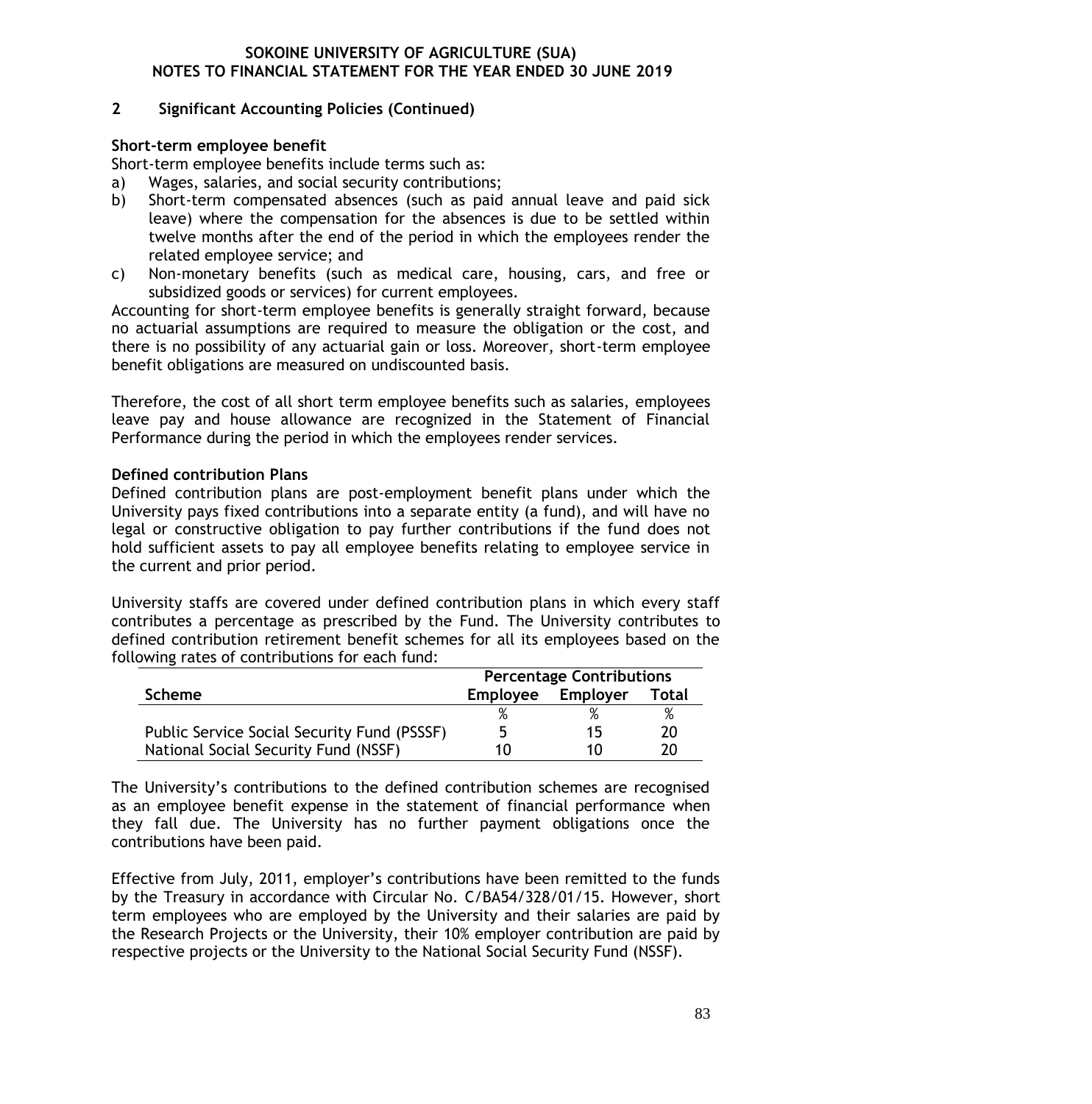## **2 Significant Accounting Policies (Continued)**

For employees especially retired academic members of staff who are on contractual basis granted by the Government are paid their gratuity (25% of their salaries) by the Government through PSSF upon expiry of the contract.

## **3 Financial Risk Management**

The University's principal financial instruments comprise of loans, fixed deposits, trade payables and trade receivables. The University has various financial assets such as trade receivables, cash and short-term deposits, which arise directly from its operations.

The main risks arising from the University's financial instruments are market risk, liquidity risk and credit risk which are summarized below:

## **(a) Market risk**

### **Foreign currency exchange risk**

The University has current assets (bank balances) and liabilities which are denominated in US Dollars (USD), Great Britain Pounds (GBP) and Euro. These are subject to exchange rate fluctuations.

However, this exposure does not result in a significant risk as foreign currency assets and liabilities are normally settled within a fairly short time.

At 30 June 2019, if the functional currency had strengthened/weakened by 5% against the USD, GBP and EURO with all other variables held constant, effect on surplus or deficit mainly due to translation of bank balances would have been lower/higher as follows:

|                             | 2019                        | 2018        |
|-----------------------------|-----------------------------|-------------|
|                             | T7S                         | <b>TZS</b>  |
| United States Dollars (USD) | 5,552,312,859 4,543,308,488 |             |
| Great Britain Pound (GBP)   | 240,012,393                 | 121,651,830 |
| Euro                        | 373,851,675                 | 902,499,250 |

#### **(b) Cash flow and fair value interest rate risk**

The University's interest rate risk arises from long-term borrowings. Borrowings issued at variable rates expose the University to cash flow interest rate risk which is partially offset by cash held at variable rates. When borrowings are at a fixed rate, the University is exposed to fair value interest rate risk. The University's long term borrowing is at a fixed interest rate, however, the fair value interest rate risk is considered negligible to have any impact on the statement of financial performance.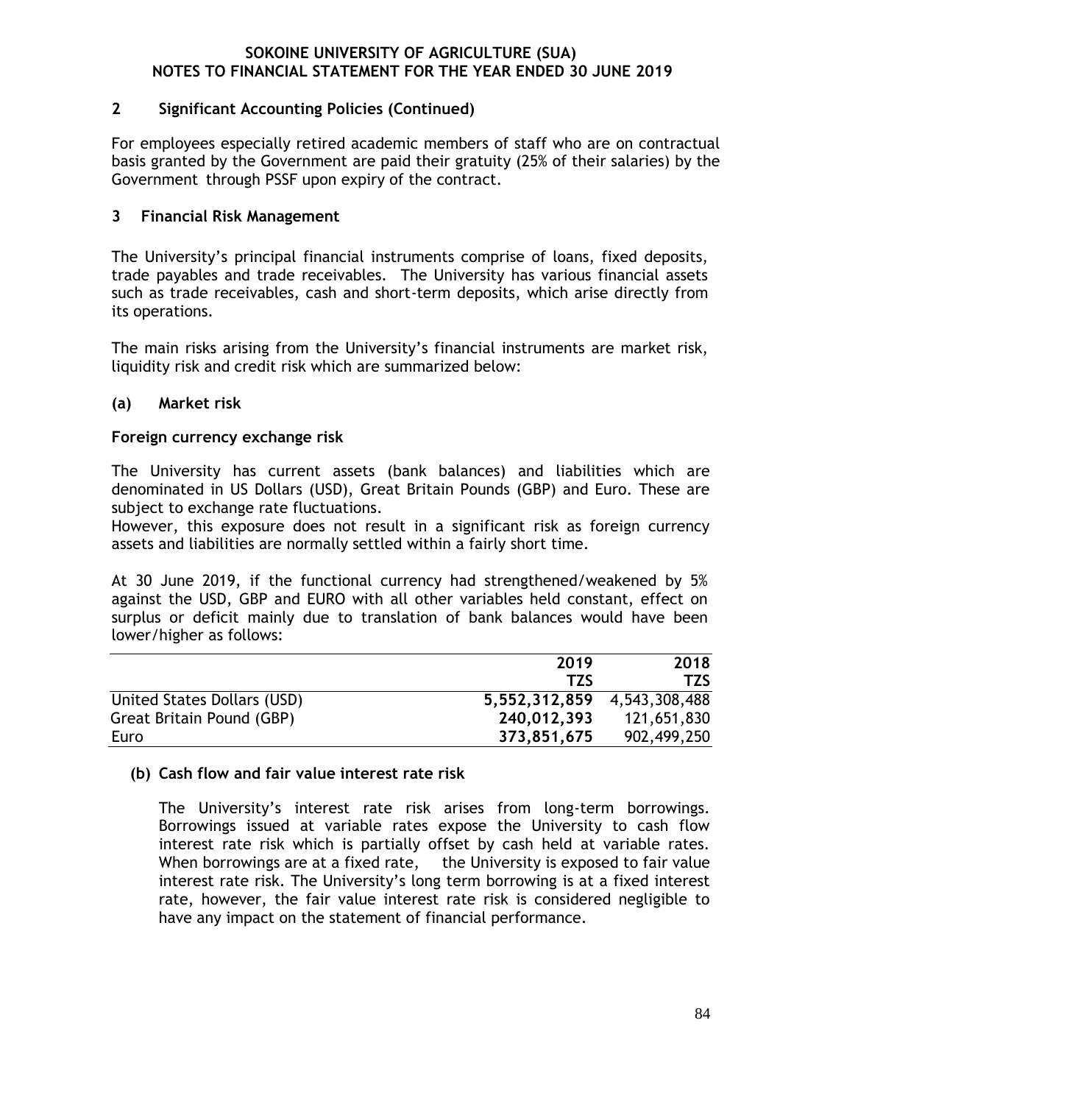#### **3 Financial risk management (continued)**

#### **(c) Liquidity risk**

Liquidity risk is the risk that suitable sources of funds for the University's activities may not be available and thus the University may not be able to fulfil its existing and future cash flow obligations. The University's approach when managing liquidity is to ensure, as far as possible, that it will always have sufficient liquidity to meet its liabilities when due, without incurring unacceptable losses or risking damage to the University's reputation.

The table below analyses the University's financial liabilities that will be settled on a net basis into relevant maturity groupings based on the remaining period at the reporting date to the contractual maturity date. The amounts disclosed in the table below are the contractual undiscounted cash flows.

|                                         | Less than      | Between 1     | Between 2     |                |
|-----------------------------------------|----------------|---------------|---------------|----------------|
|                                         | 1 year         | and 2 years   | and 5 years   | Total          |
|                                         | <b>TZS</b>     | <b>TZS</b>    | <b>TZS</b>    | <b>TZS</b>     |
| At 30 June 2019                         |                |               |               |                |
| Tanzania<br>Education<br>Authority loan |                |               | 356,502,999   | 356,502,999    |
| Accounts payable                        | 16,643,332,819 | 6,726,175,297 | 1,237,146,168 | 24,606,654,284 |
|                                         | 16,643,332,819 | 6,726,175,297 | 1,593,649,167 | 24,963,157,283 |
| At 30 June 2018<br>Tanzania             |                |               |               |                |
| Education<br>Authority loan             |                |               | 356,502,999   | 356,502,999    |
| Accounts payable                        | 13,824,114,997 |               |               | 13,824,114,997 |
|                                         | 13,824,114,997 |               | 356,502,999   | 14,180,617,996 |

## **(d) Credit risk**

Credit risk is the risk that counterparty to a financial instrument will fail to perform or fail to pay amounts due causing financial loss to the University. Potential concentration of credit risk consists principally of bank balances and trade receivables. Credit risk is considered as part of the risk-reward balance of doing business. On entering into any business contract, the extent to which the arrangement exposes the University to credit risk is considered.

Trade receivables are presented net of allowance for doubtful debts. Accordingly, the University has no significant concentration of credit risk which has not been insured or adequately provided for with respect to the trade and other receivables that are neither impaired nor past due.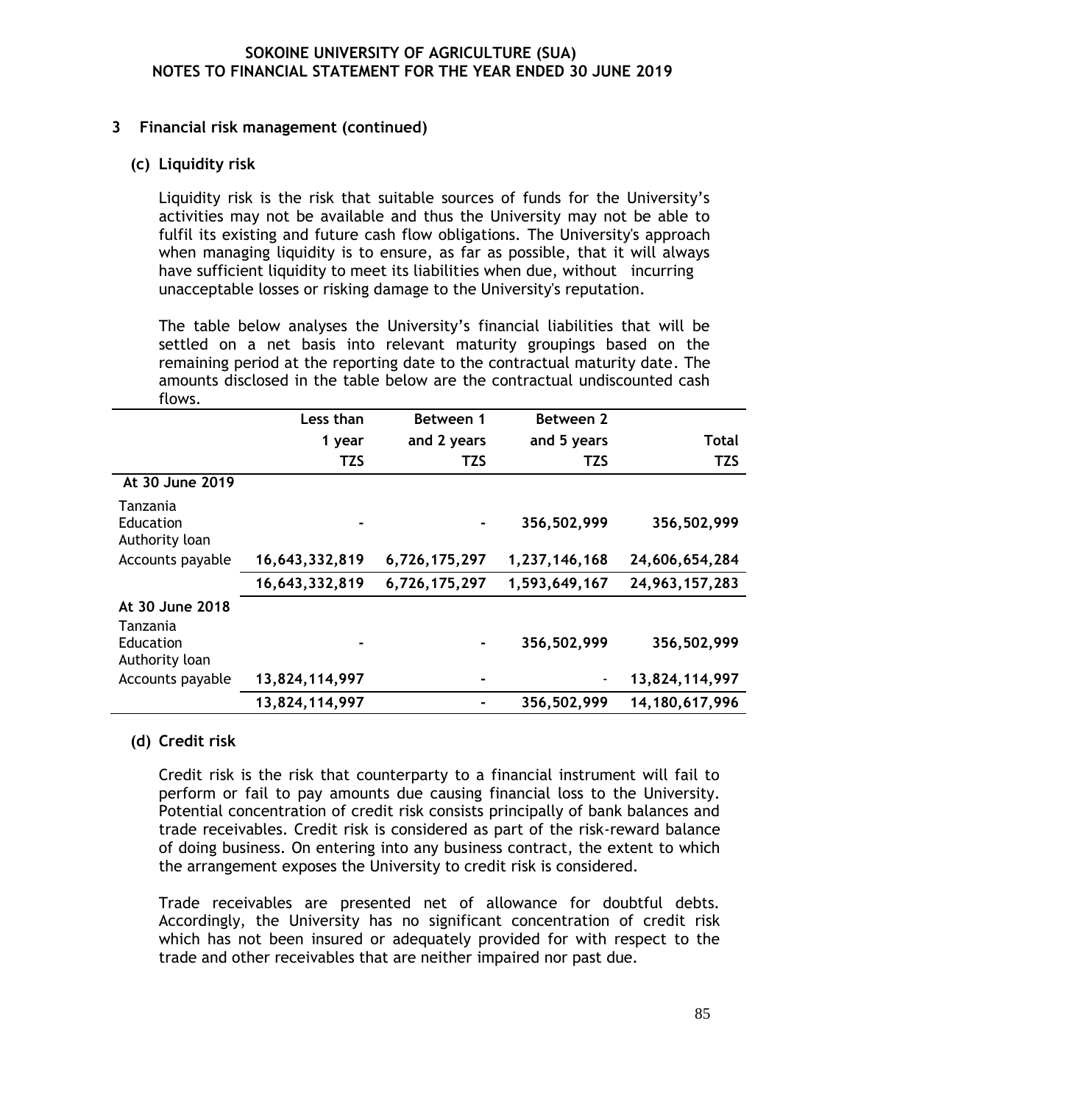#### **3 Financial risk management (continued)**

There are no indications as of the reporting date that the debtors will not meet their payment obligations.

Credit risk arises from cash and cash equivalents, deposits with banks and financial institutions, as well as credit exposures to the University's direct customers (students), including outstanding receivables and committed transactions. For the University, only reputable banks are used as custodians of the University's deposits. The selection of students is mainly based on their academic performance and guided by the Tanzania Commission for Universities (TCU).

The amount that best represents the University's maximum exposure to credit risk is the carrying value of its financial assets in the statement of financial position. These are as shown in the table below:

|                                                 | 2019           | 2018           |
|-------------------------------------------------|----------------|----------------|
| <b>Financial assets</b>                         | TZS            | TZS            |
| Accounts receivables (excluding<br>prepayments) | 8,883,719,616  | 4,297,582,155  |
| Cash at bank and bank deposits                  | 22,399,804,677 | 14,118,867,138 |
|                                                 | 31,283,524,293 | 18,416,449,293 |

No collateral is held for any of the above assets. Furthermore, the University does not grade the credit quality of receivables.

None of the above assets are past due or impaired except for the student fees receivables which are past due but not impaired. Student fees receivables are due at the start of the academic year in which they are invoiced. As, such all the student fees receivables are considered to be past due.

The aging of the student fees receivable is as shown in the table below:

|                                 | 2019          | 2018          |
|---------------------------------|---------------|---------------|
|                                 | <b>TZS</b>    | <b>TZS</b>    |
| Past due but not impaired:      |               |               |
| By up to 1 year                 | 2,457,172,285 | 780,935,493   |
| Over 1 Year                     | 1,530,294,841 | 1,317,292,710 |
| Total past due but not impaired | 3,987,467,126 | 2,098,228,203 |
|                                 | 2019          | 2018          |
|                                 | <b>TZS</b>    | <b>TZS</b>    |
| Impaired Receivable             | 362,507,434   | 362,507,434   |

The above amounts have been fully provided for and net carrying amount is therefore zero.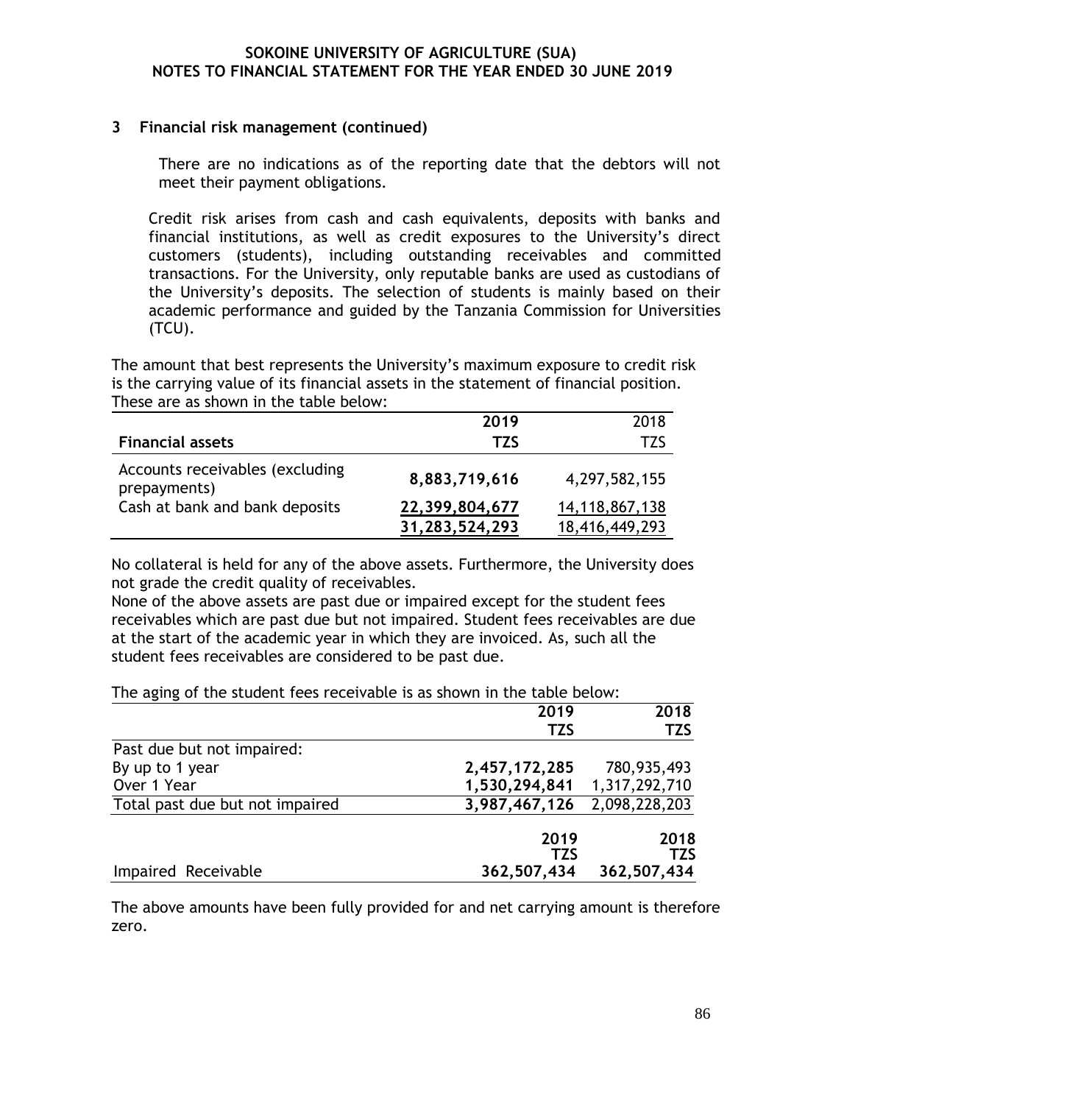### **3 Financial risk management (continued)**

#### **(e) Capital risk management**

The University's objectives when managing capital are to safeguard the University's ability to continue as a going concern while maximising service delivery to the public and stakeholders through its mandated objectives. The capital structure of the University consists of accumulated surplus not available for distribution and funds received from the government.

|                                                           | 2019                | 2018               |
|-----------------------------------------------------------|---------------------|--------------------|
|                                                           | TZS                 | <b>TZS</b>         |
| Tanzania Education Authority loan (Note 21)               | 356,502,999         | 356,502,999        |
| Less: Unrestricted cash and cash equivalents (Note<br>18) | (15, 538, 209, 846) | (7,710,412,112)    |
| Net cash in excess of borrowings                          | (15, 181, 706, 847) | (7, 353, 909, 113) |
| Total reserves available                                  | 51,477,767,515      | 36,446,446,441     |
| Gearing ratio                                             | 30%                 | 20%                |

#### **(f) Financial instruments by category**

The University has two kinds of cash financial instruments which includes Accounts Receivables and Accounts Payables. Accounts Receivables represents the amounts that the University owes various individuals as a result of offering of services; for instance unpaid tuition fees for registered students. The Accounts Payable represents the balances that the University is owing third parties such as the loan in construction of the multipurpose lecture theatre as received from Tanzania Education Authority. Also it includes the balance of unspent funds for research (restricted fund) recorded as differed income. The research funds are attached to conditions stipulated in the agreements entered between SUA and various development partners. The instruments are as shown in the table below:

|                                                        | 2019           | 2018           |
|--------------------------------------------------------|----------------|----------------|
|                                                        | <b>TZS</b>     | <b>TZS</b>     |
| Financial assets at amortised cost                     |                |                |
| Accounts receivables (excluding<br>prepayments)        | 8,883,719,616  | 4,297,582,155  |
| Cash and bank balances                                 | 22,399,804,677 | 14,118,867,138 |
|                                                        | 31,283,524,293 | 18,416,449,293 |
| Financial liabilities at amortised cost                |                |                |
| Tanzania Education Authority loan                      | 356,502,999    | 356,502,999    |
| Accounts payables (excluding statutory<br>liabilities) | 24,606,654,284 | 12,386,835,780 |
|                                                        | 24,963,157,283 | 12,743,338,779 |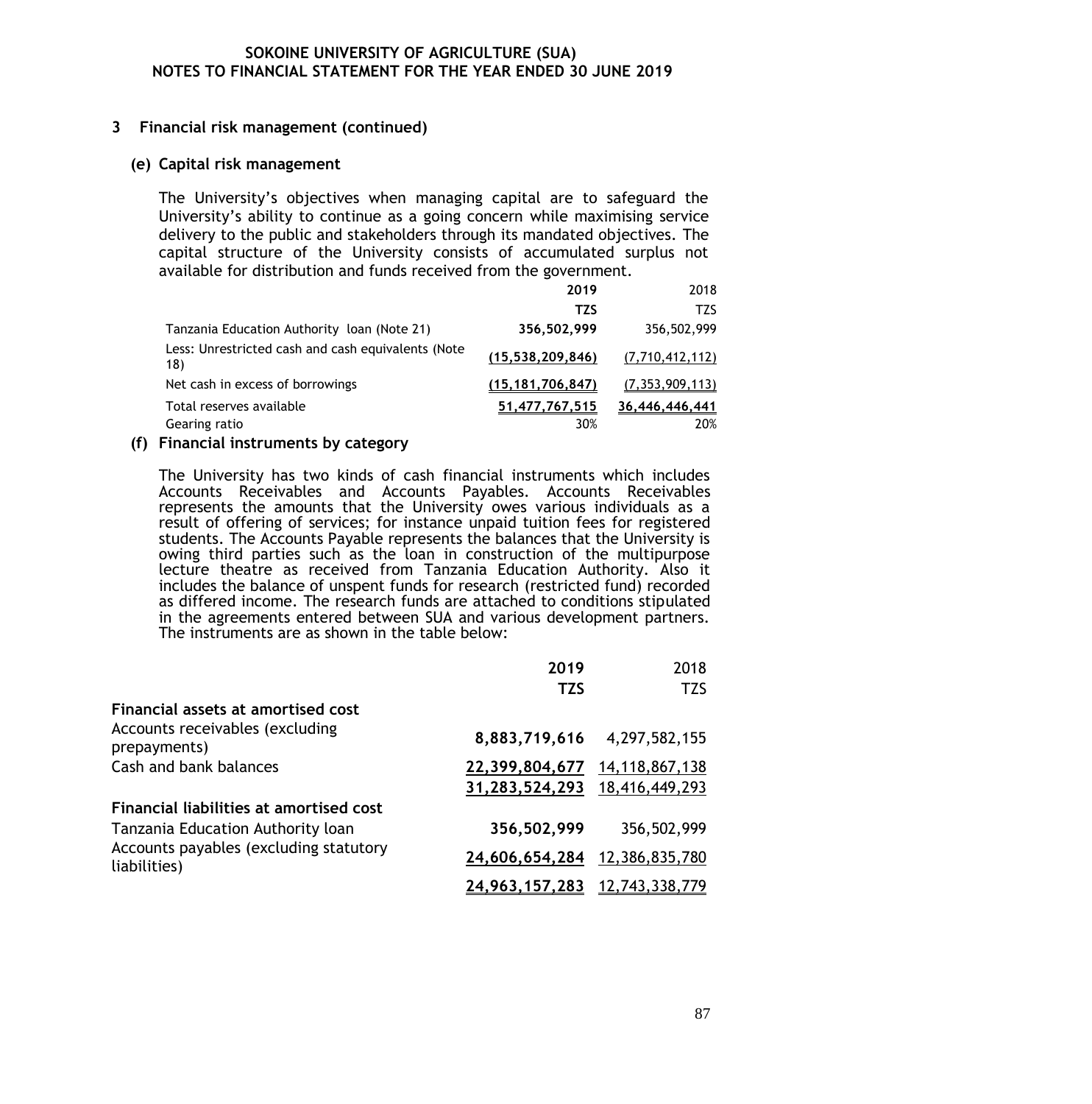#### **4 Critical accounting estimates and judgments**

#### **Comparatives**

Where necessary, comparative figures have been adjusted to conform to changes in presentation in the current year. The University makes estimates and assumptions concerning the future. The resulting accounting estimates will, by definition, seldom equal the related actual results. Estimates and judgements are continually evaluated and are based on historical experience and other variable factors, including expectations of future events that are believed to be reasonable under the circumstances.

The estimates and assumptions that have a significant risk of causing a material adjustment to the carrying amounts of assets and liabilities within the next financial year are addressed below.

### **Biological assets**

In measuring fair value of biological assets, management estimates and judgments are required for the determination of fair value. These estimates and judgments relate to the market prices, average weight, age and quality of animals, fruit trees and forestry.

University tests annually whether biological assets have suffered any impairment, in accordance with the accounting policy stated in note 2.8. The recoverable amounts of cash-generating units have been determined based on value-in-use calculations. The carrying amounts of the biological assets and key assumptions made in estimating these amounts are set out in Note 15.

## **5 Government Grants**

The University recognized **TZS 51,776,563,313** (2018: TZS 49,653,455,730) as income including recurrent and development income. The amount received includes the Government subvention in payment of salaried to staff and the funds received for construction of various University infrastructure including the multipurpose laboratory and the mechanical engineers workshop at the Department of Agricultural Engineering and Land Use; at SUA Main Campus; as per breakdown below:

|                                        | 2018/2019      | 2017/2018         |
|----------------------------------------|----------------|-------------------|
|                                        | T7S            | TZS.              |
| <b>Government Subvention Received:</b> |                |                   |
| <b>Recurrent Grants</b>                | 43,357,559,867 | 47, 253, 455, 730 |
| Development Grants                     | 8,419,003,446  | 2,400,000,000     |
| <b>Total</b>                           | 51,776,563,313 | 49,653,455,730    |

#### **6. Donors' Research Grants**

The University recognized **TZS 16,948,060,273** (2018: TZS 20,455,762,285) as revenue, equivalent to the expenditure incurred for the research projects.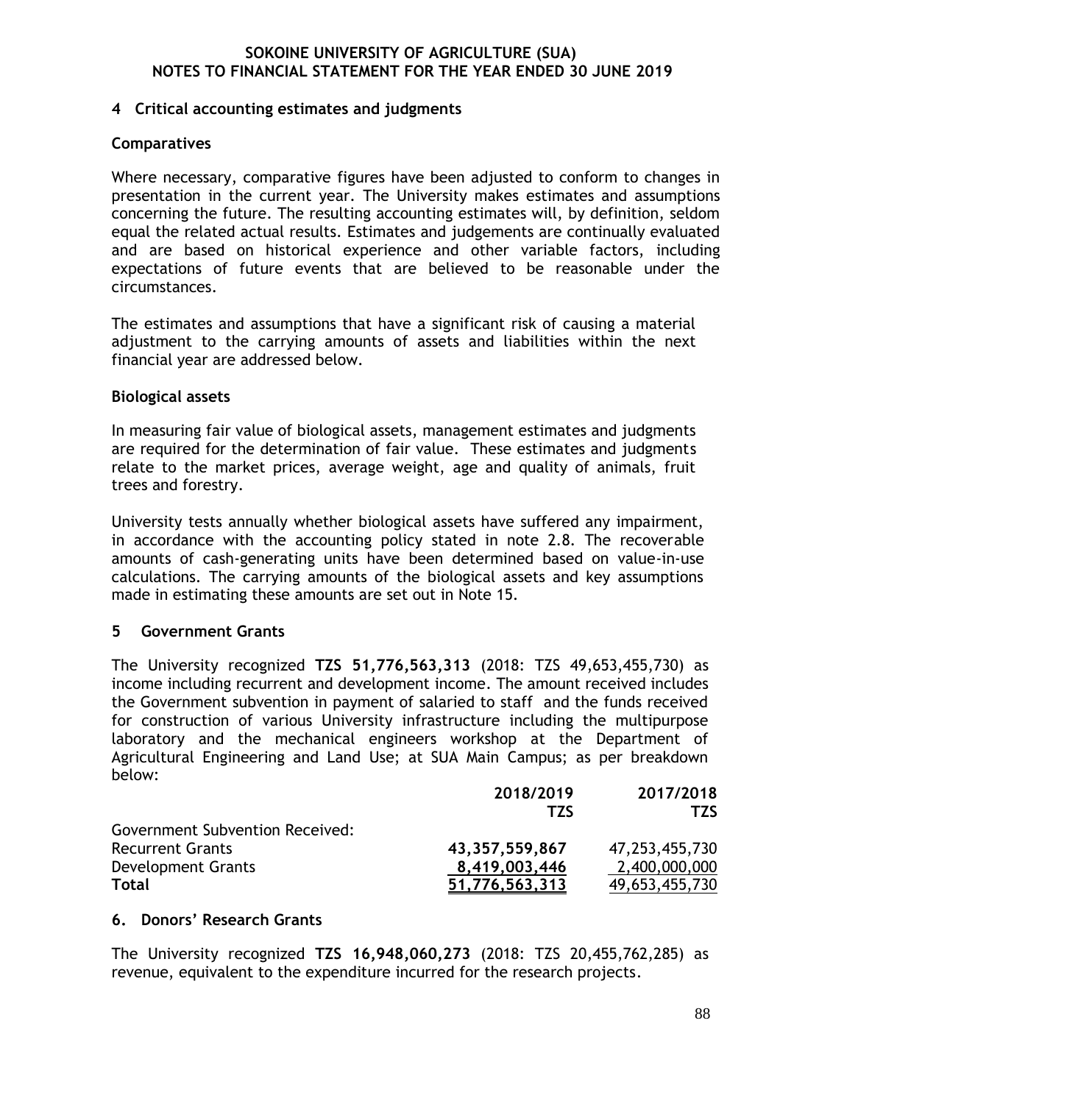# **7. Revenue from Exchange Transactions**

|                                               | 2018/2019         | 2018/2019         |
|-----------------------------------------------|-------------------|-------------------|
|                                               | <b>TZS</b>        | <b>TZS</b>        |
| Farm products                                 | 188, 317, 419     | 325,777,879       |
| Sale of wood products                         | 563,073,362       | 588,766,778       |
| <b>Tuition fees</b>                           | 16,939,697,184    | 14,004,650,764    |
| Institutional fees                            | 67,964,317        | 226,787,403       |
| <b>Accommodation fees</b>                     | 789,886,701       | 735,774,706       |
| Application and extension fees                | 266,333,643       | 249,596,240       |
| <b>Rental Income</b>                          | 1,824,877,251     | 606,998,510       |
| Laboratory services                           | 114,819,712       | 53, 323, 569      |
| Water and electricity bills recoveries        | 210,005,000       | 43,475,000        |
| Sale of food and beverage                     | 139, 152, 650     | 18,756,910        |
| Hospital income                               | 1,405,468,307     | 1,347,254,476     |
| <b>Consultancy Income</b>                     | 1,321,500         | 128,400           |
| <b>Creditor's Written Back</b>                |                   | 1,624,951,100     |
| Gain on disposal of fixed assets              |                   | 17,225,326        |
| Miscellaneous income                          | 173,817,474       | 612,295,224       |
| <b>Total</b>                                  | 22,684,734,521    | 20,455,762,285    |
|                                               |                   |                   |
| <b>Government Grant Expenses</b><br>8         | 2018/2019         | 2017/2018         |
| Personnel emoluments                          | 43, 357, 870, 867 | 47, 181, 330, 731 |
| Salary arrears written off                    |                   | 2,071,063,171     |
| <b>Bank Charges and Commission</b>            | 688,116           | 1,417,980         |
| <b>Total</b>                                  | 43,358,558,983    | 49,253,811,882    |
|                                               |                   |                   |
|                                               | 2018/2019         | 2017/2018         |
|                                               | <b>TZS</b>        | TZS               |
| 9. Internal Revenue Expenditure               |                   |                   |
| General expenses                              | 574,565,069       | 603,539,257       |
| Personnel emoluments                          | 1,216,090,306     | 1,282,327,743     |
| Travel and subsistence allowances             | 779,473,422       | 668,754,150       |
| Foreign travel                                |                   | 43,762,950        |
| Consultancy expenses                          | 65,249,221        | 71,890,408        |
| Leave travelling expenses                     | 1,036,412,118     | 175,011,930       |
| Maintenance of motor vehicles and machinery   | 277,567,555       | 263,726,975       |
| Office expenses and stationery                | 520, 552, 292     | 794,270,884       |
| <b>Fuel and lubricants</b>                    | 493,692,299       | 382, 188, 613     |
| Printing and publishing                       | 173,632,382       | 33,530,287        |
| Maintenance of office furniture and equipment | 174,229,311       | 157, 119, 987     |
| Legal expenses                                | 3,789,900         | 6,088,000         |
| Convocation expenses                          | 960,000           | 15,580,000        |
| <b>Uniforms</b>                               | 29, 173, 250      |                   |
| Tender board expenses                         | 6,605,000         | 14,210,000        |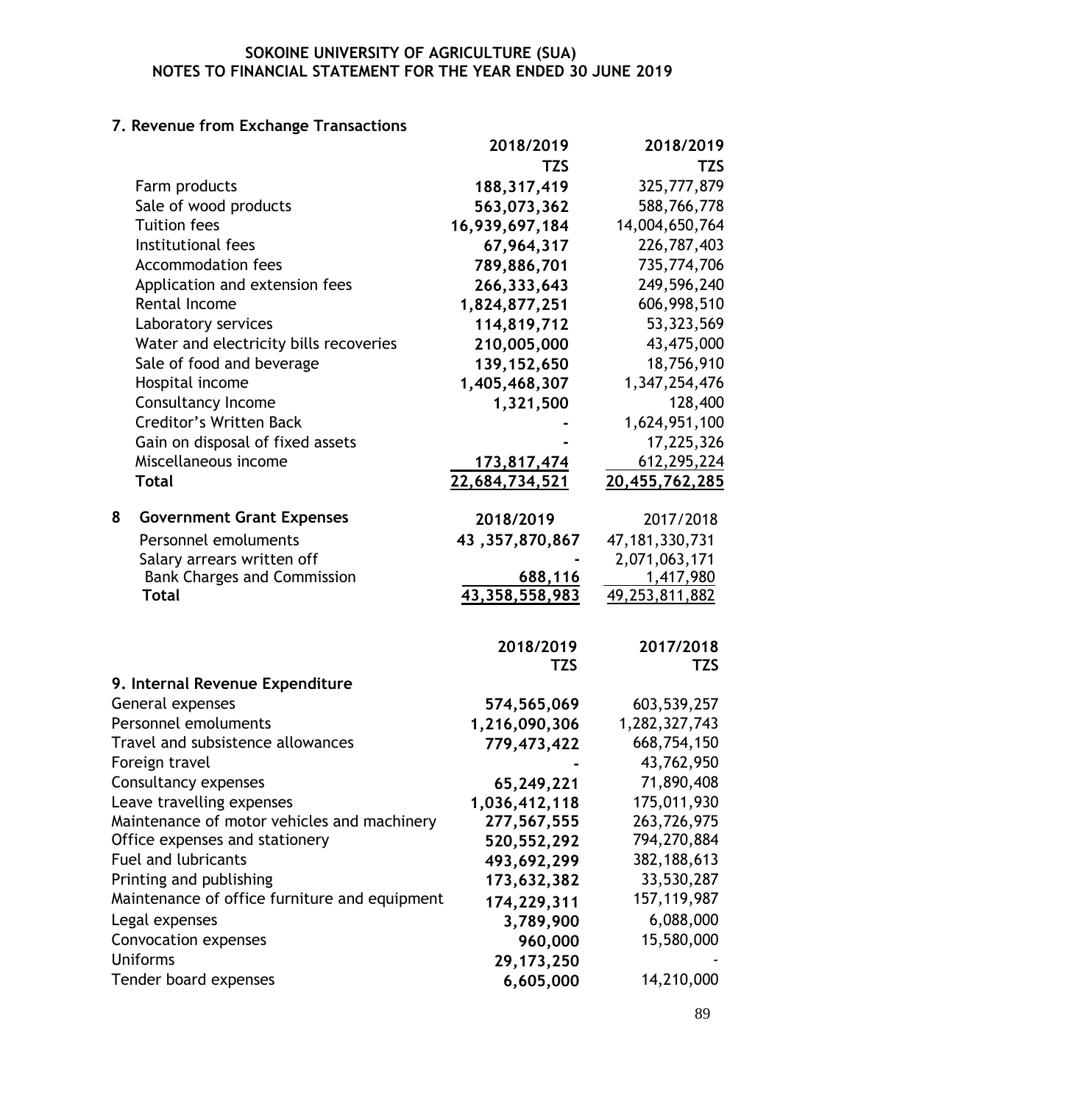|                                                      | 2018/2019     | 2017/2018     |
|------------------------------------------------------|---------------|---------------|
|                                                      | <b>TZS</b>    | <b>TZS</b>    |
| Entertainment expenses                               | 35,408,400    | 31,775,000    |
| Water and electricity charges                        | 1,905,626,204 | 1,740,778,813 |
| <b>Training costs</b>                                | 46,799,621    | 80,959,970    |
| Newspapers and magazines                             | 21,106,100    |               |
| University budget expenses                           | 63,083,500    | 71,209,000    |
| <b>Medical expenses</b>                              | 338,266,314   | 246,229,975   |
| Maintenance of buildings, roads and sewage           |               |               |
| system                                               | 1,147,811,760 | 786, 144, 938 |
| Animal feeds and drugs                               | 61,089,170    | 107,996,125   |
| Telephone, internet, and e-mail                      | 554, 557, 373 | 389, 197, 513 |
| Council meetings, administrative and academic        |               |               |
| meetings                                             | 760,690,348   | 686, 166, 297 |
| Workshop and seminars                                | 94,171,601    | 237, 283, 768 |
| <b>Bank charges</b>                                  | 67,209,201    | 48,548,505    |
| Audit expenses                                       | 250,800,000   | 153,097,347   |
| Rental, rates and taxes                              | 16,334,330    | 54,355,036    |
| <b>Graduation ceremony</b>                           | 134,964,020   | 148,752,400   |
| <b>Examination expenses</b>                          | 695,901,074   | 743,928,579   |
| Independent water source expenses                    | 18,046,200    | 63,932,600    |
| <b>Exhibition expenses</b>                           | 45,077,000    | 174,954,000   |
| Security expenses                                    | 239,595,960   | 423,006,200   |
| Games and sports expenses                            | 75,270,000    | 86,624,000    |
| Advertisement expenses                               | 89,770,528    | 82,093,188    |
| Sanitation expenses                                  | 634,852,661   | 440,020,292   |
| <b>Burial expenses</b>                               | 85,073,350    | 111,581,410   |
| <b>Teaching materials</b>                            | 70,587,917    | 98,364,800    |
| Award for retired staff                              | 748,621,297   | 54,470,413    |
| Field<br>practical,<br>dissertation<br>thesis<br>and |               |               |
| expenses                                             | 680,499,711   | 1,032,996,018 |
| Report writing and Compilation                       | 159,243,000   | 361,692,056   |
| Computer expenses                                    | 13,453,491    | 24,235,350    |
| Honorarium and Triennium expenses                    | 186,099,199   | 110,846,283   |
| Clearing and forwarding expenses                     | 63,591,459    | 17,393,177    |
| Purchase of small tools expenses                     | 130,083,898   | 117,642,830   |
| Contributions and subscriptions                      | 103,543,595   | 79,192,886    |
| Laboratory chemicals and drugs                       | 188,084,579   | 228,654,221   |
| Corporate<br>strategic<br>planning<br>cost<br>and    |               |               |
| coordination expenses                                | 57,638,500    | 50,040,000    |
| Extra duty, extra time and other activities          |               |               |
| expenses                                             | 309,085,161   | 295, 165, 500 |
| Data<br>students<br>administration,<br>entry,<br>and |               |               |
| students support                                     | 604, 172, 500 | 709,227,095   |
| Research coordination expenses                       | 870,000       | 3,230,000     |
| herbicides<br>Pesticides,<br>insecticides<br>and     |               |               |
| expenses                                             | 862,000       | 17,352,300    |
|                                                      |               | 90            |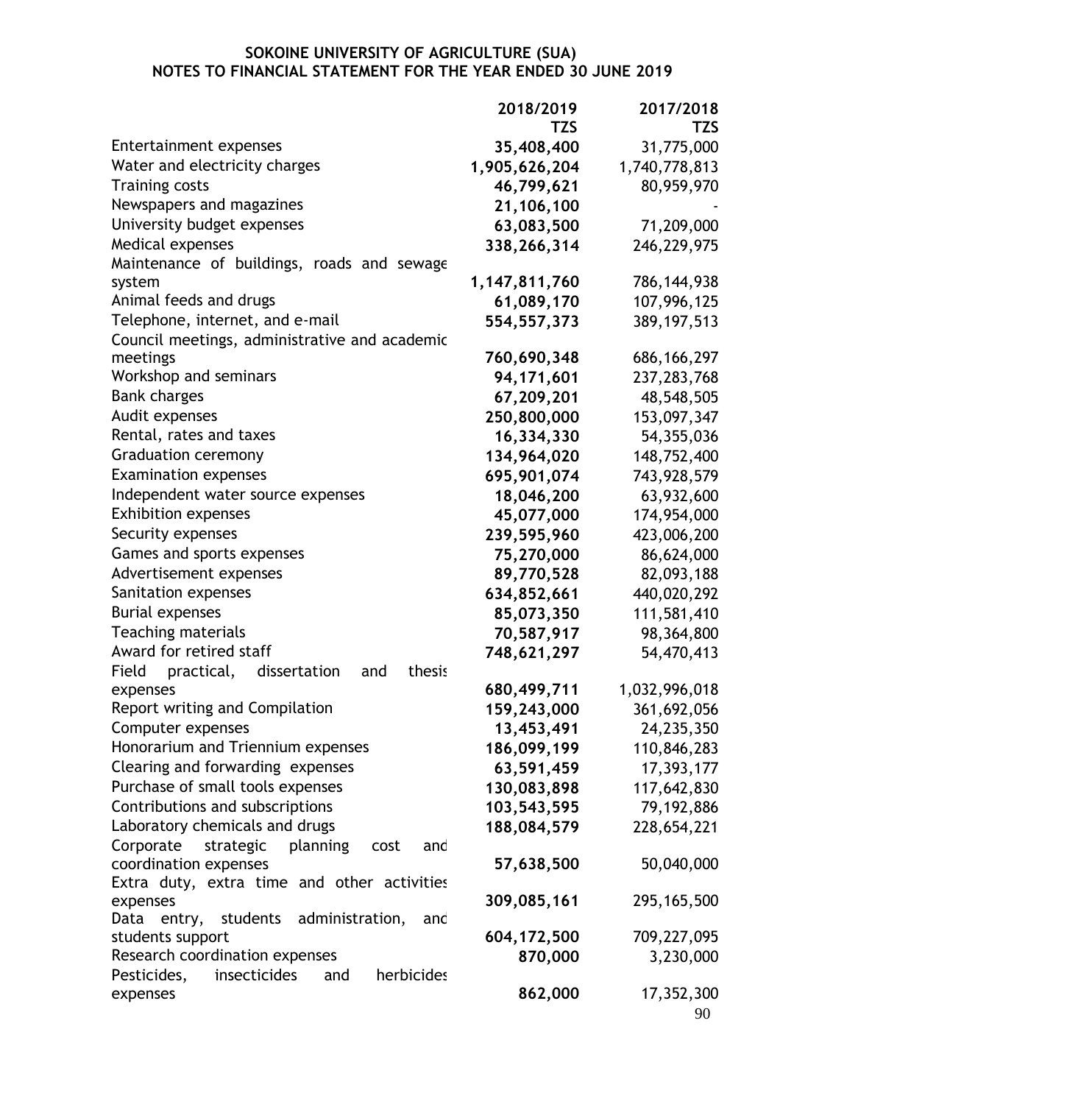|                                                                                         | 2018/2019         | 2017/2018         |
|-----------------------------------------------------------------------------------------|-------------------|-------------------|
|                                                                                         | TZS               | <b>TZS</b>        |
| Student record's administration expenses<br>Heavy teaching load, part-time lectures and | 4,865,000         | 37,634,000        |
| extra teaching hours                                                                    | 195,839,283       | 299, 127, 000     |
| Manpower, personnel and payroll expenses                                                | 189,838,700       | 202,440,140       |
| Internal audit and verification expenses                                                | 231,515,000       | 126,638,295       |
| Special committees and task force expenses                                              | 544,074,025       | 240,939,870       |
| Cafeteria, catering expenses                                                            |                   |                   |
| Interview expenses                                                                      | 9,343,200         | 10,598,900        |
| <b>Bad and Doubtful Debts</b>                                                           | 28,390,500        | 22,502,000        |
|                                                                                         |                   | 440,510,500       |
| <b>Student Supervision Honorarium</b>                                                   | 46,185,931        | 134,627,050       |
| Forest & Silviculture expenses                                                          | 164,881,570       | 210,799,452       |
| Quality Assurance and Accreditation expenses                                            | 267,431,000       | 50,000,000        |
| Sponsored Student Upkeep and Settlement                                                 | 15,000,000        | 56,504,034        |
| Insurance & Licence                                                                     | 193,061,381       | 146, 121, 537     |
| Documentation, Publication and Dissemination                                            | 103,782,500       | 234,618,013       |
| <b>Clinical Hospital Expenses</b>                                                       | 12,995,000        | 60,870,000        |
| Councillor's Fee                                                                        | 37,500,000        | 48,920,000        |
| <b>Environmental Conservation Expenses</b>                                              | 15,823,500        | 80,130,500        |
| Sokoine memorial lecture                                                                | 89,513,700        | 79,230,000        |
|                                                                                         | 18, 199, 973, 437 | 17, 103, 350, 360 |
|                                                                                         |                   |                   |
|                                                                                         | 2018/2019         | 2017/2018         |
|                                                                                         | <b>TZS</b>        | TZS               |
| 10. Research Grants Expenditure                                                         |                   |                   |
| General expenses                                                                        | 224,976,594       | 172,800,965       |
| Personnel emoluments                                                                    | 1,742,507,994     | 2, 173, 074, 394  |
| Travel and subsistence allowances                                                       | 2,313,333,629     | 2,626,431,740     |
| Foreign travel                                                                          | 261,755,834       | 480,259,123       |
| Consultancy expenses                                                                    | 64,440,672        | 54,650,440        |
| Leave travelling expense                                                                | 5,954,530         | 4,934,760         |
| Maintenance of motor vehicles and machinery                                             | 125,749,310       | 121,405,188       |
| Office expenses and stationery                                                          | 299,024,650       | 425,574,342       |
| <b>Fuel and lubricants</b>                                                              | 153, 148, 505     | 164,228,345       |
| Printing and publishing                                                                 | 17,922,903        | 28,342,800        |
| Maintenance of office furniture and                                                     |                   |                   |
| equipment                                                                               | 23,684,232        | 19,030,749        |
| <b>Training costs</b>                                                                   | 2,910,855,575     | 2,721,671,870     |
| Newspapers and magazines                                                                |                   | 532,654           |
| Medical expenses                                                                        |                   | 60,922,751        |
| Maintenance of buildings, roads and sewage                                              |                   |                   |
| system                                                                                  | 230,638,807       | 268, 223, 527     |
| Animal feeds and drugs                                                                  | 24,859,986        | 20,189,900        |
| Postage and Telecommunications                                                          | 100,083,595       | 126,780,105       |
| Administrative and academic meetings                                                    | 88,568,062        | 152,763,382       |
|                                                                                         |                   |                   |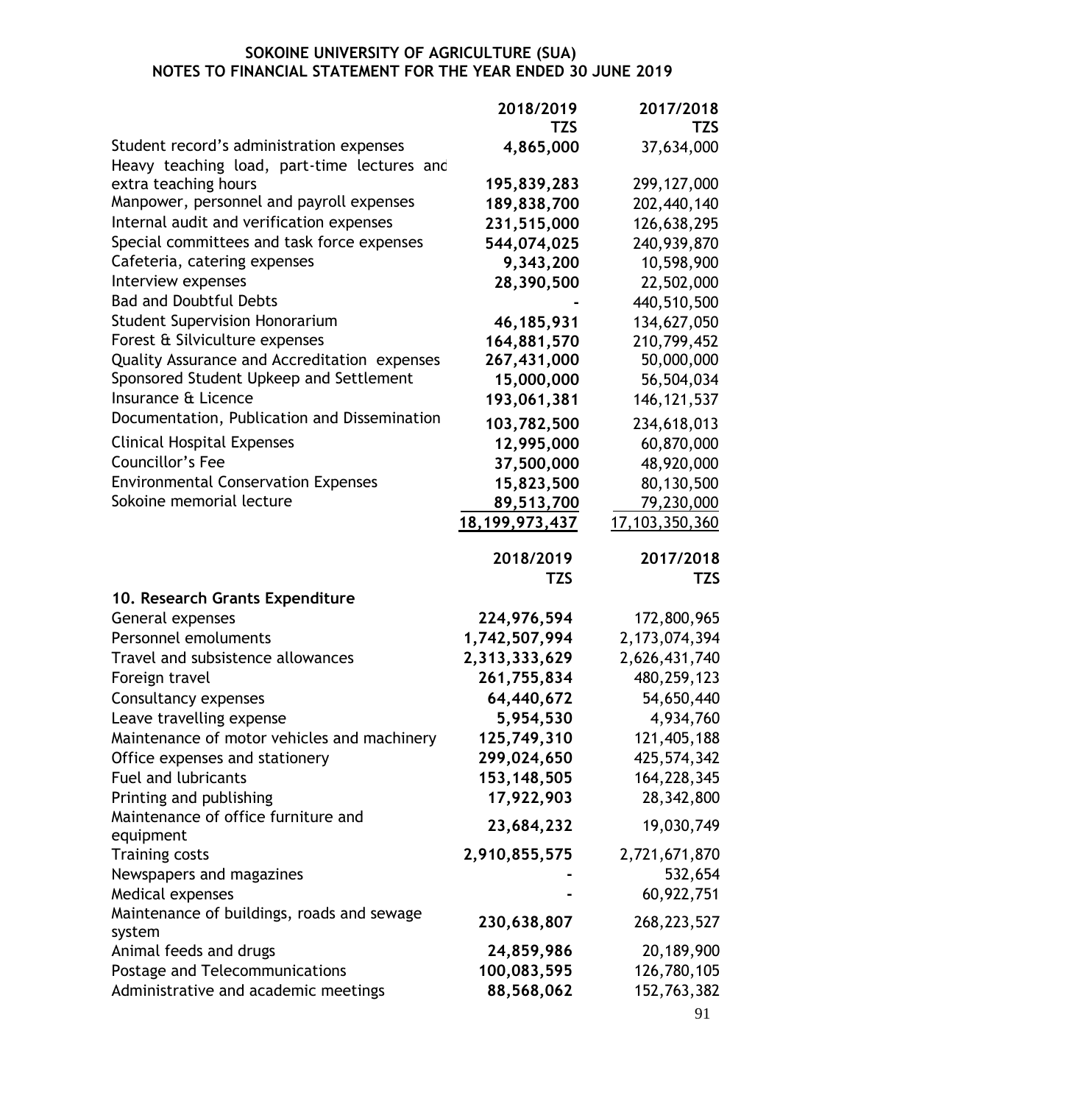|                                                         | 2018/2019      | 2017/2018        |
|---------------------------------------------------------|----------------|------------------|
|                                                         | <b>TZS</b>     | <b>TZS</b>       |
| Workshop and seminars                                   | 732,919,006    | 1,034,369,439    |
| <b>Bank charges</b>                                     | 117,077,261    | 129,022,815      |
| Insurance                                               | 7,855,683      | 16,528,423       |
| Rental, rates and taxes                                 | 36,536,130     | 3,386,865        |
| Security expenses                                       | 16,688,045     | 17,284,615       |
| Advertisement and promotion expenses                    | 56, 181, 272   | 127,035,923      |
| Sanitation expenses                                     | 16,881,290     | 30,606,553       |
| Research and teaching materials                         | 492,959,417    | 781,027,712      |
| <b>Laboratory Consumables</b>                           | 179,175,060    | 349,687,182      |
| Field practical, dissertation and thesis<br>expenses    | 993,616,234    | 1,446,941,578    |
| Research Proposal and report writing<br><b>Expenses</b> | 245,461,885    | 238,827,144      |
| Extension/farmer research expenses                      | 95,951,095     | 215,303,627      |
| Computer expenses                                       | 20,504,658     | 110,635,594      |
| Purchase of small tools expenses                        | 78,356,030     | 51,649,178       |
| Online Books, Journals and Database access<br>costs     | 18, 174, 388   |                  |
| Data Entry and Students administration<br>expenses      | 145,061,743    | 166, 146, 345    |
| Hotel expenses                                          |                | 15,600,000       |
| Audit fee and expenses                                  | 333, 153, 312  | 211,309,279      |
| Clearing and forwarding expenses                        | 12,501,011     | 20,612,862       |
| Research administration support expenses                | 3,590,890,200  | 2,854,209,459    |
| Sample Analysis                                         | 240,583,037    | 348,203,078      |
| Institutional costs                                     | 529,106,243    | 250,719,257      |
| Collaborative institute expenses                        | 113,530,322    | 2, 173, 433, 637 |
| Supervision honorarium expenses                         | 97,469,431     | 107,471,834      |
| Electricity and gas expenses                            |                | 3,783,425        |
| Monitoring and evaluation expenses                      | 111,039,822    | 99,170,860       |
| Special committees and task force expenses              | 78,882,820     | 176,210,861      |
| <b>Total</b>                                            | 16,948,060,273 | 20,600,994,578   |

#### **11. Foreign currency exchange gain/Loss**

The Foreign exchange gains or losses arise from the settlement of transactions in foreign currency and from the translation of foreign currency balances at year-end. The gain/loss is as shown here under:

|                           | 2018/2019  | 2017/2018  |
|---------------------------|------------|------------|
| Foreign currency exchange | 17,516,052 | 36,725,247 |
| gain/(loss)               |            |            |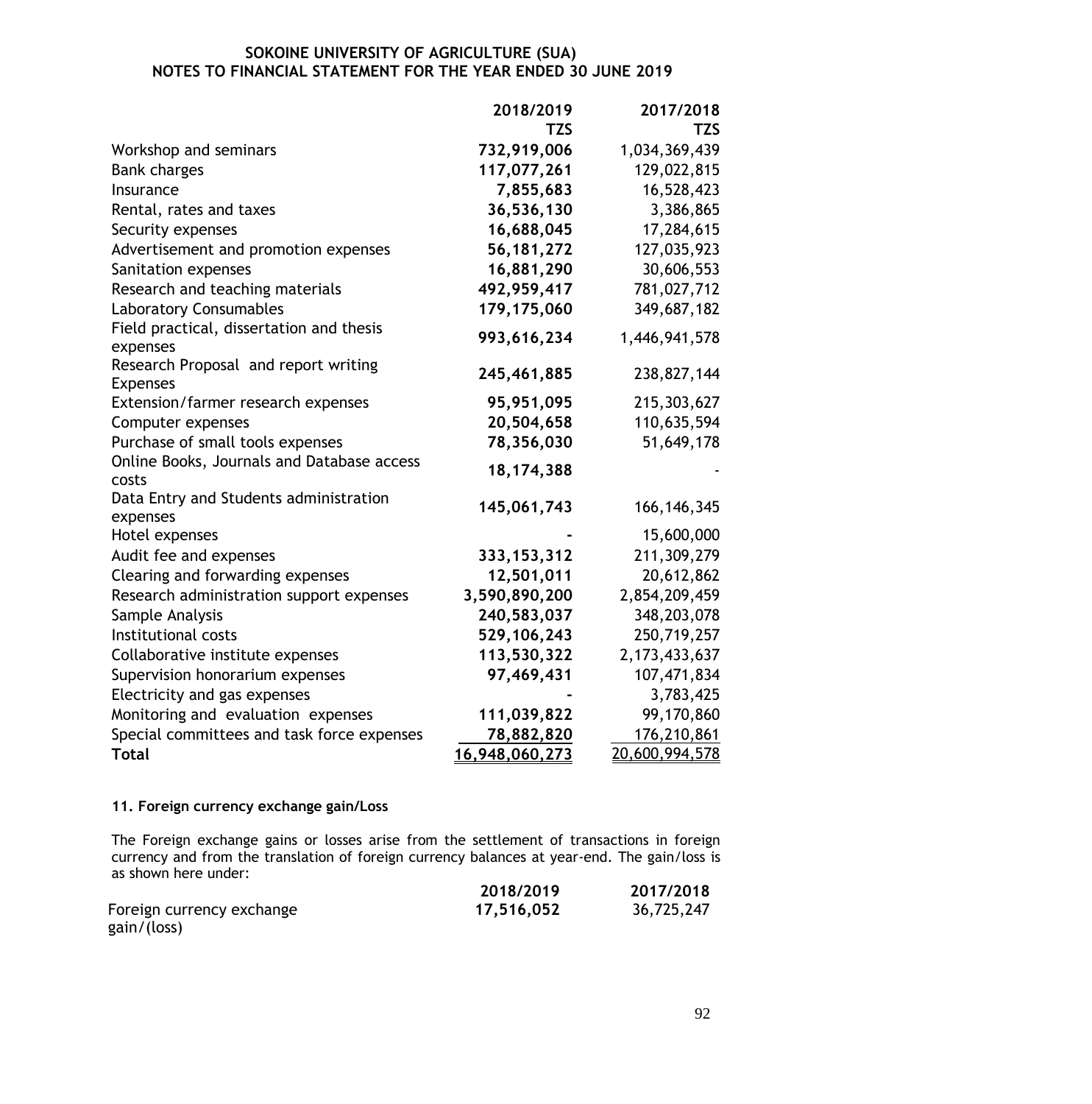# **12 Property, Plant and Equipment**

| <b>PARTICULARS</b>                                | LAND       | <b>BUILDING</b>     | PLANT AND MACHINERY      | <b>FURNITURE FITTINGS AND EQUIPMENTS</b> | <b>COMPUTERS</b>         | <b>MOTOR VEHICLES</b> | <b>INDEPENDET WATER SOURCE</b> | <b>INFRUSTRUCTURE-ROADS</b> | <b>INFRUSTRUCTURE-LAN</b> | SUB-TOTAL                | <b>WIP</b>               | <b>TOTAL</b>             |
|---------------------------------------------------|------------|---------------------|--------------------------|------------------------------------------|--------------------------|-----------------------|--------------------------------|-----------------------------|---------------------------|--------------------------|--------------------------|--------------------------|
|                                                   | <b>TZS</b> | <b>TZS</b>          | TZS.                     | TZS                                      | <b>TZS</b>               | TZS.                  | TZS.                           | TZS.                        | TZS.                      | TZS.                     | TZS.                     | TZS.                     |
| Cost                                              |            |                     |                          |                                          |                          |                       |                                |                             |                           |                          |                          |                          |
| Cost as at 0<br><b>July 2018</b>                  | 66,442,500 | 41,975,967,942      | 646,048,098              | 12, 263, 794, 315                        | 4,479,537,303            | 6,455,591,344         | 900, 317, 000                  |                             | $\sim$                    | 66,787,698,502           | 3,787,163,161            | 70,574,861,663           |
| Addition                                          | $\sim$     | 394,879,920         | 614,539,999              | 815,011,459                              | 88,848,980               | 171,704,329           | $\overline{\phantom{a}}$       |                             | $\sim$                    | 2,084,984,687            | 4,257,092,041            | 6,342,076,728            |
| <b>Transfer</b><br>from WIP                       | $\sim$     | 963, 154, 156       | $\overline{\phantom{a}}$ |                                          | $\overline{\phantom{a}}$ |                       | $\sim$                         | 387,528,035                 | 1,544,866,496             | 2,895,548,687            | 2,895,548,687            | $\overline{\phantom{a}}$ |
| Adjustment                                        |            |                     |                          |                                          |                          |                       |                                |                             |                           | $\overline{\phantom{a}}$ |                          | $\sim$                   |
| Cost as at 30<br>June 2019                        | 66,442,500 | 43,334,002,018      | 1,260,588,097            | 13,078,805,774                           | 4,568,386,283            | 6,627,295,673         | 900,317,000                    | 387,528,035                 | 1,544,866,496             | 71,768,231,876           | 5,148,706,515            | 76,916,938,391           |
|                                                   |            |                     |                          |                                          |                          |                       |                                |                             |                           |                          |                          |                          |
| Accumulated<br>Depreciation                       |            |                     |                          |                                          |                          |                       |                                |                             |                           |                          |                          |                          |
| As at 01 July<br>2018                             | $\sim$     | (14, 784, 759, 967) | (549, 411, 853)          | (8,096,863,756)                          | (3, 483, 351, 760)       | (5,066,444,963)       | (396, 139, 472)                |                             | $\sim$                    | (32, 376, 971, 771)      | $\sim$                   | (32, 376, 971, 771)      |
| Depreciation<br>during the<br>year                |            | (780, 088, 575)     | (41, 711, 259)           | (640, 896, 412)                          | (255, 738, 186)          | (286, 211, 286)       |                                | (49, 874, 856)              | (198, 824, 320)           | (2, 253, 344, 894)       | $\overline{\phantom{a}}$ | (2, 253, 344, 894)       |
| As at 30<br><b>June 2019</b>                      |            | (15, 564, 848, 542) | (591, 123, 112)          | (8,737,760,168)                          | (3,739,089,946)          | (5, 352, 656, 249)    | (396, 139, 472)                | (49, 874, 856)              | (198, 824, 320)           | (34, 630, 316, 665)      | $\sim$                   | (34, 630, 316, 665)      |
|                                                   |            |                     |                          |                                          |                          |                       |                                |                             |                           |                          |                          |                          |
| Net Book<br>Value as at<br>30 June<br>2019        | 66,442,500 | 27,769,153,476      | 669,464,985              | 4,341,045,606                            | 829,296,337              | 1,274,639,424         | 504,177,528                    | 337,653,179                 | 1,346,042,176             | 37, 137, 915, 211        | 5,148,706,515            | 42,286,621,726           |
| <b>Net Book</b><br>Value as at<br>30 June<br>2018 | 66,442,500 | 27,191,207,975      | 96,636,245               | 4,166,930,559                            | 996,185,543              | 1,389,146,381         | 504,177,528                    | $\overline{\phantom{a}}$    | $\sim$                    | 34,410,726,731           | 3,787,163,161            | 38,197,889,892           |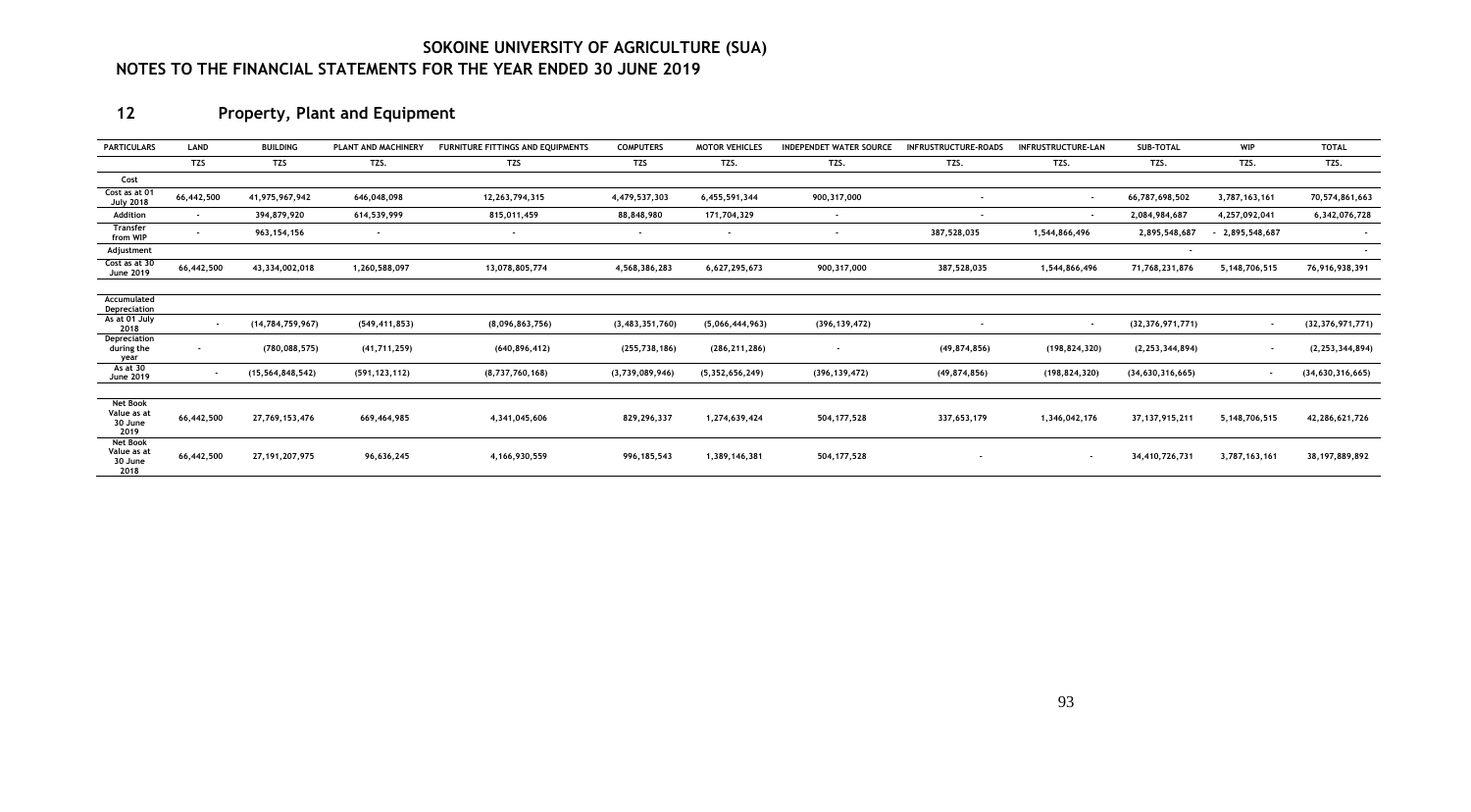## **13 Biological Assets**

|                                                                                | Livestock      | Seedlings and<br><b>Vegetables</b> | Crops & Fruit<br>trees | Growing timber | <b>Total</b>   |
|--------------------------------------------------------------------------------|----------------|------------------------------------|------------------------|----------------|----------------|
|                                                                                | <b>TZS</b>     | <b>TZS</b>                         | <b>TZS</b>             | TZS            | <b>TZS</b>     |
| Year ended 30 June 2018                                                        |                |                                    |                        |                |                |
| At 1 July 2017                                                                 | 374,200,000    | 74,798,187                         | 381,737,828            | 11,631,629,014 | 12,462,365,029 |
| Acquisition of Sheep                                                           |                |                                    |                        |                |                |
| Gain/(loss) arising from changes in fair<br>value less estimated selling costs | (24, 985, 000) | (33, 111, 187)                     | 62,004,952             | 605,985,296    | 609,894,061    |
| At 30 June 2018                                                                | 349,215,000    | 41,687,000                         | 443,742,780            | 12,237,614,310 | 13,072,259,090 |
| Year ended 30 June 2019                                                        |                |                                    |                        |                |                |
| At 1 July 2018                                                                 | 349,215,000    | 41,687,000                         | 443,742,780            | 12,237,614,310 | 13,072,259,090 |
| Additional                                                                     | 3,300,000      |                                    |                        |                | 3,300,000      |
| Gain/(loss) arising from changes in fair<br>value less estimated selling costs | 14,185,000     | 10,269,478                         | 60,744,623             | 3,480,149,704  | 3,565,348,805  |
| At 30 June 2019                                                                | 366,700,000    | 51,956,478                         | 504,487,403            | 15,717,764,014 | 16,640,907,895 |

The fair value of livestock was determined based on the market prices of similar age, breed and genetic merit. Seedlings/vegetables are measured at cost and plantation crops are measured at fair value using discounted cash flow valuation model.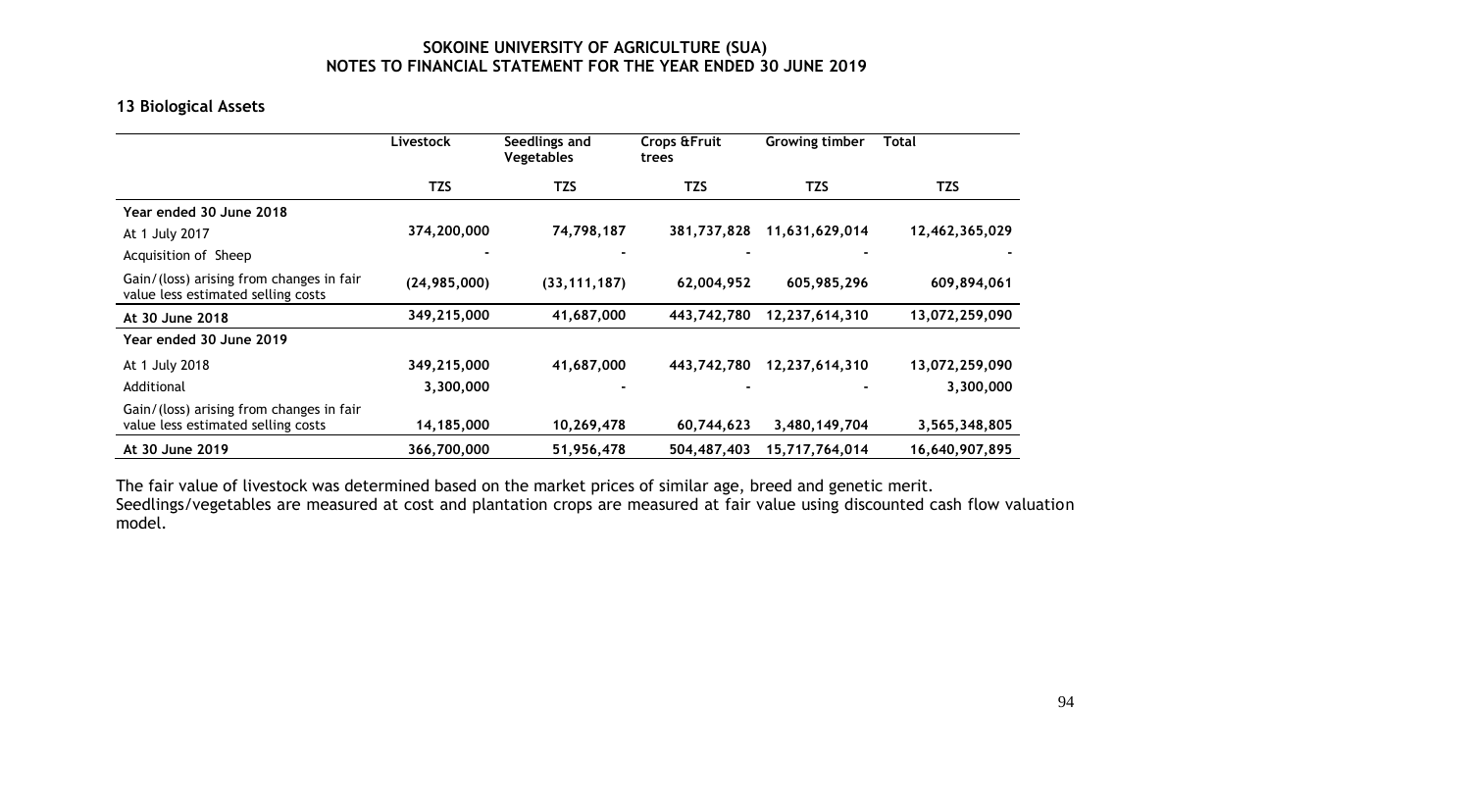#### **13 Biological Assets (Continued)**

#### **Valuation of Growing Timber**

Valuation of standing timber requires critical assumptions and estimates. The single most used valuation method for determination of fair-value of standing timber is a Discounted Cash Flow (DCF) model, though in rare cases a mixed method of historical cost and DCF were used. Historical cost was used to determine the value of young plants (saplings) where their volumes could not be determined.

The model took into account the following assumptions and estimates: forest management plan, land preparation costs, plants (seedlings) costs, planting, silvicultural (pruning and thinning) costs, harvesting (clear felling/ logging and transportation) costs, forest access road maintenance costs, production costs of lumber (sawmilling), Management, Financing and Insurance costs, storage costs, timber species, class sites, growth rate (annual volume increment), forest produce prices, production recovery rate, discount rate and historical costs.

Thirteen(13%) percent discount rate was used to discount future cash flows anticipated to flow to the University for sale of standing timber or/and related products. The discount rate was derived by adding four point three (4.3%) percent risk assumed to be attached to Government organizations to the market rate of Treasury bill which was eight point four (8.4%) percent in year 2019.

The dynamics and sensitivity inherent in the DCF were carried out to determine how the Present Value (PV) model responded with varying discount rate, cost and revenue. Therefore, fair-value is stated net of point of sale costs.

#### **14 Intangible Assets**

|                                | 2019       | 2018       |
|--------------------------------|------------|------------|
|                                | <b>TZS</b> | T7S        |
| <b>Vote Book Software</b>      | 36,010,050 | 36,010,050 |
| <b>Student Record Software</b> | 45,664,812 | 45,664,812 |
| <b>Plagiarism Software</b>     | 13,013,773 |            |
| Total                          | 94,688,635 | 81,674,862 |

The intangible assets are considered to have indefinite useful life because they are in-house developed to suit University's needs. Impairment review was performed during the year indicating that no provision is required.

#### **15 Cash and Bank Balance**

|                         | 2019           | 2018           |
|-------------------------|----------------|----------------|
|                         | <b>TZS</b>     | <b>TZS</b>     |
| <b>Government Grant</b> | 470,682,081    | 876, 274, 389  |
| Donor Funds (a)         | 6,861,594,830  | 6,408,455,026  |
| Internal Funds          | 12,471,349,223 | 6,768,822,762  |
| Payable bank Accounts   | 2,596,178,543  | 65,314,961     |
| <b>Sub Total</b>        | 22,399,804,677 | 14,118,867,138 |

**Office of the Controller and Auditor General** 

95<br>AR/SUA/2018/2019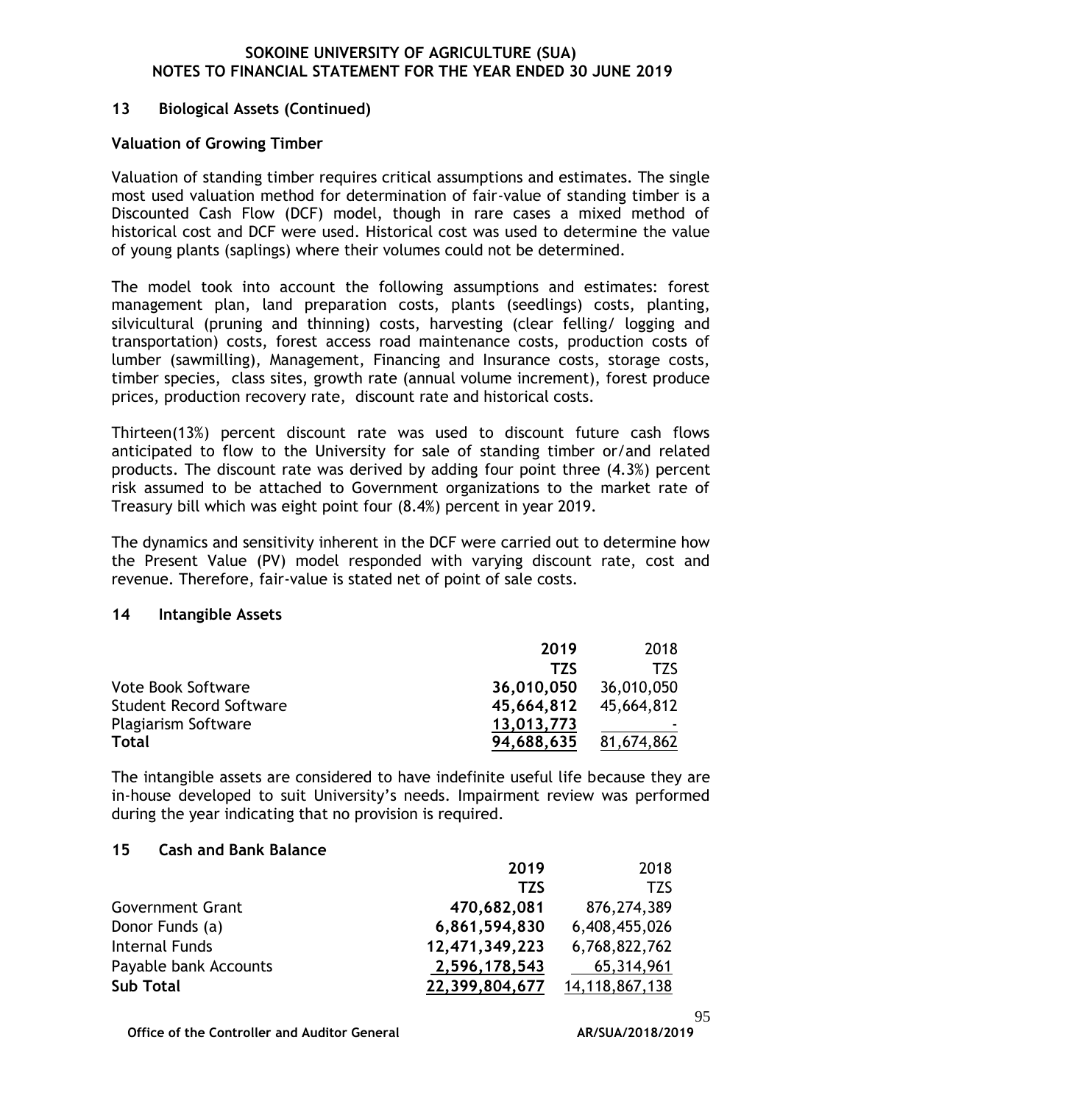The University maintains collection bank accounts with the central Bank of Tanzania in different currencies including Tanzania Shillings, United States Dollar, and Euro and Sterling pound for donor fund. Also, maintains operational bank accounts in different currencies with the commercial banks to enhance daily activities of donor funds as guided by their respective research projects/programmes agreements and memorandum(s) of understanding. In monthly basis, the University draw funds from the collection bank accounts to the operational bank accounts to execute the planned activities equivalents.

#### **16 Receivables from exchange transactions**

|                                         | 2019            | 2018            |
|-----------------------------------------|-----------------|-----------------|
|                                         | <b>TZS</b>      | <b>TZS</b>      |
|                                         |                 |                 |
| Student Receivable                      | 3,987,467,126   | 2,098,228,203   |
| Sundry receivables                      | 1,176,932,706   | 505,253,238     |
| Collaborative institute debtors         | 711,232,619     | 156,416,873     |
| Staff loans and advances                | 13,462,720      | 6,947,150       |
| Research imprests                       | 1,147,214,708   | 830, 138, 256   |
| Staff imprests                          | 1,259,608,920   | 842,608,589     |
| <b>Project Debtors</b>                  | 2,600,001       | 2,600,000       |
| <b>Rental Debtors</b>                   | 266,849,702     | 168,520,090     |
| Staff car loans                         | 4,150,940       | 49,377,190      |
| Staff House, Rent & Utilities           | 676,707,610     |                 |
| Sub Total                               | 9,246,227,053   | 4,660,089,589   |
| Provision for impairment of receivables | (362, 507, 436) | (362, 507, 434) |
| <b>Total</b>                            | 8,883,719,616   | 4,297,582,155   |

## **17 Recoverable from non-exchange transactions**

Recoverable from non-exchange transactions includes the receivable balance of government grant as at 30 June 2019 that arose from the fact that the amount that was actually received from the government was not enough to cover the actual expenditure incurred by the University. The total amount receivable from government can be analysed as follows: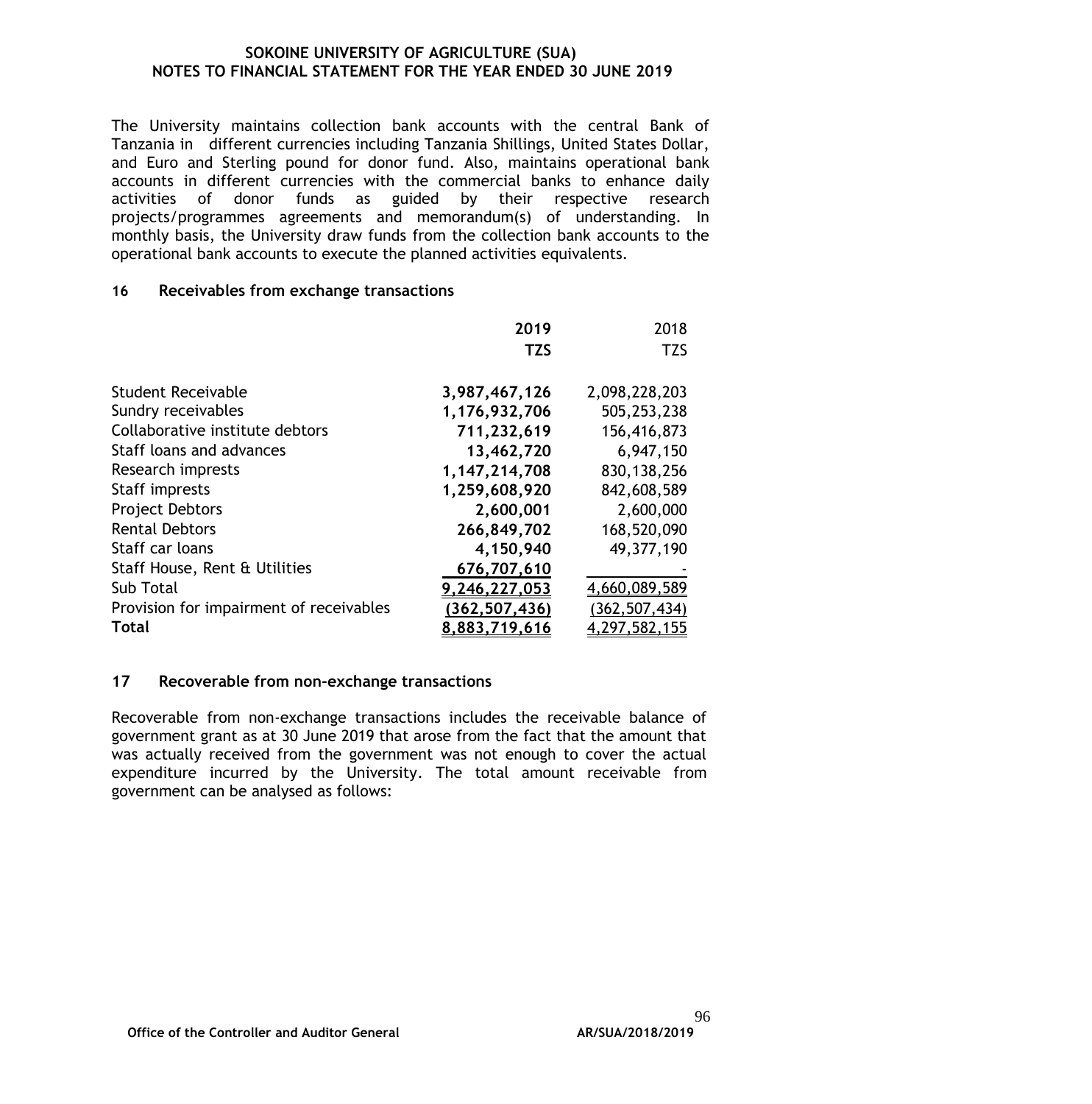|                                                       | 2019<br><b>TZS</b>   | 2018<br><b>TZS</b> |
|-------------------------------------------------------|----------------------|--------------------|
| <b>Staff House Allowance</b>                          | 3,256,035,256        | 2,678,269,141      |
| Staff accrued charges                                 | 4,186,284,124        | 3,733,869,124      |
| <b>Staff Salary Arrears</b>                           | 4,611,672,082        |                    |
| Payroll Deductions                                    | 333,294,189          | 223, 391, 159      |
| Development funds for construction of                 |                      |                    |
| students hostels not yet received from                |                      |                    |
| Government                                            | <u>1,516,544,522</u> | 1,516,564,523      |
| <b>Total</b>                                          | 13,903,830,173       | 8, 152, 093, 947   |
| 18<br><b>Inventories</b>                              |                      |                    |
|                                                       | 2019                 | 2018               |
|                                                       | <b>TZS</b>           | <b>TZS</b>         |
| <b>Stationery stocks</b>                              | 2,393,989            | 1,449,130          |
| <b>Building materials</b>                             | 742,291              | 876,231            |
| <b>Cleaning materials</b>                             | 214,665              | 299,390            |
| Spare parts                                           | 444,716              | 1,088,632          |
| Timber and logs                                       | 122,728,324          | 144,504,936        |
| Fuel                                                  | 11,256,996           | 17,894,387         |
| Human medicines                                       | 16,241,300           | 19,535,618         |
| Chemicals                                             | 10,158,500           | 17,872,000         |
| Hospital (Lenin) Consumables                          | 32,967,428           | 24,402,000         |
| <b>Stake Firewood</b>                                 |                      | 9,127,195          |
| Sub-total<br>Less: Provision for obsolete and damaged | 197, 148, 209        | 237,049,519        |
| inventories                                           | 369,921              | 524,612            |
| Total                                                 | 196,778,288          | 236,524,907        |

## **19 Prepayments**

Prepayments represent amounts of TZS. 652,338,564 paid in advance to suppliers of various goods and services but goods/services has yet to be received at the end of the financial year. The amount are:

|                                  | 2019        | 2018          |
|----------------------------------|-------------|---------------|
|                                  | <b>TZS</b>  | TZS           |
| Suppliers paid by Internal Funds | 86,070,848  | 149,320,458   |
| Suppliers paid by Donor Funds    | 566,267,717 | 599,040,935   |
| Total                            | 652,338,564 | 748, 361, 393 |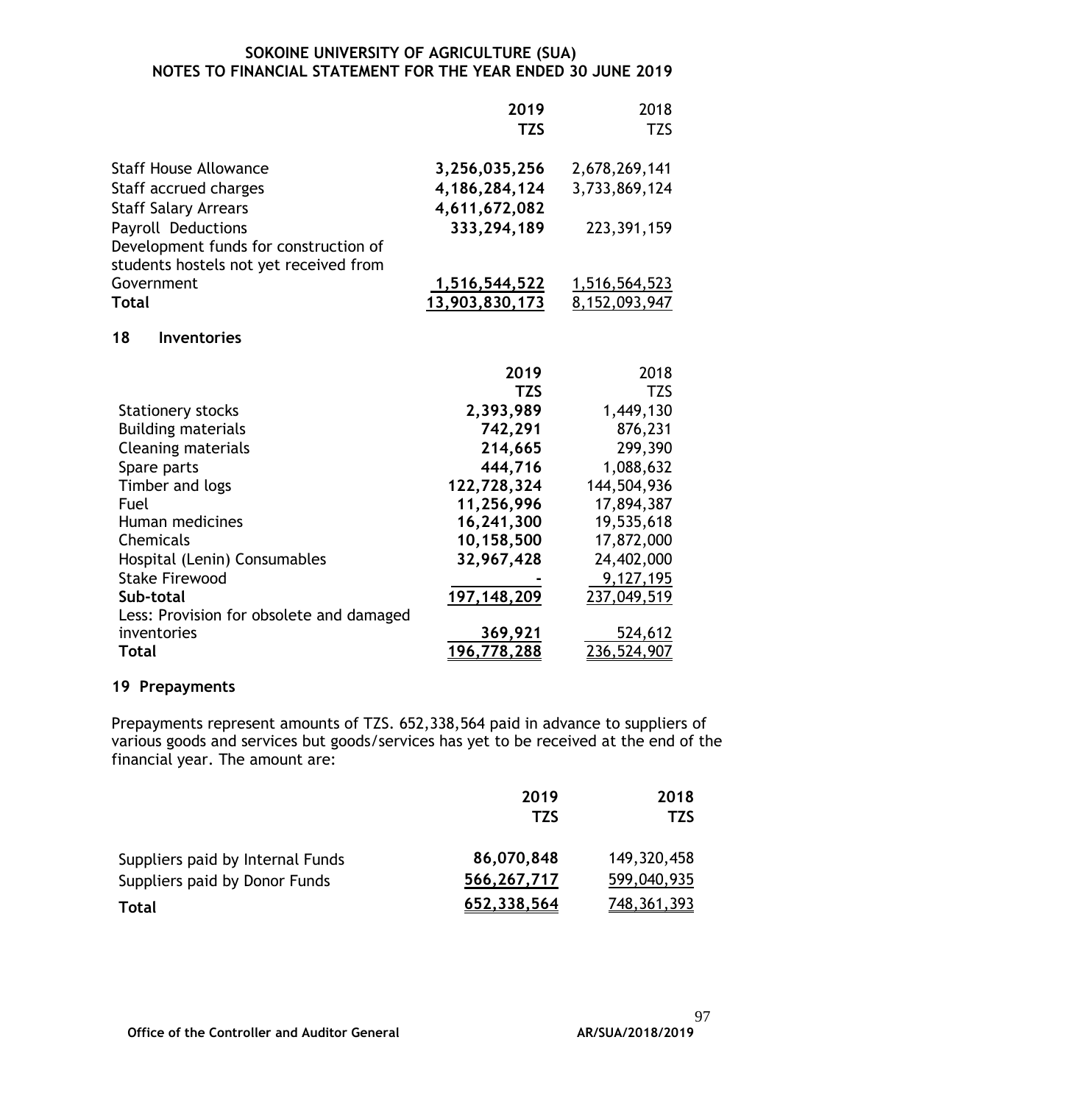#### **20 Deferred Asset Grant**

|                                       | 2019                          | 2018                      |
|---------------------------------------|-------------------------------|---------------------------|
|                                       | <b>TZS</b>                    | <b>TZS</b>                |
| As at 1 <sup>st</sup> July            | 16,765,750,376 15,668,127,075 |                           |
| Acquisition of assets during the year |                               | 923,785,536 1,985,950,129 |
| Disposal of fixed asset               | $\blacksquare$                | (54,078,252)              |
|                                       | 17,689,535,912 17,599,998,952 |                           |
| Amortization for the year             | 1,099,035,697                 | 834,248,576               |
| As at $30th$ June 2019                | 16,590,500,215 16,765,750,376 |                           |

#### **21 Tanzania Education Authority Loan**

The University obtained a loan of TZS 982,754,930 in July 2011 from the Tanzania Education Authority for the purpose of financing the construction of Lecture Theatre II. As at 30 June 2014 a total of TZS 947,482,800 (2013: TZS 947,482,800) had been disbursed to the contractor and has been recognised as borrowings. The loan carries the interest of 6 percent per annum. The loan and the interest are repayable annually over a five year period beginning 25 June 2012. The loan is unsecured but is guaranteed by the Ministry of Education and Vocational Training.

|                        | 2019           | 2018                    |
|------------------------|----------------|-------------------------|
| At July                | T7S            | T7S                     |
| Balance as at 01 July, |                | 356,503,000 356,503,000 |
| Repayment on 30 June   | $\blacksquare$ |                         |
| At 30 June             | 356,503,000    | 356,503,000             |

The Management has made a commitment in settlement of the whole sum in the year 2019/2020 whereby subsequently, the Management has settled the whole amount.

#### **22 Deferred Income on Donors' Grant**

|                                                                                             | 2019          | 2018          |
|---------------------------------------------------------------------------------------------|---------------|---------------|
|                                                                                             | <b>TZS</b>    | <b>TZS</b>    |
| <b>Various Donor</b>                                                                        | 5,046,905,503 | 5,793,331,742 |
| <b>SUA ACE IRPM</b>                                                                         | 1,990,934,200 | 994,130,920   |
| <b>BOT Project</b>                                                                          | 1,738,546,297 | 2,928,569,653 |
| <b>SMC Hospital Care and Treatment</b>                                                      | 1,008,783,461 | 152,747       |
| International Development Research Centre                                                   |               |               |
| (IDRC)                                                                                      | 569,666,321   | 9,058,442     |
| <b>SUA BSU Project</b>                                                                      | 334,562,067   |               |
| Southern African Center for Infectious Disease<br>surveillance (SACIDS) - Funded by Welcome |               |               |
| <b>Trust</b>                                                                                | 320,956,053   | 153,423,670   |
| Impacts, Adaptation<br>Climate Change<br>and                                                |               |               |
| Mitigation in Tanzania (CCIAM)                                                              | 312,557,398   | 345,057,541   |
| <b>Cystinet Project</b>                                                                     | 297,665,474   | 400,988,709   |
| World Bank Project                                                                          | 280,654,765   | 3,425,755     |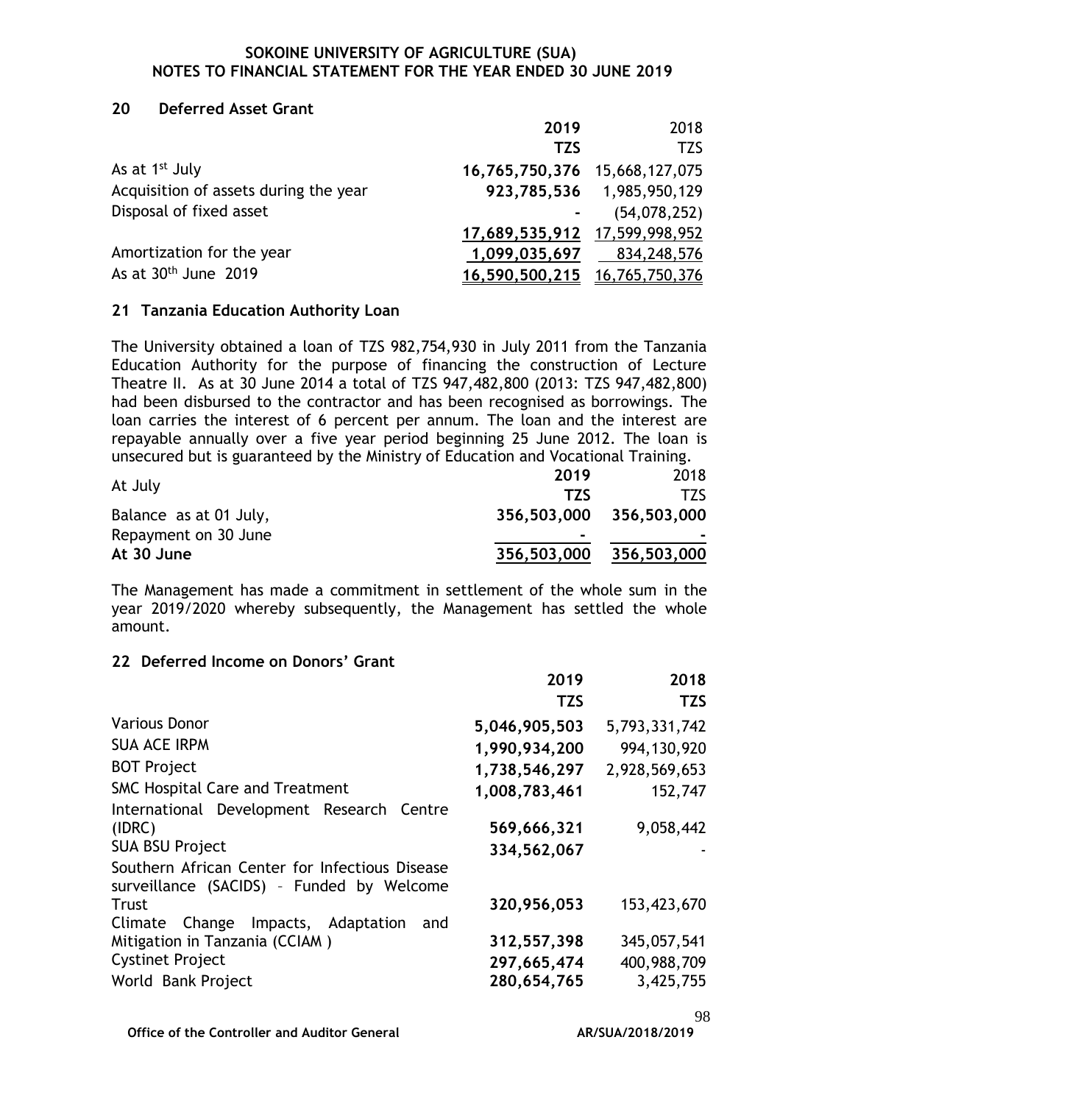|                                                         | 2019           | 2018            |
|---------------------------------------------------------|----------------|-----------------|
|                                                         | <b>TZS</b>     | <b>TZS</b>      |
| Development<br>Danish<br>International                  |                |                 |
| Agency(DANIDA) Pilot Research                           | 154, 372, 539  | 121,997,829     |
| National Carbon Monitoring Project                      | (124,006,089)  | 274,407,522     |
| SUA-TZ/CAU-China project                                | (63, 151, 358) | (143, 595, 392) |
| <b>SUA TRANS-SEC PROJECT</b>                            | 21,126,622     | 146,595,392     |
| Enhancing Pro-Poor Innovations<br>in Natural            |                |                 |
| Agricultural<br>Value-Chains<br><b>Resources</b><br>and |                |                 |
| (EPINAV)<br>Network for Enhanced Research in Infectious | 29,450,639     | 48,110,691      |
| Disease(NRN)                                            | 27,047,099     | 57,652,136      |
| Afrique One Aspire                                      | 25,993,924     | 110,452,476     |
| <b>SUA TRAHESA Project</b>                              | 2,809,138      | 145,424,898     |
| SUA-ESUA-621-IL-14-00011                                | 16,699,989     | 77,838,902      |
| <b>SUA SCIFOR Project</b>                               | 13,844,902     | 15,526,252      |
| Cysticercosis<br>for Eastern<br>Southern<br>and         |                |                 |
| Africa(CESA)                                            | 9,108,907      | 9,108,907       |
| Strategic Partnership Agreement-STRAPA                  | 5,248,960      | 5,329,971       |
| Strengthening Agricultural<br>Association<br>for        |                |                 |
| Research in Central Africa (ASARECA)                    | 4,800,000      | 4,800,000       |
| <b>SUA Afrique One Project</b>                          | (3, 176, 508)  | 1,678,739       |
| Rapid Envelope Funding (REF)                            | 645,450        | 645,450         |
| Tanzania Japan Counterpart Fund                         | 259,897        | 259,897         |
| Africa Institute for Capacity<br>Development            |                | 139,705         |
| (AICAD)<br>Enhancing Climate Change Impact & Mitigation | 139,705        |                 |
| -ECCIAM-Uluguru Mountain                                | (448, 688)     | 1,120,589       |
| SUA EAMCF PROJECT (EAMCEF)                              | 5,267,893      | 6,785,428       |
| <b>Total</b>                                            | 12,027,264,560 | 11,512,418,571  |

Various donors comprises of 70 projects funded by external partners and 4 projects funded by Governmental organizations within the United Republic of Tanzania. These donors have no separate bank accounts, hence the University maintains two bank accounts namely SUA Main Grant Research Accounts; local and foreign. The University exercises control and monitors grants of these donors by having revenue and cost centre in the computerized budgetary control and financial system, whereby, financial position of each donor can be determined.

#### **23 Accounts Payable**

|                          | 2019          | 2018             |
|--------------------------|---------------|------------------|
|                          | <b>TZS</b>    | <b>TZS</b>       |
| Trade payables           | 1,685,929,579 | 1,878,539,625    |
| Sundry payables          | 1,203,231,077 | 415,914,593      |
| Provision for audit fees | 550,800,000   | 502,416,000      |
| Accrued charges          | 2,329,926,567 | 731,718,703      |
| Student Payable          | 1,663,858,487 | 1, 193, 813, 122 |

**Office of the Controller and Auditor General** 

99<br>**AR/SUA/2018/2019**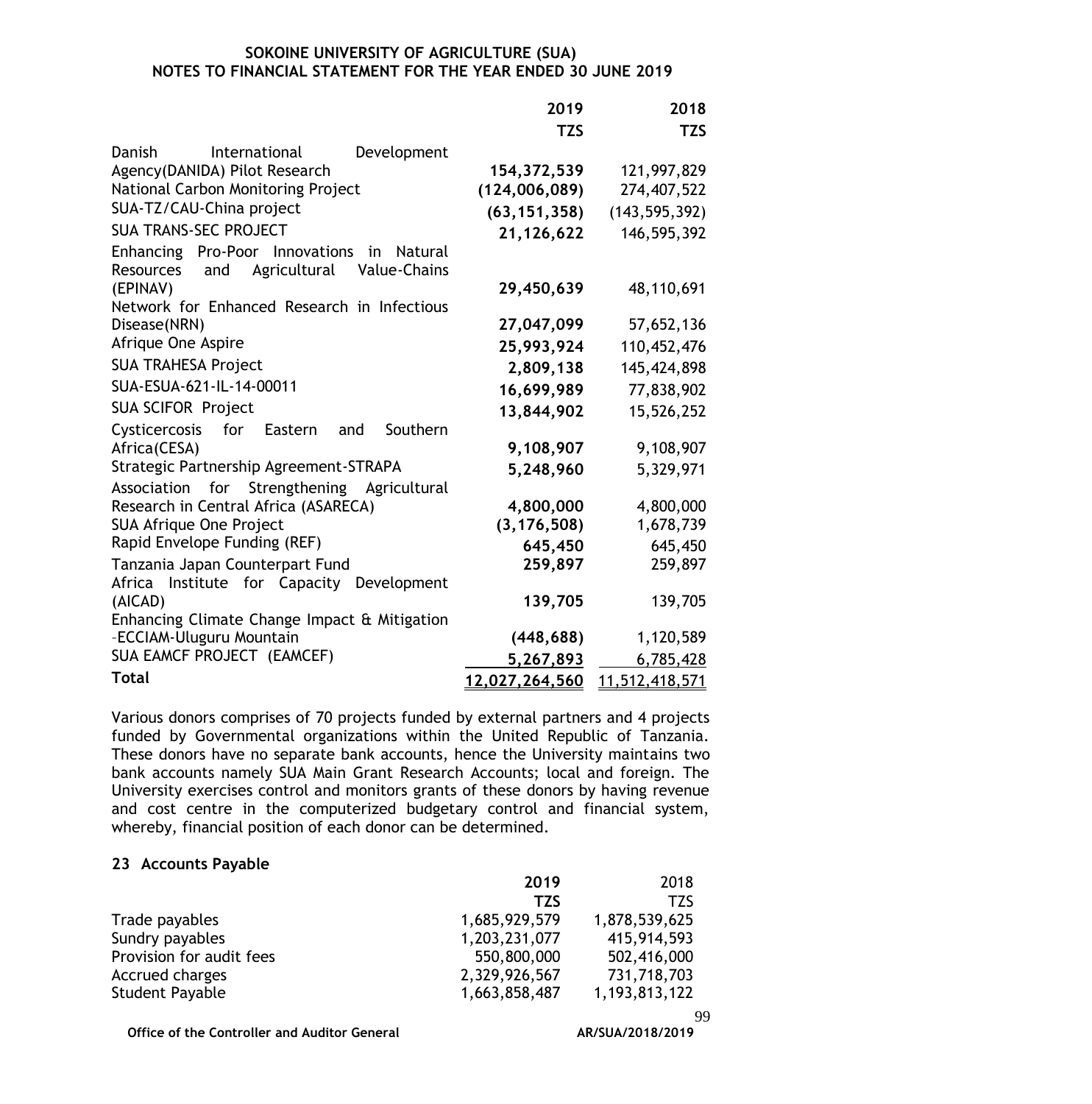|                               | 2019           | 2018           |
|-------------------------------|----------------|----------------|
|                               | <b>TZS</b>     | <b>TZS</b>     |
| <b>Staff Payable</b>          | 209,558,400    |                |
| <b>Project Creditors</b>      | 315,622,355    | 329,985,306    |
| <b>Research Grant Payable</b> | 4,405,000      | 4,405,000      |
| Other short term liabilities  | 16,643,322,819 | 8,767,322,648  |
|                               | 24,606,654,284 | 13,824,114,997 |

## **24 Cash and Cash Equivalent (As presented in the Cash flow Statement)**

During the year financial year ended 30 June 2019, SUA had the balance of Cash and Cash Equivalent to the tune of TZS 22,399,804,677 (2018: TZS 14,118,867,138). The balance was attributed to the funds generated from internal sources of revenue, funds received from the Government and research grants from development partners; and mainly consist of balances with banks at the year-end. The balance is also included in the statement of financial position.

## **25 Property, Plant and Equipment (As presented in the Cash flow Statement)**

During the financial year ended 30 June 2019, the university acquired property, plant and equipment with an aggregate cost of TZS 5,532,292,710 (2018: 2,818,583,894). The cash payment made is shown as per breakdown below;

|                                                       | 2018/2019                   | 2017/2018     |
|-------------------------------------------------------|-----------------------------|---------------|
| <b>Payment by Government Grants</b>                   | <b>TZS</b>                  | <b>TZS</b>    |
| Addition to Capital Work in Progress                  | 3,539,958,145               |               |
| Subtotal                                              | 3,539,958,145               |               |
| <b>Payment by internal Revenue</b>                    |                             |               |
| Acquisition of Property, Plant and<br>Equipment (PPE) | 1,192,692,968               | 253,466,461   |
| Addition to Capital Work in Progress                  | 723,731,311                 | 823,931,146   |
| <b>Subtotal</b>                                       | 1,916,424,279               | 1,077,397,607 |
| <b>Research Grants Payment</b>                        |                             |               |
| Acquisition of Property, Plant and<br>Equipment (PPE) | 67,778,918                  | 650, 178, 243 |
| Addition to Capital Work in Progress                  | 8,131,368                   | 1,091,008,044 |
| <b>Subtotal</b><br><b>Total</b>                       | 75,910,286<br>5,532,292,710 | 1,741,186,287 |
|                                                       |                             | 2,818,583,894 |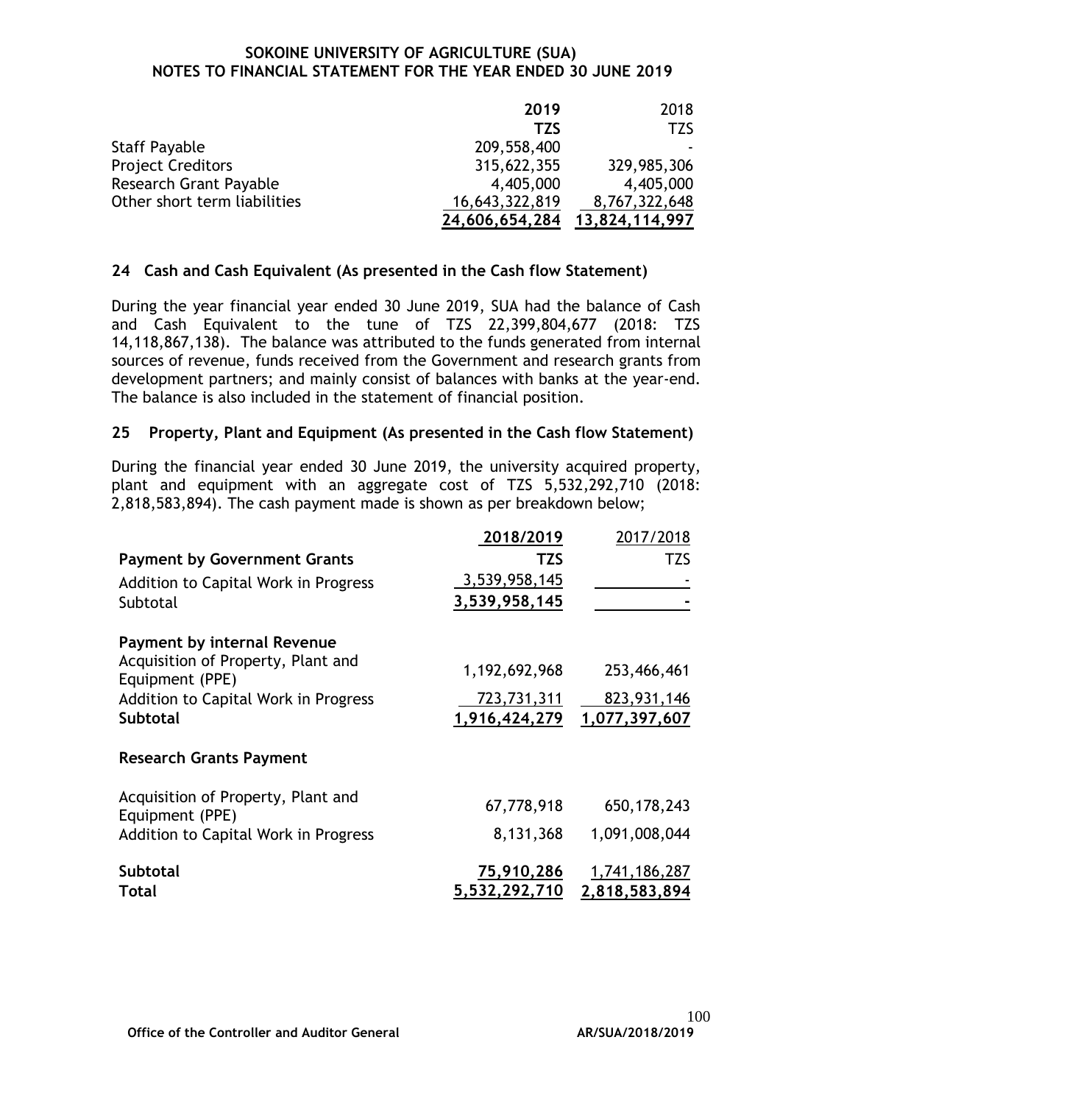## **26 Cash Out flows from Operating Activities (As presented in the Cash flow Statement)**

During the financial year ended 30 June 2019, the university SUA paid TZS 74,710,011,257 (2018: 84,569,240,377) for operating activities. The breakdown is shown as per breakdown below:-

|                                            | 2018/2019         | 2017/2018      |
|--------------------------------------------|-------------------|----------------|
|                                            | <b>TZS</b>        | <b>TZS</b>     |
| <b>Government Grants payment</b>           |                   |                |
| Payment to other and staff Receivable      | 1,344,337,717     | 3,767,497,839  |
| Financial Expenses (Bank Charges Expenses) | 688,116           |                |
| Wages, Salaries and Employee Benefit       | 43, 357, 559, 867 | 44,920,158,596 |
| Subtotal                                   | 44,702,585,700    | 48,687,656,435 |
|                                            |                   |                |
| Internal Revenue payment                   |                   |                |
| Financial Expenses (Bank Charges Expenses) | 67,209,201        | 71,743,929     |
| Wages, Salaries and Employee Benefit       | 1,229,801,335     | 3,075,452,302  |
| <b>Travel and Travel expenses</b>          | 692,610,039       | 574,935,908    |
| Repair and Maintenance Expenses            | 905,852,379       | 929,964,664    |
| <b>Office Supplies and Consumables</b>     | 305,955,618       | 471,990,581    |
| <b>University Meeting Expenses</b>         | 793,775,929       | 732, 362, 474  |
| Insurance and Licensing                    | 90,474,454        | 146, 190, 691  |
| Utilities expenses                         | 1,737,504,593     | 1,725,049,641  |
| Students welfare expenses                  | 596,399,500       | 19,884,000     |
| <b>University Examination Expenses</b>     | 568,953,269       | 672, 395, 909  |
| <b>Staff Training and Development</b>      | 40,479,621        | 137,464,004    |
| Sports gear expenses                       | 60,270,000        | 79,624,000     |
| Marketing and promotion                    | 65, 155, 100      | 173,202,888    |
| Vehicles & motor cycles running expenses   | 376,620,782       | 339,700,014    |
| Sanitation and environment Expenses        | 349, 194, 577     | 471,505,612    |
| Postage & Telecommunication expenses       | 420,784,492       | 374,558,933    |
| <b>Health Care services</b>                | 171, 313, 324     | 199,063,243    |
| <b>Graduation Expenses</b>                 | 138,914,600       | 128,872,400    |
| Workshop and Seminars expenses             | 71,929,101        | 71,375,500     |
| Legal Expenses                             | 2,039,900         | 6,088,000      |
| Rental and hiring Expenses                 | 7,969,162         | 36,292,925     |
| Security & Safety Expenses                 | 37,707,793        | 310,743,851    |
| Laboratory Chemicals & Other Consumables   | 132,458,039       | 162,943,004    |
| expenses                                   |                   |                |
| Subscription, Gifts and Donations          | 103,543,595       | 505,456,406    |
| Human resource expenses                    | 483,521,150       | 439,289,570    |
| Animal Feed & Treatments expenses          | 49,580,720        | 103,603,249    |
| Social welfare expenses                    | 141,963,571       | 165,241,823    |
| Audit and Verification Expenses            | 231,954,400       | 358,604,151    |
| Extra duty support expenses                | 233,004,673       | 274,703,000    |
| <b>Generator Fuel Expenses</b>             | 1,241,000         | 32,544,560     |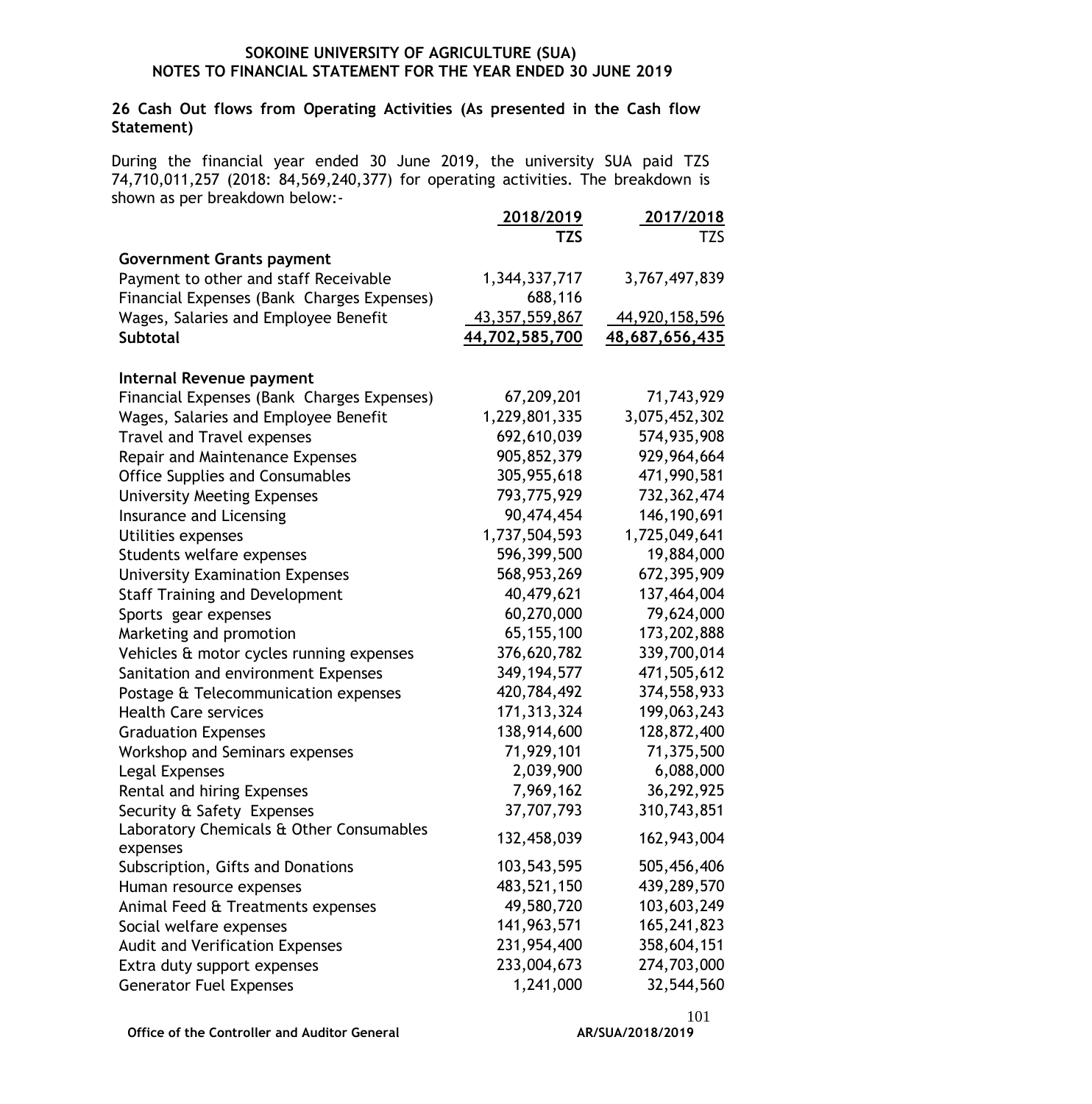|                                                                        | 2018/2019             | 2017/2018            |
|------------------------------------------------------------------------|-----------------------|----------------------|
|                                                                        | TZS                   | TZS.                 |
| Purchase of Small tools Expenses                                       | 100,457,800           | 72,097,830           |
| <b>Computer and Computerization Expenses</b>                           | 13,428,731            | 18,981,260           |
| <b>Entertainment expenses</b>                                          | 35,158,400            | 30,550,000           |
| Printing & publication Expenses                                        | 26,883,482            | 30,136,962           |
| Research, Teaching and Outreach expenses                               | 1,875,920,584         | 2,239,919,038        |
| Office Tea, Bites and Soft drinks                                      | 190,487,652           | 189,968,693          |
| <b>Other Operational costs</b>                                         | 1,056,614,476         | <u>1,335,655,143</u> |
| Subtotal                                                               | 13,407,133,040        | 16,708,156,156       |
|                                                                        |                       |                      |
| <b>Research Grants payment</b>                                         |                       |                      |
| Payment to other and staff Receivable                                  | 1,758,812,162         | 1,092,885,048        |
| Financial Expenses (Bank Charges Expenses)                             | 118,734,959           | 130,012,225          |
| Wages, Salaries and Employee Benefit                                   | 1,738,826,547         | 2,173,686,954        |
| <b>Travel and Travel expenses</b>                                      | 2,244,139,209         | 2,757,820,834        |
| Repair and Maintenance Expenses                                        | 160,059,900           | 283,065,718          |
| <b>Office Supplies and Consumables</b>                                 | 268, 177, 917         | 352,773,345          |
| <b>University Meeting Expenses</b>                                     | 89,173,678            | 135, 145, 245        |
| Insurance and Licensing                                                | 7,855,683             | 16,528,423           |
| <b>Utilities</b>                                                       |                       | 3,783,425            |
| Student training and Research expenses                                 | 1,539,930,022         | 2,693,542,064        |
| <b>Health Care services</b>                                            |                       | 60,922,751           |
| Marketing and promotion                                                | 56, 181, 272          | 123,429,068          |
| Vehicles & motor cycles running expenses                               | 230,530,461           | 257,048,949          |
| Sanitation and environment Expenses                                    | 16,881,290            | 30,473,553           |
| Postage & Telecommunication expenses                                   | 102,021,094           | 145,466,828          |
| Workshop and Seminars expenses                                         | 613,280,731           | 936,201,112          |
| Payment to collaborative Institute                                     | 593,522,234           | 258, 182, 682        |
| Rental and hiring Expenses                                             | 20,936,130            | 18,350,854           |
|                                                                        | 11,024,045            | 8,610,527            |
| Security & Safety Expenses<br>Laboratory Chemicals & Other Consumables |                       |                      |
| expenses                                                               | 167,535,212           | 348,030,506          |
| Subscription to Online Books, Journals and                             |                       |                      |
| Database access costs                                                  | 18,174,388            |                      |
| Human resource expenses                                                | 5,954,530             | 9,160,876            |
| Animal Feed & Treatments expenses                                      | 24,859,986            | 18,389,900           |
| <b>Audit and Verification Expenses</b>                                 | 248,652,920           | 203,707,185          |
| Printing & publication Expenses                                        | 4,422,903             | 28,342,800           |
| <b>Cost of Production</b>                                              |                       | 14,955,023           |
| Research, Teaching and Outreach expenses                               | 5,726,972,287         | 6,040,587,665        |
| <b>Other Operational costs</b>                                         | 833,632,956           | 1,032,324,226        |
| Subtotal                                                               | 16,600,292,516        | 19, 173, 427, 786    |
| <b>Total</b>                                                           | <u>74,710,011,257</u> | 84,569,240,377       |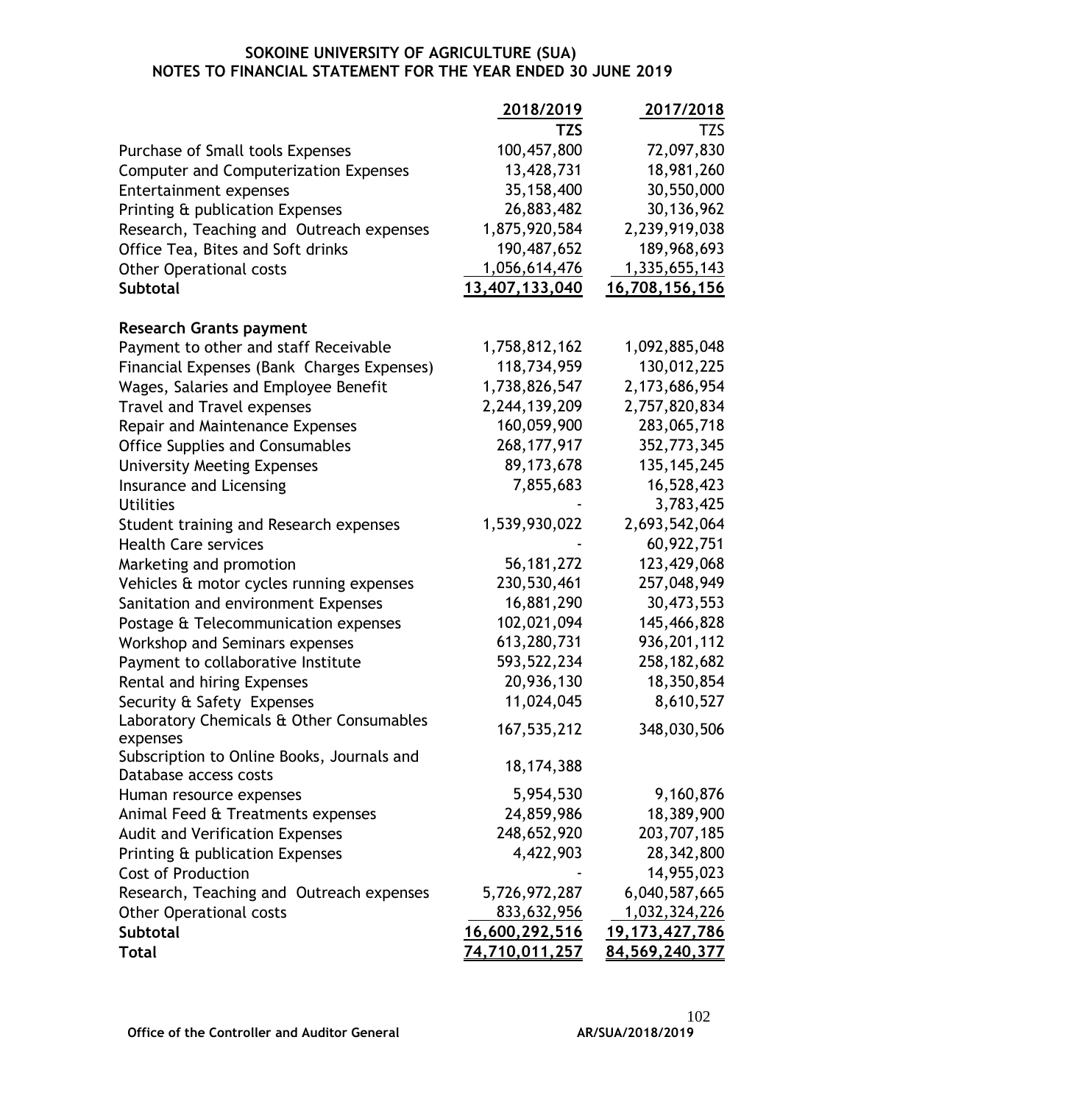|                                              | 2018/2019           | 2017/2018       |
|----------------------------------------------|---------------------|-----------------|
|                                              | <b>TZS</b>          | <b>TZS</b>      |
| Surplus/ (deficit)                           | 15,031,321,218      | 3,260,640,904   |
|                                              |                     |                 |
| <b>Non Cash Movement:</b>                    |                     |                 |
| Depreciation                                 | 2,253,344,894       | 2,595,858,242   |
| Amortisation                                 | (1,099,035,697)     | (834, 248, 577) |
| Gain/Loss on valuation of timber and logs    | 21,776,611          | (11, 274, 883)  |
| Gains/Loss on valuation of biological assets | (3, 565, 348, 805)  | (609, 894, 061) |
| <b>Donated Assets</b>                        |                     | (972, 300, 605) |
|                                              |                     |                 |
| <b>Working Capital adjustments</b>           |                     |                 |
| Decrease/(Increase) in inventory             | 39,746,619.05       | (47, 075, 994)  |
| Increase in receivables                      | (10, 241, 870, 859) | 6,817,487,820   |
| Increase in payables                         | 11,373,296,269      | (8,858,598,894) |
| Net cash flow from operating activities      | 13,813,230,249      | 1,340,593,952   |

## **27 Reconciliation of Net Cash Flows from Operating Activities to Net Surplus/ (Deficit) from Operating Activities**

## **28 Contributed Capital**

The Sokoine University of Agriculture was established on the 1st July, 1984 by Parliamentary Act No. 14 of 1984 through the amendment of Parliamentary Act No 6 of the same year. Before enactment as the University, it was operating as an Agricultural College of the University of Dar es Salaam commissioned to offer diploma training in the discipline of agriculture. During establishment as the University, it was handled over assets worth TZS 60,460,994 per breakdown below.

|     |                              | 2018/2019  | 2017/2018  |
|-----|------------------------------|------------|------------|
| S/N | Assets at cost               | <b>TZS</b> | <b>TZS</b> |
|     | Leasehold Land and Buildings | 50,045,349 | 50,045,349 |
|     | Furniture and Equipment      | 10,415,645 | 10,415,645 |
|     | Total                        | 60,460,994 | 60,460,994 |

## **29 Comments on the Budget and explanation of material variances**

Sokoine University of Agriculture has three major sources of revenue, hence its budgets is prepared in three sub set of sources. The reasons for the variances are explained based on sources as below:-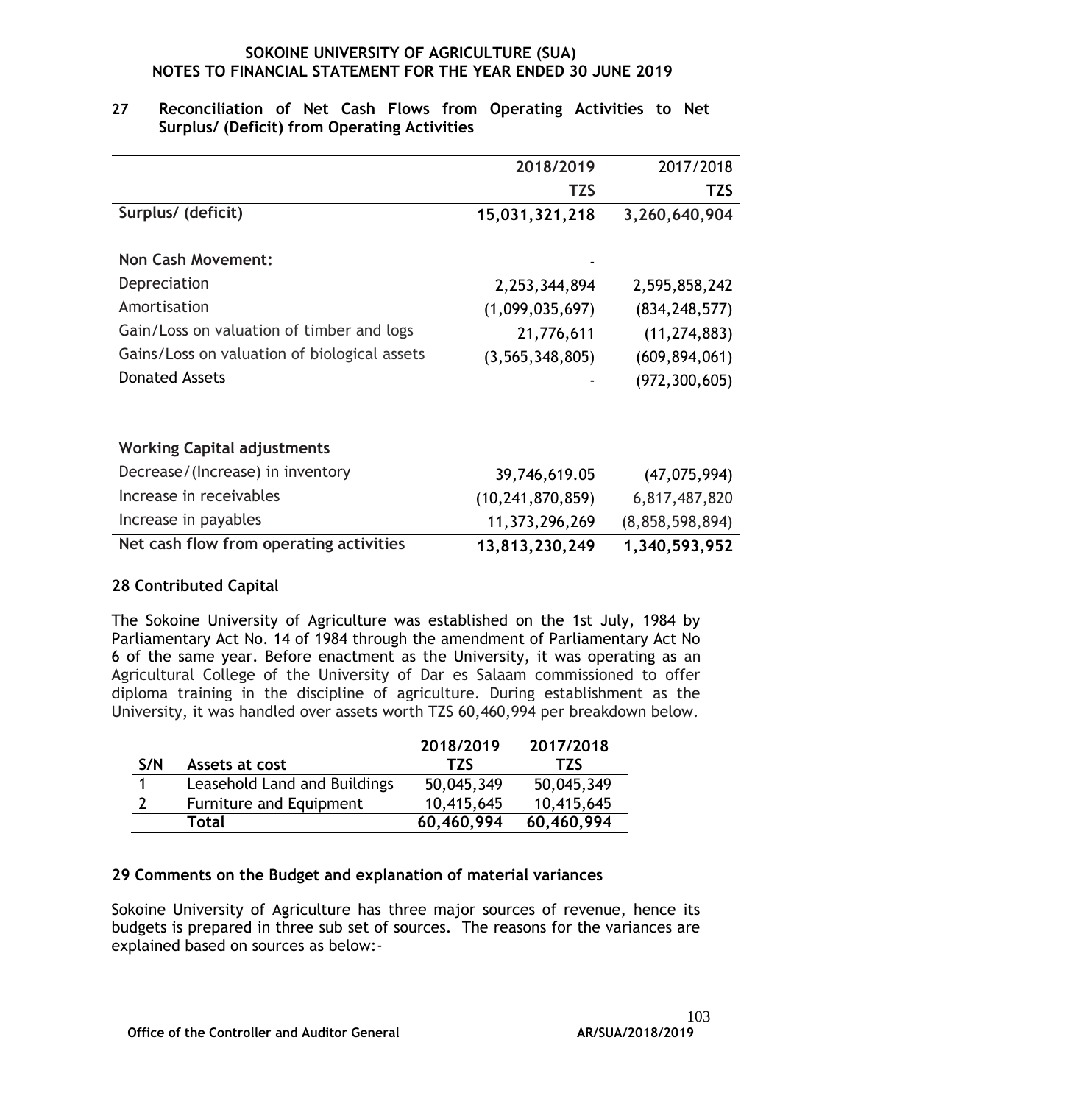(a) The variances of TZS 2,408,371,687 which is 4 percent noted in revenue received from the government against budget is a net off of the unremitted budgeted amount for Development fund and fund budgeted for staff recruitment and; terminated and retired staff.

(b) The variances of TZS 9,431,762,287 which is 36 percent noted in revenue received from development partners is a result of delayed receipt of the funds from donors due to the timing difference in receipt of funds since the research projects agreements do not necessarily need to follow the fiscal year used by SUA and hence remain budgeted for the year but received in the subsequent year.

(c) The variances of TZS 2,128,741,900 which is 10 percent noted in revenue received from internal sources is a result of uncollected amounts mainly from students fees whose collection follows the academic year which runs between October to November while the financial year runs between July to June.

(d) The variances of TZS 7,286,748,872 which is 13 percent noted in expenditure of funds received from Government refers to unspent funds received at the year-end in construction of infrastructure such as the multipurpose laboratory at SUA Main Campus.

(e) The variance of TZS 9,884,902,091 which is 37 percent noted in expenditure of funds received from development partners is result of delayed receipt of the funds from donors due to the timing difference in receipt of funds since the research projects agreements do not necessarily need to follow the fiscal year used by SUA and hence remain budgeted for the year but received in the subsequent year.

(f) The variance of TZS 5,021,606,537 which is 23 percent of the budgeted noted variance in internal revenue of underutilization was caused by year end accrued charges that were paid subsequently.

## **30 Related Party Transactions**

**i) Entities that directly, or indirectly through one or more intermediaries, control, or are controlled by SUA.**

During the period under review, SUA had both operating and/or financial relationship with several Government entities including the Treasury, Higher Education Students Loans Board (HESLB) who sponsors undergraduate students, and Tanzania Education Authority (TEA) who provided loan in construction of the Multipurpose Lecture Theatre at SUA Main Campus.

SUA also worked with other Government institutions including, the Tanzania Commission for Universities (TCU) responsible in ensuring of Quality Control, the Government Procurement Services Agency (GPSA), Tanzania Electrical, Mechanical and Electronics Services Agency (TEMESA), and Tanzania Building Agency (TBA) involved in construction of the multipurpose laboratory at SUA Main Campus.

During the Period under review, SUA had the following receivables and payables with some of the mentioned Government Institutions:-

**Office of the Controller and Auditor General**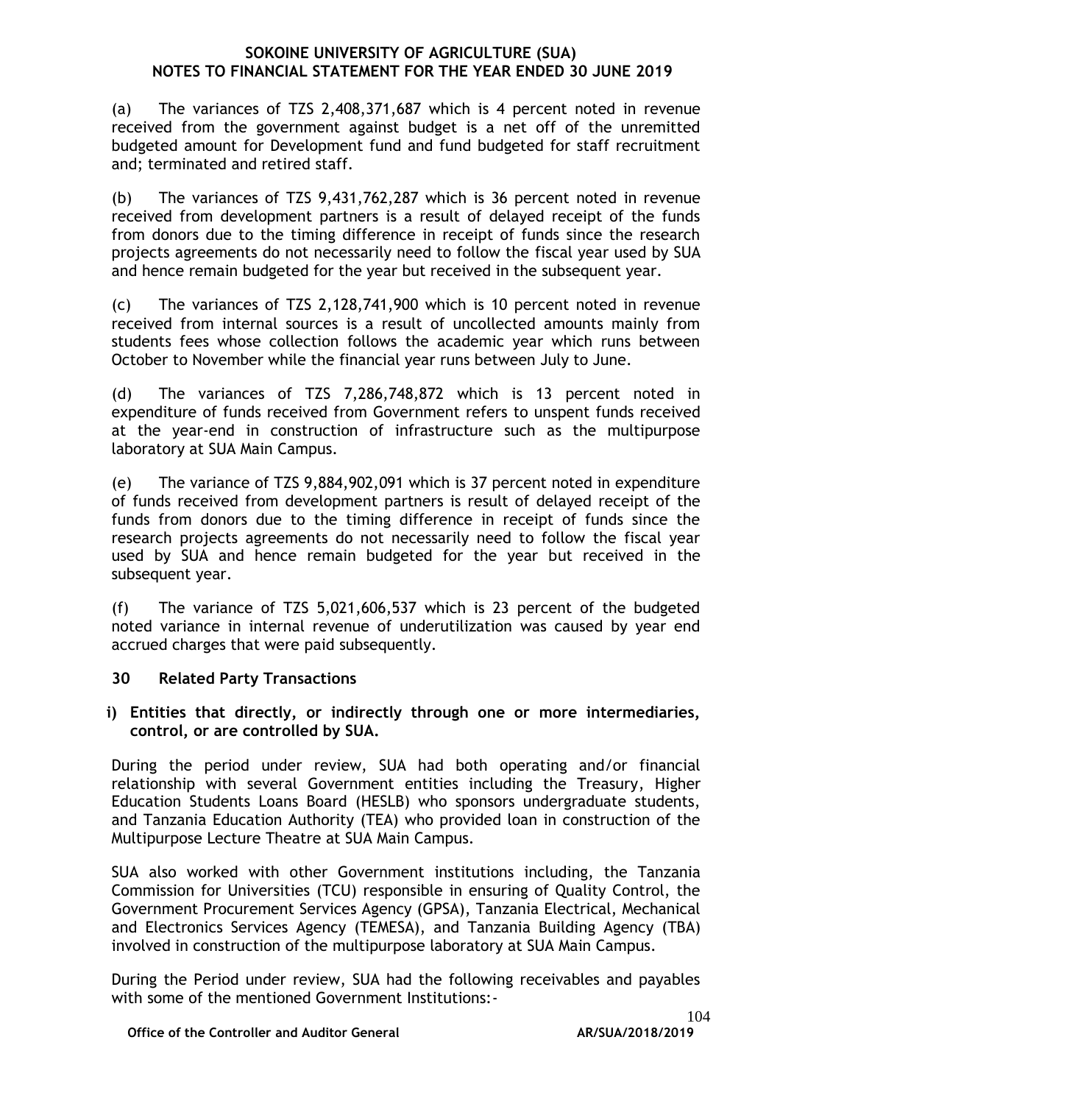| Table 17: Related party transactions with the Government entities for the year 2018/2019                                                             |                                                                                               |                             |  |  |  |  |
|------------------------------------------------------------------------------------------------------------------------------------------------------|-----------------------------------------------------------------------------------------------|-----------------------------|--|--|--|--|
|                                                                                                                                                      | 2019                                                                                          | 2018                        |  |  |  |  |
|                                                                                                                                                      | <b>TZS</b>                                                                                    | <b>TZS</b>                  |  |  |  |  |
| Treasury: Government grant received in the<br>year                                                                                                   |                                                                                               |                             |  |  |  |  |
| · Personnel emoluments                                                                                                                               | 43, 357, 559, 867 47, 253, 455, 730                                                           |                             |  |  |  |  |
| Development<br>$\bullet$                                                                                                                             |                                                                                               | 8,419,003,446 2,400,000,000 |  |  |  |  |
| <b>Total Government grant received</b>                                                                                                               | 51,776,563,313 49,653,455,730                                                                 |                             |  |  |  |  |
| Higher Education Students' Loan Board (HESLB)<br>Students fees<br><b>Students allowances</b><br><b>Total amount received from HESLB</b><br>Payables: | 7,491,757,490 8,591,254,584<br>15,318,729,680 16,010,673,381<br>22,810,487,170 24,601,927,965 |                             |  |  |  |  |
| Tanzania Education Authority (TEA) loan<br>-Payable Sum<br>-Repayment<br>Total Amount payable to TEA**                                               | 356,502,999<br>356,502,999                                                                    | 356,502,999<br>356,502,999  |  |  |  |  |
| Receivables:                                                                                                                                         |                                                                                               |                             |  |  |  |  |
| Government grant receivable*                                                                                                                         | <u>13,903,830,173 8,152,073,946</u>                                                           |                             |  |  |  |  |

\*The treasury debts (Government grant receivable) refers to outstanding unremitted funds to SUA pertaining to salary arrears, other staff accrued charges and the receivable for development projects.

\*TEA granted a loan to SUA with an interest rate of six percent (6%) for construction of Lecture Theatre. However, as at 30 June 2013 TZS 947.4 million (2012: TZS 744.3 million) had been disbursed to the Contractor M/S B. H. Ladwa. The Management has also made commitment in fully settlement of the loan in the financial year 2019/2020.

#### **ii) Associates (Investments in Associates)**

During the year under review, SUA had no investment in associates

# **iii) Individuals owning, directly or indirectly, an interest with SUA that gives them significant influence over SUA.**

SUA is a Public institution wholly owned by the Government and therefore there no individual owning the institution either directly or indirectly. The Government has commissioned the affairs of SUA to the University Council which manages the daily activities through the Key Management personnel including, the Vice Chancellor, the Deputy Vice Chancellor (Academic); and the Deputy Vice Chancellor (Administration and Finance).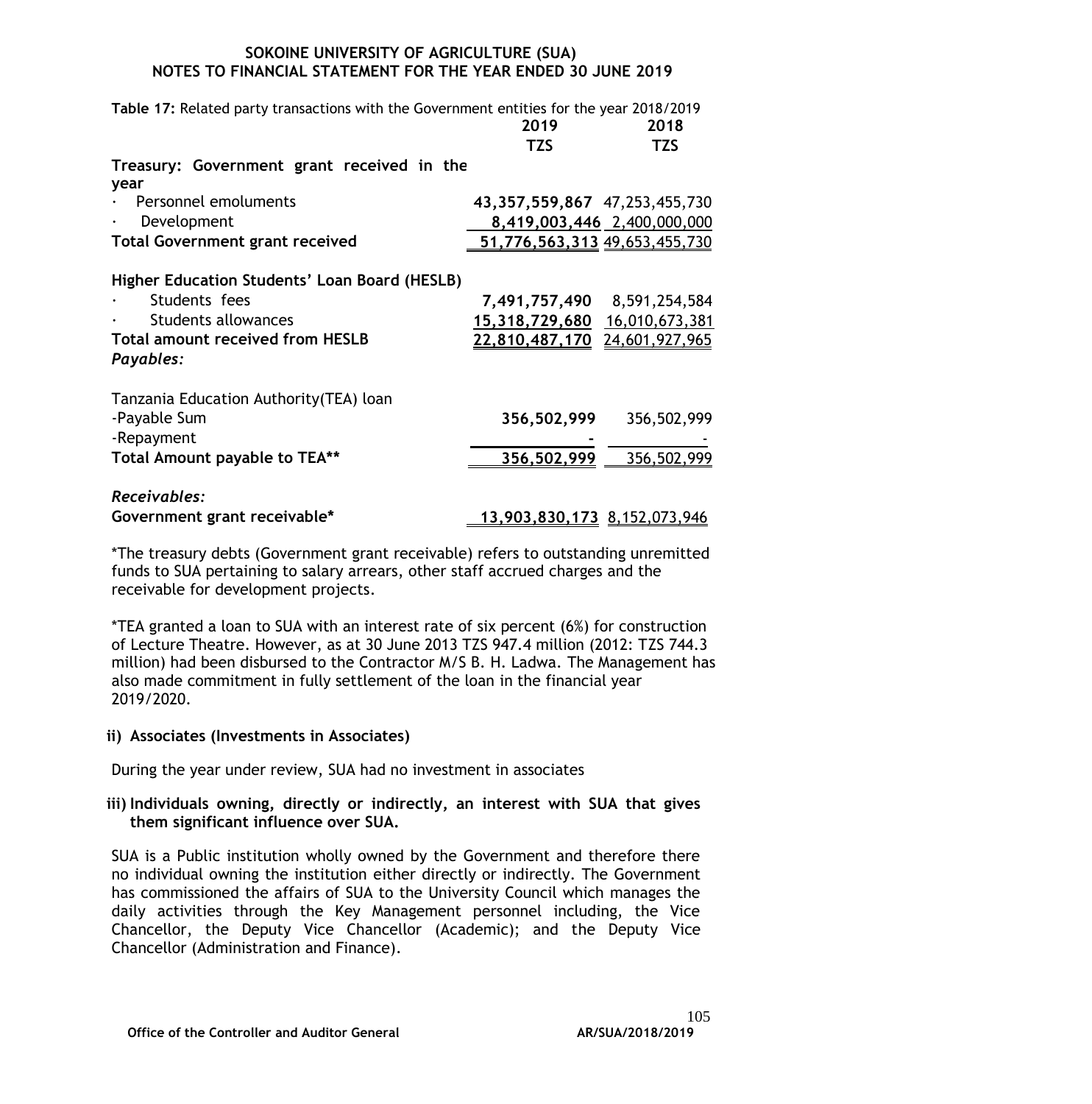#### **iv) Key management personnel, and close members of the family of key management personnel.**

SUA encourage employment of key management personnel on merit and shun away from favouritism or nepotism. The key management personnel include the Members of the Council, the Vice-Chancellor, the Deputy Vice-Chancellor (Academic); and the Deputy Vice Chancellor (Administration and Finance). During the year under review, the remuneration of the key management personnel amounted to TZS 5,383,717,300. The key management personnel had no loans with either SUA or commercial banks. The remuneration with the personnel is as shown in the table below:-

**Table 18:** Remuneration of the key management personnel for the year 2018/2019

|                                                   | 2018/2019     | 2017/2018                   |
|---------------------------------------------------|---------------|-----------------------------|
| <b>Description</b>                                | <b>TZS</b>    | TZS                         |
| Salaries and allowances                           | 4,767,562,000 | 4,730,461,438               |
| Pension                                           | 578,655,300   | 575,626,472                 |
| <b>Council Members fees</b>                       | 37,500,000    | 48,920,000                  |
| Total                                             |               | 5,383,717,300 5,355,007,910 |
| Number of Key Management Personnel<br>Remunerated | 17            | 19                          |

#### **v) Entities in which a substantial ownership interest is held, directly or indirectly, by any person associated with SUA.**

No disclosed ownership with other entities had been identified with the key management personnel.

# **31 Events after the Reporting Date**

There were no other significant events after the reporting date which requires any adjustment in the financial statements.

# **32 Contingent Liabilities**

During the year under review, the University had no contingent liability (2018: Nil).

# **33 Capital Commitments**

The University had the capital commitments amounting to TZS **7,624,568,689** as shown in Appendix 7.

# **34 Ultimate Controlling Party**

The Government of the United Republic of Tanzania is the ultimate controlling party of the University.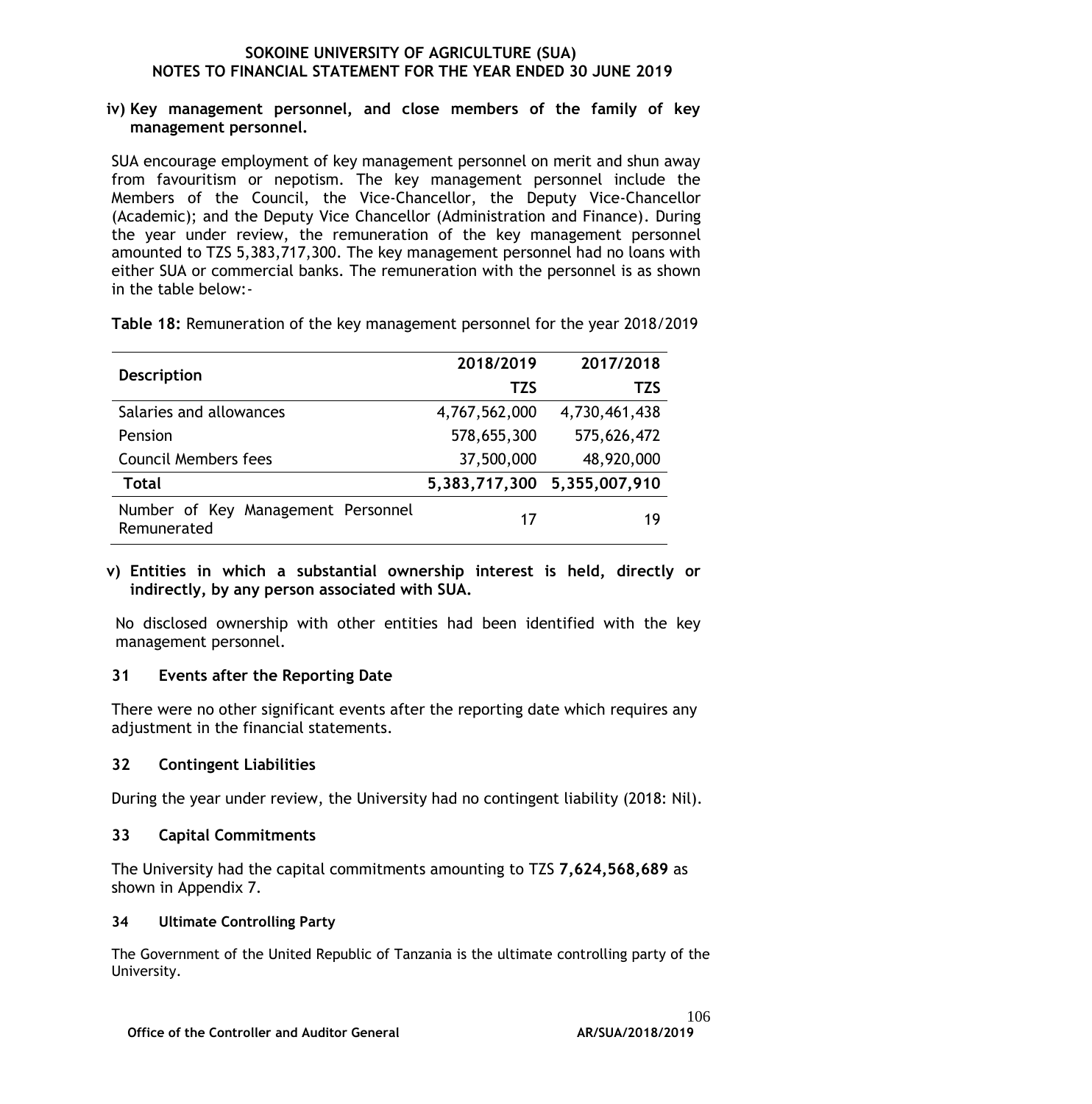# **APPENDICES**

| Revenue                                             | Actual<br>2019    | <b>Budget</b><br>2019 | <b>Variances</b> | Performance |
|-----------------------------------------------------|-------------------|-----------------------|------------------|-------------|
|                                                     | TZS               | TZS                   | TZS              | %           |
| Government Grant-For                                |                   |                       |                  |             |
| <b>Personnel Emoluments</b><br>Government Grant-For | 43, 357, 559, 867 | 46,184,935,000        | 2,827,375,133    | 94          |
| development project                                 | 8,419,003,446     | 8,000,000,000         | (419,003,446)    | 105         |
| Total                                               | 51,776,563,313    | 54, 184, 935, 000     | 2,408,371,687    | 96          |

#### **Appendix 1: Revenue from non-exchange transactions- Government Grants**

# **Appendix 2: Revenue from non-exchange transactions-Donor Grants**

|                                                  | <b>Actual</b>  | <b>Budget</b>  | <b>Variances</b> |                  |
|--------------------------------------------------|----------------|----------------|------------------|------------------|
| Revenue                                          | 2018/19        | 2018/19        |                  | Performance<br>% |
|                                                  | TZS            | <b>TZS</b>     | <b>TZS</b>       |                  |
|                                                  |                |                |                  |                  |
| <b>SUA AGRA Project</b>                          |                | 185,000,000    | 185,000,000      |                  |
| SUA Afrique One Aspire                           | 313,672,954    | 986,264,914    | 672,591,960      | 32               |
| <b>SUA TRAHESA Forex</b>                         |                | 337,393,215    | 337,393,215      |                  |
| <b>DANIDA Pilot Projects</b>                     | 126,053,892    | 350,000,000    | 223,946,108      | 36               |
| SUA/IFPHTM-Welcome                               | 667,776,121    | 383,225,133    | $-284,550,988$   | 174              |
| <b>Trust</b><br><b>SUA Trans-Sec</b>             |                |                |                  | 77               |
|                                                  | 399,751,778    | 516,174,000    | 116,422,222      |                  |
| <b>COSTECH</b>                                   | 987,313,519    | 450,000,000    | $-537,313,519$   | 219              |
| <b>CYSTINET</b>                                  | 518,159,807    | 918,789,720    | 400,629,913      | 56               |
| National Carbon Monitoring<br>Centre (NCMC)      |                | 1,450,000,000  | 1,450,000,000    |                  |
| African Centre Of                                |                |                |                  |                  |
|                                                  | 3,237,543,057  | 3,426,860,193  | 189, 317, 136    | 94               |
| Excellency(ACE II) - SACIDS<br>African Centre Of |                |                |                  |                  |
|                                                  |                |                |                  |                  |
| Excellency(ACE II) Pest                          | 1,655,318,003  | 4,126,815,000  | 2,471,496,997    | 40               |
| <b>Management Centre</b>                         |                |                |                  |                  |
| <b>Building Stronger</b>                         |                |                |                  |                  |
| University Phase III (BSU<br>III)                | 521,275,303    | 651,205,876    | 129,930,573      | 80               |
| Program For Small Holder                         |                |                |                  |                  |
| <b>Utilization Of Smart</b>                      |                |                |                  |                  |
| Technologies In                                  |                |                |                  |                  |
| Agricultural Industries And                      |                | 2,073,876,843  | 2,073,876,843    |                  |
| <b>Natural Resources</b>                         |                |                |                  |                  |
|                                                  |                |                |                  |                  |
| (SUSTAIN)                                        |                |                |                  |                  |
| Research Grant - Various                         | 8,702,478,173  | 10,705,500,000 | 2,078,904,517    | 81               |
| <b>Donors</b>                                    |                |                |                  |                  |
| <b>Total</b>                                     | 17,129,342,607 | 26,561,104,894 | 9,507,644,977    | 64               |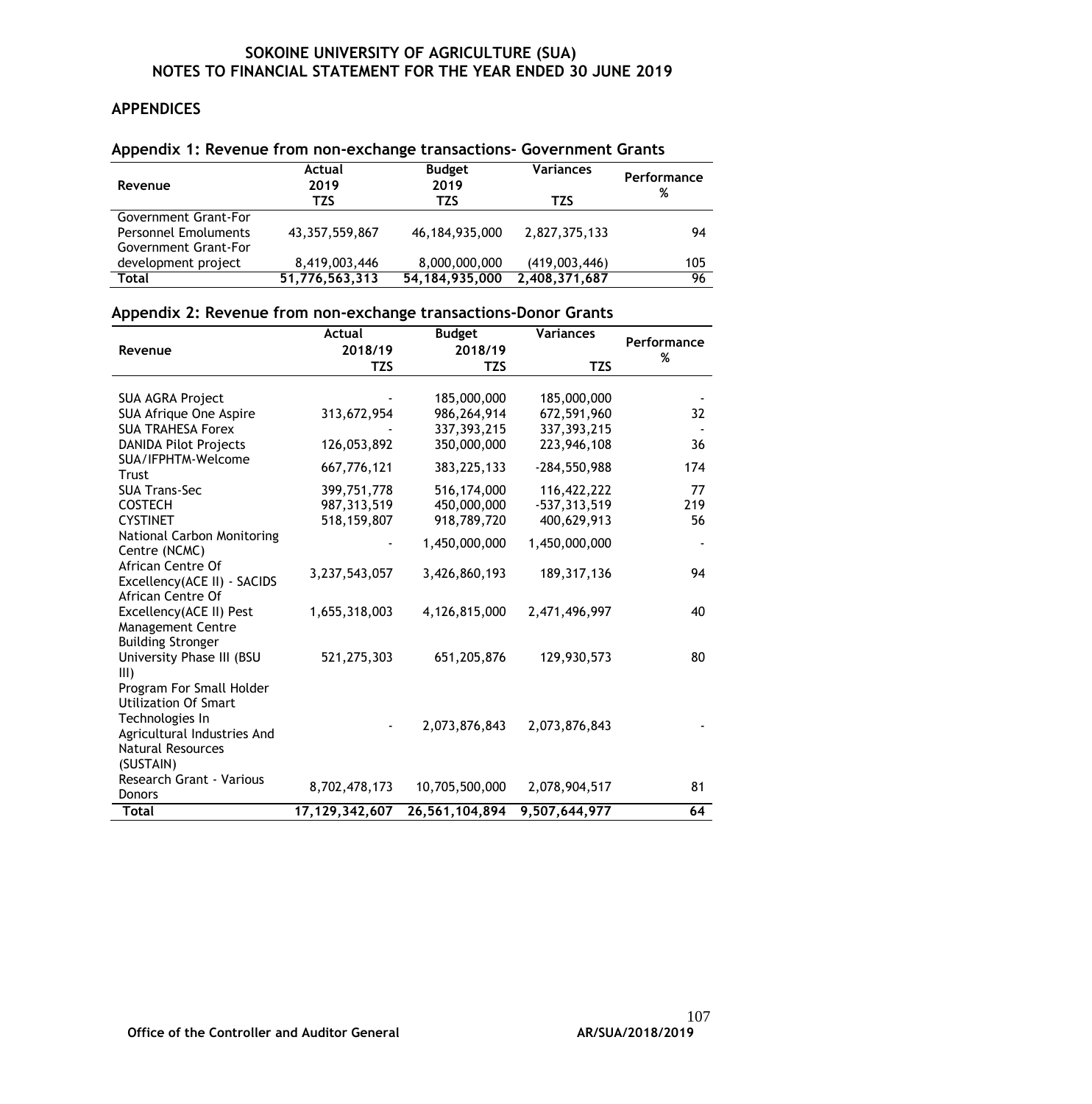|                                                                                                                               | Actual            | <b>Budget</b>  | <b>Variances</b> |                 |
|-------------------------------------------------------------------------------------------------------------------------------|-------------------|----------------|------------------|-----------------|
| Revenue                                                                                                                       | 2018/19           | 2018/19        |                  | Perform         |
|                                                                                                                               | TZS               | TZS            | TZS              | ance %          |
| Tuition fee                                                                                                                   | 14, 281, 689, 677 | 14,763,228,744 | 481,539,067      | $\overline{97}$ |
| Application forms                                                                                                             | 117,039,200       | 49,670,000     | (67, 369, 200)   | 236             |
| <b>Accommodation Fees from</b><br><b>Students</b>                                                                             | 687,517,410       | 780,050,344    | 92,532,934       | 88              |
| House rent & utilities (water &                                                                                               |                   |                |                  |                 |
| electricity) recoveries from                                                                                                  | 698,595,111       | 566, 149, 944  | (132, 445, 167)  | 123             |
| staff                                                                                                                         |                   |                |                  |                 |
| Workshop/hall charges                                                                                                         | 156,432,195       | 163,400,000    | 6,967,805        | 96              |
| Consultancy, Sales of Boarded<br>off Items/assets, Tender Forms,<br>Appeal Forms, Transcript Fees,<br><b>Graduation Gowns</b> | 299,545,203       | 222,646,400    | (76, 898, 803)   | 135             |
| <b>OLMOTONYI - Sales of Crop</b><br>Products and Accommodation<br><b>Charges from Hostels</b>                                 | 563, 342, 423     | 703, 117, 575  | 139,775,152      | 80              |
| Production units in Academic<br>Departments                                                                                   | 753,711,040       | 879,980,963    | 126,269,923      | 86              |
| <b>SUA-HOSPITAL</b>                                                                                                           | 1,868,743,491     | 2,316,936,415  | 448, 192, 924    | 81              |
| <b>SUA Farm</b>                                                                                                               | 105,231,159       | 542,360,000    | 437,128,841      | 19              |
| <b>Institution Fee</b>                                                                                                        | 67,964,317        | 741,012,740    | 673,048,423      | 9               |
| Total:                                                                                                                        | 19,599,811,225    | 21,728,553,125 | 2,128,741,900    | 90              |

#### **Appendix 3: Revenue from exchange transactions-Internal revenue**

# **Appendix 4: Non-exchange transactions expenditure-Government**

| <b>Expenditures</b>                                                    | Actual<br>2018/19 | <b>Budget</b><br>2018/19 | <b>Variances</b> | Percentage |  |
|------------------------------------------------------------------------|-------------------|--------------------------|------------------|------------|--|
|                                                                        | <b>TZS</b>        | TZS                      | <b>TZS</b>       | %          |  |
| Basic Salary for permanent<br>& contractual staff &<br>fringe benefits | 37,582,642,707    | 40,033,431,675           | 2,450,788,968    | 94         |  |
| <b>Employers' Contributions to</b><br>Social Security Funds            | 5,774,917,160     | 6, 151, 503, 325         | 376,586,165      | 94         |  |
| For development project                                                | 3,539,958,145     | 8,000,000,000            | 4,460,041,855    | 44         |  |
| <b>Financial Expenses</b>                                              | 668,116           |                          | (668, 116)       | ۰          |  |
| <b>Total</b>                                                           | 46,898,186,128    | 54, 184, 935, 000        | 7,286,748,872    | 87         |  |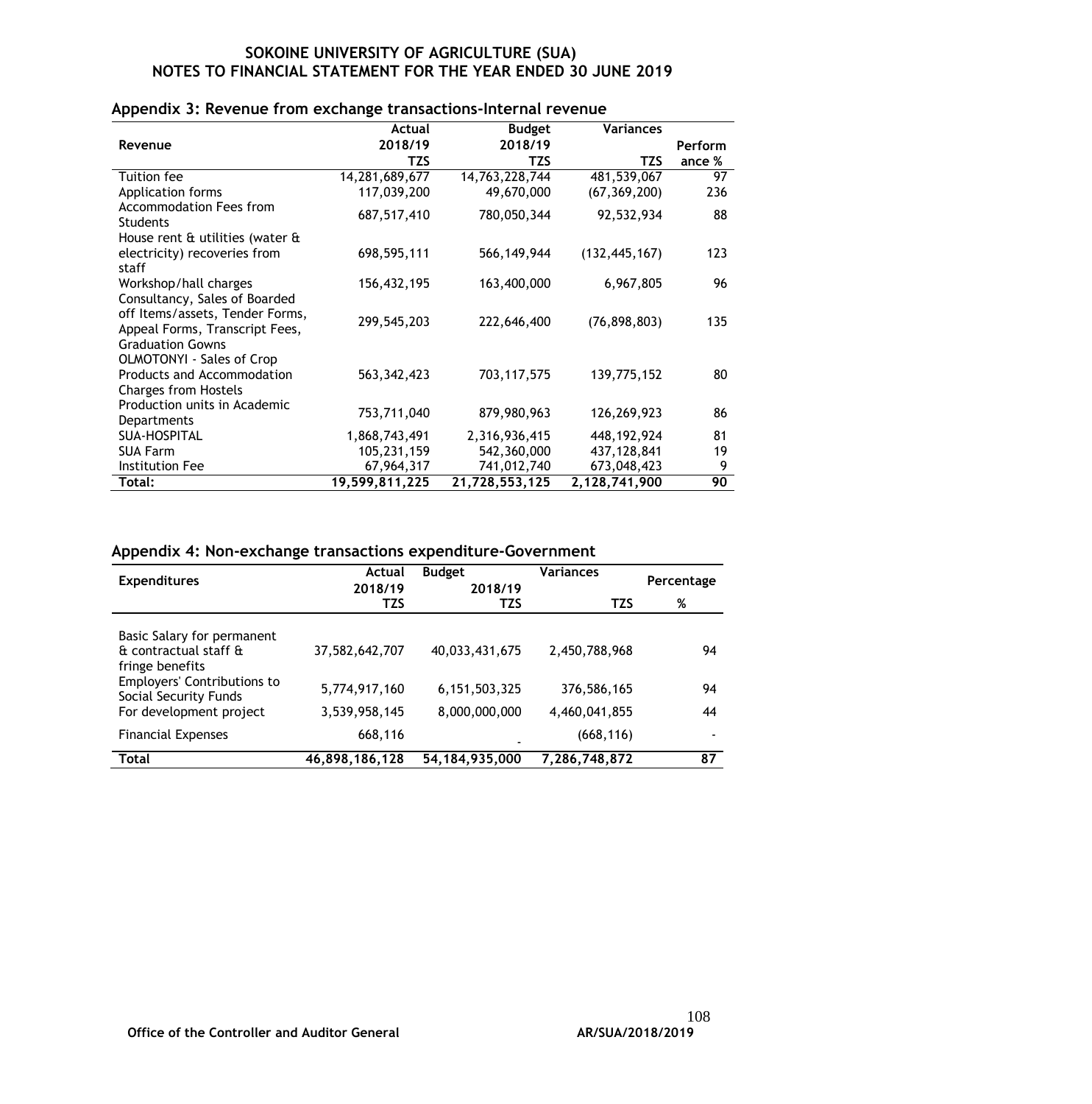|  | Appendix 5: Non-exchange transactions expenditure-donor grants |  |  |  |  |
|--|----------------------------------------------------------------|--|--|--|--|
|  |                                                                |  |  |  |  |

|                                                              | Actual         | <b>Budget</b>  | <b>Variances</b> |            |
|--------------------------------------------------------------|----------------|----------------|------------------|------------|
| <b>Expenditures</b>                                          | 2018/19        | 2018/19        |                  | Percentage |
|                                                              | <b>TZS</b>     | TZS            | <b>TZS</b>       | $\%$       |
|                                                              |                |                |                  |            |
| Salaries, Wages and Employee                                 | 1,738,826,547  | 2,993,050,111  |                  | 58         |
| benefits                                                     |                |                | 1,254,223,564    |            |
| Travel & Travel Expenses                                     | 2,244,139,209  | 3,056,079,800  | 811,940,591      | 73         |
| Repair & Maintenance Expenses                                | 160,059,900    | 284, 327, 110  | 124,267,210      | 56         |
| Printing, Office supplies                                    | 272,600,820    | 471,100,945    | 198,500,125      | 58         |
| <b>&amp;Consumables</b>                                      |                |                |                  |            |
| <b>University Meeting Expenses</b>                           | 89, 173, 678   | 125,594,678    | 36,421,000       | 71         |
| Student Training & Research<br><b>Expenses</b>               | 2,803,416,194  | 4,737,021,339  | 1,933,605,145    | 59         |
| Insurance & Licence Expenses                                 | 7,855,683      | 26,315,683     | 18,460,000       | 30         |
| Vehicles and Motor Cycles<br><b>Running Expenses</b>         | 230,530,461    | 465,250,120    | 234,719,659      | 50         |
| <b>Purchase of Small Tools</b>                               | 99,633,610     | 175,757,068    | 76, 123, 458     | 57         |
| Research, Teaching & Outreach<br><b>Expenses</b>             | 5,825,470,663  | 8,515,122,287  | 2,770,450,000    | 68         |
| Workshop & Seminar Expenses                                  | 613,280,731    | 1,174,800,731  | 561,520,000      | 52         |
| Postage and                                                  | 102,021,094    | 157,421,414    | 55,400,320       | 65         |
| <b>Telecommunications Expenses</b>                           |                |                |                  |            |
| <b>Financial Expenses</b>                                    | 118,734,959    | 274,859,959    | 156,125,000      | 43<br>73   |
| Marketing and promotion<br>Sanitation and Environment        | 56, 181, 272   | 76,881,290     | 20,700,018       |            |
| <b>Expenses</b>                                              | 16,881,290     | 71,024,045     | 54, 142, 755     | 24         |
| Security & safety                                            | 11,024,045     | 43,780,010     | 32,755,965       | 25         |
| <b>Computer Expenses</b>                                     | 143,780,010    | 595,241,000    | 451,460,990      | 24         |
| Procurement of capital items                                 | 75,910,286     | 82,300,000     | 6,389,714        | 92         |
| Human resource expenses                                      | 5,954,530      | 16,245,000     | 10,290,470       | 37         |
| Laboratory chemicals and other<br>Consumable expenses        | 239, 135, 582  | 435,214,520    | 196,078,938      | 55         |
| Rental & Hiring Expenses                                     | 20,936,130     | 46,125,000     | 25,188,870       | 45         |
| Subscription to online books,                                | 18,174,388     | 23,450,000     | 5,275,612        | 78         |
| journal and database access cost<br><b>Institution Costs</b> | 78,508,244     | 460,571,565    | 382,063,321      | 17         |
| Research animal feed and                                     |                | 64,230,000     |                  | 39         |
| treatment expenses                                           | 24,859,986     |                | 39,370,014       |            |
| Audit and Verification Expenses                              | 248,652,920    | 345,352,000    | 96,699,080       | 72         |
| <b>Other Operational Expenses</b>                            | 833,632,956    | 1,120,331,218  | 286,698,262      | 74         |
| <b>Institutional Collaboration</b>                           | 596,827,615    | 723,658,000    | 126,830,385      | 82         |
| <b>Expenses</b><br><b>Total</b>                              |                |                |                  | 63         |
|                                                              | 16,676,202,803 | 26,561,104,893 | 9,965,700,466    |            |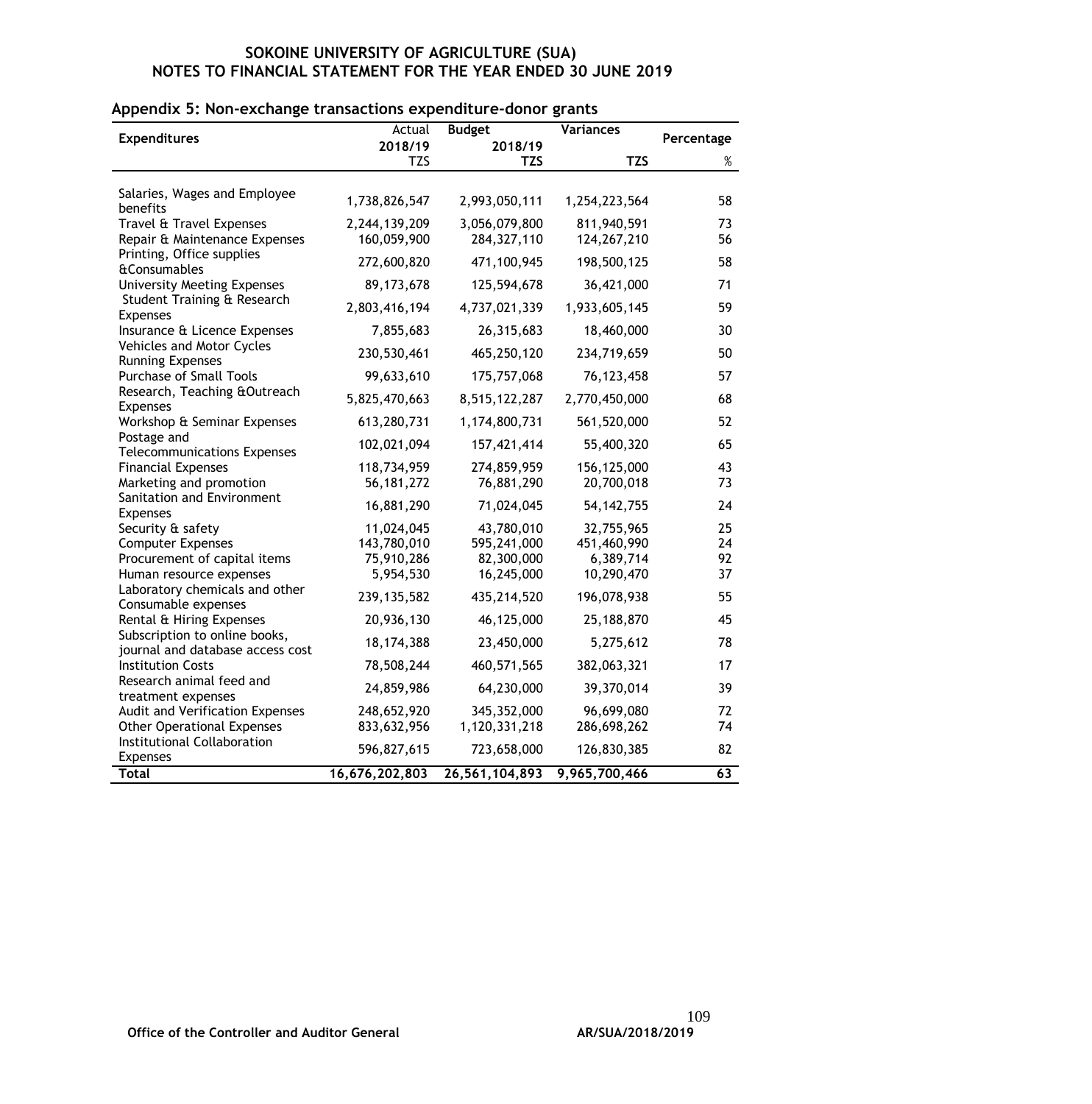#### **Appendix 6: Exchange transaction expenditure (Internal)**

|                                                     | Actual         | <b>Budget</b>  | <b>Variances</b> | Perce |
|-----------------------------------------------------|----------------|----------------|------------------|-------|
| <b>Expenditures</b>                                 | 2018/19        | 2018/19        |                  | ntage |
|                                                     | <b>TZS</b>     | <b>TZS</b>     | TZS              | $\%$  |
| Wages, Salaries and Employee Benefit                | 2,613,190,602  | 2,700,000,000  | 372,451,398      | 97    |
| <b>Travel and Transport Expenses</b>                | 692,610,039    | 750,000,000    | 132,875,661      | 92    |
| Repair and Maintenance Expenses                     | 905,852,379    | 1,189,460,420  | 683,608,041      | 76    |
| Vehicles& motor cycles running                      | 376,620,782    | 754,210,000    | 377,589,218      | 50    |
| expenses                                            |                |                |                  |       |
| <b>Office Supplies and Consumables</b>              | 305,955,618    | 421,520,000    | 15,564,382       | 73    |
| <b>University Meeting Expenses</b>                  | 793,775,929    | 801,540,000    | 7,764,071        | 99    |
| <b>Staff Training and Development</b>               | 40,479,621     | 98,908,455     | 18,428,834       | 41    |
| Insurance and Licensing                             | 90,474,454     | 109,876,234    | 19,401,780       | 82    |
| <b>Utilities</b>                                    | 1,737,504,593  | 1,837,654,000  | 100, 149, 407    | 95    |
| <b>Examination Expenses</b>                         | 568,953,269    | 765,421,258    | 196,467,989      | 74    |
| Research, Teaching and Outreach                     | 1,875,920,584  | 2,053,271,208  | 177,350,625      | 91    |
| Sports and gear expenses                            | 60,270,000     | 98,201,540     | 17,931,540       | 61    |
| Postage & Telecommunication<br>expenses             | 420,784,492    | 564,250,000    | 143,465,508      | 75    |
| <b>Bank Charges Expenses</b>                        | 67,209,201     | 125,640,000    | 32,801,393       | 53    |
| Sanitation and Cleaning Services<br><b>Expenses</b> | 349, 194, 577  | 680,450,120    | 331,255,543      | 51    |
| <b>Graduation &amp; Convocation</b>                 | 138,914,600    | 195,760,000    | 56,845,400       | 71    |
| <b>Security Services Expenses</b>                   | 37,707,793     | 85,642,300     | 7,934,507        | 44    |
| <b>Health Care services</b>                         | 171, 313, 324  | 346,210,200    | 74,896,876       | 49    |
| Laboratory Chemicals & Other                        | 132,458,039    | 585,640,000    | 166,659,137      | 23    |
| Consumables expenses                                |                |                |                  |       |
| Rent, Rates and Taxes Expenses                      | 7,969,162      | 9,850,460      | 1,881,298        | 81    |
| Donation, Gift and Subscriptions                    | 103,543,595    | 102,642,000    | 6,503,510        | 101   |
| Students welfare                                    | 596,399,500    | 651,289,000    | 59,754,500       | 92    |
| Human resource expenses                             | 483,521,150    | 550,650,120    | 67,128,970       | 88    |
| Social welfare expenses                             | 141,963,571    | 325,340,000    | 83,376,429       | 44    |
| Animal Feed & Treatments                            | 49,580,720     | 282,460,200    | 232,879,480      | 18    |
| Marketing and promotion                             | 65,155,100     | 275,420,000    | 110,264,900      | 24    |
| Audit and Verification Expenses                     | 231,954,400    | 246,000,450    | 14,046,050       | 94    |
| Printing & publication Expenses                     | 26,883,482     | 46,840,500     | 19,957,018       | 57    |
| Computer and Computerization<br><b>Expenses</b>     | 13,428,731     | 34,568,730     | 21,139,999       | 39    |
| Procurement of capital items                        | 1,916,424,279  | 1,970,000,000  | 53,575,721       | 97    |
| <b>Entertainment Allowance</b>                      | 35,158,400     | 82,980,000     | 17,821,600       | 42    |
| Extra duty support                                  | 233,004,673    | 337,898,020    | 54,893,348       | 69    |
| <b>Generator Fuel Expenses</b>                      | 1,241,000      | 1,670,650      | 429,650          | 74    |
| Legal Expenses                                      | 2,039,900      | 4,530,000      | 2,490,100        | 45    |
| Purchase of Small tools Expenses                    | 100,457,800    | 366,950,000    | 66,492,200       | 27    |
| <b>Workshop and Seminars</b>                        | 71,929,101     | 146,790,560    | 74,861,459       | 49    |
| Office Tea, Bites and Soft drinks                   | 190,487,652    | 231,980,000    | 41,492,348       | 82    |
| Other operations                                    | 1,056,614,476  | 1,897,036,700  | 840, 422, 224    | 56    |
| <b>Total</b>                                        | 16,706,946,588 | 21,728,553,125 | 4,702,852,114    | 70    |
|                                                     |                |                |                  |       |